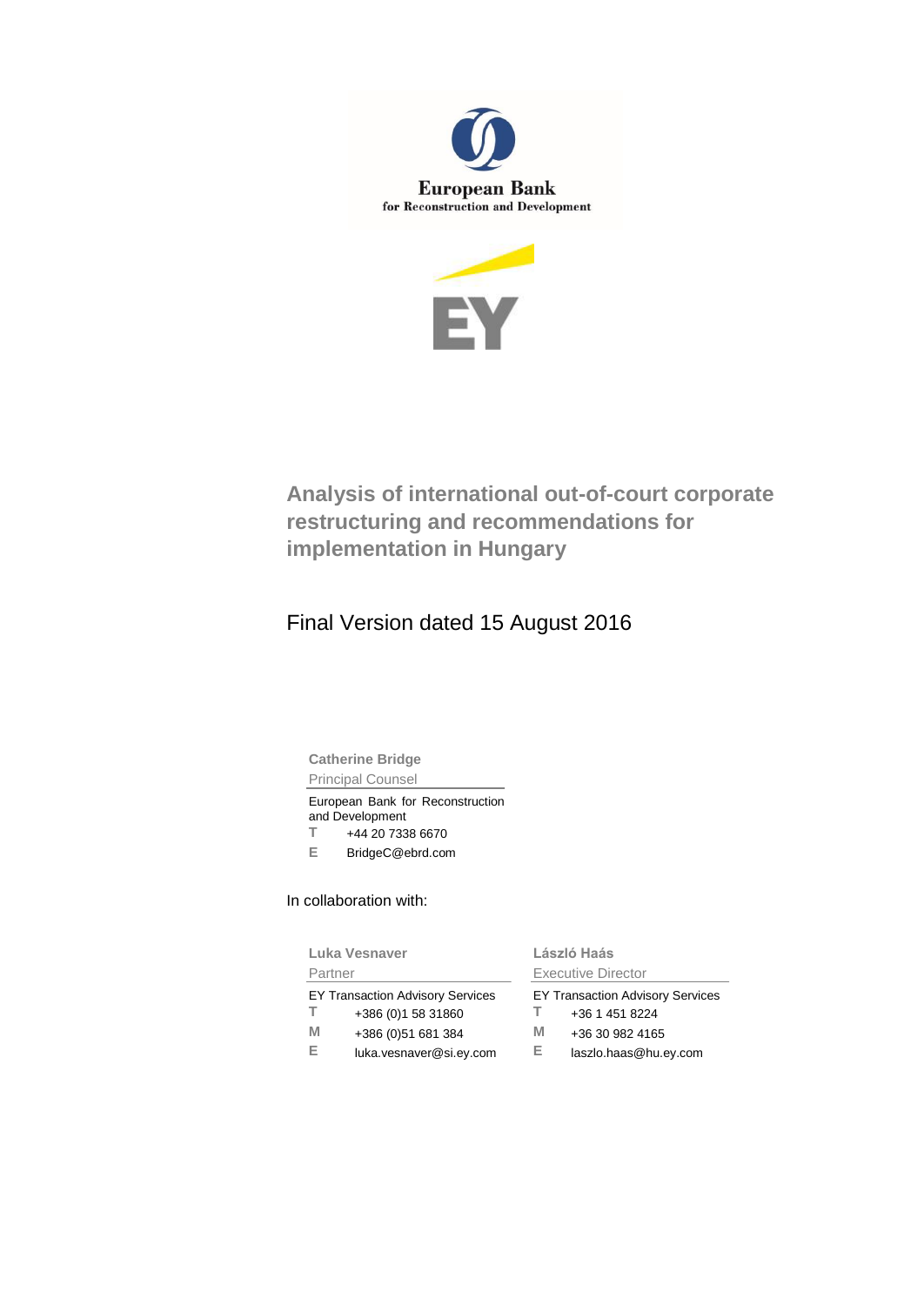#### **Disclaimer**

This document has been prepared by Ernst & Young Advisory Ltd. ("EY") and the European Bank for Reconstruction and Development ("EBRD") in connection with EBRD's technical assistance project in support of out-of-court restructuring in Hungary. The contents of this publication are intended to provide a general overview of the out-of-court restructuring environment in Hungary and in selected European countries for information purposes only. This publication does not constitute either legal or financial or professional advice and cannot be relied upon as such. EY and EBRD do not assume or accept any liability and do not make any representation, warranty or undertaking, expressed or implied, regarding the completeness and accuracy of the information contained herein. Any person considering using any of the information contained in this publication should obtain independent legal and/or financial advice as to the suitability and validity of such information. Accordingly, although this document has been prepared with due care, any person deciding to rely on the information contained in this document does it at his or her own risk and EY and EBRD do not accept any responsibility whatsoever for any consequences of such a decision.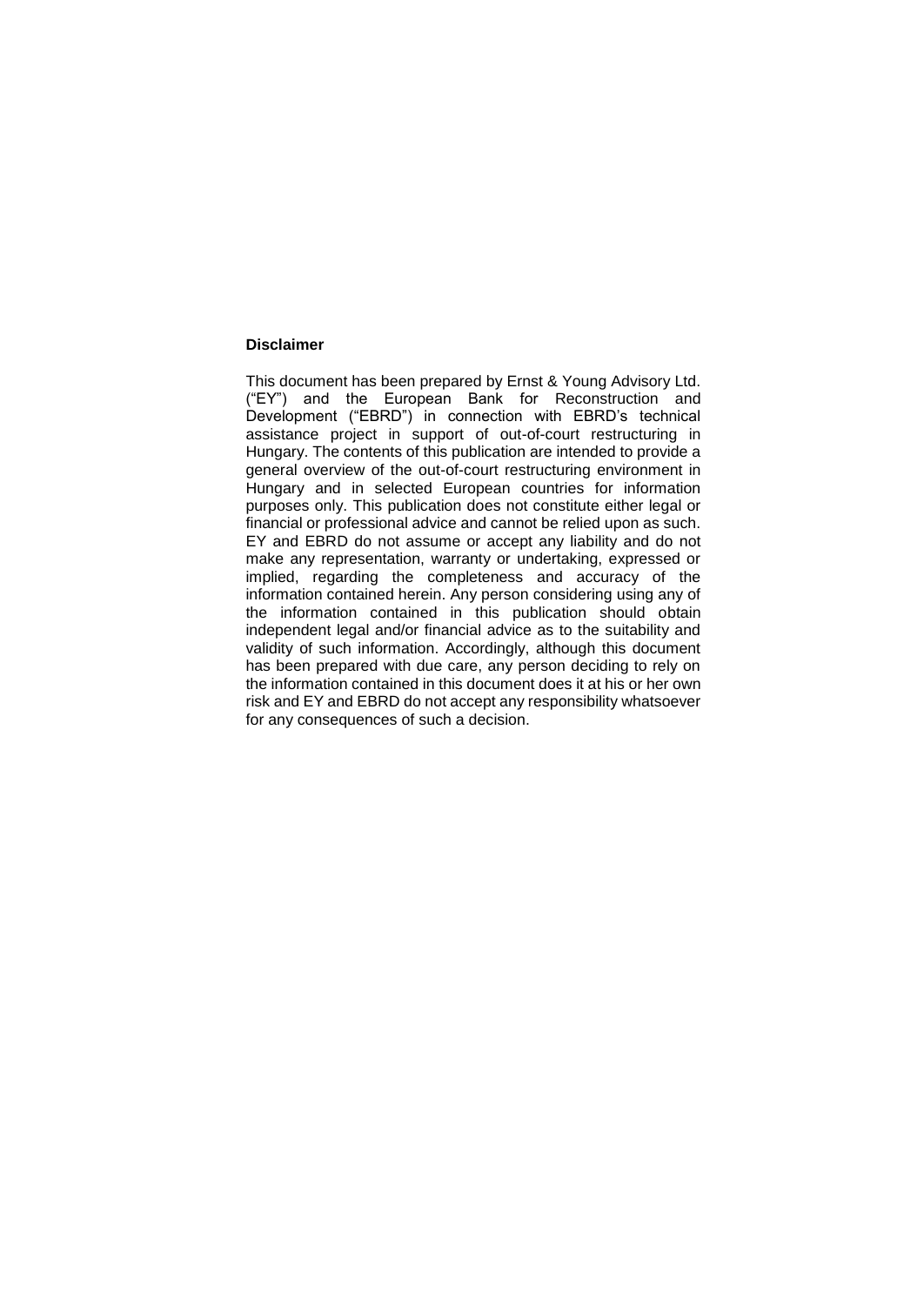## **Contents**

| <b>Introduction</b>                      |                                                                        | 3              |
|------------------------------------------|------------------------------------------------------------------------|----------------|
|                                          | <b>Executive Summary</b><br>1.                                         | 5              |
|                                          | Introduction to out-of-court restructuring<br>2.                       | $\overline{7}$ |
| <b>Hungarian restructuring framework</b> |                                                                        | 9              |
|                                          | 3.<br>Overview of the existing enforcement and insolvency<br>framework | 10             |
|                                          | Out-of-court restructuring in Hungary<br>4.                            | 14             |
|                                          | Chronological overview of the restructuring process<br>5.              | 17             |
|                                          | Summary of recommendations<br>6.                                       | 32             |
| <b>Appendices</b>                        |                                                                        | 35             |
|                                          | 7.<br>Appendix A: Overview of the legal framework in Hungary           | 36             |
|                                          | Appendix B: International Best Practices<br>8.                         | 43             |
|                                          | Appendix C: Restructuring practice in selected CSE countries 52<br>9.  |                |
|                                          | 10. Appendix D: Abbreviations                                          | 73             |

EY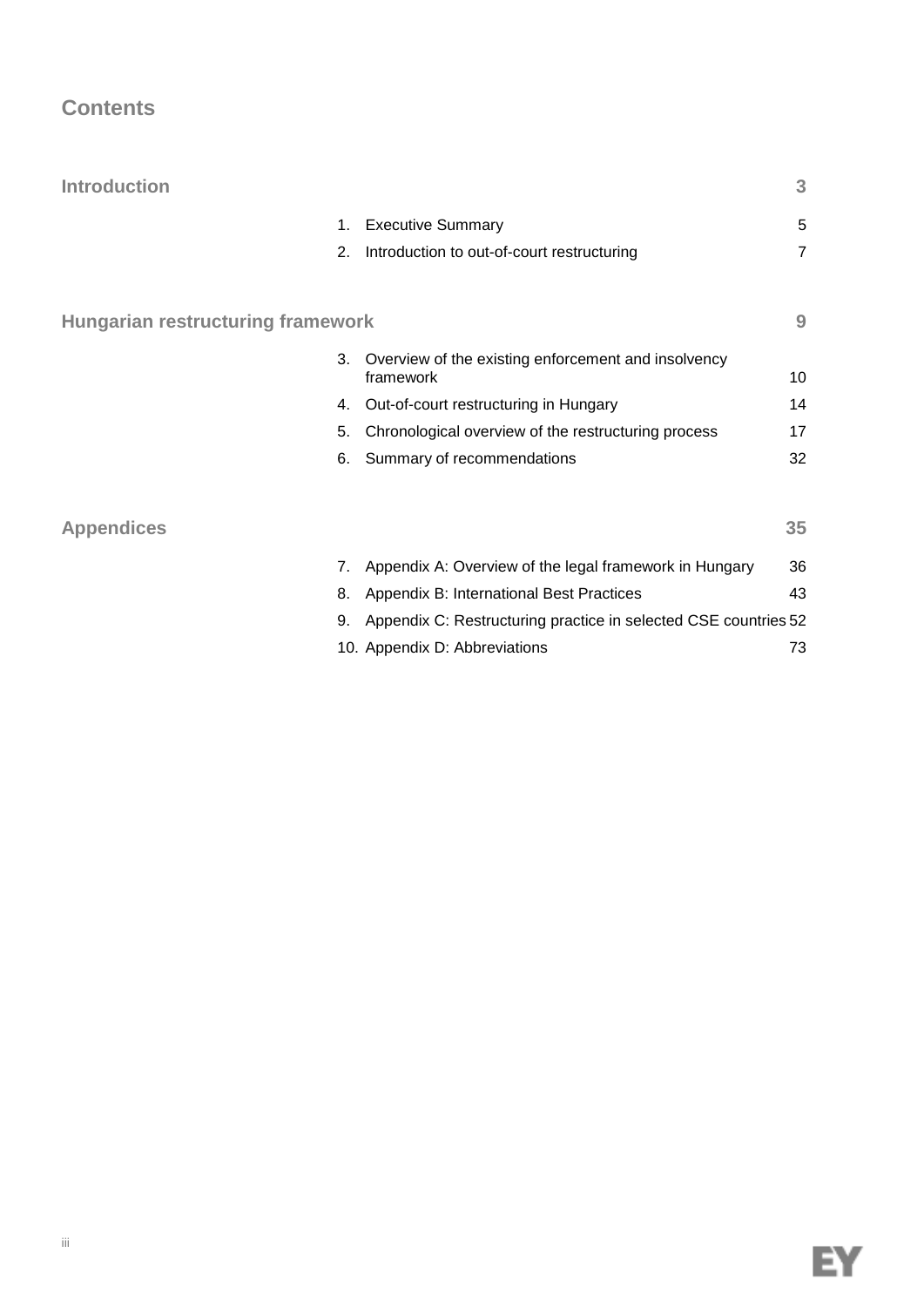**Introduction**

- 1. Executive Summary
- 2. Introduction to out-of-court restructuring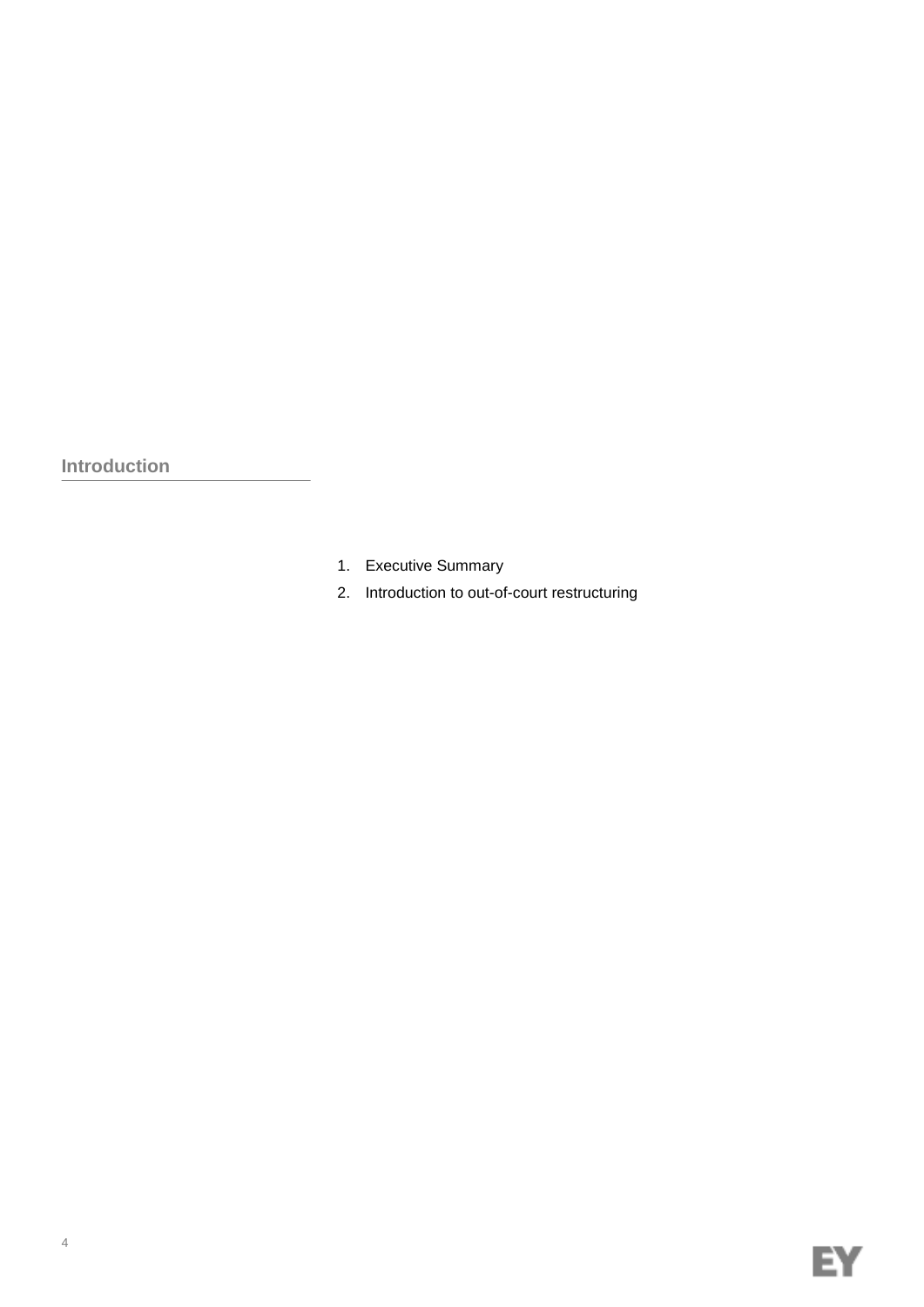## **1. Executive Summary**

- ► The National Bank of Hungary (hereinafter: "MNB") is seeking to address the high volume of NPLs and the effect of NPLs on the financial stability and long-term economic performance of Hungary as well as on banks operating in Hungary. In 2014, the MNB established a working group, consisting of the Hungarian Banking Association, MARK Zrt., EBRD, EY and the 8 largest systemic banks: Budapest Bank, CIB, Erste Bank, K&H, MKB, Raiffeisen Bank, OTP, UniCredit (hereinafter: "Working Group") to address the NPL situation in Hungary. As part of this initiative the MNB requested the European Bank for Reconstruction and Development (hereinafter: "EBRD") to conduct a review and analysis of the existing **out-of-court restructuring (hereafter: "OOCR")** framework and practices in Hungary which could lead to the development of new OOCR guidelines.
- ► The EBRD appointed Ernst&Young (hereinafter: "EY") to perform a thorough review of international corporate workout guidelines and best practices applied in selected European countries and their application in Hungary. As part of this exercise EY conducted extensive interviews with Hungarian banks to solicit their opinions and feedback on OOCR market practice. The results of the EY review and consultations are set out in this Report.
- ► One of the principal recommendations of this Report is the need for new, effective OOCR guidance for the Hungarian banking sector sponsored by the MNB with the active involvement of the Banking Association. It is proposed that such OOCR guidance takes the form of a non-binding recommendation on corporate restructuring **(the "MNB Recommendation")** issued by the MNB this autumn.
- ► Legal advisors Lakatos, Köves és Társai Ügyvédi Iroda ("Lakatos") have been appointed by the EBRD to work on the drafting of the MNB Recommendation based on the findings of this Report and the consultation with banks. It is intended to work closely with the Hungarian Banking Association and banks on the content of the MNB Recommendation. The MNB will host a workshop for banks towards the end of September at which this Report and the draft MNB Recommendation will be presented. The MNB Recommendation is expected to be issued by the end of October this year.
- The EBRD and EY would like to thank the National Bank of Hungary, the Hungarian Banking Association, MARK Zrt. and the following commercial banks for their active participation and their contribution in these discussions: Budapest Bank, CIB Bank, Commerzbank, Erste Bank, Eximbank, FHB Bank, Gránit Bank, Hungarian Development Bank, K&H Bank, KDB Bank, MKB Bank, OTP Bank, Raiffeisen Bank, Sberbank, Takarékbank and UniCredit Bank.

#### **Background**

- ► In order to provide guidance on OOCR, the Hungarian Banking Association developed the Budapest Approach in 2010, based on the principles of the London Approach. In theory, the Budapest Approach should have enabled market players to apply flexible guidelines to their internal practices; however, since its release, the banks have not been using the Budapest Approach in practice. Possible reasons for this are set out under the section *Application in practice of the Budapest Approach* (page 14).
- Since the Budapest Approach is not referred to in restructuring negotiations or standstill agreements, negotiating parties tend to apply individually developed principles. Moreover, these different principles may vary due to differences in banks' internal work-out and restructuring policies. Divergent out-of-court restructuring practices result in uncertainty around the expected next steps in a restructuring and a low level of trust among the financing banks.
- ► Therefore, it has been seen as essential to revise and recast Hungarian OOCR framework in cooperation with restructuring practitioners and the MNB, to better serve Hungarian financial sector, burdened by the high level of corporate non-performing loan (NPL) ratios which exceeded 18% as at the end of 2015.
- ► A joint initiative to revise the existing OOCR framework was called for by the MNB and the EBRD and a kick-off was held at the premises of the MNB. During this introductory meeting, the participating banks reaffirmed that OOCR guidelines are considered as an integral part of the insolvency framework and emphasized that a new framework should be set out providing pragmatic guidance to both financing banks and debtors. Banks have also emphasized the importance of modernizing the Hungarian insolvency framework in line with the recommendations set out in the report "Analysis of Corporate Restructuring and Insolvency in Hungary" issued by the EBRD, Réczicza White&Case LLP and EY on 23 February 2015 (the "Analysis of Corporate Restructuring and Insolvency in Hungary").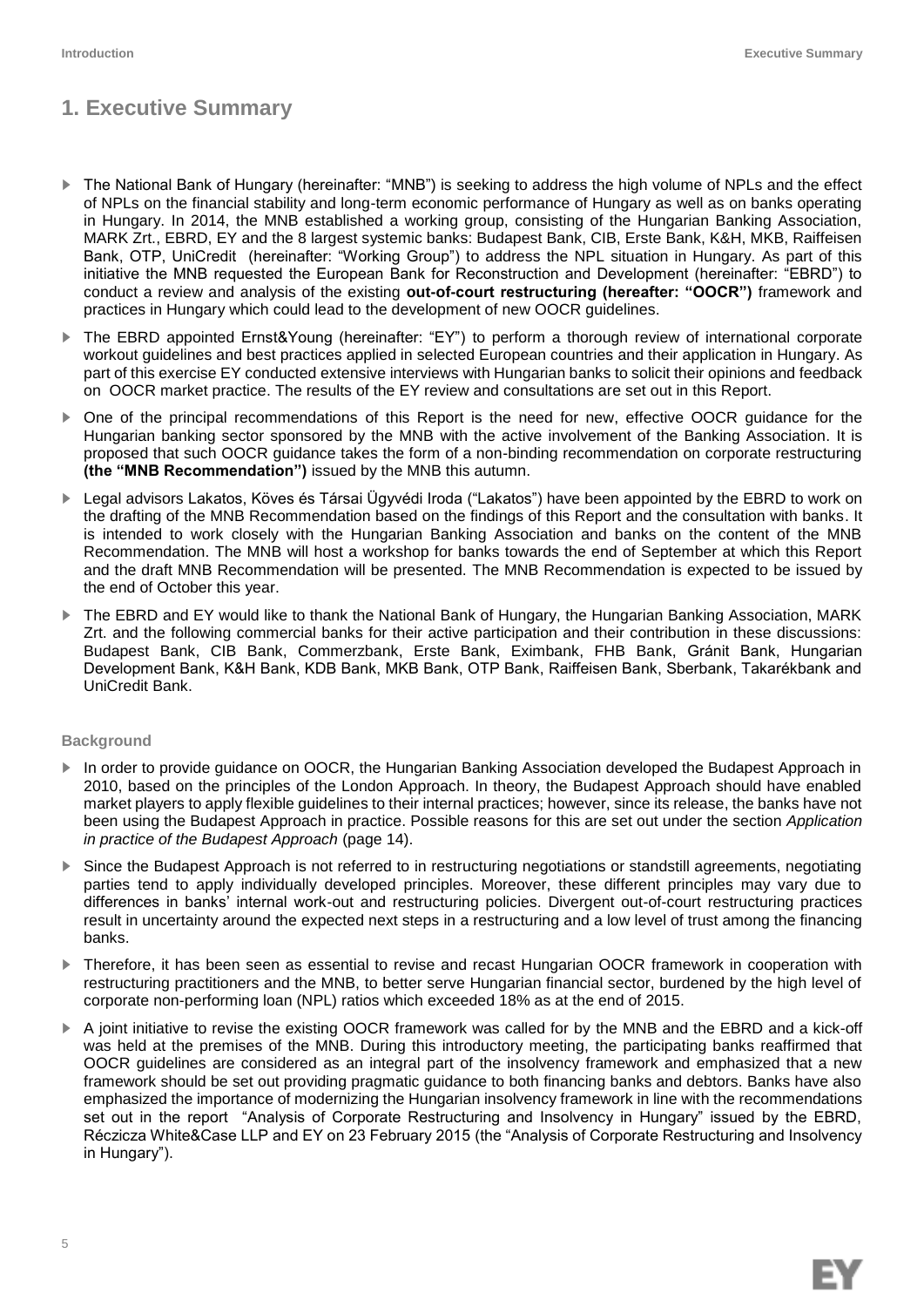#### **Scope and nature of the Report**

- The Report focuses on international best practice in corporate workouts including reference to INSOL Principles and regional initiatives (the "Report") which aims to, *inter alia*:
	- Review and analyse the different approaches to the promotion of corporate workouts in Europe, identifying the strengths and weaknesses of each of these approaches and to the extent as possible their overall impact;
	- Advise on which approach by the Hungarian authorities to encouraging greater cooperation by local banks in corporate workouts would best fit the Hungarian context, address as part of its advice whether there should be a compulsory (banking regulatory) element to any such approach; and
	- Consider how the relevant approach could be implemented within the Hungarian framework and any consequential changes which might be needed to the corporate restructuring and insolvency environment.
- ► Detailed interviews were conducted with representatives of sixteen Hungarian commercial banks, the National Bank of Hungary, MARK Zrt and Hungarian Banking Association with the objective of gathering insight into the existing Hungarian workout practice and related challenges.

#### **Report key objectives**

- This report was drafted with the objective of identifying key challenges related to the existing Hungarian OOCR framework (i.e. the Budapest Approach) and key elements to be included into a revised version of the Hungarian OOCR guidelines.
- ► For the purposes of better understanding the different economic environments and key drivers behind successful implementation of OOCR principles, EY conducted an overview of insolvency and OOCR frameworks in selected countries of Central and South-Eastern Europe (CSE). Research materials and specific practical insights were provided by the respective EY local teams. As observed countries have substantially divergent insolvency and OOCR frameworks; we tried to understand Hungarian framework in a context relative to other countries, to provide recommendations which would also be based on regional best practices.
- ► The report focuses on a phase-by-phase assessment of Hungarian OOCR process as typically applied in practice. It identifies key challenges and bottlenecks that commonly occur in such a process and recommendations on key issues to be covered in the newly drafted Budapest Restructuring Guidelines (BRG).

#### **Structure of the report**

- ► **Introduction** (page 6): The following pages provide a short general introduction to out-of-court restructuring in order to establish a common understanding of the topic and topic-related terms.
- ► **Core section** (page 8): The introductory part is followed by the core document which focuses on Hungary specific issues. First, the Report presents a short overview of the Hungarian insolvency framework. Going forward it summarizes key challenges related to the Hungarian OOCR practice and continue by listing the main issues identified based on the bank interview and international best practice review. It concludes with summary of recommendations.
- Appendices (page 34): In the appendices there is a high level overview of the Hungarian legal framework (Appendix A) and an overview of the International Best Practices (Appendix B) which starts with a short review of historical best practice development followed by a summary of INSOL principles, which today reflect best international debt restructuring practices and serve as a benchmark for professionals providing a standardized general approach to be applied to out-of-court debt restructurings. The summary of INSOL principles is followed by a comparative study on practices in selected CSE countries.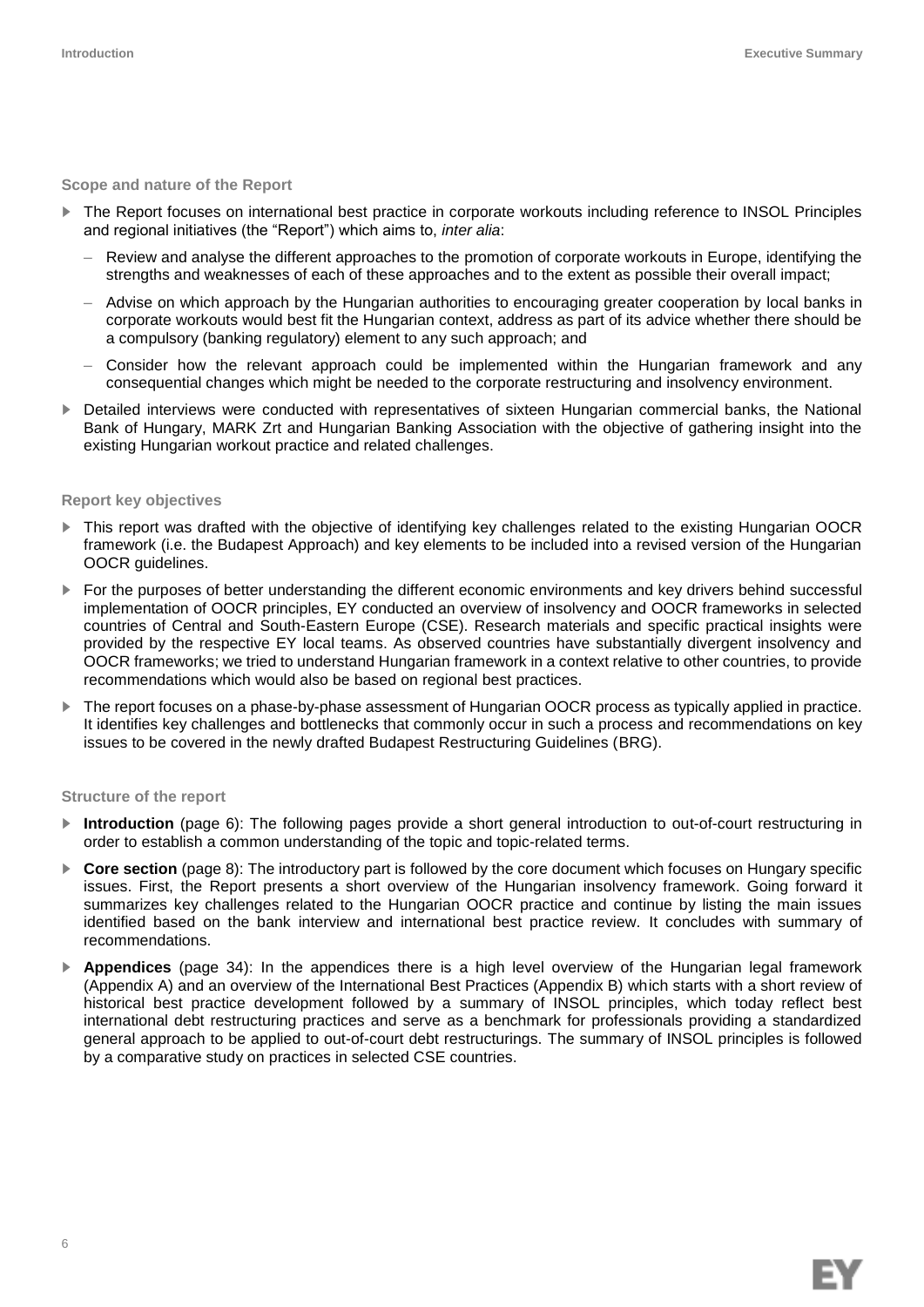### **2. Introduction to out-of-court restructuring**

► Legislative frameworks typically provide for court-supported restructuring procedures, court-driven formal restructuring procedures and formal insolvency procedures, while OOCR commonly falls, partly or entirely, outside the scope of regulation; however, an effective insolvency system is essential for providing incentives for creditors and debtors to participate in OOCR.



Source: EY compiled, World Bank

- ► In-court procedures and OOCR are not separate from each other; rather they exist in a continuum of different degrees of formality and court intervention. The World Bank defines the following restructuring procedures with a varied degree of judiciary involvement (e.g. formality):
	- **Out-of-court debt restructuring** is "changing the composition and/or structure of assets and liabilities of debtors in financial difficulty, without resorting to a full judicial intervention, and with the objective of promoting efficiency, restoring growth, and minimizing the costs associated with the debtor's financial difficulties. Restructuring activities can include measures that restructure the debtor's business (operational restructuring), and measures that restructure the debtor's finances (financial restructuring)"<sup>1</sup> .
	- **Enhanced restructuring** is informal restructuring, which is purely contractual, yet enforced by elements which increase its efficiency and use in practice. In such procedures social norms or codes of conduct (e.g. London approach, Bangkok approach) are applied, which may inter alia prescribe the roles and responsibilities of relevant stakeholders, procedural steps, unified documentation to be applied in restructuring processes, etc.. As defining key features of informal Hungarian OOCR guidelines governing contractual workouts is the objective of this Report, general characteristics of enhanced OOCR will be further elaborated below.
	- **Hybrid procedures** are contractual OOCRs with limited court intervention. Such intervention may include validation of intercreditor agreements, enforcing stay of enforcing actions, appointing of mediators etc.
	- **Formal reorganization procedures and insolvency procedures** are in-court procedures governed by insolvency legislation which can commonly be initiated by debtors and creditors subject to fulfilment of legislative requirements. For detailed information on Hungarian legal framework please refer to Appendix A.



Note: For the purposes of this report, insolvency proceedings include formal (e.g. enforcement, formal restructuring, bankruptcy, liquidation) and informal (e.g. OOCR) processes.

Insolvency procedures will generally take longer, will be more costly and more rigid as compared to OOCR, which were partially also developed as their cheaper, quicker and more flexible alternatives. Creditors, debtors and other stakeholders may benefit from OOCR at several levels. They can save on legal costs, preserve reputation and third party confidence etc.

7

ı

*<sup>1</sup> The World Bank, "Out-of-Court Debt Restructuring", Jose M. Garrido, 2012*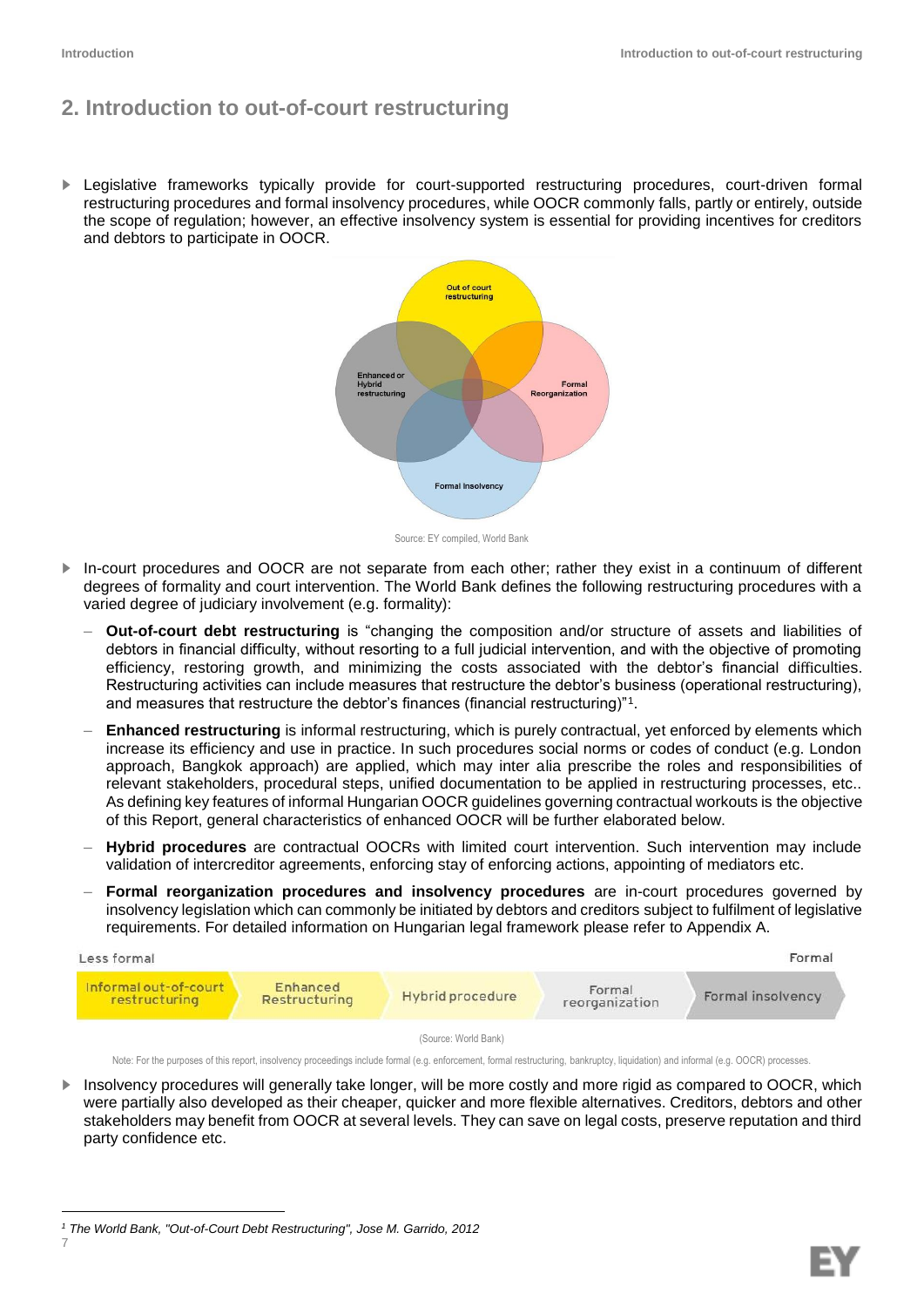- ► The underlying purpose of OOCR activities is to preserve a going concern status of a company and to ensure the long term viability of its business. The key question to stakeholders considering participation in an out-of-court workout is whether there is a reasonable prospect of solving the debtor's problems in an OOCR process.
- ► As relevant stakeholders may often have opposite views on the prospects of solving debtors' financial difficulties, it is essential that debtors, their lenders and owners, and (if appointed) their respective financial and legal advisors balance intricate legal and business judgments and attempt to reach a compromise of competing interests.
- ► Involvement of competent financial and legal advisors can be of critical importance to designing, assessing and explaining the various available options and strategies in an objective manner. Carefully evaluating stakeholders' levels of negotiating leverage, which often stem from their relative positions in a potential formal restructuring or insolvency process, as discussions progress, is key to crafting a solution which can achieve "buy in" from relevant stakeholders.
- It commonly occurs in practice that flexible contractual arrangements are not adequate to deal with complex restructuring situations where multiple financial creditors are involved. Such cases require application of guidelines to assist stakeholders and apply elements of formality to unify actions of all relevant stakeholders involved.
- ► Informal guidelines were initially developed in periods of financial distress (e.g. London Approach, Bangkok Approach, Istanbul Approach), and seek to prompt participants to internalize these norms in order to ensure their use in practice. In the aftermath of the 2008 financial crisis, there has been a strong tendency of developing informal restructuring guidelines also in the CSE region. Most of the countries in the region have developed some form of restructuring principles either based on INSOL principles (e.g. Austria, Serbia, and Romania) or the Bangkok Approach (e.g. Slovenia). Nonetheless, the success of these informal guidelines varies widely per each respective country. For further information please refer to "Appendix B - International best practices".
- ► Successful implementation and subsequent use in practice of principles commonly requires the active engagement of all relevant organizations. Most important role is usually undertaken by central financial authority, which apart from taking part in drafting relevant legislation, often has an important role of supporting OOCR use in practice (e.g. England, Thailand and Slovenia).
- Even though a lot of effort has been put into developing effective OOCR regimes across the CSE, there are still several characteristic issues connected with OOCR framework which predominantly stem from underdeveloped business and legal environment in a particular country. Most common issues observed are as follows:
	- adverse tax consequences of debt write-offs and debt forgiveness;
	- legal prohibition against the tax and social security authorities (who are typically a major creditor) to participate in out-of-court workouts;
	- prevalent fraudulent behaviour (e.g. use of a shell or mirror company to hide assets);
	- problems with multi-creditor coordination evidenced by inability to bind in holdouts;
	- debtor's failure to provide all relevant information;
	- lengthy and expensive foreclosure procedures;
	- lack of trust in the judiciary and other stakeholders such as insolvency administrators and bailiffs;
	- distrust among parties especially of small borrowers vis-à-vis their banks;
	- absence of debt for equity swap or additional funding options to finance debtors during the standstill period;
	- avoidance of restructuring measures taken out-of-court in subsequent formal procedures.
- ► If procedures are well designed, supported by relevant stakeholders and accompanied by appropriate legislation developing OOCR principles is likely to be an effective way of assisting an economy and its financial sector resolving the NPL issue.
- Nevertheless, each of these challenges must be addressed simultaneously for the developed solution to have the desired result – creating value for stakeholders and the economy as a whole.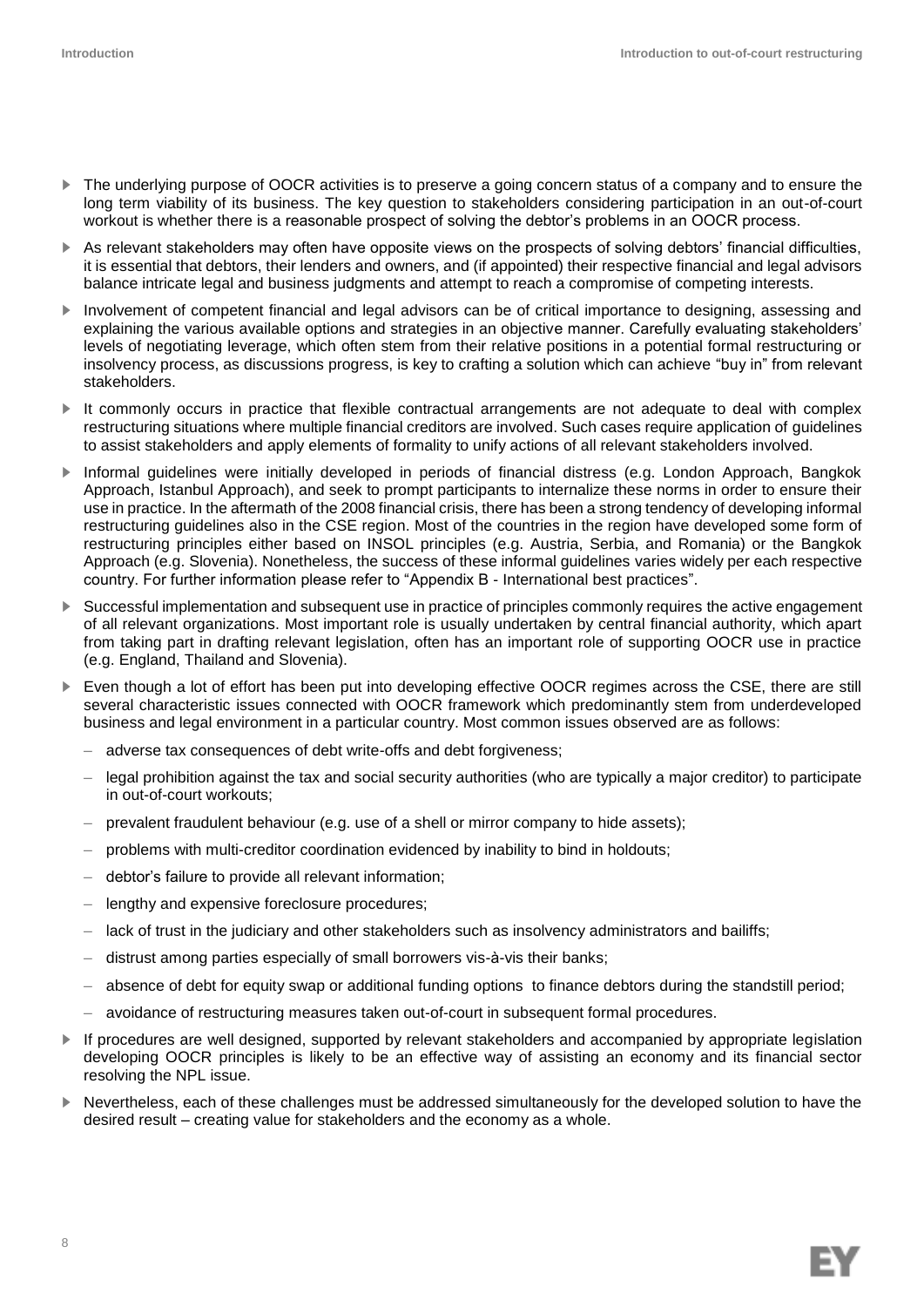**Hungarian restructuring framework**

- 1. Overview of the existing enforcement and insolvency framework
- 2. Out-of-court restructuring in Hungary
- 3. Chronological overview of the restructuring process
- 4. Summary of recommendations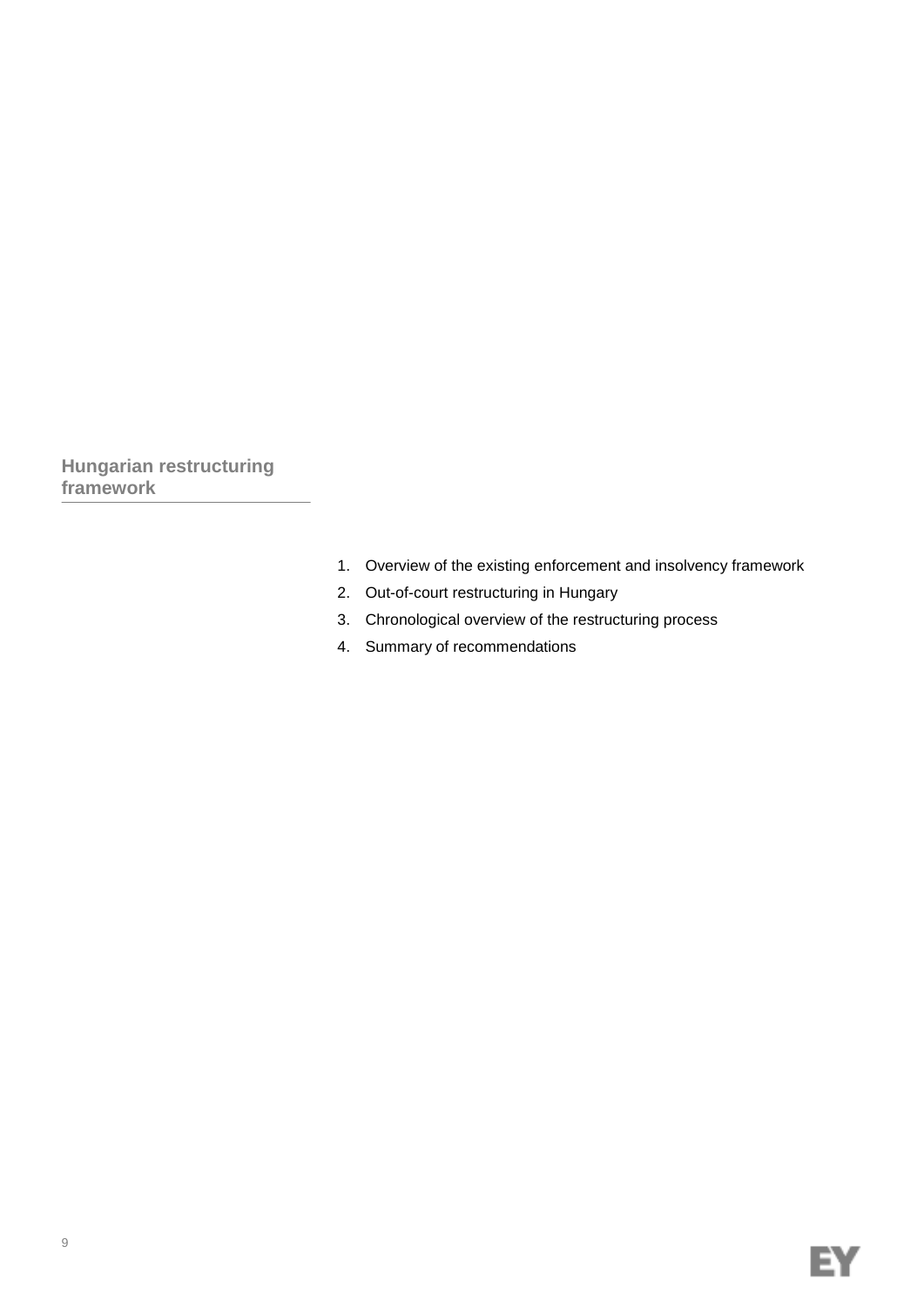# **1. Overview of the existing enforcement and insolvency framework**

### **Introduction**

- ► This section is based on the "Analysis of Corporate Restructuring and Insolvency in Hungary" report prepared and released by EBRD, Réczicza White&Case LLP and EY on 23 February 2015. Further details are set out in Appendix A: Overview of the legal framework in Hungary.
- ► The current insolvency framework in Hungary provides the following options:
	- **i) security enforcement procedure**
	- **ii) bankruptcy procedure**
	- **iii) insolvent liquidation**

### **(i) Security enforcement in Hungary**

- ► Irrespective of whether the debtor is insolvent or not, creditors have the right to enforce their security when the secured claim falls due and the debtor does not perform its payment obligation. Creditors may decide to proceed with (a) an in-court enforcement procedure, (b) *expedited security enforcement proceeding* or (c) out-of-court collateral enforcement procedure. However, enforcement of the security is not permitted by law after the commencement of the insolvent liquidation procedure or the bankruptcy procedure.
- ► Comparison of security enforcement measures *(further described in Appendix A: Overview of the legal framework in Hungary)*:

|                                     | In-court security enforcement                                                                                                                                                                                                                                                                                                                                                                                                                              | <b>Expedited security</b><br>enforcement<br>proceeding                                                                                                                                                                                                                                                                                         | Out-of-court enforcement procedure                                                                                                                                                                                                                                                                                                                                                               |
|-------------------------------------|------------------------------------------------------------------------------------------------------------------------------------------------------------------------------------------------------------------------------------------------------------------------------------------------------------------------------------------------------------------------------------------------------------------------------------------------------------|------------------------------------------------------------------------------------------------------------------------------------------------------------------------------------------------------------------------------------------------------------------------------------------------------------------------------------------------|--------------------------------------------------------------------------------------------------------------------------------------------------------------------------------------------------------------------------------------------------------------------------------------------------------------------------------------------------------------------------------------------------|
| <b>Condition for</b><br>enforcement | To have an undisputed order<br>for payment against the debtor<br>or, as a result of a successful<br>lawsuit, a final and binding<br>court judgment against the<br>debtor to pay its debt, and non-<br>performance of debtor's<br>obligation at maturity date set in<br>the payment order or in the<br>judgment. If the pre-conditions<br>are met, the creditor needs to<br>request the court to issue a<br>deed to initiate the enforcement<br>proceeding. | To have the creditor's<br>claim incorporated into<br>a notarial deed<br>including mandatory<br>elements, and non-<br>performance of the<br>debtor's obligation at<br>maturity date. If the pre-<br>conditions are met, a<br>notarial enforcement<br>clause is needed to<br>initiate the proceeding<br>(no preliminary lawsuit<br>is required). | In case of non-performance of the<br>debtor's obligation at maturity date,<br>secured creditors are able to sell,<br>or, if the pledger has agreed to the<br>acquisition following the date when<br>the secured creditor became<br>entitled to enforce its claim, acquire<br>the pledged property, or directly<br>enforce the pledged right or claim<br>without the involvement of the<br>court. |
| Initiator(s)                        | Can be initiated by the secured<br>creditor(s)                                                                                                                                                                                                                                                                                                                                                                                                             | Can be initiated by the<br>secured creditor(s)                                                                                                                                                                                                                                                                                                 | Can be initiated by the secured<br>creditor(s)                                                                                                                                                                                                                                                                                                                                                   |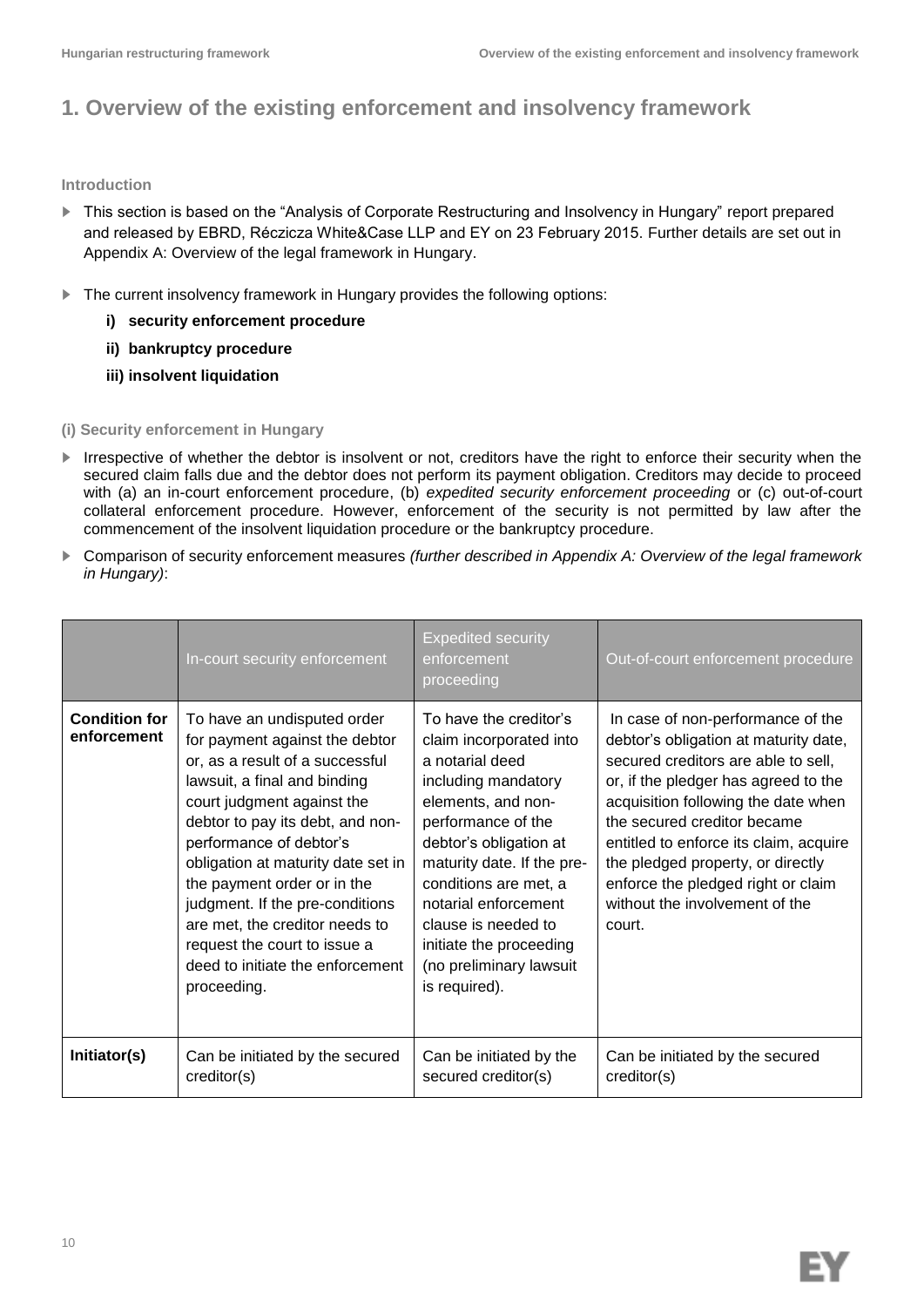|                  | In-court security enforcement                                                                                                                                                                                                                                                                                                                                                                                                               | <b>Expedited security</b><br>enforcement<br>proceeding                                                                 | Out-of-court enforcement procedure                                                                                                                                                                                                                                                                                                                                                                                                                                                                                                                                                                                                                                                                                                                                                |
|------------------|---------------------------------------------------------------------------------------------------------------------------------------------------------------------------------------------------------------------------------------------------------------------------------------------------------------------------------------------------------------------------------------------------------------------------------------------|------------------------------------------------------------------------------------------------------------------------|-----------------------------------------------------------------------------------------------------------------------------------------------------------------------------------------------------------------------------------------------------------------------------------------------------------------------------------------------------------------------------------------------------------------------------------------------------------------------------------------------------------------------------------------------------------------------------------------------------------------------------------------------------------------------------------------------------------------------------------------------------------------------------------|
| <b>Key steps</b> | 1) Starts with a relatively<br>lengthy litigation phase in<br>order to obtain a final,<br>binding and enforceable<br>deed.<br>2) The debtor has 15 days to<br>meet its payment obligations<br>from the commencement of<br>the in-court security<br>enforcement procedure.<br>The court bailiff manages the<br>process, seizes the debtor's<br>assets and sells them at an<br>auction (or, in certain limited<br>cases, without an auction). | After procuring the<br>notarial enforcement<br>clause, the process is<br>the same as in-court<br>security enforcement. | Sale of the pledged property:<br>1) Notification of the pledgor and<br>the debtor on the contemplated<br>sale (generally at least 10 days<br>prior to the date of the<br>contemplated sale).<br>2) The creditor will be entitled to<br>take over the possession of the<br>pledged property, but it is not a<br>precondition to the sale.<br>3) Sale of the pledged property via<br>auction or without auction.<br>Acquisition of the pledged property:<br>Proposal for the acquisition of<br>1)<br>the pledged property by the<br>creditor.<br>2) 20 days for the debtor and other<br>interested parties to object to<br>the contemplated acquisition.<br>3) If the pledgor accepts the<br>proposal and no objection were<br>made, the creditor acquires the<br>pledged property. |
| Oversight        | Although the enforcement<br>process is managed by the<br>court bailiff, it is supervised by<br>an ordinary court. Creditors<br>may file objections against the<br>actions or regarding the<br>omissions of the court bailiff.                                                                                                                                                                                                               | Idem to in-court security<br>enforcement                                                                               | The creditors themselves, often via<br>an elected representative or<br>committee or appointed 3rd party.                                                                                                                                                                                                                                                                                                                                                                                                                                                                                                                                                                                                                                                                          |
| <b>Costs</b>     | Considerable. In addition to<br>stamp duties paid in relation to<br>the litigation, creditors have to<br>pay a stamp duty at the<br>commencement of the<br>enforcement procedure (1% of<br>the total claimed amount) and<br>also have to pay the<br>compensation of the court bailiff<br>and 50% of its estimated costs<br>and expenses in advance.                                                                                         | Idem to in-court security<br>enforcement                                                                               | Lower than in case of court<br>enforcements, as no stamp<br>duty/compensation is payable.                                                                                                                                                                                                                                                                                                                                                                                                                                                                                                                                                                                                                                                                                         |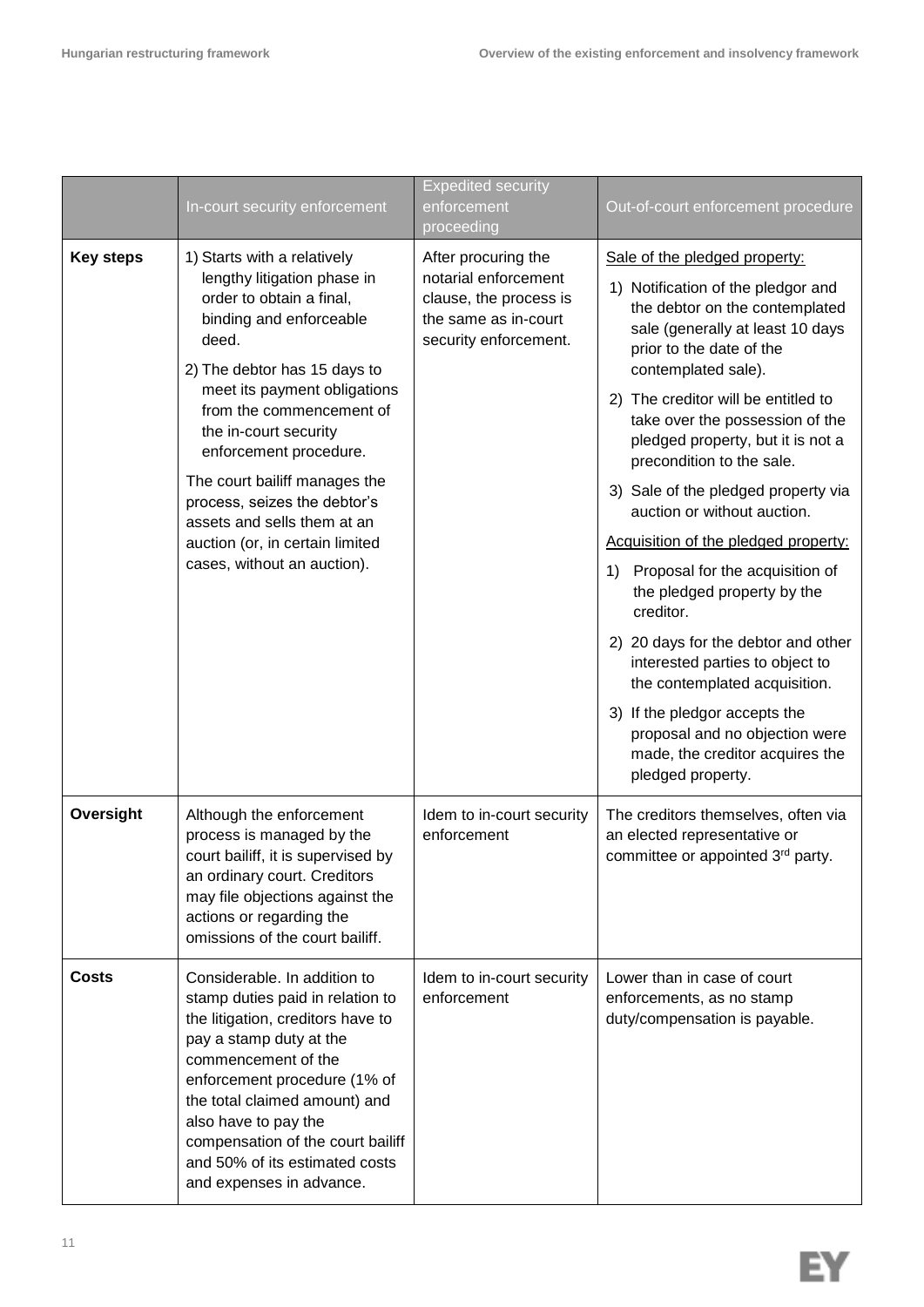|                 | In-court security enforcement                                                                                                                                                                            | <b>Expedited security</b><br>enforcement<br>proceeding                                                                                                                               | Out-of-court enforcement<br>procedure                                                                                                                                      |
|-----------------|----------------------------------------------------------------------------------------------------------------------------------------------------------------------------------------------------------|--------------------------------------------------------------------------------------------------------------------------------------------------------------------------------------|----------------------------------------------------------------------------------------------------------------------------------------------------------------------------|
| <b>Duration</b> | Relatively lengthy (litigation<br>phase may take several years<br>and the enforcement is<br>generally taking more than one<br>year)                                                                      | Relatively quick<br>procurement of notarial<br>enforcement clause as a<br>first step, in-court<br>enforcement can take an<br>additional year or more.                                | Relatively quick (a couple of<br>months if the debtor does not file<br>a lawsuit against the creditor<br>disputing the claim or the<br>creditor's actions)                 |
| <b>Comment</b>  | Being lengthy, costly and of<br>uncertain outcome for the<br>recovery of claims, the in-court<br>security enforcement procedure<br>is not the preferred in-court<br>collateral enforcement<br>procedure. | Although quicker than the<br>normal in-court security<br>enforcement as there is<br>no prior litigation phase,<br>the outcome of the<br>recovery of the claims is<br>also uncertain. | This proceeding is preferred by<br>banks to in-court security<br>enforcement; however, it is<br>usually used as an exit strategy<br>and not for restructuring<br>purposes. |

#### **(ii) Bankruptcy procedure**

- In principle a bankruptcy is an in-court restructuring method. The purpose of the bankruptcy proceedings is to come up with an agreement which *inter alia* includes a restructuring plan. In Hungary however, a detailed restructuring plan is rarely prepared. It can be initiated by the debtor only, thus it is rarely used, and mostly by debtors seeking favourable bankruptcy agreements with the purpose of hiding their ongoing financial difficulties. Such process is sometimes accompanied by fraudulent behaviour.
- ► Under Hungarian law, a reorganization plan affects all creditors in a bankruptcy procedure, and it is not possible to limit the scope of the plan only to a certain group of creditors. The composition agreement which contains the reorganisation plan cannot contain provisions and conditions which are clearly and manifestly unfavourable or unreasonable to all or certain groups of creditors.
- ► In a bankruptcy procedure a composition agreement can only be concluded if the debtor was able to secure the majority of the votes of both the secured and the unsecured creditors. Such composition agreement shall apply to non-consenting creditors, creditors with disputed claims, and to those creditors who failed to take part in the conclusion of the composition agreement in spite of having been properly notified. The agreement, however, may not stipulate less favourable conditions in respect of these creditors than to the creditors granting consent to the agreement in the given categories.
- ► A moratorium on repayment of outstanding financial obligations applies in bankruptcy proceedings. The length of moratorium is generally 120 days, which is often extended up to 1 year. Nearly all bankruptcies in Hungary end in liquidation. Furthermore, bankruptcy proceedings have several limitations:
	- A formal bankruptcy event has a stigmatizing effect on debtors and can cause further difficulties and/or losses in their business operations, despite the fact that it is a form of (in-court) restructuring.
	- Banks also highlighted the lack of professional capacity and in certain cases biased or dishonest approach of bankruptcy trustees. In terms of timing, the formal bankruptcy procedure is often initiated at a very late stage since debtors tend to hide their financial difficulties and banks do not have the right to initiate such a process even if they recognise potential issues earlier.
	- The outcome of bankruptcies for banks is usually uncertain due to ineffectiveness and the occurrence of fraudulent behaviour.
	- Due to the above, there were very few successful bankruptcies in recent years from the lenders' point of view.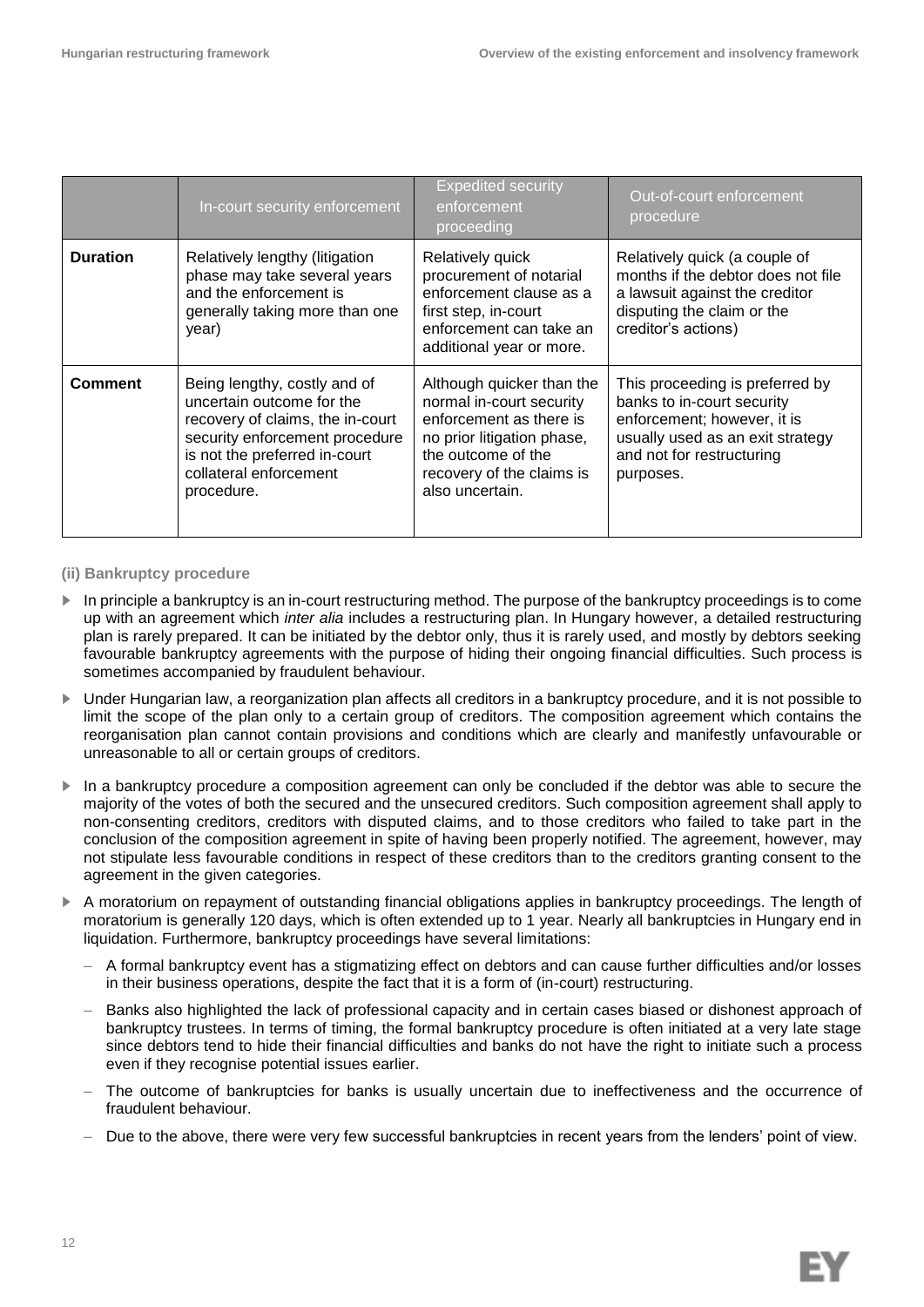**(iii) Insolvent liquidation**

- ► Liquidation proceedings may be initiated by the debtor, any creditor or the bankruptcy administrator, as well as the bankruptcy court. Once the debtor is under liquidation, the management (and shareholders) of the debtor lose control over the debtor and its assets, and banks and other creditors also lose control in the process. A liquidator is appointed subsequently to be in charge of the debtor's operations. Theoretically, an agreement with creditors may be concluded in liquidation as well, but this is an unusual outcome. The liquidation itself is a lengthy procedure, which can last year(s) and it is not cost effective. Therefore, liquidation of the debtor is usually the worst case scenario for the financing banks.
- ► Any creditor or the liquidator has the right to challenge transactions concluded by the insolvent debtor within 90 days of the date preceding the date when a competent court received a petition for the initiation of liquidation proceedings or at any time thereafter, if the subject matter of such contract or legal declaration is to grant preference to any creditor, in particular an amendment of an existing contract for the benefit of such creditor, or provision of collateral to an unsecured creditor.
- ► New financing provided 90 days prior to the filing for the commencement of liquidation of the debtor might not be considered as a valid and enforceable claim in the liquidation process. Therefore bridge financing (new funding provided during the Standstill Period) or reorganization financing (new financing provided during the implementation of the restructuring plan) is rarely provided.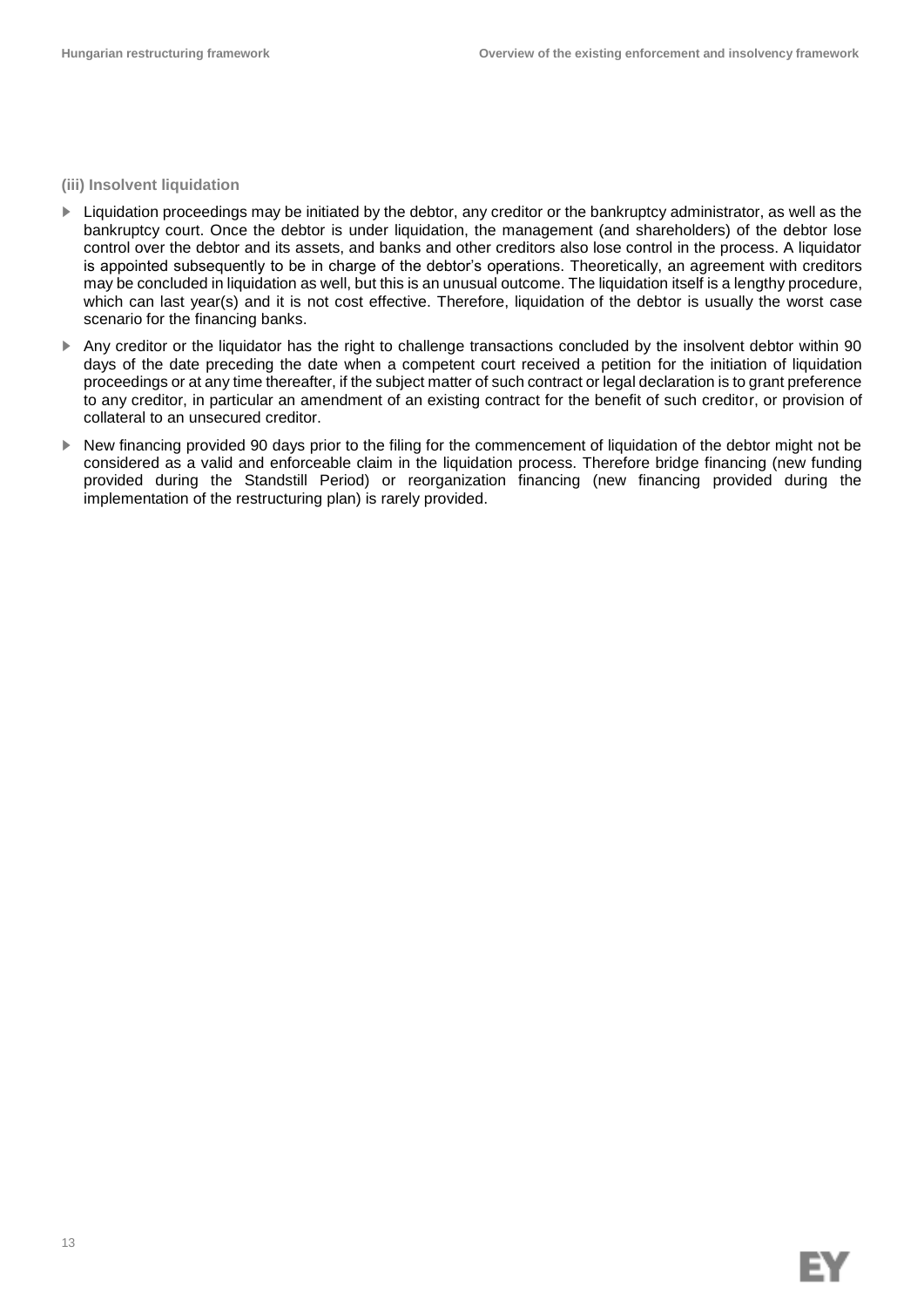# **2. Out-of-court restructuring in Hungary**

**Out-of-court restructuring (OOCR) practice in Hungary**

- ► OCCR in Hungary is a voluntary process agreed upon by the debtor and creditors. The Budapest Approach is the only existing official framework prevailing in the industry but its use by the industry's restructuring practitioners is very limited due to its voluntary nature.
- ► The process of OOCR is characterized by a mix of currently set out "first come first served" and a coordinated approach. Financial difficulties are generally revealed late, as debtors tend to use "hide and try to solve themselves" strategies while creditors on the other hand rarely act proactively. When insolvency problems become obvious, creditors often react individually by trying to enforce collaterals in an uncoordinated bilateral manner.
- ► This initial period is characterised by uncertainty and instability, and can reduce the chance of a successful restructuring. If this first period is overcome, the banks often call bank meetings in order to reach standstill agreements and avoid liquidation scenarios. If a standstill agreement is agreed upon, external financial advisors are often involved in the preparation of independent information platforms (Independent Business Review or IBR), drafting restructuring options and providing support during the negotiation process.
- ► Since OOCR is not enforced by law, or governed by rules other than general mandatory provisions of Hungarian legislation<sup>2</sup>, parties have to come to an agreement based on the principle of good faith and on common business practice.

#### **Summary of the Budapest Approach**

- As a response to financial difficulties triggered by the global financial crisis, the Budapest Approach was developed in 2010, setting out a framework of voluntary, non-binding principles based on the London Approach. The main goals were to introduce out-of-court restructuring principles to which banks would adhere to and to support cooperation between lenders and debtors.
- ► Financial and legal advisers as well as banking experts were involved in the development of principles set out in the Budapest Approach. The final version was reviewed and released in form of a recommendation by the Hungarian Banking Association.
- ► The following banks voluntarily endorsed the Budapest Approach since its release: Citibank, Erste Bank, K&H Bank, Takarékbank, MagNet Bank, MKB Bank, OTP Bank, Raiffeisen Bank and UniCredit Bank.
- ► The Budapest Approach comprises non-binding principles and defines the guidelines that should be complied with in multi-creditor financial restructurings.
- ► The Budapest Approach is underlined by the following key concepts:
	- A company's deteriorated financial position as a result of the financial crisis should be addressed with the aim of reorganization of the Company rather than its liquidation.
	- In terms of macroeconomic impacts, the co-operation between financial creditors to reach a long-term solution is the preferred approach contrary to the short-term, partial solutions which are only beneficial to some of the stakeholders in a restructuring process.

#### **Structure of the Budapest Approach**

l

- ► The Budapest Approach<sup>3</sup> is a two page document consisting of the following seven principles which were not developed in detail:
	- Creditors should pursue to conclude an out-of-court arrangement between the banks and the debtor in financial difficulties.
	- Creditors should provide a sufficient but limited grace period (Standstill Period) for the debtor. During the Standstill Period each creditor refrains from taking any steps to enforce its claims against the debtor at the expense of other creditors.

 $<sup>2</sup>$  For example Act V of 2013 on the Civil Code and Act XLIX of 1991 on the bankruptcy and insolvency procedures.</sup>

<sup>&</sup>lt;sup>3</sup> Available in Hungarian on the website of the Hungarian Banking Association:

<sup>14</sup> [http://www.bankszovetseg.hu/wp-content/uploads/2012/10/Bp\\_elvek\\_1melleklet.pdf](http://www.bankszovetseg.hu/wp-content/uploads/2012/10/Bp_elvek_1melleklet.pdf)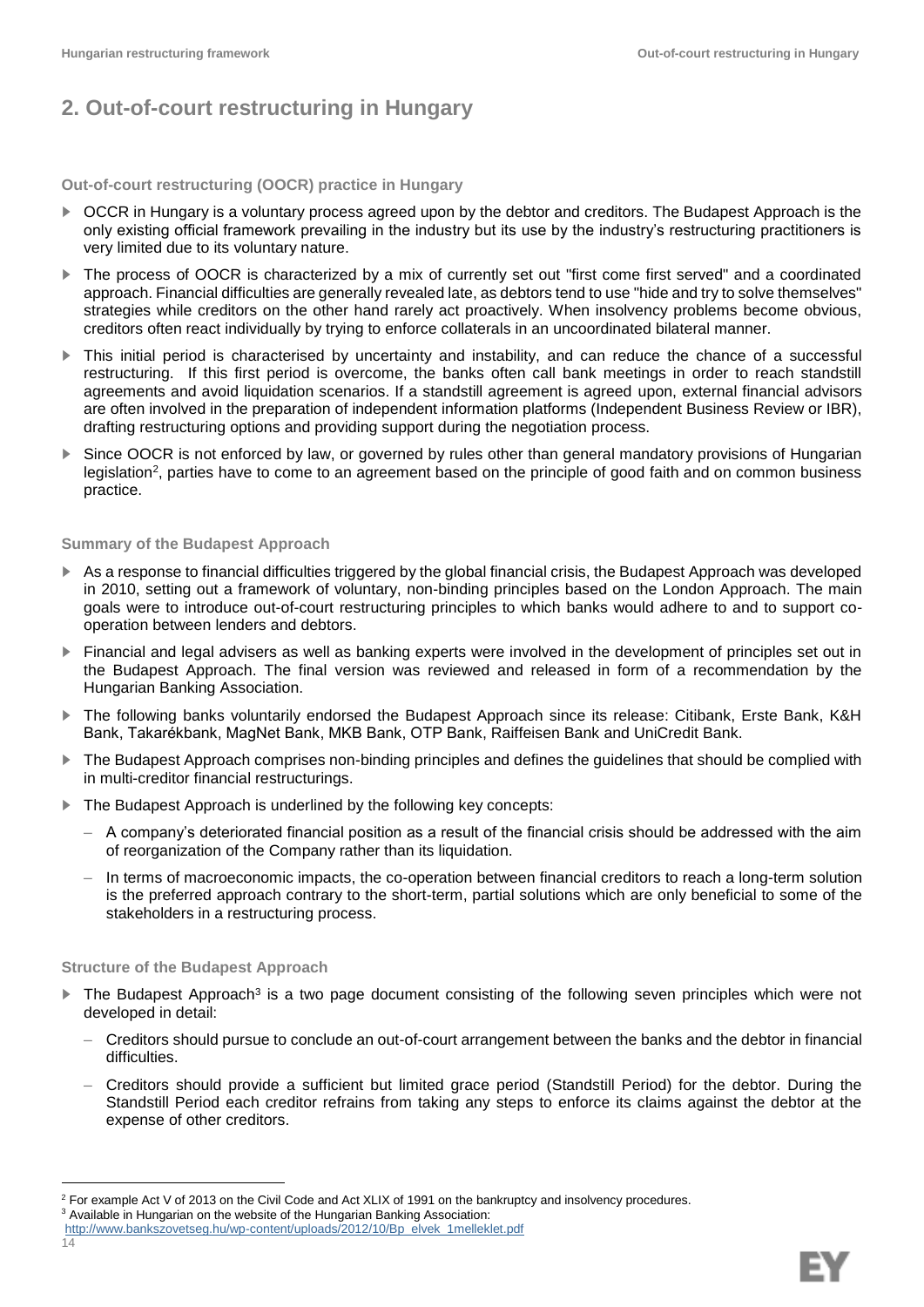- A Steering Committee should be formed by the creditors in order to manage and co-ordinate the process and to ensure an integrated approach and communication towards the debtor.
- An independent business review should be performed by an external advisor to provide professional support for decision making and to ensure transparency and objectivity.
- Incurring costs and losses should be shared and treated *pari passu* by creditors based on their relative exposures and collateral positions.
- In case the Steering Committee makes a decision on the provision of new money in order to successfully implement the reorganization plan, new money provided during the Standstill Period should have priority over the funding provided prior to this period.
- Creditors involved in the restructuring process should be committed to a long term solution for the debtor.
- ► The following draft documents were attached to the Budapest Approach (available in Hungarian language only):
	- Standstill agreement bilateral;
	- Standstill agreement syndicated loans;
	- Standstill checklist;
	- Coordinator appointment letter and
	- **–** Acceding letter.

#### **Application of the Budapest Approach in practice**

- ▶ During the course of our interviews, we have understood that since its release in 2010 financial institutions have only on limited occasions referred to the Budapest Approach during out-of-court restructuring negotiations in practice. Even during the few restructuring processes with a successful outcome, banks followed guidelines provided by the leading bank (usually a subsidiary of a large foreign bank) or applied their individual approaches. Based on the banks' opinion, the Budapest Approach cannot be applied to out-of-court restructuring processes in the Hungarian economic environment in its current form due to the following reasons:
	- Being a two-page document, the Budapest Approach is not detailed enough to provide appropriate guidance for an OOCR process.
	- It is a fairly uncomprehensive and brief document accompanied by contract samples and is difficult to refer to in different phases of the OOCR process.
- ► Although the Budapest Approach was prepared with involvement of financial and legal experts as well as banking specialists, it was not drafted based on a systematic bottom-up approach. The fact that a significant number of banks did not participate in the final drafting of the Budapest Approach meant that it was not widely accepted. We were told that concerns noticed by some of the participating banks were not addressed (but have not confirmed this statement).
	- The Hungarian Banking Association recommended the Budapest Approach and provided for the possibility for banks to endorse the document published on its website.
	- Critically the Budapest Approach was not formally supported by the National Bank of Hungary (or its predecessor in regulation of banks, the Hungarian Financial Supervisory Authority ("PSZÁF")), which limited the incentives for compliance among the banking community.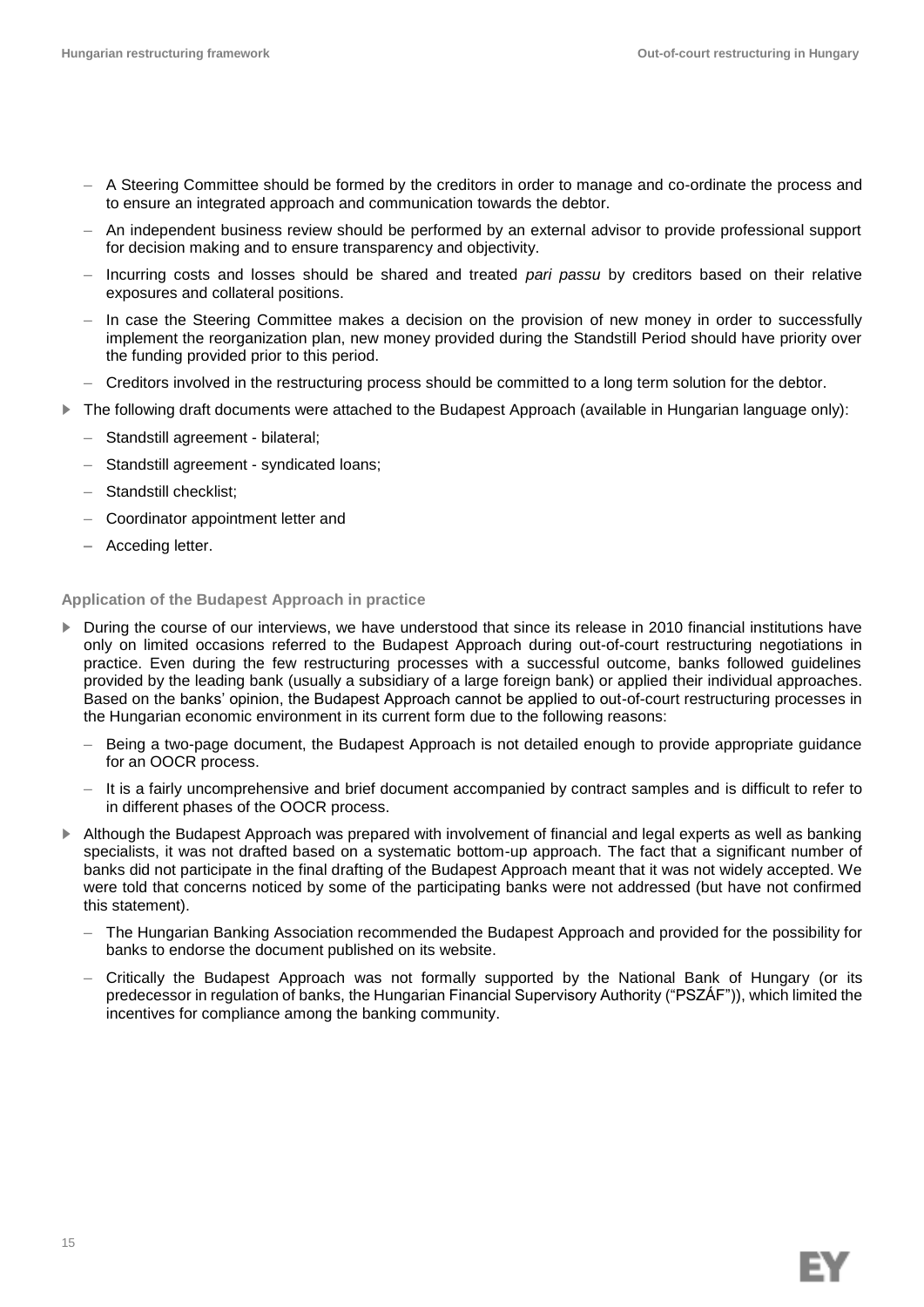#### **Summary of certain issues in the Hungarian insolvency framework hindering out-of-court restructuring**

- ► As out-of-court restructuring takes place in the shadow of the insolvency regime, it is vital that such an insolvency regime (and more broadly, the entire legal system) recognizes and acknowledges the outcome of out-of-court procedures. In this respect, the applicable laws need to clearly define the rights and obligations of the relevant parties. However, in Hungary this is not the case, as the existing legal and tax framework still have impediments to OOCR, such as:
	- i) Due to restriction in the Hungarian taxation laws and state aid concerns, the Tax Authority cannot accept haircuts as tax exemption or similar benefits which may jeopardise the ability to achieve a solvent restructuring. As mentioned in the Analysis of Corporate Restructuring and Insolvency in Hungary, tax authorities should be granted the possibility of reducing their tax claims as part of a court restructuring under the Bankruptcy Act if this could help the debtor. In addition, the Ministry for National Economy could issue guidance on how the tax authorities should exercise their right to waive tax claims;
	- ii) Financing can be challenged if given up to 90 days prior to a potential liquidation. Granting a super-senior status is likely to trigger such a right of challenge. In addition to that, even if no explicit super-senior status is granted in the financing agreement, there is a risk that the liquidator or a judge may consider that the entire transaction resulted in granting preference to a creditor (e.g. because additional collaterals are provided by the debtor to secure the new financing, or the repayment schedule became more beneficial) and, as a result, the transaction can be challenged;
	- iii) The Hungarian legal system does not protect the (super senior) status of new money providers adequately Super-senior status is not recognised in formal in-court insolvency procedures and as described above is vulnerable to challenge. If such status is granted by the debtor, the liquidator or other creditors may challenge the underlying agreement As mentioned in the Analysis of Corporate Restructuring and Insolvency in Hungary, rescue financing should be facilitated by the granting of special priority e.g. priority ahead of unsecured creditors in any subsequent liquidation.;
	- iv) Any credit write-off pursuant to the restructuring generates an additional tax burden on the debtor which again discourages the use of effective restructuring tools to re-size the debt to a sustainable level; and
	- v) The bankruptcy procedure limits the influence of creditors (and to a more limited extent debtors) in important areas such as selection of the administrator, the ability to put forward restructuring proposals and to initiate the procedure.
- ► Although a restructuring case may have to be dealt with in a distinct insolvency procedure after failure of the restructuring plan, such procedures cannot be considered as viable alternatives to out-of-court restructuring. Incourt procedures currently cannot be considered as an effective next step following an unsuccessful out-of-court procedure, as these procedures are far from being flexible, let alone effective, due to the following reasons:
	- Formal procedures (especially bankruptcy and insolvent liquidation) are heavily controlled by court bailiffs or liquidators, where creditors have no influence on the choice of these officers. Moreover, under the existing fee structure there are no real incentives for officers to play a proactive and efficient role in the proceedings.
	- Creditors' control over the course of an insolvency proceeding and particularly over liquidation of assets is weak mainly due to lack of adequate information and limited powers on the creditors' side as provided by law.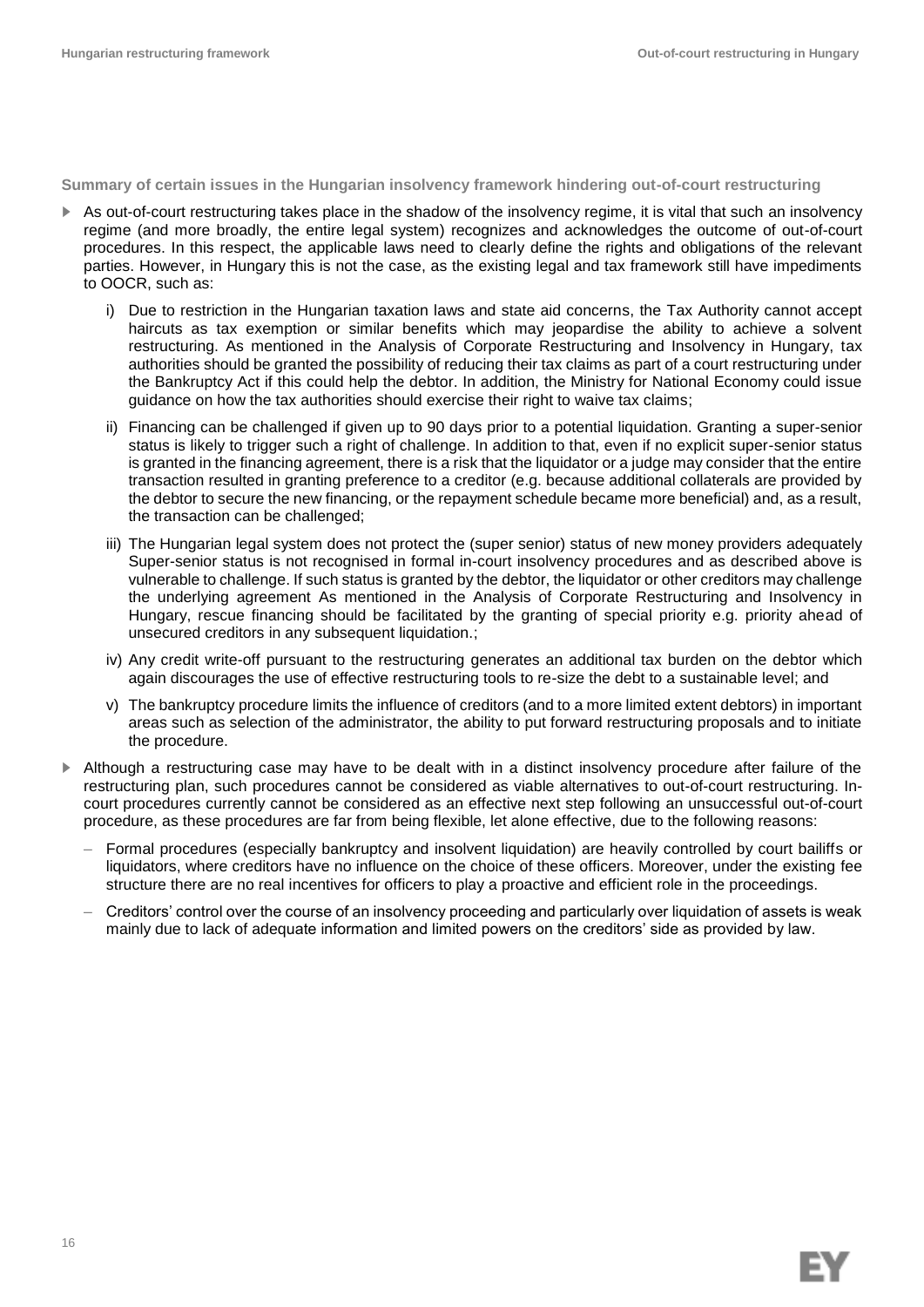# **3. Chronological overview of the restructuring process as commonly applied in Hungary**

To illustrate the current out-of-court restructuring practise in Hungary, highlight key challenges and propose corresponding solutions, we undertook a step-by-step description of the Hungarian out-of-court restructuring process.

This section is based on EY's key findings from (i) bank interviews, (ii) analysis of a typical out-of-court restructuring process in Hungary, (iii) analysis of Hungarian insolvency framework (for more details please refer to Appendix A) and (iv) comparative study of practices applied across selected CSE markets (for more details please refer to Appendix C).

Our key findings are presented under the four phases as they typically occur in an out-of-court restructuring process, notwithstanding that their occurrence may differ on case-by-case basis:

- **Preliminary Phase:** From the time the debtor or one of the banks becomes conscious of financial difficulties until the decision on whether to inform other banks and call for a bank meeting.
- **Phase I:** From calling the first bank meeting by a debtor or by one of the banks until the bank's decision on whether to enter into a formal Standstill Agreement.
- **Phase II:** From signing of a Standstill Agreement until the decision on whether to accept a restructuring plan.
- **Implementation Phase:** Implementation of the restructuring plan
- ► Each respective phase is described in subsections: Purpose, Actions to be undertaken, Key challenges and proposed Recommendations.



**Outline of key steps in the out-of-court restructuring process**

Source: EY compiled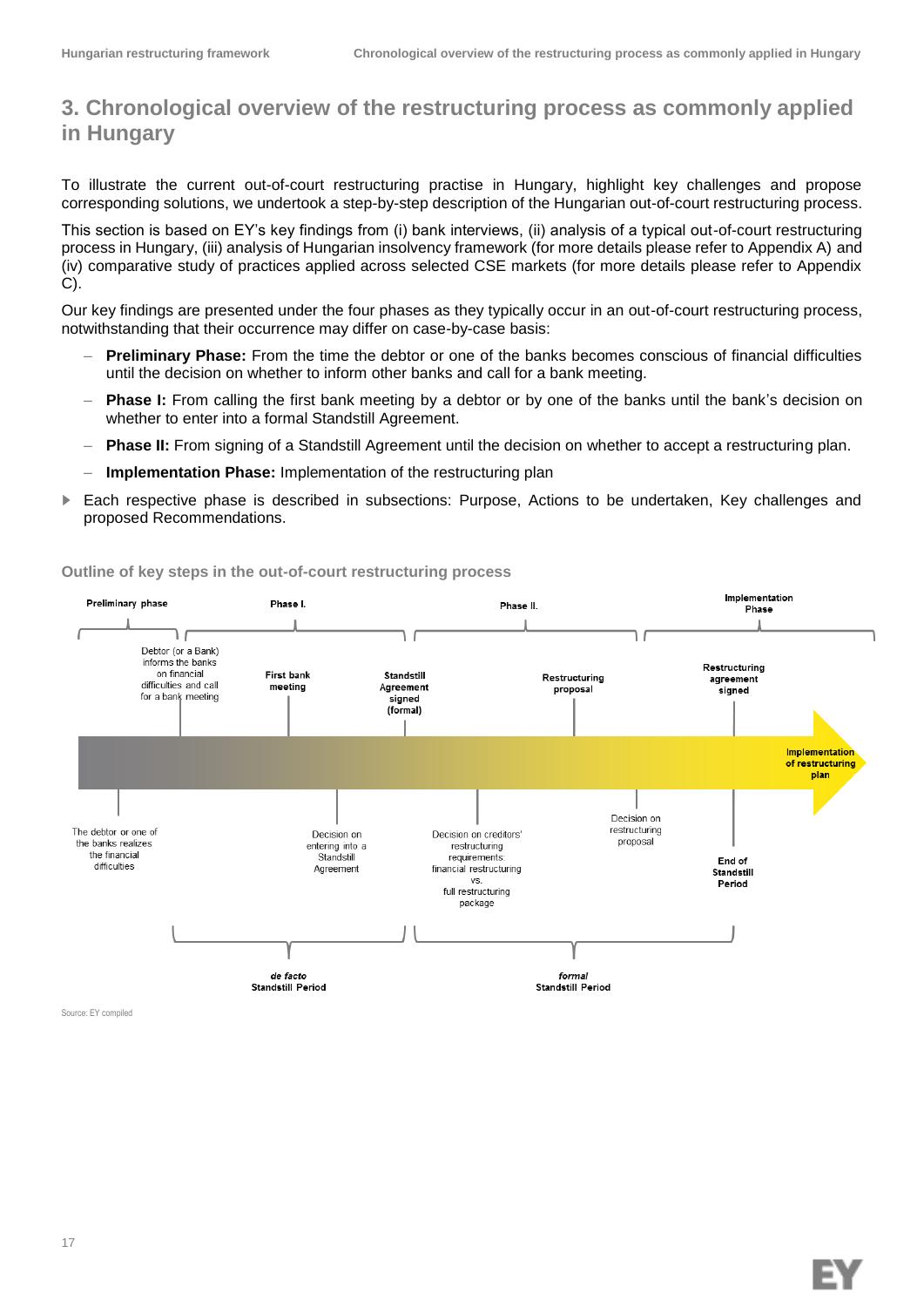**Preliminary Phase: From the time the debtor or one of the banks becomes conscious of financial difficulties until the decision on whether to inform other banks and call for a bank meeting.**

#### i) Purpose of the Preliminary phase

One of the ground rules of restructuring is that success is strongly influenced by events occurring at a very early stage of the process. This has been reaffirmed during the bank interviews. Therefore, the key purpose of the preliminary phase is that as soon as the debtor realizes its non-temporary financial distress, it should promptly involve all relevant creditors and start addressing its financial difficulties proactively.

ii) Actions to be undertaken under the Preliminary phase

As soon as the debtor realizes its financial difficulties:

- ► Debtor should inform its creditors (primarily its financing banks) about the distressed situation in a timely manner as all unnecessary delays in informing creditors undermine the potential of reaching a Standstill Agreement.
- ► Debtor should prepare materials to present its financial situation to the creditors.
- ► Debtor should seek assistance from professional advisors to ensure a credible basis for discussion.
- ► Debtor should call for a bank meeting and request from the banks to refrain from enforcing any collateral until the situation is properly assessed and a proposal of next steps and possible restructuring options are defined.

#### iii) Key challenges identified and recommendations during the Preliminary phase

| Preliminary<br>phase                                          | Key challenges identified                                                                                                                                                                                                                                                                                                                                                                                                                                                                                                                                                                                                                                                                           | Recommendations based on international best<br>practices and bank meeting findings                                                                                                                                                                                                                                                                                                                                                                                                                                                          |
|---------------------------------------------------------------|-----------------------------------------------------------------------------------------------------------------------------------------------------------------------------------------------------------------------------------------------------------------------------------------------------------------------------------------------------------------------------------------------------------------------------------------------------------------------------------------------------------------------------------------------------------------------------------------------------------------------------------------------------------------------------------------------------|---------------------------------------------------------------------------------------------------------------------------------------------------------------------------------------------------------------------------------------------------------------------------------------------------------------------------------------------------------------------------------------------------------------------------------------------------------------------------------------------------------------------------------------------|
| <b>Revealing</b><br>financial<br>difficulties<br>to creditors | When debtors realise their financial<br>difficulties, they tend to hide their problems<br>instead of revealing them to their financing<br>banks. This often leads to undue further<br>deterioration of the company's financial<br>position and liquidity and largely diminish the<br>chances of debtors' survival and creditors'<br>recovery.<br>Debtors are concerned that banks would<br>react by cancelling available credit lines,<br>requesting additional collateral and<br>guarantees or even by enforcing collateral<br>and collecting cash - instead of giving<br>debtors an opportunity to explain the<br>reasons for financial difficulties and providing<br>time to develop a solution. | Debtors should be encouraged to inform<br>financing banks of their financial difficulties<br>proactively.<br>Creditors should be encouraged to<br>▶<br>preserve value by using the OOCR in case<br>of collaborative borrowers, who are ready to<br>present their financial situation.<br>Debtors should involve professional<br>advisors when no adequate expertise is<br>available internally to ensure preparation of<br>high-quality materials for the bank meeting<br>and provide a clear reliable insight into<br>debtors' businesses. |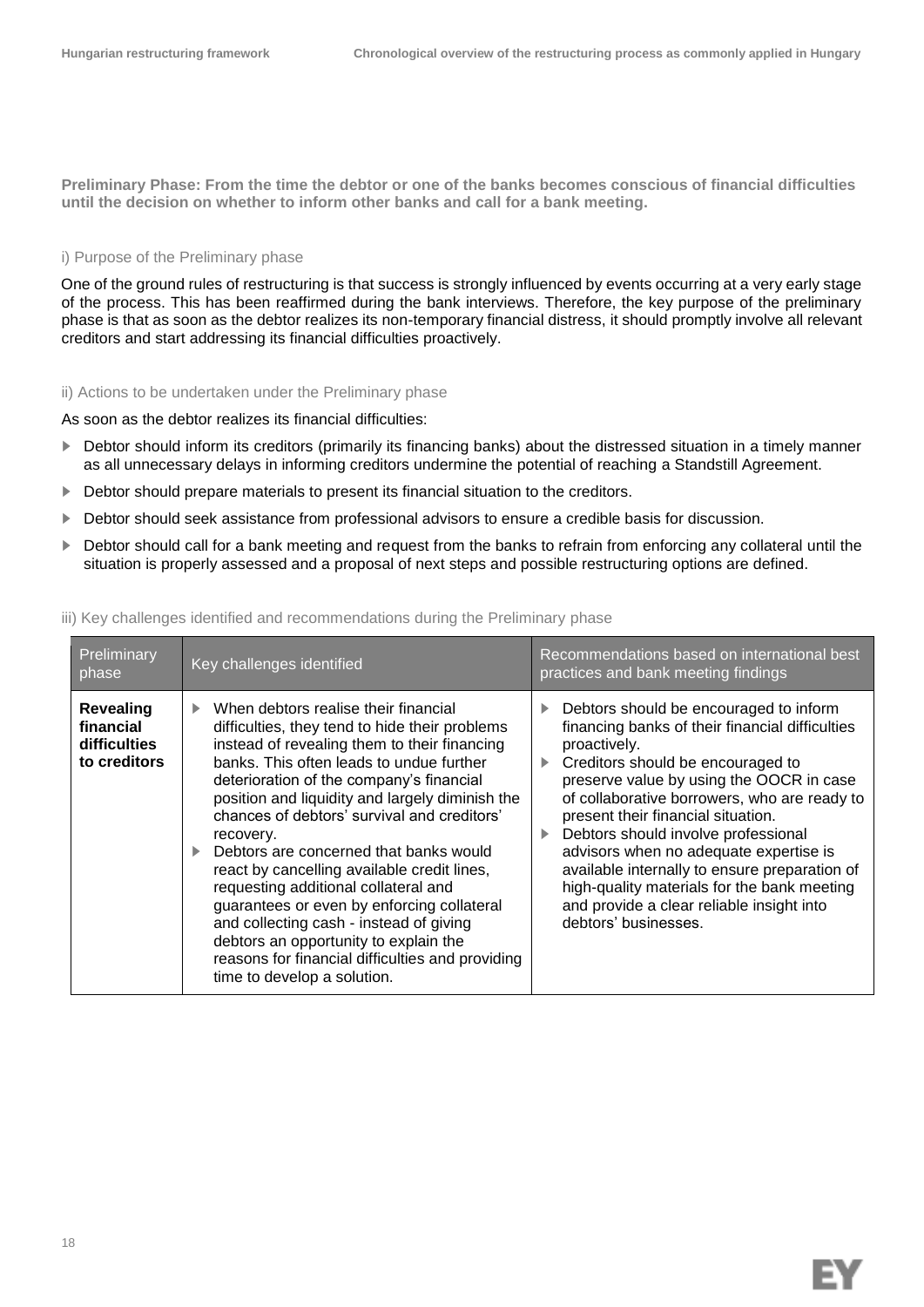| Preliminary<br>phase (cont'd)                                                                | Key challenges identified                                                                                                                                                                                                                                                                                                                                                | Recommendations based on international best<br>practices and bank meeting findings                                                                                                                                                                                                                                                 |
|----------------------------------------------------------------------------------------------|--------------------------------------------------------------------------------------------------------------------------------------------------------------------------------------------------------------------------------------------------------------------------------------------------------------------------------------------------------------------------|------------------------------------------------------------------------------------------------------------------------------------------------------------------------------------------------------------------------------------------------------------------------------------------------------------------------------------|
| <b>Perceived</b><br>risk by<br>debtors of<br>knock-on<br>effects on<br>suppliers /<br>buyers | Debtors may fear reputational risk,<br>▶<br>impacting the company's goodwill and<br>affecting their buyers/suppliers relationships<br>in case confidentiality of any potential<br>arrangement is breached and information<br>on the financial issues of the company<br>reaches its business partners or becomes<br>public.<br>Debtors are further concerned that as soon | The debtor must communicate clearly to<br>▶<br>the creditors the interconnectivities of its<br>business and its fears of knock-on effects<br>so the creditors can understand how to<br>consider those in the restructuring plan to<br>ensure future sustainable viability of the<br>business.                                      |
|                                                                                              | as suppliers become aware of financial<br>difficulties, any commercial arrangements<br>may be adversely affected (e.g. changing<br>payment terms to requesting payment on<br>delivery), thereby causing further liquidity<br>issues for the debtor.                                                                                                                      |                                                                                                                                                                                                                                                                                                                                    |
| Flow of<br>information<br>during the<br>early phases                                         | Confidentiality rules may lead to information<br>▶<br>asymmetry between relevant stakeholders.<br>Individual debtor-creditor relationship<br>▶<br>prevents equal and timely flow of<br>information to all creditors                                                                                                                                                      | The debtor should allow banks before the<br>▶<br>first bank meeting to waive confidentiality<br>rules related to debtor's financial<br>performance and its loan agreements in<br>order facilitate in depth analysis prior and at<br>the bank meeting.                                                                              |
| No guideline<br>on the stay of<br>enforcement<br>actions                                     | The Budapest Approach does not provide<br>▶<br>guidance on the stay of enforcement<br>actions.                                                                                                                                                                                                                                                                           | The new Budapest Restructuring<br>▶<br>Guidelines (BRG) should stress the<br>importance of building new market practice<br>where all relevant financial creditors should<br>be prepared to cooperate and refrain from<br>uncoordinated unilateral actions whenever<br>they are approached by debtors in financial<br>difficulties. |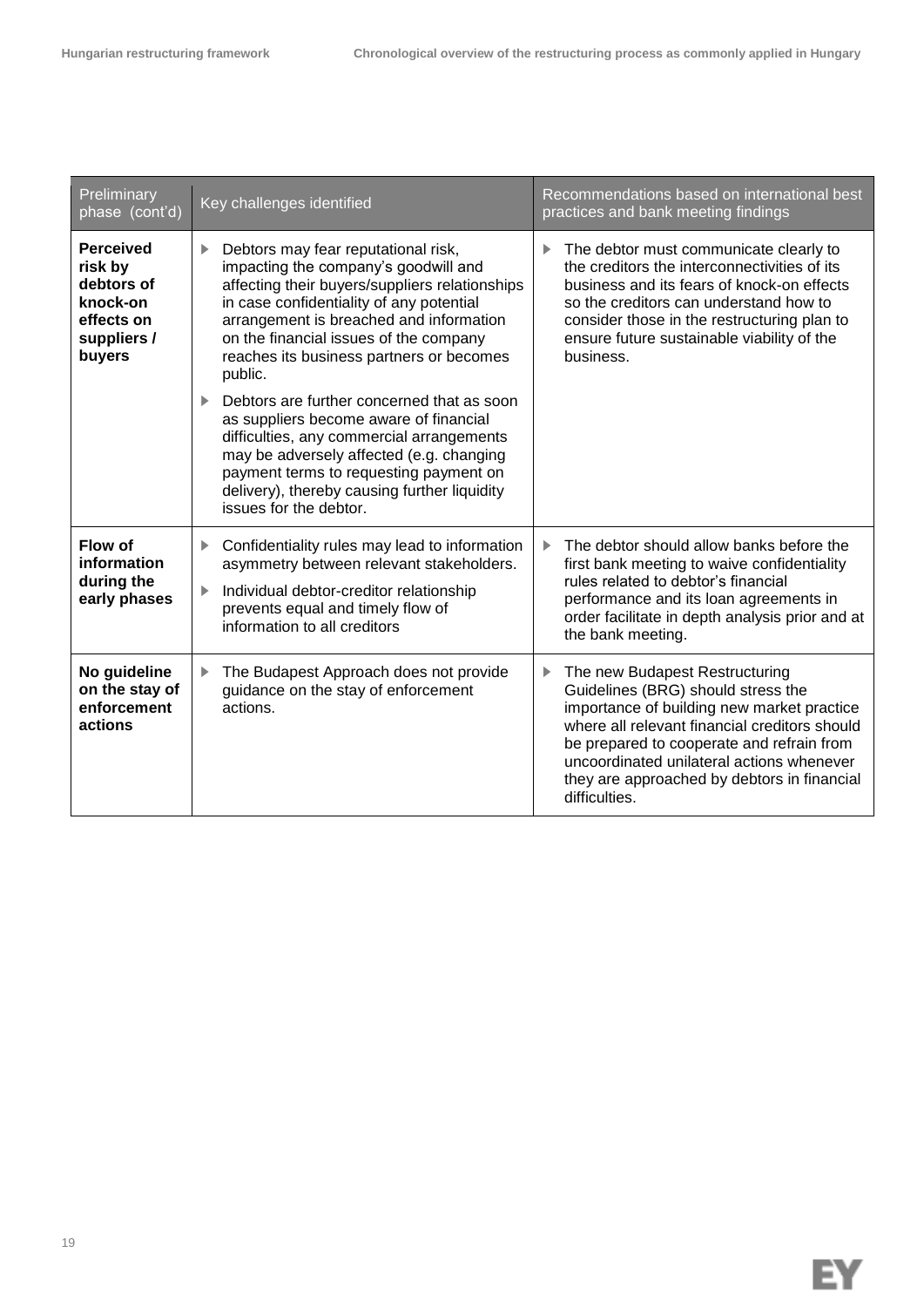**Phase I: From calling the first bank meeting by debtor or one of the banks until the banks' decision on whether to enter into a formal Standstill Agreement.**

#### i) Purpose of Phase I.

Phase I differs from the Preliminary Phase in the sense that during this stage, relevant stakeholders are already conscious of the debtor's financial difficulties yet from the first call for a bank meeting, until an informed decision is reached creditors should refrain from any unilateral action (factual or *de facto* Standstill period).

The key purpose of this phase is to determine whether to enter into a formal Standstill Agreement from the ongoing *de facto* Standstill period or financing banks will initiate a formal proceeding and/or start enforcing collateral as to strengthen their positions.

Such decision must be based on the information received during the course of preceding bank meetings. Generally, banks should be given ample time to evaluate different options and where appropriate opt to enter into a formal Standstill Agreement. The additional purpose of this phase is to determine the main provisions of the Standstill Agreement which is subject to negotiation between the debtor, its creditors and their advisors during the course of bank meetings. Legal counsels are commonly engaged to assist with drafting of this document.

#### ii) Actions to be undertaken in Phase I.

- Debtors should provide adequate reporting on their financial difficulties and disclose all underlying data before the bank meeting to give creditors sufficient time to assess the circumstances.
- Additionally, debtors should react regarding information requests of creditors throughout the whole process in a timely fashion.
- Banks should be released from bank secrecy by the debtor no later than at the first bank meeting to allow and facilitate meaningful discussions among creditors.
- Debtors are encouraged to appoint external advisor(s) at this stage in order to provide professional guidance in approaching the banks and to prepare materials to be presented to the banks at the first and subsequent bank meetings.
- During Phase I, creditors shall seek to assess the probability of coming up with a viable restructuring plan by the debtor and its advisors during the potential subsequent formal Standstill Period.
- Creditors' loan documentation should, especially in cases of large multilateral loans, include provisions defining their organizational and decision making procedures as well as individual financiers' roles and duties, should the debtor find itself in financial difficulties. Clear and concise provisions eliminate or at least mitigate organizational issues from the very beginning of a restructuring process.
- Final act of this phase involves signing of a formal Standstill Agreement.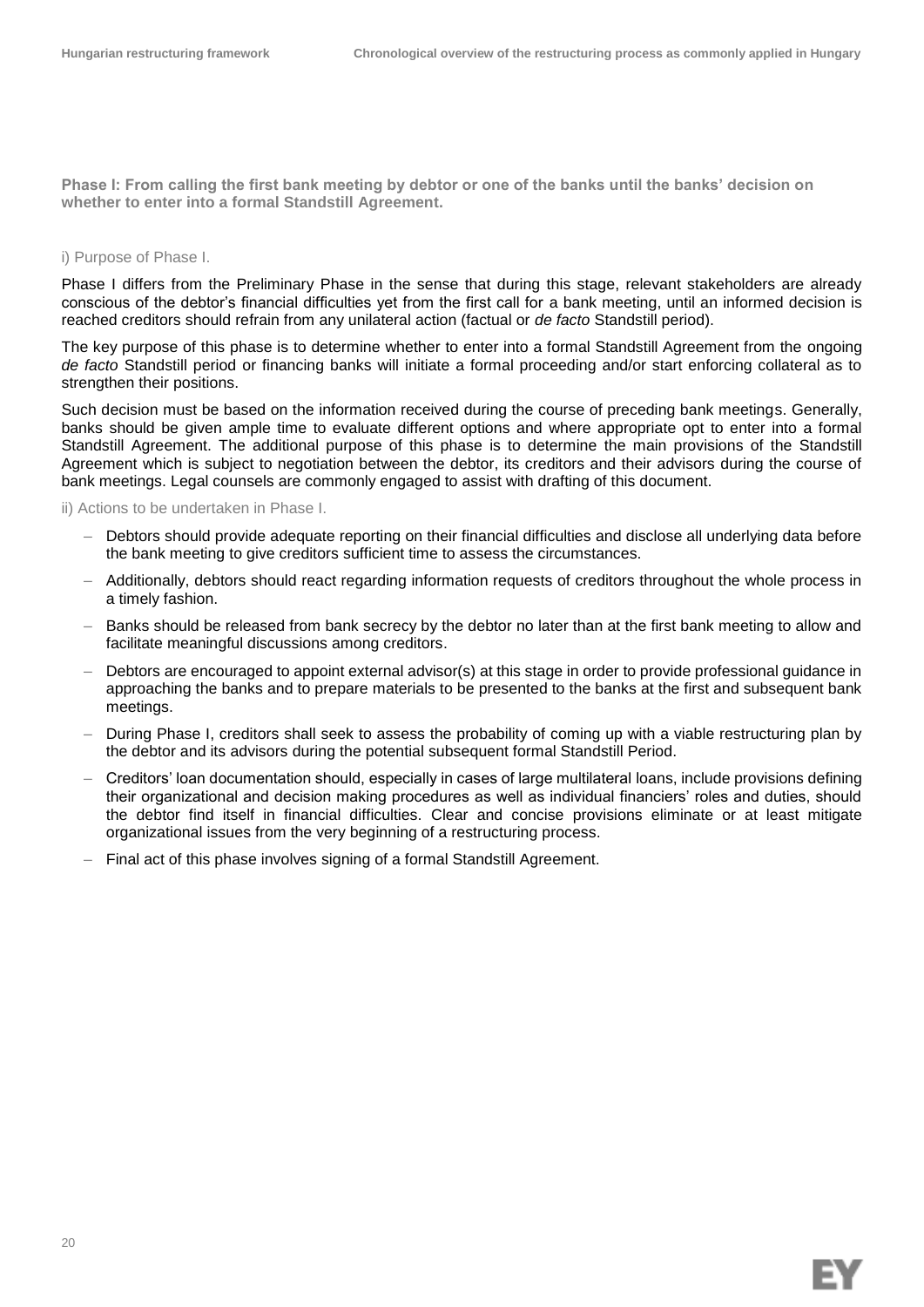iii) Key challenges identified and recommendations during Phase I.

| Phase I.                                                | Key challenges identified                                                                                                                                                                                                                                                                                                                                                                                                                                                    | Recommendations based on international<br>best practices and bank meeting findings                                                                                                                                                                                                                                                                                                                                                                                                                                                                                                                                                                                                       |
|---------------------------------------------------------|------------------------------------------------------------------------------------------------------------------------------------------------------------------------------------------------------------------------------------------------------------------------------------------------------------------------------------------------------------------------------------------------------------------------------------------------------------------------------|------------------------------------------------------------------------------------------------------------------------------------------------------------------------------------------------------------------------------------------------------------------------------------------------------------------------------------------------------------------------------------------------------------------------------------------------------------------------------------------------------------------------------------------------------------------------------------------------------------------------------------------------------------------------------------------|
| Lack of trust<br>among parties                          | General lack of trust among relevant<br>stakeholders. Creditors are sceptic<br>especially if debtors' financial difficulties<br>are revealed partially or late and the<br>relationship is already burdened by unkept<br>promises and generally poor track record.<br>No unified approach is usually taken to<br>Þ.<br>deal with situations of financial distress.                                                                                                            | BRG should emphasize the importance of<br>developing trust among creditors and<br>debtors by setting the cooperative<br>approach as best practice.<br>Cooperation of relevant stakeholders<br>increases the probability of undertaking<br>the cooperative approach in future<br>restructuring cases.<br>Best practice based guidelines should be<br>developed and supported by the National<br>Bank of Hungary, the Hungarian Banking<br>Association and all relevant banks on the<br>Hungarian market.                                                                                                                                                                                  |
| <b>Standstill</b><br><b>Commencement</b><br><b>Date</b> | In Hungary there is no generally accepted<br>Standstill Commencement Date. It is<br>usually determined at, or shortly after, the<br>first bank meeting, until which point banks<br>might have already taken unilateral actions<br>for enforcing collaterals.<br>A "gentlemen's agreement", which would<br>provide guidance for the stakeholders and<br>preclude individual enforcement of<br>collateral until a Standstill Agreement<br>comes into force, is seldom reached. | The new BRG should provide best<br>practice- based guidance on de facto<br>Standstill period lasting from debtors' first<br>call for a bank meeting until an informed<br>decision is reached on whether to enter<br>into a formal Standstill Agreement.<br>The Standstill Commencement Date<br>should be seen as an intra-creditor point<br>from where there is stay of enforcement<br>in the debtor-creditor relationship until a<br>formal Standstill Agreement is reached.                                                                                                                                                                                                            |
| Co-operation of<br>banks                                | ▶<br>Cooperation among relevant creditors in<br>the early phases is usually limited or non-<br>existent. There are no guidelines on which<br>bank should take the lead.                                                                                                                                                                                                                                                                                                      | Bank with the largest exposure should<br>take the role of informal coordinator and<br>facilitator of meetings while at these<br>meetings banks should seek to align their<br>views regarding the future restructuring<br>process.<br>Debtors should release banks from bank<br>secrecy as to allow for a timely flow of<br>information related to debtor's financial<br>performance and its loan agreements to<br>mitigate adverse effects of the general<br>lack of trust.<br>Initial loan documentation should<br>especially in large multilateral cases<br>include duties of finance parties and<br>manner of their organization in case<br>debtor encounters financial difficulties. |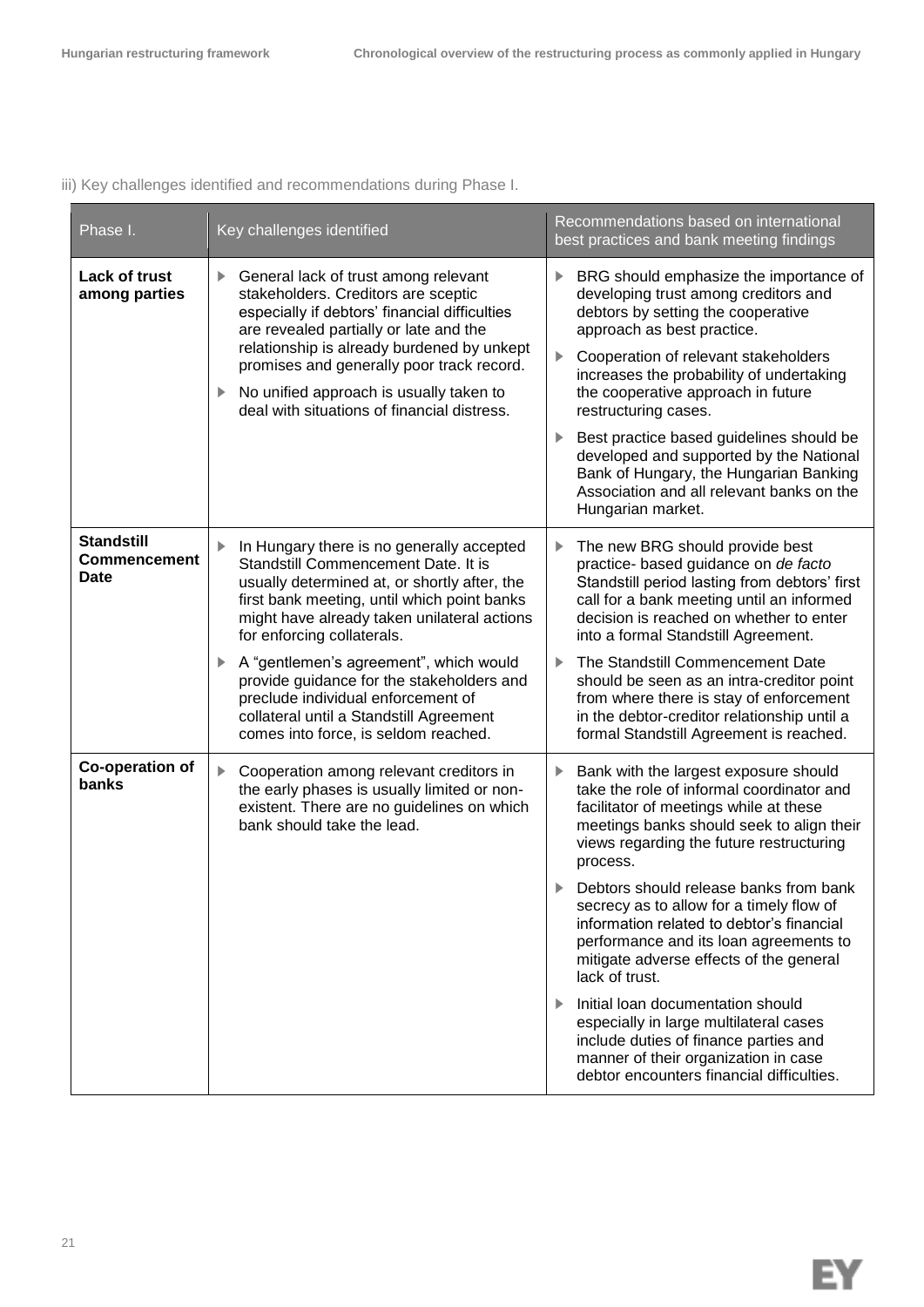| Phase I.<br>(cont'd)                                                   | Key challenges identified                                                                                                                                                                                                                                                                                      | Recommendations based on international<br>best practices and bank meeting findings                                                                                                                                                                                                                                                                                                  |
|------------------------------------------------------------------------|----------------------------------------------------------------------------------------------------------------------------------------------------------------------------------------------------------------------------------------------------------------------------------------------------------------|-------------------------------------------------------------------------------------------------------------------------------------------------------------------------------------------------------------------------------------------------------------------------------------------------------------------------------------------------------------------------------------|
| <b>Relative</b><br>position of<br>creditors                            | Banks with more negotiating leverage may<br>▶<br>require additional rights/collateral prior to<br>entering into a Standstill Agreement which<br>may alter the relative position of creditors<br>as compared to the Standstill<br>Commencement Date.                                                            | According to best practice, all relevant<br>▶<br>creditors should refrain from any actions<br>that might have an effect on relative<br>positions of other creditors.<br>In terms of exposures and collaterals, the<br>▶<br>initial relative positions of creditors should<br>be maintained during the de facto Standstill<br>as well as the subsequent formal Standstill<br>Period. |
| <b>Creditors'</b><br>approach to<br>restructuring<br>cases in the      | Banks usually have opposing strategies<br>▶<br>when dealing with debtor's financial<br>difficulties which are either "cooperative" or<br>"exit" strategies.                                                                                                                                                    | BRG should provide guidance on stay of<br>▶<br>enforcement actions to be adhered to<br>during the early stages for collaborative and<br>potentially viable borrowers.                                                                                                                                                                                                               |
| early stages                                                           | Creditors often have the tendency to want<br>▶<br>to take benefit of the first mover advantage<br>over other creditors (they are afraid others<br>might do the same) when they are informed<br>about debtors' financial difficulties and they<br>start unilateral and disorderly enforcement<br>of collateral. | Coordinated approach to restructuring<br>▶<br>should be promoted by all relevant<br>stakeholders, especially MNB and the<br>Hungarian Banking Association through<br>active participation in drafting and<br>endorsement of the new BRG.                                                                                                                                            |
|                                                                        | In multi-creditor situations the risk of<br>creditors acting individually by trying to<br>enforce collateral and focus exclusively on<br>their own interest remains high.                                                                                                                                      |                                                                                                                                                                                                                                                                                                                                                                                     |
|                                                                        | Early stage collateral enforcement is<br>usually targeting the liquid assets of<br>debtors (e.g. cash in bank accounts). Such<br>actions severely undermine debtors'<br>liquidity position and thus its day-to-day<br>operations.                                                                              |                                                                                                                                                                                                                                                                                                                                                                                     |
| <b>Handling of</b><br>suppliers and<br>creditors with<br>exit strategy | Exit strategy is especially pursued by<br>▶<br>minority creditors which seek timely exit<br>from a distressed situation or as a<br>consequence when some banks become<br>discouraged, by length of the restructuring                                                                                           | Creditors should decide and inform other<br>▶<br>creditors on the probability of their<br>participation in the restructuring process at<br>the earliest convenience. Participation<br>should be voluntary.                                                                                                                                                                          |
|                                                                        | process<br>Suppliers commonly become/are aware of<br>▶<br>the debtors' financial difficulties and they<br>can also threat with subsequent liquidation.                                                                                                                                                         | There is need for potential emergency<br>▶<br>funding, to be addressed at the bank<br>meeting with the financing banks.                                                                                                                                                                                                                                                             |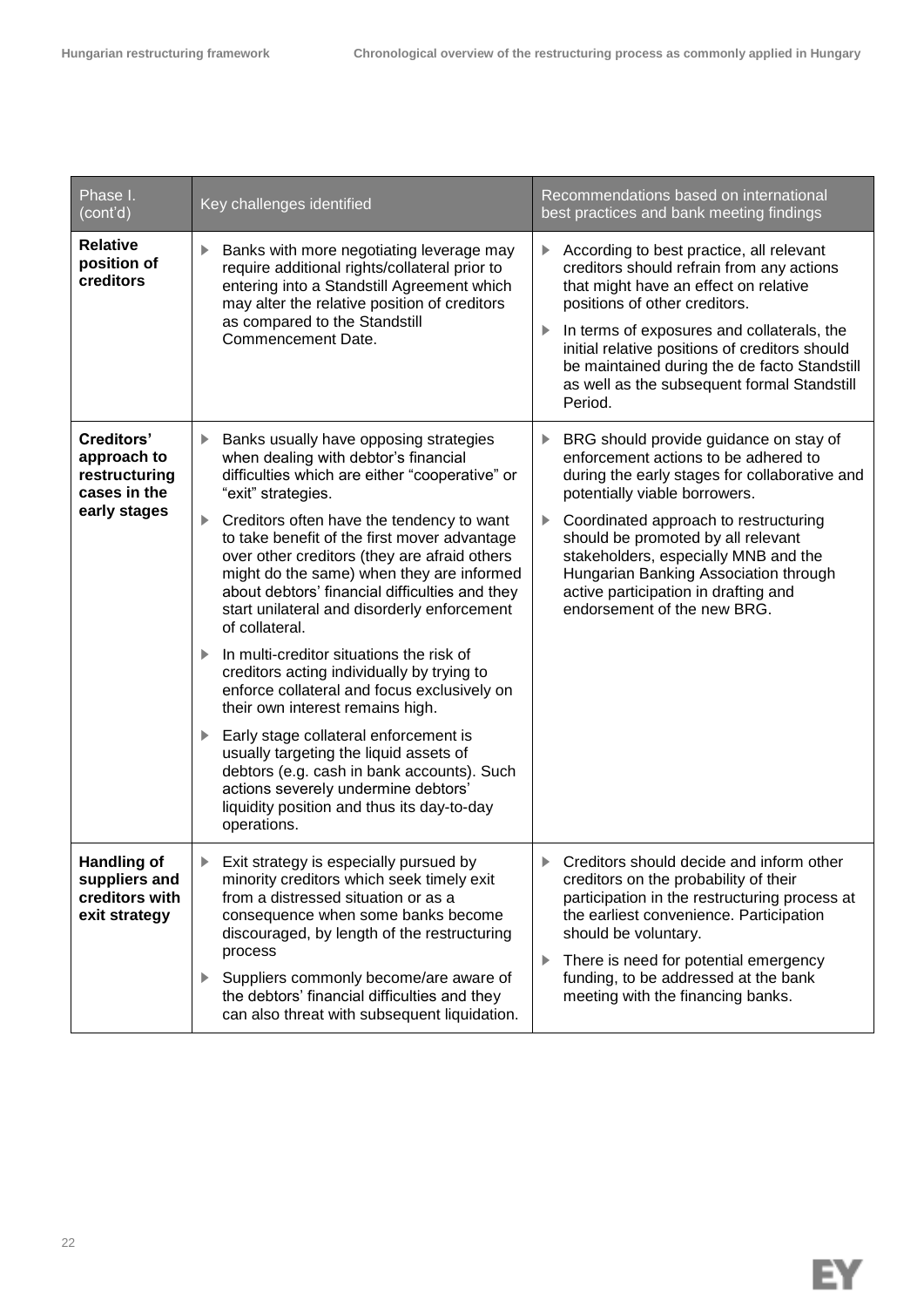| Phase I.<br>(cont'd)                                                                                                                                                                                                                                                                                                                                        | Key challenges identified                                                                                                                                                                                                                                                                                                                                                                                       | Recommendations based on international best<br>practices and bank meeting findings                                                                                                                                                          |
|-------------------------------------------------------------------------------------------------------------------------------------------------------------------------------------------------------------------------------------------------------------------------------------------------------------------------------------------------------------|-----------------------------------------------------------------------------------------------------------------------------------------------------------------------------------------------------------------------------------------------------------------------------------------------------------------------------------------------------------------------------------------------------------------|---------------------------------------------------------------------------------------------------------------------------------------------------------------------------------------------------------------------------------------------|
| Role of<br>External advisors are often appointed<br>▶<br>too late to have the desired stabilising<br>external<br>advisors prior<br>effect on the process, while their role in<br>to formal<br>the process is often only limited to<br><b>Standstill</b><br>analysis of debtor's financial position<br>and preparation of documentation.<br><b>Agreement</b> | The new BRG should encourage debtors to<br>▶<br>contract professional financial and legal<br>advisors as soon as they become aware of<br>their financial difficulties, ideally in the<br>Preliminary Phase or in Phase I.<br>A comprehensive external view on the<br>▶<br>substance of the debtors' financial difficulties<br>already at or soon after the first bank meeting<br>provides comfort to creditors. |                                                                                                                                                                                                                                             |
|                                                                                                                                                                                                                                                                                                                                                             |                                                                                                                                                                                                                                                                                                                                                                                                                 | Ideally, advisors should be appointed before<br>the formal Standstill Agreement is reached to<br>accelerate the negotiations in the initial<br>phases of the restructuring process.                                                         |
| <b>Harmonization</b><br>of decision<br>making<br>procedures                                                                                                                                                                                                                                                                                                 | Banks generally require approval of their<br>▶<br>internal decision-making bodies for them<br>to be able to enter into a Standstill<br>Agreement while having different and<br>unharmonized decision-making<br>processes. Different decision-making<br>procedures and corresponding timelines                                                                                                                   | Relevant decision-making bodies of<br>participating creditors should be informed<br>about the process timeline as to carry out<br>their internal decision-making processes in a<br>timely manner.<br>The timeframe for such decision making |
| may slow down the process and hinder<br>cooperation.                                                                                                                                                                                                                                                                                                        | procedures should be harmonized.<br>Decision on restructuring feasibility should be<br>▶<br>mutual, unless unfeasibility can be prima<br>facie established or it is likely that debtor's<br>management has acted fraudulently.                                                                                                                                                                                  |                                                                                                                                                                                                                                             |
|                                                                                                                                                                                                                                                                                                                                                             |                                                                                                                                                                                                                                                                                                                                                                                                                 | In case of new syndicated loan agreements<br>the decision-making process, deadlines and<br>voting mechanism should be defined upfront.                                                                                                      |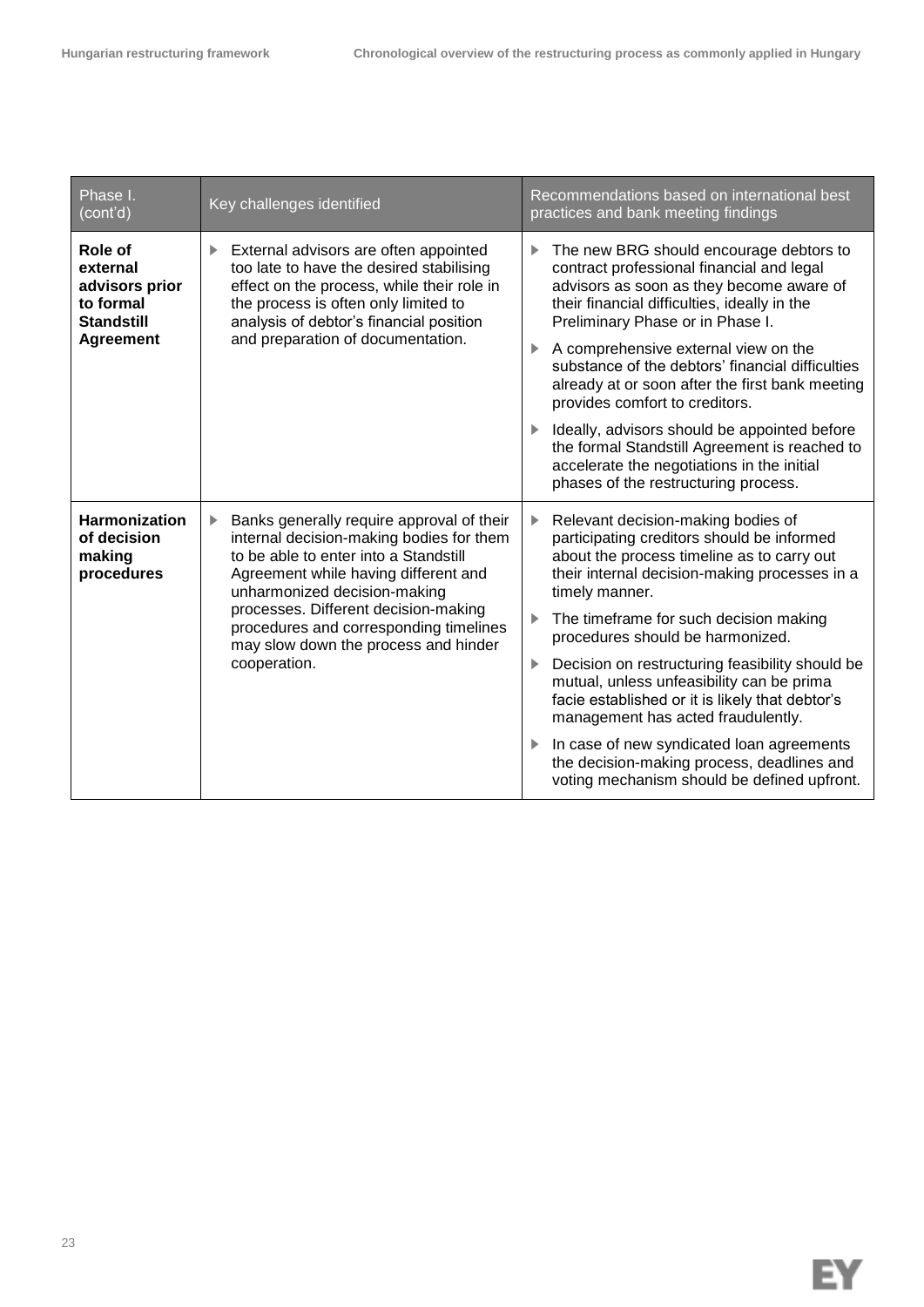**Phase II: From signing the Standstill Agreement until the decision whether to accept the restructuring plan** 

#### i) Purpose of Phase II.

The purpose of Phase II is that creditors evaluate financial information and restructuring plan put forward by debtors and come to an informed decision whether to commence the restructuring process by signing a restructuring agreement. The restructuring plans should be accepted only, if the viable operation of the debtors can be reestablished.

- ► A reasonable timeframe should be granted to prepare a comprehensive information platform based on which, decisions can be made.
- ► During Phase II creditors should support the debtor in its ongoing business operations (e.g. by providing working capital financing).

#### ii) Actions to be undertaken under Phase II.

- Phase II begins with the signing of a Standstill Agreement which marks the formal commencement of a Standstill Period.
- ► Following the formal commencement of the Standstill Period, Creditors' Co-ordination Committee (hereinafter CoCom) should be formed by suitable representatives of all relevant creditor groups to provide impartial information sharing and support efficient decision making process.
- ► Especially in multi-creditor situations, a Coordinator is typically appointed and has the role of facilitating negotiations between creditors and debtors, mediating between banks and other creditors, requesting documents from debtors, setting out deadlines, following-up on outstanding issues, etc.
- ► According to best practice, an information platform (e.g. Independent Business review or "IBR") should be prepared by professional advisers (preferably acting with the duty of care towards debtors and bank creditors).
- ► Following the preparation of the information platform, debtors supported by their advisor(s) should prepare restructuring plans based on full disclosure of their financial positions.
- ► At this stage debtors may need to engage other professional advisors for preparation of other materials which may be requested for collateral evaluation, modelling of debtors' debt servicing capacity as well as legal counsel for drafting the necessary documentation (e.g. a restructuring agreement).
- ► The proposed restructuring plan should be submitted to creditors' decision making bodies. Following their acceptance of the proposed solution, a restructuring agreement is drafted and signed by the debtor and all creditors partaking in the restructuring process.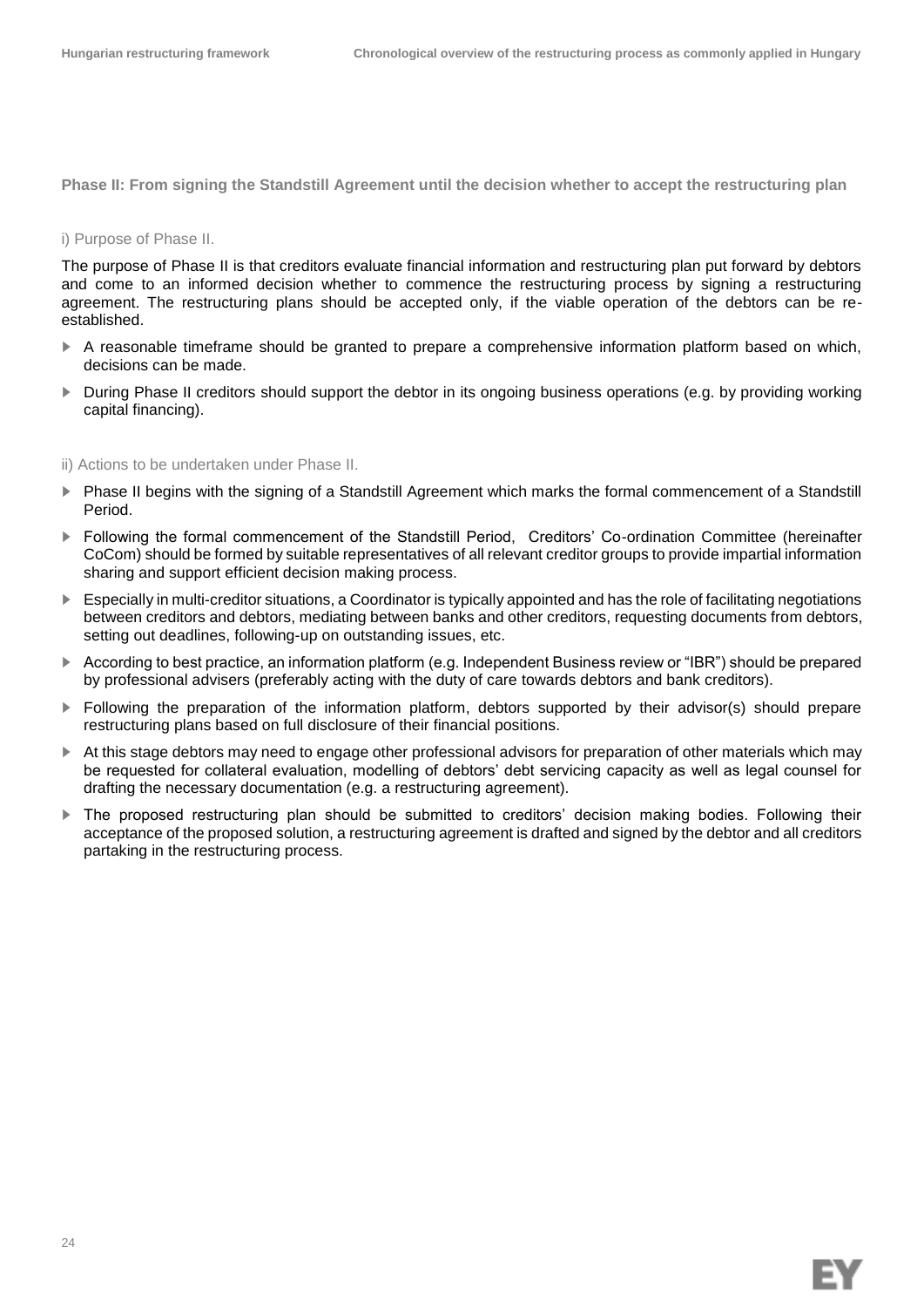iii) Key challenges identified and recommendations during Phase II.

| Phase II.                                                              | Key challenges identified                                                                                                                                                                                              | Recommendations based on international best practices<br>and bank meeting findings                                                                                                                                                                                                                                                                                                                                                                                                                                                                                                                                                                                                                                                                                                                                                                                                                                                                                                                                                         |
|------------------------------------------------------------------------|------------------------------------------------------------------------------------------------------------------------------------------------------------------------------------------------------------------------|--------------------------------------------------------------------------------------------------------------------------------------------------------------------------------------------------------------------------------------------------------------------------------------------------------------------------------------------------------------------------------------------------------------------------------------------------------------------------------------------------------------------------------------------------------------------------------------------------------------------------------------------------------------------------------------------------------------------------------------------------------------------------------------------------------------------------------------------------------------------------------------------------------------------------------------------------------------------------------------------------------------------------------------------|
| <b>Standstill</b><br><b>Agreement</b>                                  | There are no generally accepted<br>▶<br>key elements of a Standstill<br>Agreement in Hungary.                                                                                                                          | The new BRG should define the key provisions to be<br>▶<br>included in a Standstill Agreement.<br>The Standstill Agreement should define the content<br>of the requested output documents including<br>restructuring proposal and key process milestones.<br>The new BRG should define key sections to be<br>▶<br>included in a Standstill Agreement which should inter<br>alia be:<br>definition of subject matter of the agreement;<br>description of representations and warranties of<br>debtors:<br>debtors' obligations (e.g. terms of principal<br>repayment, interest repayment in accordance with<br>debtor's capacity to service debt);<br>information sharing provisions;<br>provisions on confidentiality of the agreement;<br>and<br>rights and obligations of creditors (e.g.<br>maintenance of existing credit lines, new financing<br>possibilities).                                                                                                                                                                      |
| Debtor's<br>behaviour<br>through<br><b>Standstill</b><br><b>Period</b> | In case shareholders and<br>▶<br>management of the debtor in<br>financial difficulties do not expect<br>to benefit from a successful<br>restructuring, they often act<br>contrary to the interest of the<br>creditors. | It should be incorporated into a formal Standstill<br>▶<br>Agreement that during this period the debtor should<br>refrain from:<br>seeking to reduce the potential return of relevant<br>creditors;<br>engaging in activities outside the normal course of<br>business, especially from entering into new<br>obligations or granting new securities;<br>providing additional security or collateral to those<br>creditors not participating in the restructuring;<br>transferring assets or value away from the debtor;<br>selling assets to third parties or any creditors at<br>an undervalued price;<br>otherwise depleting the value of debtor's assets<br>and thus undermining the debt repayment<br>prospects for the relevant creditors;<br>raising additional financing from non-relevant<br>creditors (e.g. factoring, leasing, etc.) and<br>engaging in any fraudulent behaviour;<br>Non-compliance of the debtor should result in<br>immediate termination of the Standstill Agreement by<br>the banks as defined at inception. |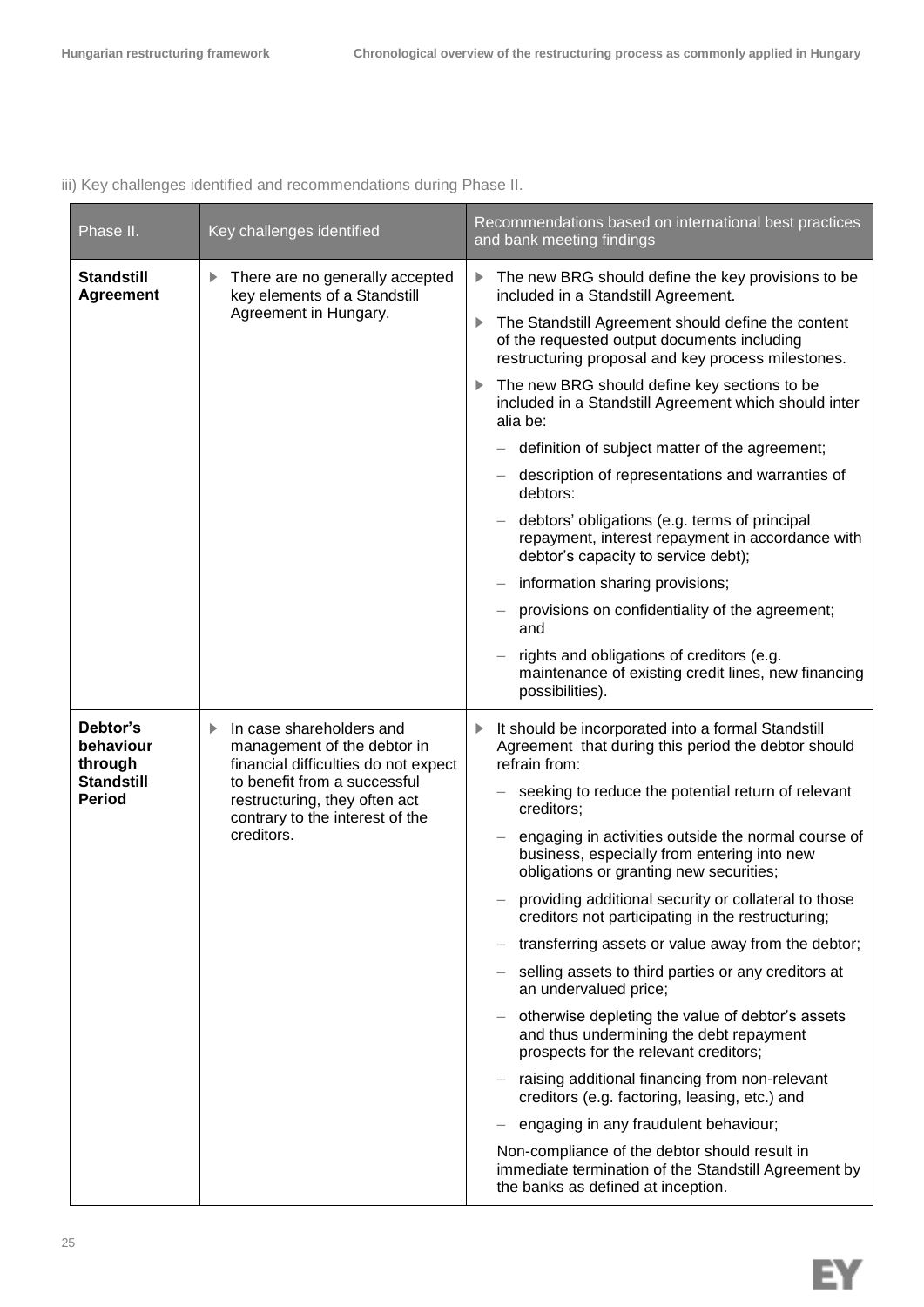| Phase II.<br>(cont'd)                                                    | Key challenges identified                                                                                                                                                                                                                                                                                                                                                                                                                                                                                                                                                                                                                                                            | Recommendations based on international best practices<br>and bank meeting findings                                                                                                                                                                                                                                                                                                                                                                                                                                                                                                                                                                                                                                                                                                                                                  |
|--------------------------------------------------------------------------|--------------------------------------------------------------------------------------------------------------------------------------------------------------------------------------------------------------------------------------------------------------------------------------------------------------------------------------------------------------------------------------------------------------------------------------------------------------------------------------------------------------------------------------------------------------------------------------------------------------------------------------------------------------------------------------|-------------------------------------------------------------------------------------------------------------------------------------------------------------------------------------------------------------------------------------------------------------------------------------------------------------------------------------------------------------------------------------------------------------------------------------------------------------------------------------------------------------------------------------------------------------------------------------------------------------------------------------------------------------------------------------------------------------------------------------------------------------------------------------------------------------------------------------|
| Creditor's<br>behaviour<br>through<br><b>Standstill</b><br><b>Period</b> | Available banks' commitments<br>ь<br>are often kept at pre-<br>restructuring utilization levels,<br>while new guarantees are not<br>issued even if guarantees are<br>crucial for the ongoing<br>operations and fit into the<br>previously agreed upon limit of<br>revolving guarantee facilities.<br>Cash accounts are often frozen<br>▶<br>as collateral related to certain<br>covenant breaches. Banks are<br>reluctant to release cash<br>collateral as cash can be<br>considered a direct recovery of<br>claims in a potential<br>subsequent liquidation<br>procedure; however, this may<br>have an adverse effect on the<br>debtors' already difficult<br>liquidity situations. | The new BRG should define the actions of creditors which<br>are to be either avoided or undertaken for the duration of<br>the Standstill Period as follows:<br>A stay of enforcement imposes the obligation on<br>creditors to refrain from the individual enforcement of<br>claims in order to reduce their outstanding exposure<br>towards the debtor.<br>Creditors shall not initiate any proceedings against the<br>▶<br>debtor during the Standstill Period.<br>Creditors should allow utilization of credit lines and<br>Þ.<br>facilities up to the exposure level at the<br><b>Commencement Date</b><br>Creditors and debtors should agree on new terms for<br>the Standstill Period regarding the outstanding debt<br>(inter alia): interest payment, deferred repayment<br>structure, additional financing and guarantees. |
| <b>Standstill</b><br><b>Period</b>                                       | The Standstill Period can<br>▶<br>become very lengthy if<br>extensions are needed due to<br>the complexity of information<br>needed for the restructuring<br>proposal.                                                                                                                                                                                                                                                                                                                                                                                                                                                                                                               | The Standstill Period should be determined on a case<br>by case basis and should not last longer than<br>necessary to avoid value deterioration.<br>The Standstill Period granted by the creditors should<br>be long enough for an informed decision, however<br>should be no longer than absolutely necessary since<br>any delay may endanger the success of the<br>restructuring process.<br>A predetermined majority of debtors can vote to<br>terminate the Standstill Period prematurely (e.g.<br>majority in both number of creditors and value of their<br>claims).<br>Extension of the Standstill Period is possible based on<br>all lender consent.                                                                                                                                                                        |
| Value of<br>collateral                                                   | In practise, banks tend to have<br>▶<br>conflicting views on<br>recoverability of their claims<br>and value of their collateral.<br>In many cases, it is difficult to<br>▶<br>assess the relative collateral<br>position of creditors. Moreover,<br>different collateral valuations<br>are accepted by each<br>individual bank.                                                                                                                                                                                                                                                                                                                                                      | In case of disagreement, an independent valuation<br>expert accepted by all banks should be contracted to<br>assess relative positions of creditors at the formal<br><b>Standstill Commencement Date.</b>                                                                                                                                                                                                                                                                                                                                                                                                                                                                                                                                                                                                                           |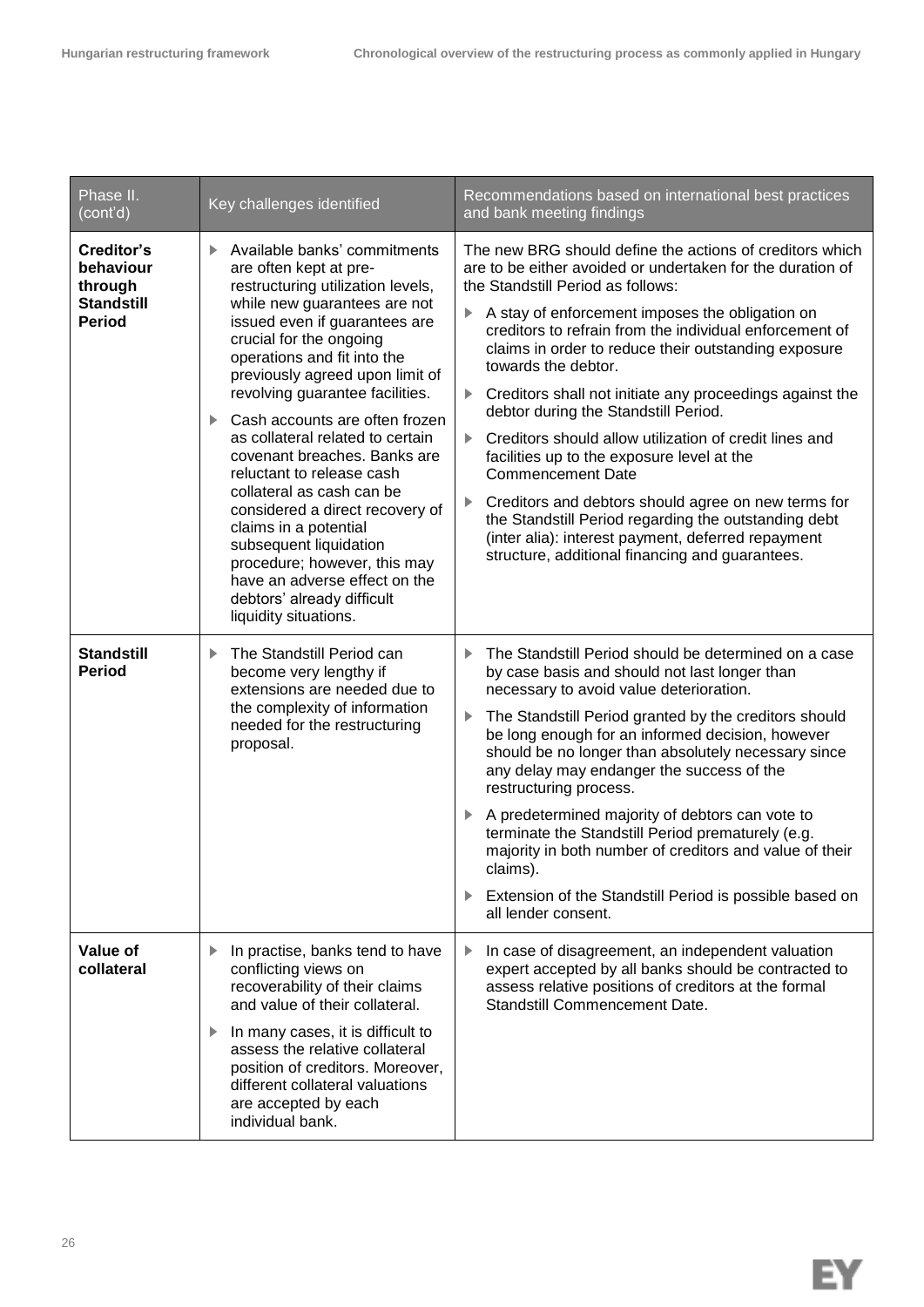| Phase II.<br>(cont'd)                                                   | Key challenges identified                                                                                                             | Recommendations based on international best practices<br>and bank meeting findings                                                                                                                                                                                                                                                                                                                    |
|-------------------------------------------------------------------------|---------------------------------------------------------------------------------------------------------------------------------------|-------------------------------------------------------------------------------------------------------------------------------------------------------------------------------------------------------------------------------------------------------------------------------------------------------------------------------------------------------------------------------------------------------|
| <b>Creditors' Co-</b><br>ordination<br><b>Committee</b>                 | In Hungarian restructuring<br>▶<br>environment there is no<br>generally accepted rule on which<br>creditors should form the<br>CoCom. | A Creditors' Co-ordination Committee (CoCom)<br>should be formed upon signing a formal Standstill<br>Agreement to act as a sounding board to the<br>creditors, as representative in the discussions with<br>the borrower (without decision power) and to resolve<br>conflicts / disagreements.                                                                                                        |
|                                                                         |                                                                                                                                       | The structure of the CoCom should reflect the<br>complexity of the financing structure. Relevant<br>constituents should feel represented by a "like-<br>minded" party as this facilitates consensus building.                                                                                                                                                                                         |
|                                                                         |                                                                                                                                       | The CoCom does not necessarily require all creditors<br>Þ.<br>to take part.                                                                                                                                                                                                                                                                                                                           |
|                                                                         |                                                                                                                                       | In complex cases a CoCom should be formed by<br>suitable representatives of all key creditor groups<br>(incl. minority creditors and supplier groups).                                                                                                                                                                                                                                                |
|                                                                         |                                                                                                                                       | Costs and expenses incurred by CoCom /<br>Coordinator should be pre-funded or reimbursed.                                                                                                                                                                                                                                                                                                             |
|                                                                         |                                                                                                                                       | Predominantly in large cases, initial loan<br>▶<br>documentation should already include intra-creditor<br>agreements with provisions on setting up and<br>managing of a CoCom and any other required<br>organizational provisions in case debtor encounters<br>financial difficulties. Additionally, loan documentation<br>can lay down provisions on the majority lender<br>decision making process. |
| <b>Coordinator</b>                                                      | Decision-making on the<br>▶<br>appointment of the Coordinator<br>usually slows down the<br>beginning of the process.                  | Coordinator is usually (but not necessarily) the bank<br>▶<br>with the highest exposure.                                                                                                                                                                                                                                                                                                              |
|                                                                         |                                                                                                                                       | The Coordinator should have the following<br>responsibilities:                                                                                                                                                                                                                                                                                                                                        |
|                                                                         |                                                                                                                                       | Information sharing;                                                                                                                                                                                                                                                                                                                                                                                  |
|                                                                         |                                                                                                                                       | Facilitating negotiations;                                                                                                                                                                                                                                                                                                                                                                            |
|                                                                         |                                                                                                                                       | Mediating between banks and other creditors;                                                                                                                                                                                                                                                                                                                                                          |
|                                                                         |                                                                                                                                       | Setting out deadlines; and                                                                                                                                                                                                                                                                                                                                                                            |
|                                                                         |                                                                                                                                       | Following-up on outstanding issues.                                                                                                                                                                                                                                                                                                                                                                   |
|                                                                         |                                                                                                                                       | Coordinator and CoCom are mediators but do not<br>have commitment authority / take decisions to avoid<br>any legal responsibilities.                                                                                                                                                                                                                                                                  |
| <b>Information</b><br>sharing during<br>the Standstill<br><b>Period</b> | Inefficient communication<br>▶<br>between financing banks and<br>other creditors often leads to<br>information asymmetry.             | The CoCom or the Coordinator should be<br>▶<br>responsible for managing information sharing and<br>ensuring that all relevant creditors receive the same<br>information during the Standstill Period.                                                                                                                                                                                                 |
|                                                                         |                                                                                                                                       | In order to have an efficient restructuring process,<br>Þ.<br>bank and bond creditors should be involved at the<br>first stage and other relevant stakeholders (such as<br>key suppliers, key customers, employee trade<br>unions, etc.) at a later stage as appropriate.                                                                                                                             |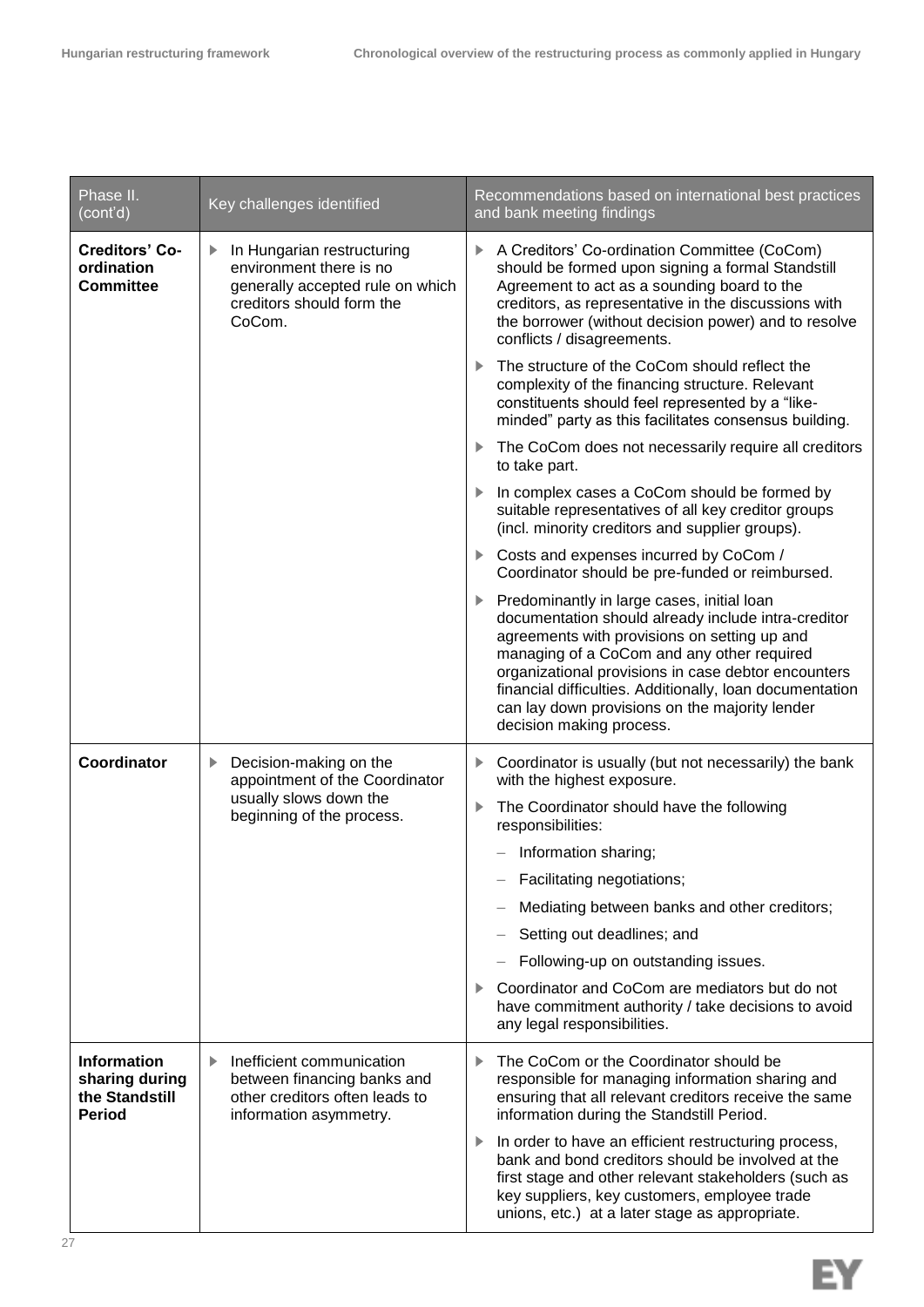| Phase II.<br>(cont'd)                                                               | Key challenges identified                                                                                                                                                                                                                                                                                                                                                                                                                                                                                                                                                                                                                                                                                                                                                                                                          | Recommendations based on international best<br>practices and bank meeting findings                                                                                                                                                                                                                                                                                                                                                                                                                                                                                                                                                                                                                                                                                                                                                                                                                                                                                                                                                                                                                                                                                                                                                                                                                                                                                                                                                                                                                                                                                                                                     |
|-------------------------------------------------------------------------------------|------------------------------------------------------------------------------------------------------------------------------------------------------------------------------------------------------------------------------------------------------------------------------------------------------------------------------------------------------------------------------------------------------------------------------------------------------------------------------------------------------------------------------------------------------------------------------------------------------------------------------------------------------------------------------------------------------------------------------------------------------------------------------------------------------------------------------------|------------------------------------------------------------------------------------------------------------------------------------------------------------------------------------------------------------------------------------------------------------------------------------------------------------------------------------------------------------------------------------------------------------------------------------------------------------------------------------------------------------------------------------------------------------------------------------------------------------------------------------------------------------------------------------------------------------------------------------------------------------------------------------------------------------------------------------------------------------------------------------------------------------------------------------------------------------------------------------------------------------------------------------------------------------------------------------------------------------------------------------------------------------------------------------------------------------------------------------------------------------------------------------------------------------------------------------------------------------------------------------------------------------------------------------------------------------------------------------------------------------------------------------------------------------------------------------------------------------------------|
| Confidentiality<br>requirements<br>during the<br><b>Standstill</b><br><b>Period</b> | Debtors are often afraid to enter into<br>▶<br>out-of-court restructuring processes as<br>such processes have a negative effect<br>on their public image and relations with<br>clients and suppliers.                                                                                                                                                                                                                                                                                                                                                                                                                                                                                                                                                                                                                              | Creditors and other stakeholders not subject to<br>▶<br>rules on bank secrecy should be contractually<br>committed to confidentiality at the point where<br>they are included in the restructuring process.                                                                                                                                                                                                                                                                                                                                                                                                                                                                                                                                                                                                                                                                                                                                                                                                                                                                                                                                                                                                                                                                                                                                                                                                                                                                                                                                                                                                            |
| Professional<br>advisers<br>during the<br><b>Standstill</b><br><b>Period</b>        | Debtors in financial difficulties<br>(especially SMEs) are often not well-<br>prepared to provide comprehensive<br>and credible information in relation to<br>their businesses and financial<br>performance.<br>Debtors are usually not prepared to<br>▶<br>negotiate terms and conditions of<br>restructuring proposals with their<br>creditors or to come up with sufficiently<br>robust restructuring plan.<br>If the professional advisors are<br>involved (e.g. legal advisors, financial<br>advisors, appraisers, independent<br>appraisers, accountants) there is often<br>no clear view on their respective roles<br>as restructuring standards are not<br>clearly defined.<br>In addition, debtors are usually not in<br>▶<br>the position to cover the fees of<br>professional advisers due to liquidity<br>constraints. | Professional advisers should be involved in the<br>▶<br>preparation of the restructuring proposal,<br>especially in complex cases and/or above<br>certain debt thresholds in order to assure<br>quality and transparency of the process.<br>The scope should include reviewing the<br>▶<br>accuracy of accounts, projections, forecasts<br>and business plans related to any proposals<br>for rescue. Debtor's full compliance in<br>providing information is expected.<br>The debtor should itself also contract<br>▶<br>professional advisers to provide support in the<br>IBR and in the preparation of a financial and<br>operational restructuring plan and to assist in<br>the negotiations with the creditors.<br>A list of external advisors to be invited to the<br>▶<br>process should be agreed upon upfront if they<br>have not yet been engaged in the process<br>prior to reaching a Standstill Agreement.<br>Such advisors should have the relevant<br>experience and skills in order to be able to<br>assist in the preparation of the information<br>required for the decision regarding the<br>restructuring process.<br>The Coordinator or the CoCom could be<br>authorized by the creditors to instruct outside<br>professionals such as financial advisors<br>lawyers and appraisers to provide advice for<br>the benefit of the relevant creditors as a whole.<br>In general, fees charged by professional<br>▶<br>advisors should be borne by the debtor.<br>However, in cases sever liquidity constraint the<br>terms of payment should be negotiated<br>between the debtor and its creditors. |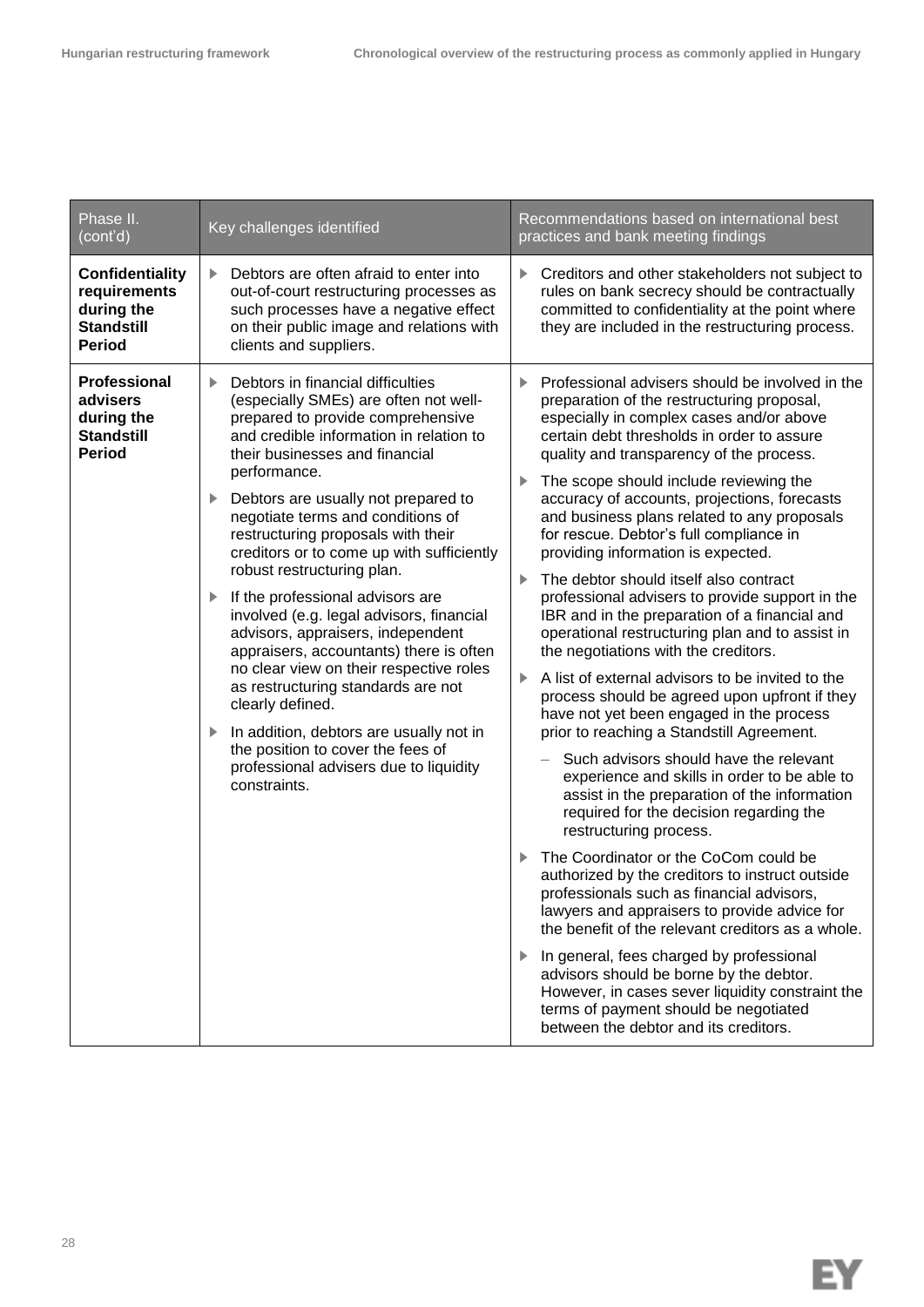| Phase II.<br>(cont'd)                                                                                                                                                                      | Key challenges identified                                                                                                                                                                                                                                                                                                                                                                                                                 | Recommendations based on international best<br>practices and bank meeting findings                                                                                                                                                                                                                                                                                                                                                                                                                                                                                                                                                                                        |
|--------------------------------------------------------------------------------------------------------------------------------------------------------------------------------------------|-------------------------------------------------------------------------------------------------------------------------------------------------------------------------------------------------------------------------------------------------------------------------------------------------------------------------------------------------------------------------------------------------------------------------------------------|---------------------------------------------------------------------------------------------------------------------------------------------------------------------------------------------------------------------------------------------------------------------------------------------------------------------------------------------------------------------------------------------------------------------------------------------------------------------------------------------------------------------------------------------------------------------------------------------------------------------------------------------------------------------------|
| <b>Super senior</b><br>status of<br><b>Bridge</b><br>financing<br>during Standstill<br>Period and<br>Reorganisation<br><b>Financing post</b><br>and prior to<br>Restructuring<br>Agreement | It is commonly recognised at this stage<br>▶<br>that the debtors are in need of working<br>capital financing. Nonetheless, funds<br>for stabilisation of debtors' business<br>are seldom provided in Hungary.<br>New loans provided 90 days prior to<br>liquidation can be challenged by the<br>liquidator.<br>Banks often hesitate to provide bridge<br>financing / reorganisation financing due<br>to uncertainty around its recovery.  | Super senior (priority) status of additional<br>▶<br>funding should be ensured.<br>Provision of bridge financing and<br>▶<br>reorganisation financing should be voluntary<br>and should be given priority status<br>contractually in terms of repayment, collateral<br>ranking and legally in the order of payments in<br>insolvency<br>Status of super senior loans should not be<br>$\blacktriangleright$<br>challenged in a liquidation process (legislative<br>amendments followed by supportive use in<br>practice are needed, for more details please<br>see Appendix A.<br>New money should be provided by willing<br>lenders and approved by all financing banks. |
| <b>Bank</b><br><b>Commissioner</b>                                                                                                                                                         | In Hungary, banks refrain from<br>▶<br>appointing bank commissioners with a<br>management role to avoid litigations for<br>mismanagement of the debtor. Instead,<br>the role of a Bank Commissioner is in<br>practise limited to supervision of<br>debtor's daily operations.                                                                                                                                                             | In order to limit litigation risk, a list of<br>▶<br>acceptable Bank Commissioners should be<br>drafted and confirmed by the financing banks<br>based on which the debtor should be invited to<br>appoint a Bank Commissioner (preferably with<br>a management role as appropriate).                                                                                                                                                                                                                                                                                                                                                                                      |
| Shareholders'/<br>Sponsors'<br>contribution                                                                                                                                                | Banks require contributions from<br>debtor's shareholders and/or its<br>sponsors; however, they show limited<br>willingness to provide such<br>contributions.                                                                                                                                                                                                                                                                             | The restructuring proposal should include<br>▶<br>commitments from shareholders to be agreed<br>upon on a case-by-case basis and<br>incorporated in the Restructuring Agreement.                                                                                                                                                                                                                                                                                                                                                                                                                                                                                          |
| <b>Participation of</b><br>creditors with<br>diverse<br>exposure and<br>interest                                                                                                           | Creditors with different exposures<br>▶<br>volumes and quality of collaterals do<br>not have similar incentives to<br>participate in the restructuring process.                                                                                                                                                                                                                                                                           | Creditors should decide and inform each other<br>▶<br>whether they intent to participate in the<br>restructuring process.<br>Banks, which do not wish to participate, should<br>be willing to sell their claims and should not<br>obstruct the process.                                                                                                                                                                                                                                                                                                                                                                                                                   |
| <b>Debt trading</b>                                                                                                                                                                        | In some cases banks sell their debt<br>▶<br>when becoming conscious of financial<br>difficulties or when they become<br>discouraged, by the length of the<br>restructuring process.<br>Debt sellers seldom notify all relevant<br>▶<br>parties in a timely manner.<br>Debt trading can result in having new<br>▶<br>lenders in the transaction with different<br>strategies compared to commercial<br>banks (e.g. distressed debt funds). | Ideally, the Standstill Agreement should<br>▶<br>prohibit banks to sell their exposures or<br>impose a pre-emption right for the sale of their<br>exposure to other creditors.<br>In case of any kind of debt trading (secondary<br>▶<br>loan trading, sub-participation, etc.), creditors<br>should be obliged to inform the Coordinator in<br>advance of the trade to minimize the effect of<br>such actions on the restructuring process.<br>A mechanism for regulating the trading of debt<br>Þ.<br>during the Standstill Period should be based<br>on the Standstill Agreement.                                                                                      |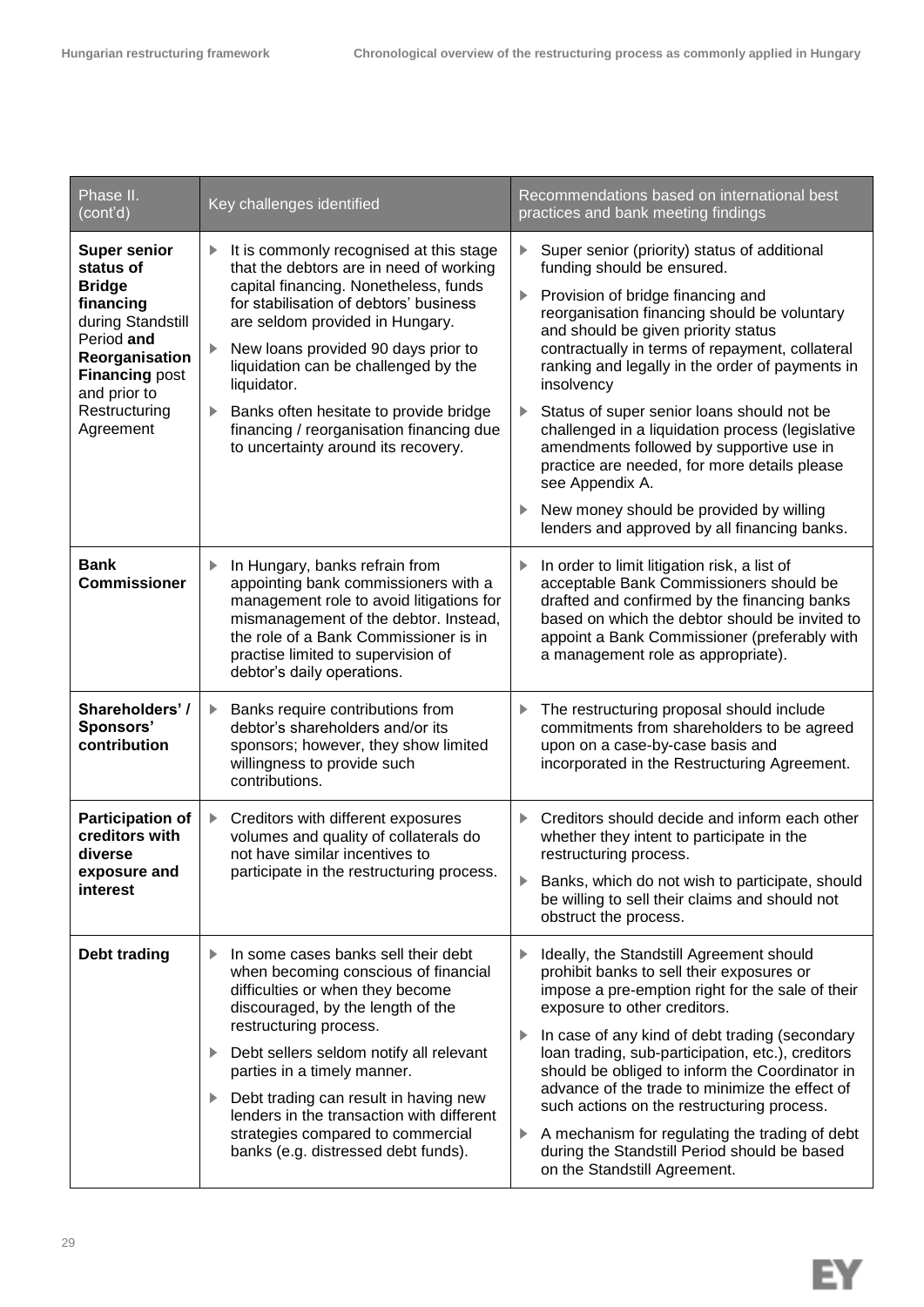| Phase II.<br>(cont'd)                                                              | Key challenges identified                                                                                                                                                                                                                                                                                                                                                                        | Recommendations based on international best<br>practices and bank meeting findings                                                                                                                                                                                                                                                                                                                                                                                                                                                                                                                                                                                                                                                              |
|------------------------------------------------------------------------------------|--------------------------------------------------------------------------------------------------------------------------------------------------------------------------------------------------------------------------------------------------------------------------------------------------------------------------------------------------------------------------------------------------|-------------------------------------------------------------------------------------------------------------------------------------------------------------------------------------------------------------------------------------------------------------------------------------------------------------------------------------------------------------------------------------------------------------------------------------------------------------------------------------------------------------------------------------------------------------------------------------------------------------------------------------------------------------------------------------------------------------------------------------------------|
| Involvement of<br>non-financial<br>creditors and<br>other relevant<br>stakeholders | Non-financial creditors and other<br>ь<br>relevant stakeholders (e.g. suppliers,<br>utility service providers, debt<br>management companies, etc.) are<br>often not involved and/or systematically<br>handled throughout the process;<br>however, they can significantly<br>influence the process of restructuring<br>or even initiate liquidation against the<br>debtor.                        | Besides all financing banks other relevant<br>stakeholders such as key suppliers and key<br>customers should also be involved in the<br>restructuring process to mitigate the risk of<br>process failure.<br>After reaching formal Standstill the CoCom<br>▶<br>should ensure the proper involvement of other<br>stakeholders at later stages of the process.                                                                                                                                                                                                                                                                                                                                                                                   |
| <b>Restructuring</b><br>Proposal                                                   | Restructuring proposals often comprise<br>solely financial restructuring plans<br>aiming to ease the financial burden on<br>the debtors. However, banks do not<br>wish to accept such proposals without<br>debtor engaging in a comprehensive<br>turnaround of the underlying business<br>operations.                                                                                            | The restructuring proposal should include<br>▶<br>strategic, operational and financial<br>restructuring plans (business plan, financial<br>model) which would be focused on long term<br>solutions, a point emphasised by the banks<br>during the bank interviews.<br>The restructuring proposal should be<br>▶<br>supported by independent external advisors<br>with duty of care towards the creditors.<br>A consensual decision should be made on the<br>restructuring proposal. Banks should therefore<br>have the right to assess the restructuring<br>proposal and decide on its acceptance<br>individually since creditors will ultimately<br>compare the restructuring plan to their other<br>options, including collateral enforcement |
| <b>Tax claims</b>                                                                  | In Hungary, tax authorities are obliged<br>▶<br>to collect 100% of outstanding tax<br>claims (no haircut is accepted) and are<br>authorized to collect them directly from<br>the debtor's bank accounts.                                                                                                                                                                                         | Haircut of tax authorities cannot be enabled by<br>▶<br>a new BRG but should be considered as a<br>required adjustment to the Hungarian<br>legislative framework.<br>Tax authorities should have the ability or, to<br>▶<br>avoid any State Aid issues, be required in<br>certain circumstances to reduce their tax<br>claims as part of a bankruptcy reorganisation<br>plan.                                                                                                                                                                                                                                                                                                                                                                   |
| <b>Decision on</b><br>the<br>restructuring<br>proposal                             | The restructuring proposal is often<br>▶<br>negotiated by the Debtor with the<br>CoCom. Once the CoCom has agreed<br>to a proposal, the restructuring<br>proposal is often put forward by the<br>debtor at an All Lenders Meeting.<br>In practise, creditors often have<br>▶<br>different or even opposing views on the<br>restructuring proposal put forward by<br>the debtor and its advisers. | The BRG should promote a coordinated<br>▶<br>approach which should result in a consensual<br>decision regarding the restructuring proposal.<br>Banks should therefore be given ample time to<br>▶<br>assess the restructuring proposal and decide<br>on its acceptance as based on their individual<br>positions, taking into account the benefits of a<br>common approach by all creditors through all<br>parties making compromises.                                                                                                                                                                                                                                                                                                          |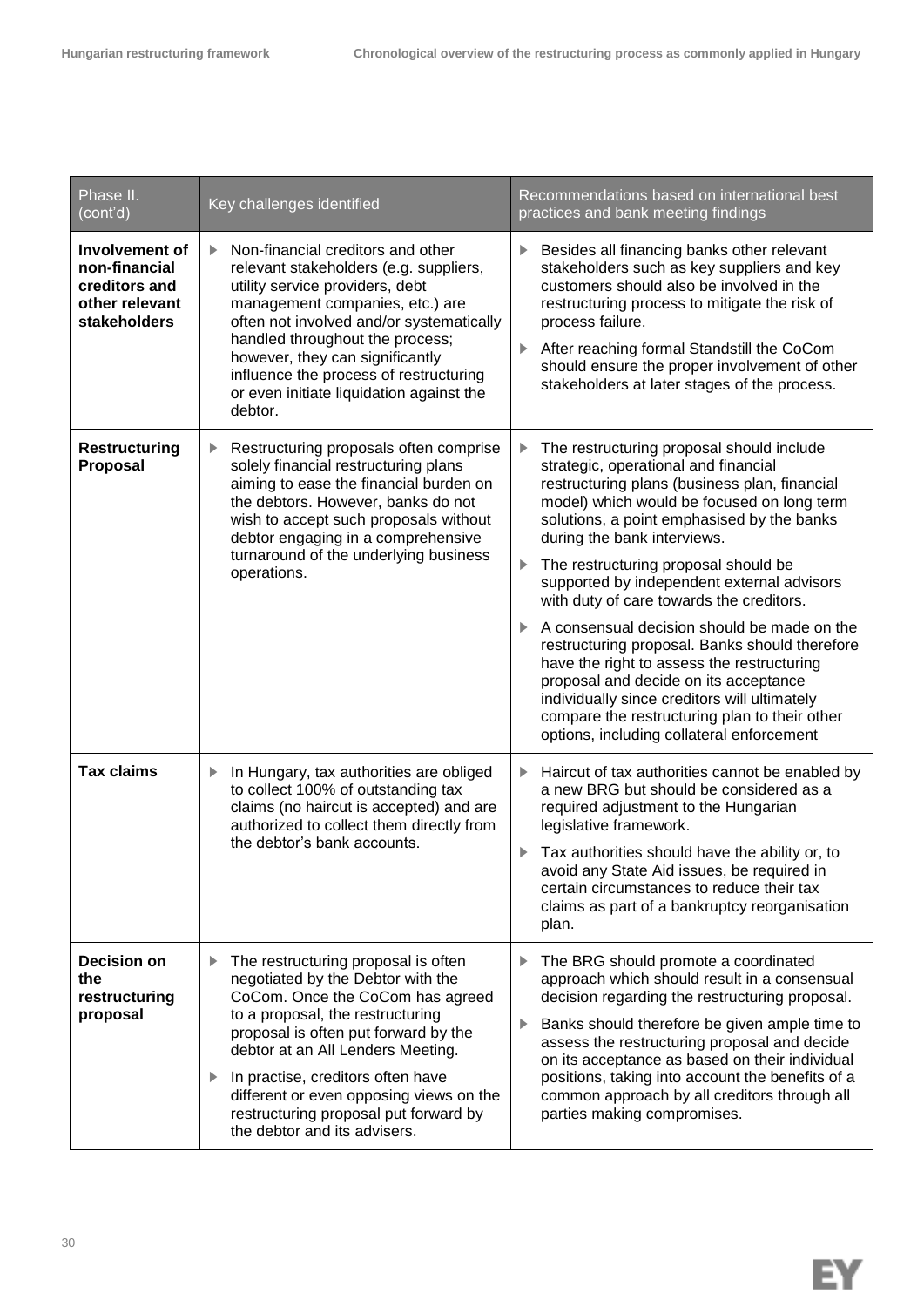| Phase II.<br>(cont'd)             | Key challenges identified                                                                                                                                                       | Recommendations based on international best<br>practices and bank meeting findings                                                                                                                                                                                                                           |
|-----------------------------------|---------------------------------------------------------------------------------------------------------------------------------------------------------------------------------|--------------------------------------------------------------------------------------------------------------------------------------------------------------------------------------------------------------------------------------------------------------------------------------------------------------|
| <b>Restructuring</b><br>Agreement | The Restructuring Agreement does not<br>▶<br>always appropriately reflect the<br>mutually accepted restructuring<br>proposal and further steps are not<br>defined clear enough. | The Restructuring Agreement should be<br>▶<br>prepared by professional legal advisors and<br>should fully reflect the mutually agreed<br>restructuring concept and clearly define<br>implementation steps, key milestones,<br>monitoring measures and triggers for breach of<br>the Restructuring Agreement. |

#### **Implementation Phase: Implementation of the restructuring plan**

- ► International guidelines have not developed in detail the execution phase of the restructuring plan since it must be adjusted to specific cases. We suggest developing the new BRG accordingly and therefore we also limit the description of the Implementation Phase below.
- ► Following the end of the Standstill Period the debtor must start implementing the restructuring plan as based on the restructuring proposal included in the signed Restructuring Agreement.
- ► The success of the implementation of a restructuring plan is dependent on its quality, namely on the timeliness of the relevant inputs and manner of its preparation.
- ► The debtor's performance and compliance with the restructuring plan is usually monitored on a quarterly basis, while restrictive measures are applied. The monitoring of the debtor's Restructuring plan implementation progress and compliance with restrictive measures should be supported by external advisors.
- ► In this phase, all stakeholders are committed to the restructuring and all decision-making bodies have approved it. Therefore the key challenges are whether the restructuring plan, together with the financial model including its assumptions is viable and executable by the debtor.
- ► The execution of the operational restructuring plan is also crucial to provide sufficient cash flows to service the restructured financial debt of the company.

**Key characteristics of successful restructurings cases in Hungary are as follows:** 

- Professional and co-operative management of debtors;
- Operational restructuring plan prepared and implemented;
- Realistic financial restructuring plan prepared and implemented;
- Tight monitoring and reporting on the deviations from the restructuring plan (usually on a quarterly basis), and immediate corrective actions;
- Effective co-operation between financing banks;
- Active role of a coordinator managing the whole process; and
- Process supported by high quality professional advisors.
- In recent years there have been only a few large successful restructurings concluded in Hungary, which were mostly cases with cross-border elements (e.g. Lasselsberger; Baumax) or solutions based on a new equity injection (e.g. BorsodChem). In those larger cases, international professional advisors were involved to facilitate the restructuring process. Additionally, foreign banks operating in more developed jurisdictions applied their internal practices, which were in line with international best practices (e.g. INSOL principles). Experience with complex cross-border restructuring cases of large banks was in that sense pivotal for the successful outcome of OOCRs.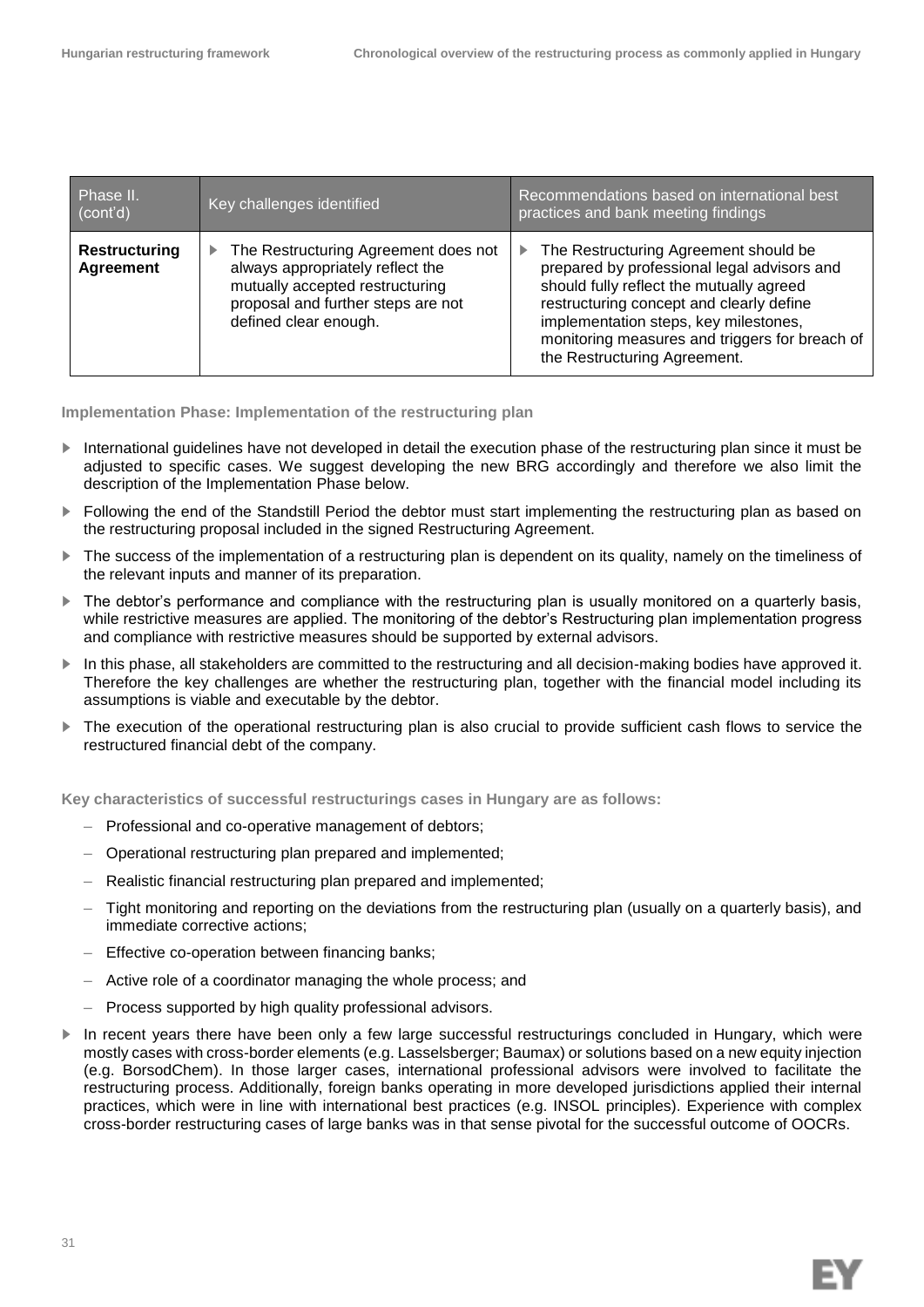## **4. Summary of recommendations**

- ► The review of international best practices together with the detailed interviews carried out with 16 banks (Budapest Bank, CIB Bank, Commerzbank, Erste Bank, Eximbank, FHB Bank, Gránit Bank, Hungarian Development Bank, K&H Bank, KDB Bank, MKB Bank, OTP Bank, Raiffeisen Bank, Sberbank, Takarékbank and UniCredit Bank), the Hungarian Banking Association, MARK and MNB have provided colour on the current Hungarian out-of-court restructuring framework and an important indication of what is needed to improve OOCR in Hungary.
- ► A number of countries within the CSE region (Austria, Slovenia, Croatia, Serbia and Romania) have gone through a similar process of implementing OOCR guidelines to promote more effective out-of-court restructurings as presented in *Appendix C* in detail, however in the majority of these countries the guidelines are rarely used due to lack of appropriate regulatory authority backing.
- Successful implementation and subsequent use in practice of such principles in many countries largely depends on the involvement and support of relevant banking and regulatory institutions and on the existing insolvency legal framework.
	- The bottom-up approach applied in our analysis gave us a granular understanding of the current out-of-court restructuring practice and related challenges observed on the Hungarian market. Involving local banks at an early stage of the process is key for establishing an improved framework in order to ensure that any concerns or issues are adequately addressed by the envisaged new BRG.
	- In addition, we observed that a prompt and active involvement of the National Bank of Hungary and the Hungarian Banking Association proves to be a key factor in achieving the successful implementation and actual application of local OOCR guidelines in practice.

Overall, the existing Hungarian practice is not in line with international best practice in restructurings, as (i) debtors tend to hide their problems instead of revealing them to the financing banks, (ii) creditors often enforce collateral unilaterally in an unorganised fashion and (iii) even in cases where standstill agreements are entered into a lack of systematic approach prevents timely solutions.

#### **Proposed Budapest Restructuring Guidelines**

- ► Out-of-court restructuring is a voluntary process, therefore the success depends on taking into account and balancing stakeholder interests. The process is functional only if the debtor believes that OOCR can lead to gain back the viability of the company. The banks will select this option if they believe that OOCR can minimise losses compared to other options.
- The Guidelines should target multi-creditor situations (including cross border financing) where restructuring seems feasible to provide a platform for banks and debtor to agree on a restructuring plan outside of formal proceedings with the benefit of reduced business risk, reputational risk and lower costs / higher return compared to formal proceedings.
- The BRG should take the form of non-binding regulations from which legal claims may not be derived. The BRG should not reduce the right or obligation of each creditor to independently determine whether it supports an extrajudicial restructuring, which decision ultimately rests with the relevant corporate body of the creditor.
- ► The BRG should not state that every company can be rescued through out-of-court restructuring, although it should recognise that successful restructurings can preserve value for all stakeholders.
- ► One of the ground rules of restructuring, which was reaffirmed during the bank interviews, is that success is strongly influenced by events occurring at a very early stage of the process. Therefore, the key objective of the new BRG regarding the Preliminary Phase should be to incentivise both creditors and debtors to start proactively addressing financial difficulties as they arise.
- ► Debtors should be encouraged to inform financing banks of their financial difficulties proactively. The new BRG should stress the importance of building a new market practice where banks allow sufficient time to debtors to present their financial difficulties and address them in a cooperative way.
- ► Creditors should be incentivised to flag early the financial difficulties of their debtors since international practice shows that restructuring started at a very early stage results usually in higher recovery rate compared to liquidation or other later options. Additionally a fair environment should be created among banks to protect their relative collateral position, subject to any agreement on new financing and early individual collateral enforcement should be prevented.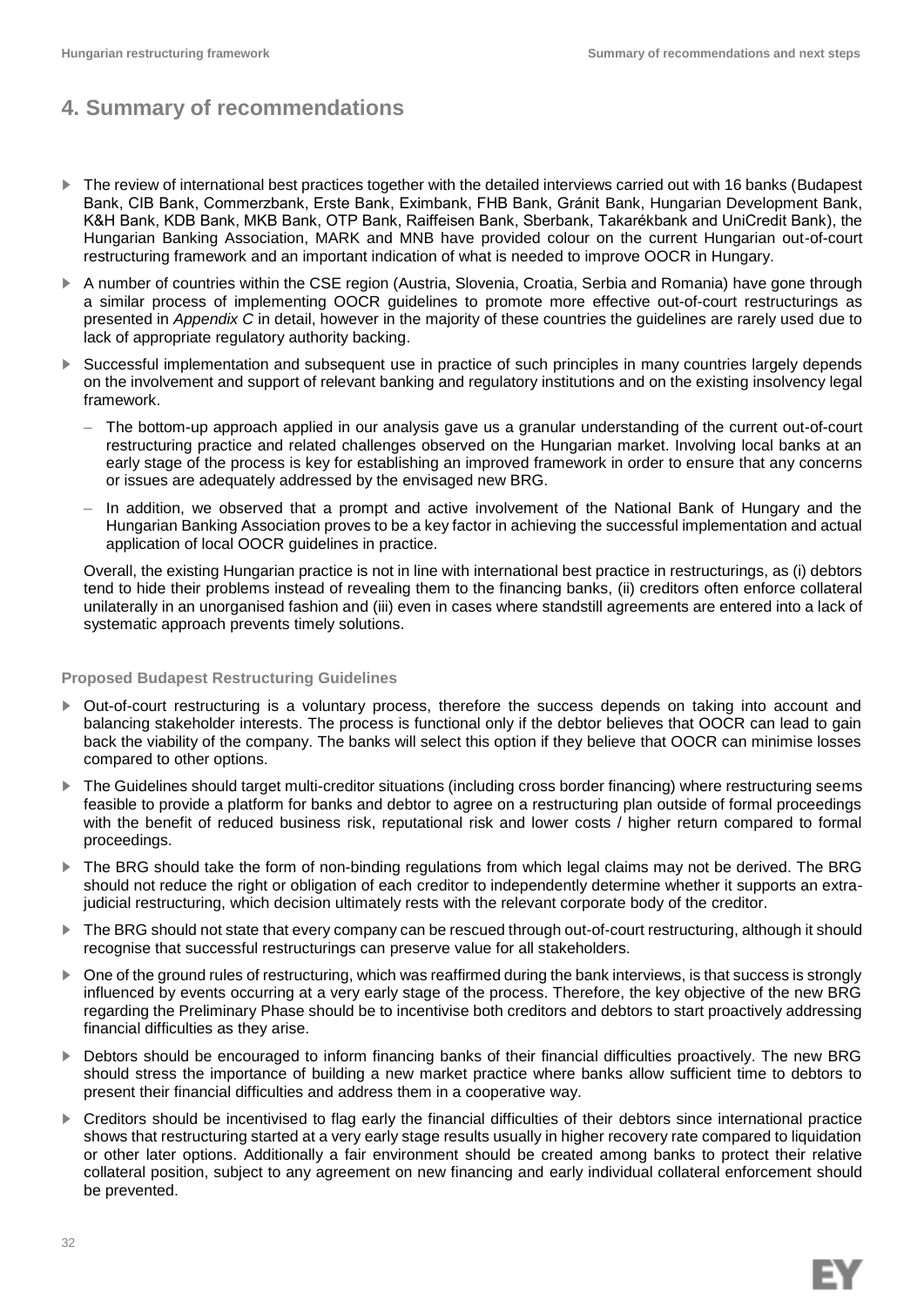- ► The key dilemma of Phase I. (until the decision is reached as to whether to enter into a formal Standstill Agreement) is that banks on one hand are fully aware of the fact that avoiding liquidation and entering into a Standstill Agreement would be beneficial for their recovery potential, while on the other hand the whole process can be difficult, lengthy, and in the absence of principles heavily burdened by the threat of collateral enforcement attempts of individual banks.
- The new BRG, if applied by all parties, should give assurance to the banks that there is less room for first come, first served behaviour which is thereby expected to enhance confidence among banks in OOCR.
- ► When a formal Standstill Agreement is reached (Phase II.), banks are generally adhering to key action patterns of a Standstill Period but the lack of generally accepted guidelines in most of the cases prevents a fully systematic and best practice based approach and often results in a lengthy negotiation process. The BRG should provide detailed and systematic guidance for Phase II.
- ► As the formal Standstill Period should be characterized by full disclosure of the debtor's financial situation which is prepared and made available to all relevant stakeholders, the new BRG should provide guidance for information governance by setting up a structure of coordination including Coordination Committee, and using professional advisors to ensure quality of the restructuring plan presented in a predetermined way for the decision-making bodies.
- After the restructuring plan is approved (Subsequent Phase), the debtor must start implementing it in accordance with the provisions of the Restructuring Agreement. During the execution tight monitoring and reporting should be performed focusing on the deviations from the restructuring plan to facilitate immediate corrective actions.
- The new BRG should consider as appropriate the need for both financial and operational restructuring plans as a part of a full turnaround package. In the new BRG, similarly to the international guidelines, discussing the execution phase of the restructuring plan in detail is not recommended.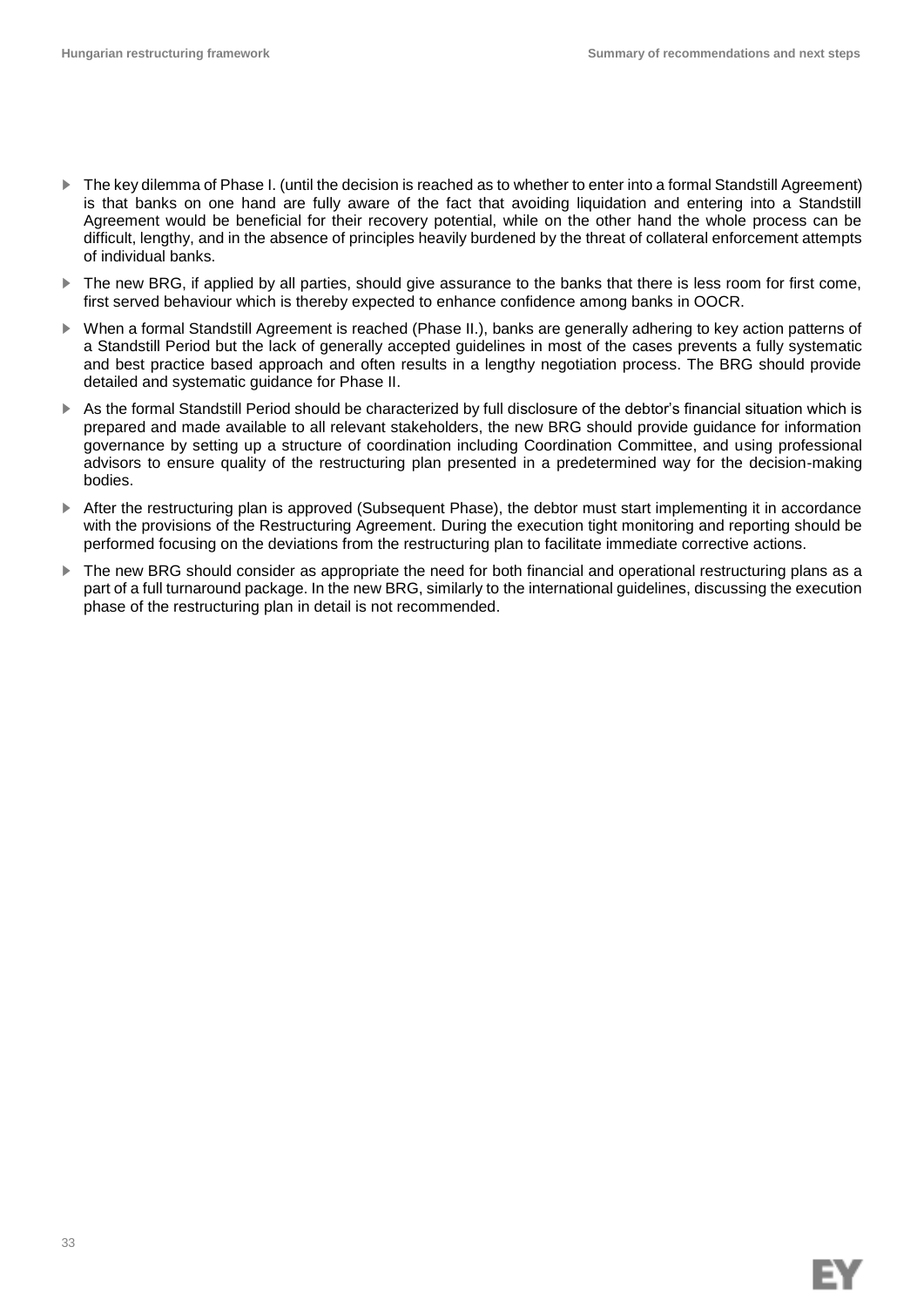EΥ

#### **Key success factors for implementation**

The main purpose of the Report is to support the establishment of a widely accepted and used out-of-court restructuring guideline in Hungary. Based on bank interviews and on the review of the international best practices, we consider the following key success factors for the implementation of the new BRG:

- **Basis:** The new BRG should be constructed on international best practices, adjusted to the Hungarian business environment.
- **Content and structure**: The new BRG should provide detailed guidelines on the out-of-court restructuring in Hungary so that banks can refer to the guidelines during execution of restructuring in practice. The guidelines should be detailed only to such extent that leaves room to be applicable on individual cases.
- **Method**: The bottom-up approach applied should give assurance on the commitment of the banks towards the implementation of the guidelines.
- **– All relevant banks** in the market should join the initiative in order to have a coherent approach in multi-bank restructuring situations.
- **Support:** Strong support is essential from the Hungarian Banking Association.
- **Recommendation of the National Bank of Hungary** adds great value to the practical use of the BRG, especially taking into account the issues brought up in the preliminary phase.
- **Specific legal and tax environment:** Out-of-court specific legal and tax rules should be supportive. Legal and taxation framework needs to be adjusted to accommodate the practical use of the BRG, clear the disincentive provisions (i.e. additional capital requirements for reorganisation financing, additional tax payable on write-off) and provide a positive environment (i.e. protection of super senior financing; Tax Authority should also be able to take a haircut).
- **Insolvency framework:** OOCR should be considered an integral part of the insolvency framework and a complement to formal insolvency procedure, which provide an alternative in cases where no consensus for OOCR is reached. Modernization of the insolvency framework would significantly enhance the effective use of the OOCR. *For deficiencies of the Hungarian insolvency framework, please see the exact issues listed in Appendix A, for specific issues on bankruptcy procedure please see page 37.*
- **Marketing**: Raised public awareness especially for corporates of the new BRG (e.g. organizing workshops for stakeholders, presentations on conferences, publishing articles etc.) could help change the business culture toward the early rescue of viable firms.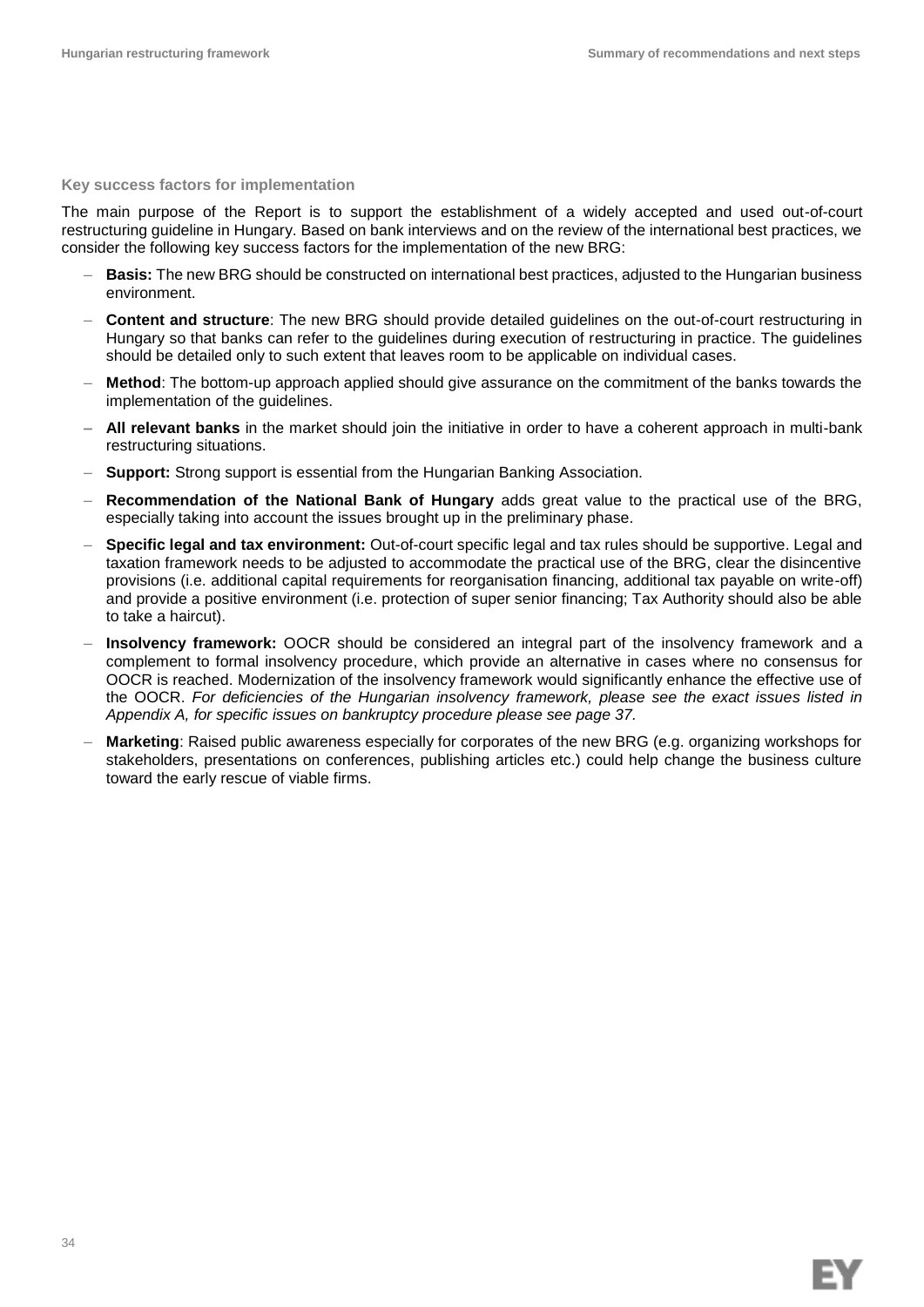**Appendices**

- 1. Appendix A: Overview of the legal framework in Hungary
- 2. Appendix B: International Best Practices
- 3. Appendix C: Restructuring practice in selected CSE countries
- 4. Appendix D: Abbreviations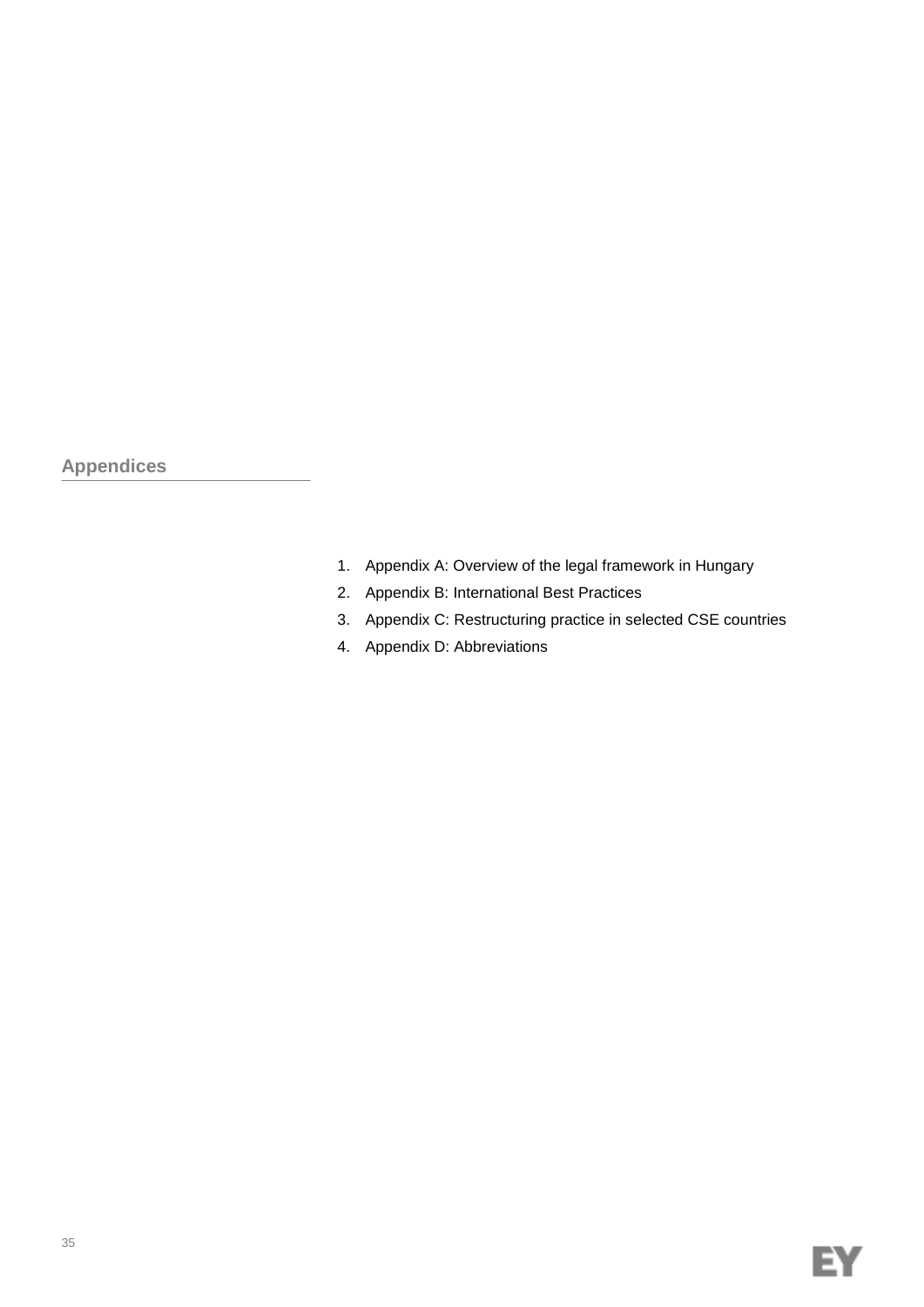## **Overview**

**Legal framework of insolvency and restructuring procedures in Hungary**

- ► Based on the "Analysis of Corporate Restructuring and Insolvency in Hungary" report prepared and released by EBRD, Réczicza White&Case LLP and EY on 23 February 2015, we highlighted key issues and recommendations identified with respect to the legal framework of insolvency and restructuring procedures.
- ▶ In this appendix we are only providing an overview of findings/opinions/recommendations prepared by the aforementioned advisors, this has not been our scope and therefore we cannot give any reliance for the wording as presented in Appendix A.
- ► Banking experts confirmed in the interviews that the below mentioned issues are still outstanding and applicable to the corporate restructuring procedure, therefore recommendations should be considered when developing the new Budapest Restructuring Principles.
- ► This section provides a general overview of the legal framework of restructuring in Hungary and sets out a number of systemic and procedure-specific issues within the Hungarian legal framework with a focus on the following procedures:
	- security enforcement;
	- bankruptcy;
	- insolvent liquidation.

### Summary of the systemic issues identified and recommendations

| Item                                                                                | <b>Issues identified</b>                                                                                                                                                                                                                                                                                                                                                                                                                                                                                                                                                                                  | Recommendations                                                                                                                                                                                                                                                                                                                                                          |
|-------------------------------------------------------------------------------------|-----------------------------------------------------------------------------------------------------------------------------------------------------------------------------------------------------------------------------------------------------------------------------------------------------------------------------------------------------------------------------------------------------------------------------------------------------------------------------------------------------------------------------------------------------------------------------------------------------------|--------------------------------------------------------------------------------------------------------------------------------------------------------------------------------------------------------------------------------------------------------------------------------------------------------------------------------------------------------------------------|
| No influence<br>on the choice<br>of the bailiff /<br>trustee /<br>liquidator        | Creditors have no influence on the choice of<br>ь<br>bailiff/trustee/liquidator. Consequently,<br>important factors, such as professionalism,<br>workload, previous feedback from<br>stakeholders, cannot be taken into account<br>in the existing appointment system.                                                                                                                                                                                                                                                                                                                                    | Consideration should be given to replacing<br>▶<br>the randomized system with a system of<br>appointment by the court with significant<br>input from creditors (and in bankruptcy also<br>the debtor) to select the best performing<br>officers or at least facilitate their<br>replacement for under-performance.                                                       |
| <b>Rigid</b><br>remuneration<br>structure                                           | Under the existing fee structure there are no<br>▶<br>real incentives for the officers to play a more<br>active and efficient role in the proceedings.                                                                                                                                                                                                                                                                                                                                                                                                                                                    | The remuneration structure should be<br>▶<br>reviewed to take into account best practice<br>and ensure that it provides the right<br>incentives for performance.                                                                                                                                                                                                         |
| <b>Short</b><br>deadlines for<br>fling<br>objections,<br>unreasonable<br>procedures | The deadline for filing an objection with the<br>▶<br>court against the act/failure to act of the<br>officer is relatively short, and courts rarely<br>reach a decision within the required time.<br>Objections are typically rejected because of<br>the lack of detailed provisions governing the<br>office holder's duties and the difficulties<br>faced by creditors in establishing breach of<br>duty. Initiating litigation to establish the<br>officer's liability is not a real alternative since<br>this proceeds before ordinary courts and<br>lasts even longer than the objections<br>process. | Legislation should be more detailed in<br>▶<br>terms of the duties and responsibilities of<br>the bailiff/trustee/liquidator, the various<br>steps in the proceedings and related<br>statutory deadlines.<br>Greater training and/or specialization within<br>the judiciary would enable judges to deal<br>more effectively and efficiently with creditor<br>objections. |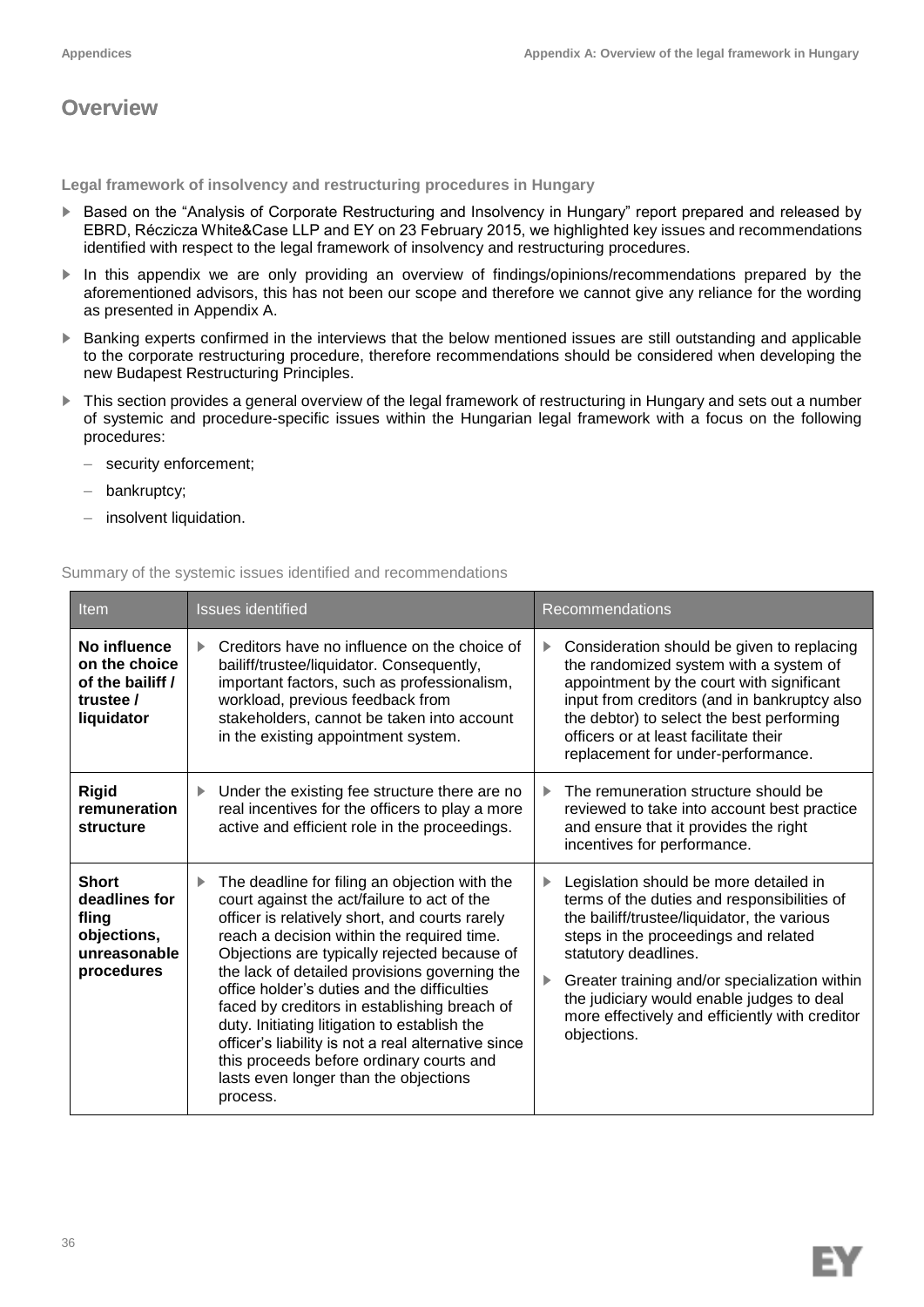## **Security enforcement procedures**

#### Summary of the in-court procedure

- ► The pre-condition of the court enforcement procedure is that the creditor obtains a final, binding and enforceable deed as a result of (i) an undisputed order for payment procedure against the debtor or (ii) a successful lawsuit against the debtor to pay its debt and, in the case of secured debt, to tolerate the enforcement of the security interest against its assets.
- ► Expedited procedure: If the creditor's claim has been incorporated in a notarial deed specifically setting forth, amongst others, (1) the amount owed, (2) the legal title of the claim and (3) the maturity date of the payment obligation, following the expiration of the maturity date set forth therein, the creditor is entitled to initiate an "expedited" enforcement proceeding based on such notarial document (i.e. without being obliged to commence and conclude a preliminary lawsuit against the debtor and obtain a final and binding court order).
- ► The management of the court enforcement procedure falls within the competence of the court bailiff. The bailiff will deliver the enforceable document to the debtor and demand that the debtor satisfies the claim of the creditor(s) within 15 days. In case of non-compliance, the bailiff will commence the enforcement by way of seizing the debtor's assets and registering the seizure with the public registries, if applicable. Generally, the seized assets remain in the debtor's possession and will be subject to a sale if the creditor's claim is not satisfied from the amounts available on the debtor's bank accounts. The seized assets must be sold by the bailiff at an auction. The duration of the incourt enforcement procedure is subject to a number of circumstances and it frequently extends beyond one year.

## Summary of the out-of-court enforcement procedure

► Irrespective of whether the debtor is insolvent or not, creditors have the right to enforce their security when the secured claim falls due and the debtor does not perform its payment obligation. In addition to the in-court alternatives described above, secured creditors may opt for out-court security enforcement procedures (with some exceptions e.g. enforcement against bank accounts where only in-court enforcement is permitted). The secured creditor may either (i) sell the pledged property, (ii) acquire the pledged property (if the pledgor agrees to the acquisition following the event of default), or (iii) directly enforce the pledged right or claim.

#### Enforcement-specific issues identified and recommendations

| Item                                      | Issues identified                                                                                                                                                                                                                                                                                                                                                                                                                                                               | <b>Recommendations</b>                                                                                                                                                                                                                                                                                                                                                                                                                       |  |  |
|-------------------------------------------|---------------------------------------------------------------------------------------------------------------------------------------------------------------------------------------------------------------------------------------------------------------------------------------------------------------------------------------------------------------------------------------------------------------------------------------------------------------------------------|----------------------------------------------------------------------------------------------------------------------------------------------------------------------------------------------------------------------------------------------------------------------------------------------------------------------------------------------------------------------------------------------------------------------------------------------|--|--|
| Lack of<br>adequate<br>information        | Although the court bailiff's costs must be<br>▶<br>advanced by the creditor initiating the<br>enforcement proceeding, a creditor may not<br>have sufficient information at the outset to<br>predict whether enforcement will be<br>successful and the bailiff's costs may be<br>significant. The court bailiff is not subject to<br>any regular reporting requirement to<br>creditors. Creditors may not necessarily<br>receive all relevant information in a timely<br>manner. | Creditors with an enforceable deed should<br>be able to obtain any necessary advance<br>information from the bailiff, subject to<br>sufficient data protection for the debtor. The<br>bailiff should have regular reporting<br>obligations towards creditors.<br>In addition, specific statutory duties and<br>deadlines should be set for bailiffs to<br>respond to creditors and generally conclude<br>the enforcement in a timely manner. |  |  |
| <b>Conflicting</b><br>legal<br>provisions | Provisions of the New Civil Code and the<br>newly-inserted Article 4/A of the Bankruptcy<br>Act relating to lenders' rights regarding the<br>methods of enforcement (e.g. via a private<br>sale by the lender) of the security deposit<br>(óvadék) conflict with older provisions of the<br>Bankruptcy Act.                                                                                                                                                                     | The New Civil Code and/or the Bankruptcy<br>Act should be amended to eliminate<br>ambiguities.                                                                                                                                                                                                                                                                                                                                               |  |  |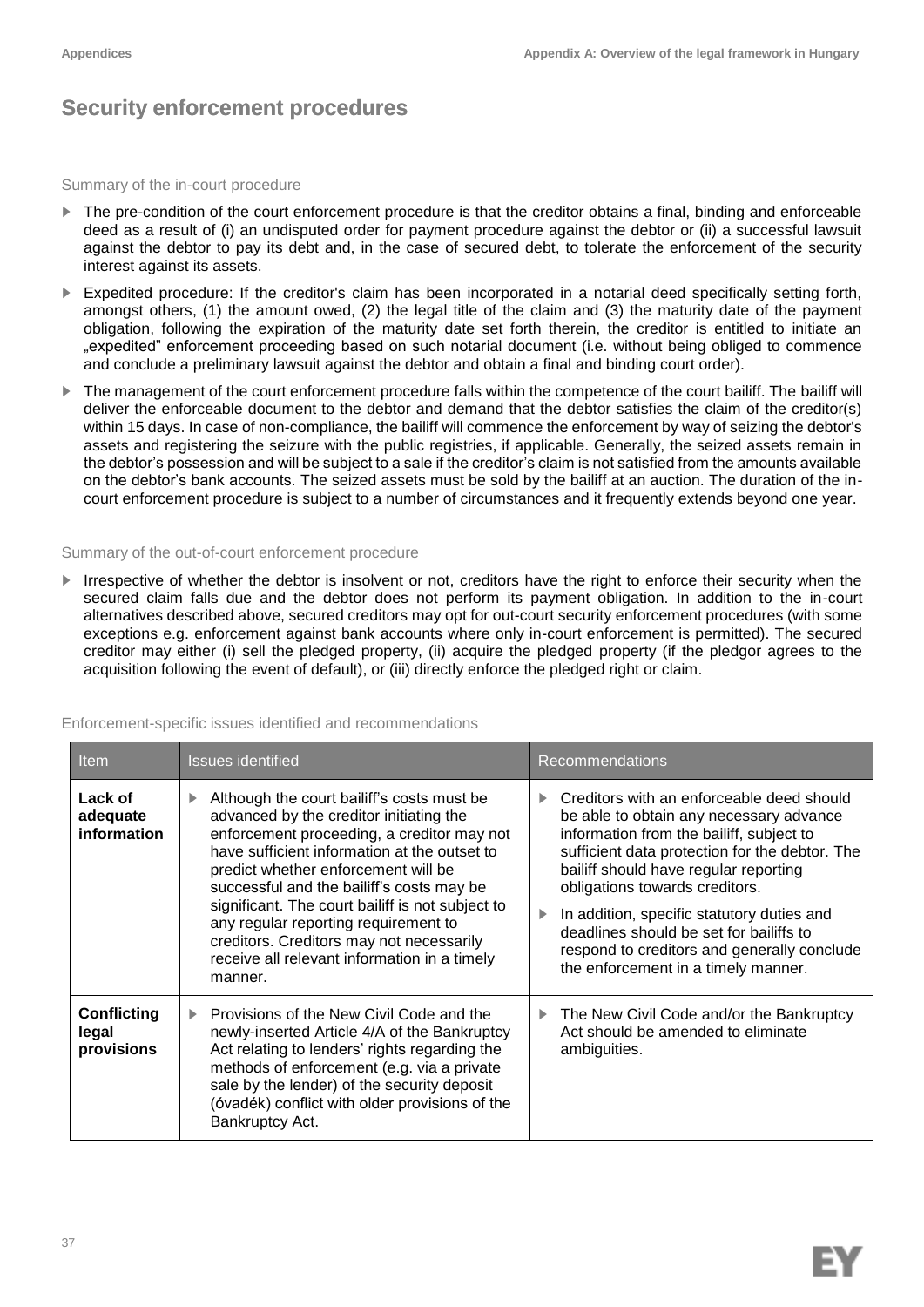## **Bankruptcy procedure**

Summary of the procedure

- ► The bankruptcy procedure is designed to arrange for the reorganisation of a business entity in financial difficulties (i.e. it is not a precondition that the business entity filing for bankruptcy is actually insolvent) in the form a composition agreement with the consent of most of its creditors by granting it a moratorium (resulting in the temporary suspension of its payment obligations with a view to reorganising its debt in a way that will enable it to continue its business operations as a going concern). The bankruptcy proceeding can be commenced on a voluntary basis, and only by the debtor.
- ► Upon filing the bankruptcy petition with the court, the debtor automatically receives a temporary moratorium. If the court decides to commence the bankruptcy proceeding it will grant an actual moratorium to the debtor (generally 120 days, which can be extended up to 365 day in total) and the court will appoint a trustee from the registry of the insolvency office holders with a random electronic appointment system.
- If the debtor and its creditors can agree on a composition scheme, such scheme will be compulsory for, and could be enforced against all creditors of the business entity, even if not all of the creditors have consented to it, subject to the necessary ratio of creditors consenting to such composition scheme, provided that the court confirms with its order that the accepted composition scheme complies with the provisions of the applicable laws.
- ► Market practice shows that the debtors often follow fraudulent behaviour in practice and tend to initiate bankruptcy proceeding to buy time and not for preparing a restructuring plan. If the bankruptcy proceedings are not successful i.e. a composition agreement is not reached with the consent of the creditors, the court automatically orders the insolvent liquidation of the business entity.

| Item                                                              | <b>Issues identified</b>                                                                                                                                                                                                                            | Recommendations                                                                                                                                                                                                 |  |  |
|-------------------------------------------------------------------|-----------------------------------------------------------------------------------------------------------------------------------------------------------------------------------------------------------------------------------------------------|-----------------------------------------------------------------------------------------------------------------------------------------------------------------------------------------------------------------|--|--|
| <b>Blocking of</b><br>the debt<br>restructuring<br>proposals      | Tax authorities are unable to accept less<br>than 100% recovery on tax claims in<br>bankruptcy proceedings pursuant to<br>Hungarian tax law restrictions.                                                                                           | Tax authorities should have the ability or,<br>▶<br>to avoid any State Aid issues, be required<br>in certain circumstances to reduce their tax<br>claims as part of a bankruptcy<br>reorganization plan.        |  |  |
| Lack of<br>professional<br>and reliable<br>reorganization<br>plan | Bankruptcy proceedings can be initiated by<br>the debtor without having a professional<br>and reliable reorganization plan.                                                                                                                         | The applicable laws should be amended to<br>require that a preliminary business/<br>reorganization plan (and possibly also<br>independent accountant's report) is part of<br>the bankruptcy filing.             |  |  |
| Lack of "fast<br>track"<br>bankruptcy<br>procedure                | Currently it is not possible to file a<br>reorganization plan by the debtor pre-<br>agreed with its majority creditors. Ordinary<br>bankruptcy proceedings take a long time<br>and have material reputational and<br>operational risks for debtors. | Consideration should be given to creating<br>a "fast-track" option in bankruptcy to<br>enable debtors to prepare a reorganization<br>plan with the support of their majority<br>creditors in advance of filing. |  |  |
| Form of the<br>reorganization<br>agreement                        | The form of reorganization agreement is<br>Þ.<br>proposed by the debtor and creditors<br>cannot propose a competing plan (they can<br>only suggest amendments).                                                                                     | Creditors should be given wider rights to<br>▶<br>make proposals to the overall restructuring<br>(e.g. financial and/or operational<br>restructuring steps and changes in<br>management of the debtor).         |  |  |

#### Issues identified and recommendations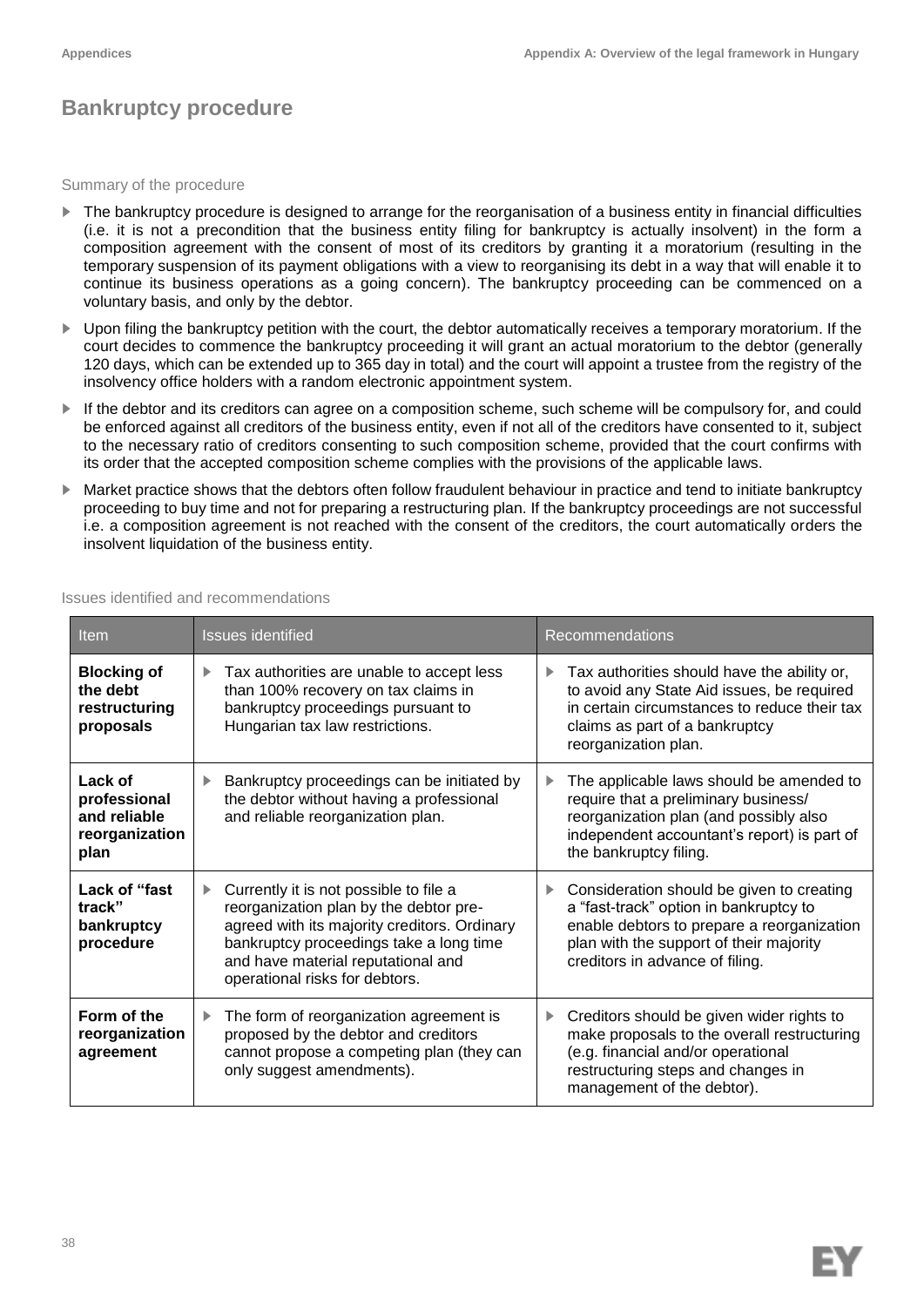| Item                                                         | <b>Issues identified</b>                                                                                                                                                                                                                                                                                                                                                                                                          | <b>Recommendations</b>                                                                                                                                                                                                                                                                                                       |  |  |
|--------------------------------------------------------------|-----------------------------------------------------------------------------------------------------------------------------------------------------------------------------------------------------------------------------------------------------------------------------------------------------------------------------------------------------------------------------------------------------------------------------------|------------------------------------------------------------------------------------------------------------------------------------------------------------------------------------------------------------------------------------------------------------------------------------------------------------------------------|--|--|
| <b>Bad faith</b><br>exclusion of<br>creditors<br>from voting | A claim can be classified as disputed if there<br>Þ.<br>is ongoing litigation in relation to the claim or<br>if so decided by the trustee. In practice the<br>entire claim is classified as disputed even if<br>litigation only affects a portion of the claim.<br>Bad faith debtors abuse this rule and<br>frequently initiate litigation against creditors<br>before filing for bankruptcy to exclude<br>creditors from voting. | The trustee and bankruptcy courts should<br>▶<br>be required to pay particular attention to the<br>circumstances of litigation initiated by the<br>debtor. Both legislation and accompanying<br>jurisprudence should ensure that only the<br>portion of the claim affected by litigation is<br>to be classified as disputed. |  |  |
| Influencing<br>the voting by<br>fictitious<br>claims         | Bad faith debtors frequently influence the<br>Þ.<br>voting by creating fictitious claims, the<br>beneficiaries of which are related to the<br>debtor. Trustees and judges only conduct a<br>formal review of claims lodged by creditors.                                                                                                                                                                                          | Judges and trustees should (i) receive<br>▶<br>special commercial and accounting training<br>to enable them to better filter "suspicious"<br>claims (ii) have access to information<br>regarding the financial affairs of the debtor.                                                                                        |  |  |
| Unelaborated<br>"fairness"<br>principle                      | Although due to recent amendments to the<br>▶.<br>applicable laws and evolving judicial<br>practice, the "fairness" of the settlement is to<br>be reviewed, in general the judicial review is<br>only a formalistic review of the technical<br>details.                                                                                                                                                                           | Courts should be entitled to rely on expert<br>▶<br>input where necessary when reviewing<br>proposed settlement agreements. Judges<br>should receive special financial and<br>commercial training to enable them to<br>assess reorganization plans.                                                                          |  |  |
| No regulated<br>rescue<br>financing is<br>available          | There are no existing incentives for rescue<br>Þ.<br>financing in bankruptcy. Without rescue<br>financing or additional financing in place,<br>many debtors cannot continue to operate as<br>a going concern during and following<br>bankruptcy proceedings.                                                                                                                                                                      | Further support should be granted for<br>▶<br>rescue financing to encourage new lending<br>to borrowers in financial difficulty e.g.<br>priority ahead of unsecured creditors (or<br>possibly, in certain limited circumstances,<br>also other secured) in any subsequent<br>liquidation.                                    |  |  |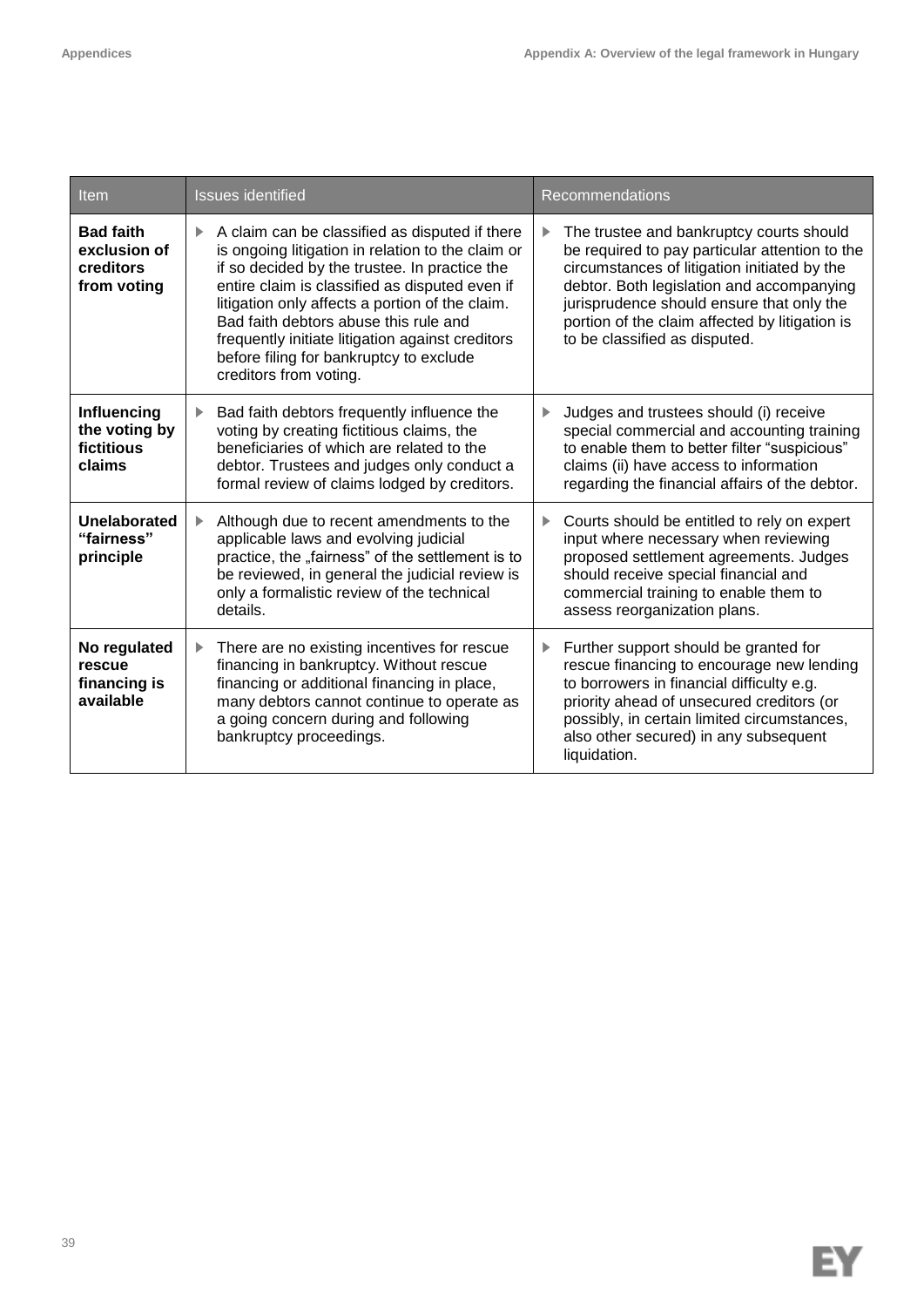# **Insolvent liquidation**

Summary of the procedure

- The purpose of the insolvent liquidation procedure is to wind-up the insolvent debtor and liquidate its assets within the framework of regulated procedure. Creditors' claims are to be satisfied (in the order of the liquidation waterfall determined by law) from the proceeds of the sale of the liquidated assets.
- ► The very first step of the insolvent liquidation procedures is the assessment of the debtor's insolvency by the court. The most common reason for creditors to file for liquidation is that the debtor has not disputed or paid its previously undisputed or acknowledged debt within 20 days from the relevant due date and, thereafter, did not pay such debt following receipt of written payment demand from the creditor. The debtor can avoid liquidation if it proves that it disputed the relevant claim in merit in due course. Insolvency judges usually do not examine whether the dispute was well founded since this is within the jurisdiction of the ordinary courts during litigation.
- ► From the commencement of the procedure the executive officers and the shareholder of the debtor lose their control over the debtor's operations and only the liquidator is entitled to control the debtor's assets; and
- ► Liquidation proceedings may be commenced by the debtor, the creditor, the administrator appointed in a preceding voluntary winding-up procedure or by the court, for instance in the case of a preceding unsuccessful bankruptcy proceeding, in which case no insolvency test will be applied by the court.
- ► Although there is no automatic moratorium under the liquidation proceedings, the court, upon the request of the debtor, may grant the debtor a grace period of up to 45 days to settle its debt, provided that there was no preceding bankruptcy proceeding.
- ► The most important consequences of the commencement of the insolvent liquidation are that (i) any monetary claim against the debtor in connection with any asset being part of the liquidation pool of assets can only be enforced within the liquidation proceedings and the assets can only be sold by the liquidator; (ii) each payment obligation of the debtor becomes due and payable; (iii) any ongoing enforcement procedures relating to assets owned by the debtor are terminated by the court and any claims pursuant to such procedures are added to all other claims against the liquidation pool of assets.
- ► Creditors' meetings do not determine the course of liquidation proceedings as much as they do with bankruptcy proceedings. However, settlement may also be made in liquidation proceedings.

| Item                                                       | <b>Issues identified</b>                                                                                                                                                                                                                                                                                                                                | <b>Recommendations</b>                                                                                                                                                                                                                                                                                                                                                                                                                                                                                                                                                                      |  |  |
|------------------------------------------------------------|---------------------------------------------------------------------------------------------------------------------------------------------------------------------------------------------------------------------------------------------------------------------------------------------------------------------------------------------------------|---------------------------------------------------------------------------------------------------------------------------------------------------------------------------------------------------------------------------------------------------------------------------------------------------------------------------------------------------------------------------------------------------------------------------------------------------------------------------------------------------------------------------------------------------------------------------------------------|--|--|
| <b>Fraudulent</b><br>prolongation<br>of the<br>liquidation | $\triangleright$ No "real" insolvency test only a formal<br>review is applied by courts during the<br>examination of liquidation filings. It appears<br>to be very easy for debtors to avoid<br>liquidation by disputing creditors' claims. Not<br>the liquidation courts, but separate ordinary<br>courts examine whether the dispute is<br>justified. | Insolvency judges should be entitled to<br>resolve on liquidation if they reasonably<br>believe that the outcome of the dispute<br>initiated by the debtor regarding a creditor's<br>claim will not fundamentally affect the fact<br>that that debtor is insolvent and/or if it<br>appears that the dispute is not well-founded<br>or made in bad faith. Specialized training<br>should be provided to judges to assess<br>whether the debtor is technically insolvent.<br>To the extent practicable, the same court<br>handling the insolvency case should also<br>examine the litigation. |  |  |

Issues identified and recommendations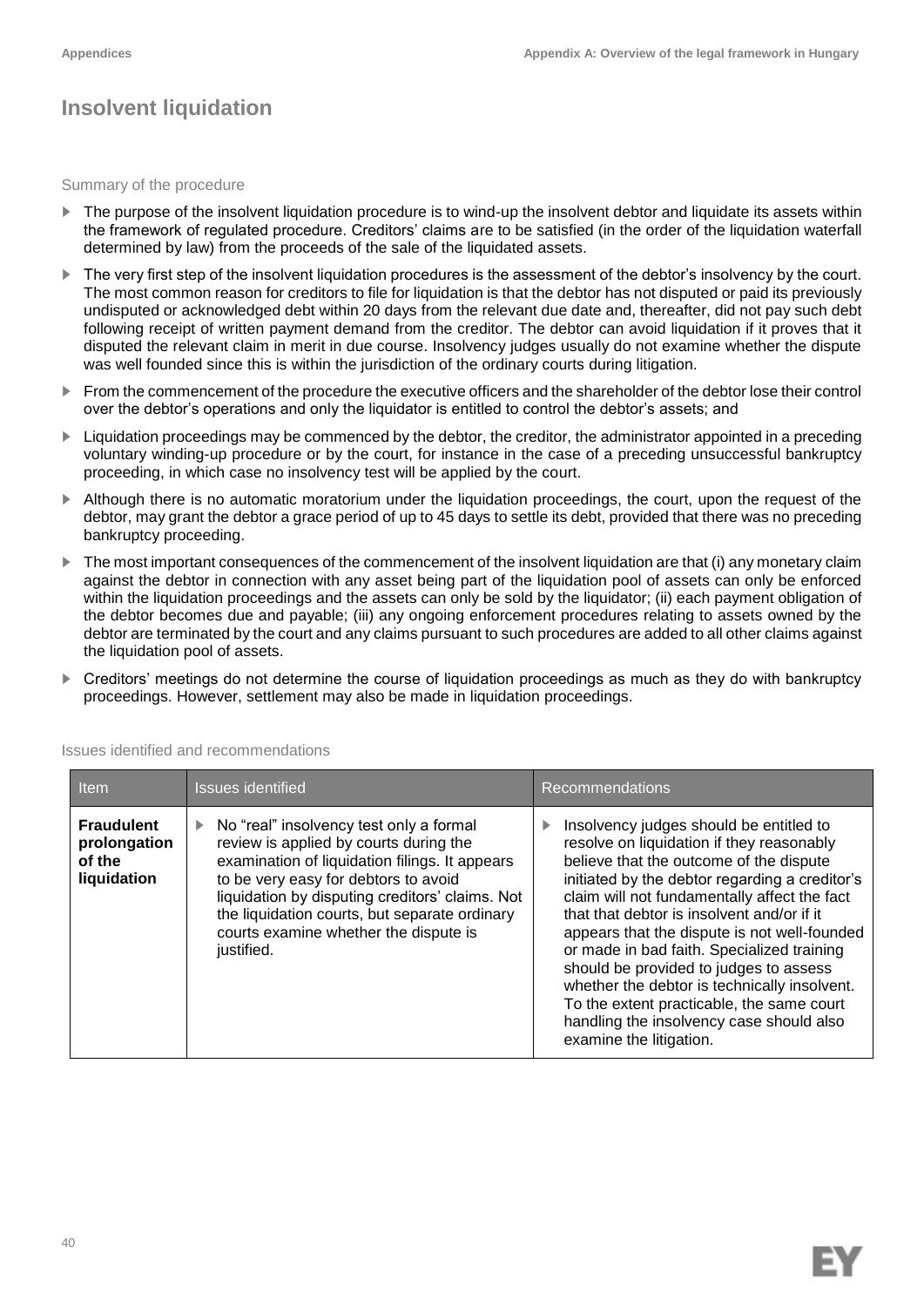| Item                                                                                                                                                                                                                                                                                                                                                                                   | <b>Issues identified</b>                                                                                                                                                                                                                                                                                                                                                                                                                                                                                                                                                                                                                                                                                    | Recommendations                                                                                                                                                                                                                                                                                                                                                                                                                                                                                                                                                                                                                                                                                                                                                                                           |  |
|----------------------------------------------------------------------------------------------------------------------------------------------------------------------------------------------------------------------------------------------------------------------------------------------------------------------------------------------------------------------------------------|-------------------------------------------------------------------------------------------------------------------------------------------------------------------------------------------------------------------------------------------------------------------------------------------------------------------------------------------------------------------------------------------------------------------------------------------------------------------------------------------------------------------------------------------------------------------------------------------------------------------------------------------------------------------------------------------------------------|-----------------------------------------------------------------------------------------------------------------------------------------------------------------------------------------------------------------------------------------------------------------------------------------------------------------------------------------------------------------------------------------------------------------------------------------------------------------------------------------------------------------------------------------------------------------------------------------------------------------------------------------------------------------------------------------------------------------------------------------------------------------------------------------------------------|--|
| Lack of<br>information<br>and<br>unbalanced<br>powers                                                                                                                                                                                                                                                                                                                                  | The fact that during the liquidation<br>Þ.<br>proceedings only the liquidator is entitled to<br>dispose of the debtor's (secured) assets,<br>often results in:<br>general lack of information provided to<br>creditors:<br>very weak creditor control over the<br>course of insolvency proceedings and<br>particularly any sales by the liquidator;<br>lack of sufficient creditors' rights in<br>relation to the sale of assets secured in<br>their favour;<br>conflict between secured creditors who<br>expect the liquidator to sell the secured<br>asset as soon as possible and the<br>liquidator and unsecured creditors who<br>are more interested in the maintenance<br>of the debtor's operations. | More transparency and balance of powers<br>▶<br>should be added to the insolvent<br>liquidation procedure, by the introduction<br>of more detailed statutory obligations for<br>liquidators regarding (i) sale of the debtor's<br>assets and deadlines for the performance<br>of such obligations, (ii) liquidator's<br>information obligations.<br>Consideration should be given to (i)<br>▶<br>providing unsecured creditors with rights to<br>approve a plan of sale by majority vote in<br>respect of unsecured assets and (ii) to<br>creating a separate approval procedure for<br>secured creditors for sale of any secured<br>assets and/or to allowing secured creditors<br>to elect to segregate their secured asset<br>from the liquidation estate at the outset of<br>liquidation proceedings. |  |
| <b>Lengthy sale</b><br>procedures<br>and<br>unreasonable<br>sale rules                                                                                                                                                                                                                                                                                                                 | The effectiveness of liquidation sales is<br>Þ.<br>decreased by the lack of transparency and<br>lack of potential buyers. Secured creditors<br>may only acquire a secured asset in the first<br>two tender/ auction stages by advancing<br>fresh money.                                                                                                                                                                                                                                                                                                                                                                                                                                                     | Potential buyers could be incentivized by<br>▶<br>certain tax and stamp duty discounts for<br>sales in liquidation proceedings. Secured<br>creditors should be given wider rights to<br>"bid their debt at an early stage.                                                                                                                                                                                                                                                                                                                                                                                                                                                                                                                                                                                |  |
| Lengthy<br>insolvent<br>liquidation<br>procedures                                                                                                                                                                                                                                                                                                                                      | Although liquidation proceedings must be<br>concluded within two years of their<br>commencement date, the length of an<br>ongoing litigation between a creditor and<br>the debtor does not count in the two years<br>limit. Judges are overloaded and thus not in<br>the position to properly oversee the<br>proceedings.                                                                                                                                                                                                                                                                                                                                                                                   | Creditors should be given greater rights to<br>▶<br>scrutinize and object to the liquidator's<br>actions or inactions and the timetable for<br>the liquidation. Greater regulation and<br>supervision of liquidators should be<br>considered to ensure that liquidations are<br>handled in a timely manner.                                                                                                                                                                                                                                                                                                                                                                                                                                                                                               |  |
| No effective<br>In practice the establishment of a creditors'<br>▶<br>committee or appointment of a creditors'<br>representation<br>of the<br>representative is not common because the<br>creditors'<br>administrative burden of establishment and<br>interests<br>operation of the creditors' committee is high<br>compared with the low recovery rate in<br>liquidation proceedings. |                                                                                                                                                                                                                                                                                                                                                                                                                                                                                                                                                                                                                                                                                                             | If the efficiency of liquidation proceedings<br>▶<br>increases and potential returns to creditors<br>increase, they may be more willing to<br>establish a committee or appoint a<br>representative.                                                                                                                                                                                                                                                                                                                                                                                                                                                                                                                                                                                                       |  |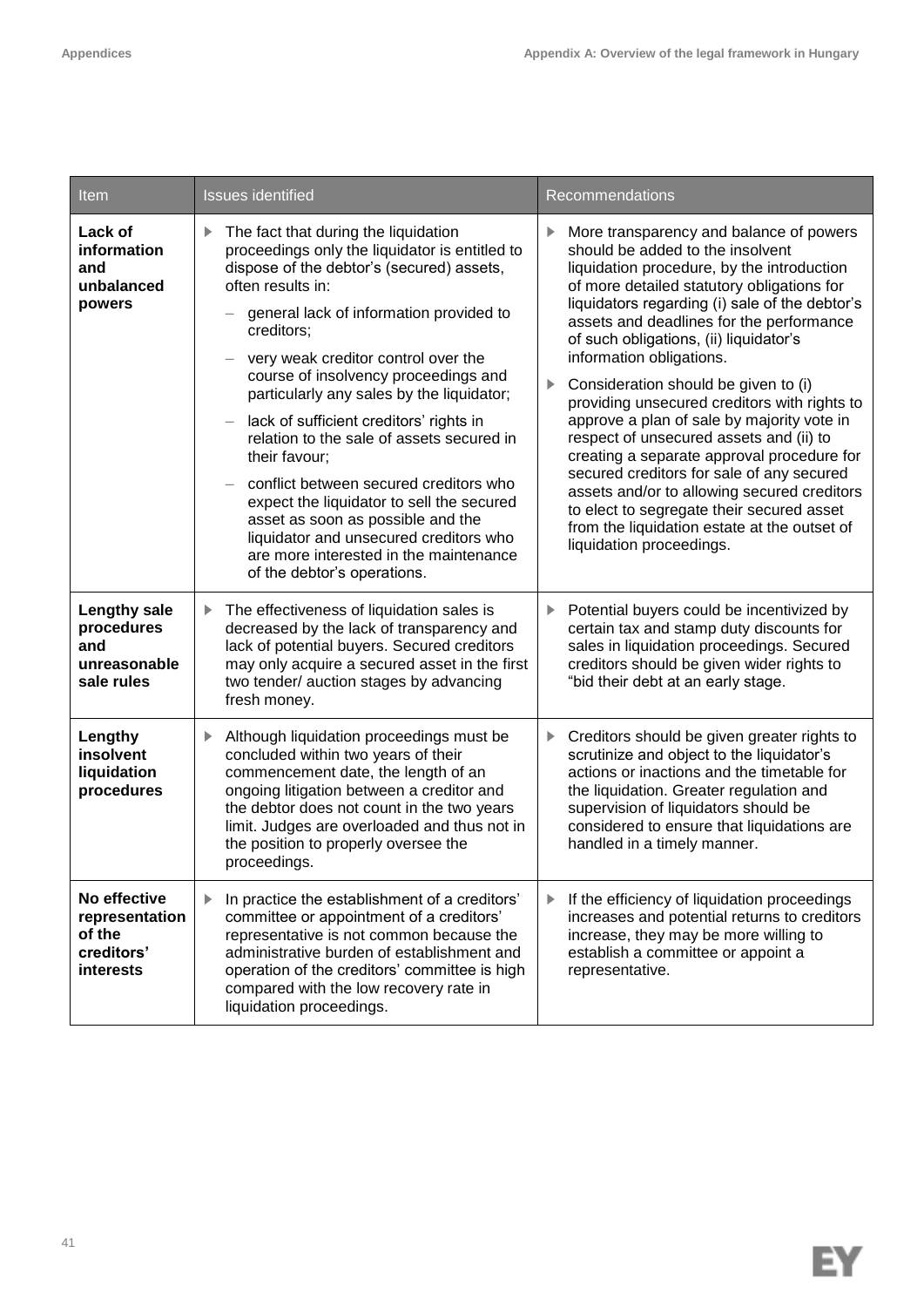| Item                                                                                    | <b>Issues identified</b>                                                                                                                                                                                                                                                                                                                                                                                                                                                | Recommendations                                                                                                                                                                                                                                                                                                                                                                                                                                                                             |  |  |
|-----------------------------------------------------------------------------------------|-------------------------------------------------------------------------------------------------------------------------------------------------------------------------------------------------------------------------------------------------------------------------------------------------------------------------------------------------------------------------------------------------------------------------------------------------------------------------|---------------------------------------------------------------------------------------------------------------------------------------------------------------------------------------------------------------------------------------------------------------------------------------------------------------------------------------------------------------------------------------------------------------------------------------------------------------------------------------------|--|--|
| Lack of<br>powerful<br>measures for<br>dealing with<br>bad faith<br>debtors             | Tools of investigation and recovery of<br>liquidators are not powerful enough to<br>properly assess the debtor's assets and<br>ensure the return of any dissipated assets to<br>the debtor's estate. Lack of information<br>about the assets and pre-insolvency acts of<br>debtors, and the lack of powerful measures<br>for dealing with bad faith debtors<br>significantly decrease the ability of<br>liquidators to maximize the debtor's estate<br>for liquidation. | Legislation should be strengthened to<br>ensure that that the liquidator can be found<br>liable if it failed to investigate and seek the<br>recovery of any material dissipated assets<br>belonging to the debtor's estate or unwind<br>acts detrimental to the creditors.<br>Liquidators should be provided with tools<br>similar to those of court bailiffs in terms of<br>public registry search and direct<br>enforcement measures against bad faith<br>debtors or other third parties. |  |  |
| <b>Soft liability</b><br>regime for<br>executives                                       | The provisions related to directors' and<br>Þ.<br>shareholders' liability do not seem to work<br>properly due to lack of information and<br>evidential difficulties for the liquidator or<br>creditor initiating the procedure. In practice<br>courts only establish liability in the most<br>obvious cases.                                                                                                                                                            | More effective and dissuading sanctions<br>▶<br>should be imposed on the debtor's<br>executive officers (i) to ensure that they<br>take creditors' interests into account when<br>the company has entered the "zone of<br>insolvency", (ii) in the event of non-<br>compliance with their duty to cooperate<br>with the liquidator.                                                                                                                                                         |  |  |
| Vague<br>definition of<br>fraudulent<br>business<br>policy in the<br>applicable<br>laws | The provisions for the fraudulent transfer of<br>▶<br>shares are rather vague and are not well-<br>defined. Judges do not have the capacity to<br>conclude a thorough review of matters<br>where "continuous adverse business policy"<br>is alleged.                                                                                                                                                                                                                    | Legislation should clarify the provisions<br>▶<br>regarding shareholders' liability for<br>fraudulent transfer of shares and<br>"continuous adverse business policy".                                                                                                                                                                                                                                                                                                                       |  |  |
| <b>Ambiguous</b><br>scope of<br>duties                                                  | It is not always clear whether the liquidator<br>▶<br>should be acting in its name or in the name<br>of the debtor (and any associated liability for<br>its actions). The liquidator's mandate does<br>not refer to the requirement to help to<br>ensure the best possible return for creditors.                                                                                                                                                                        | Legislation should further clarify the liability<br>▶<br>of the liquidator and the scope of its duties<br>(including the duty to protect the financial<br>return to creditors).                                                                                                                                                                                                                                                                                                             |  |  |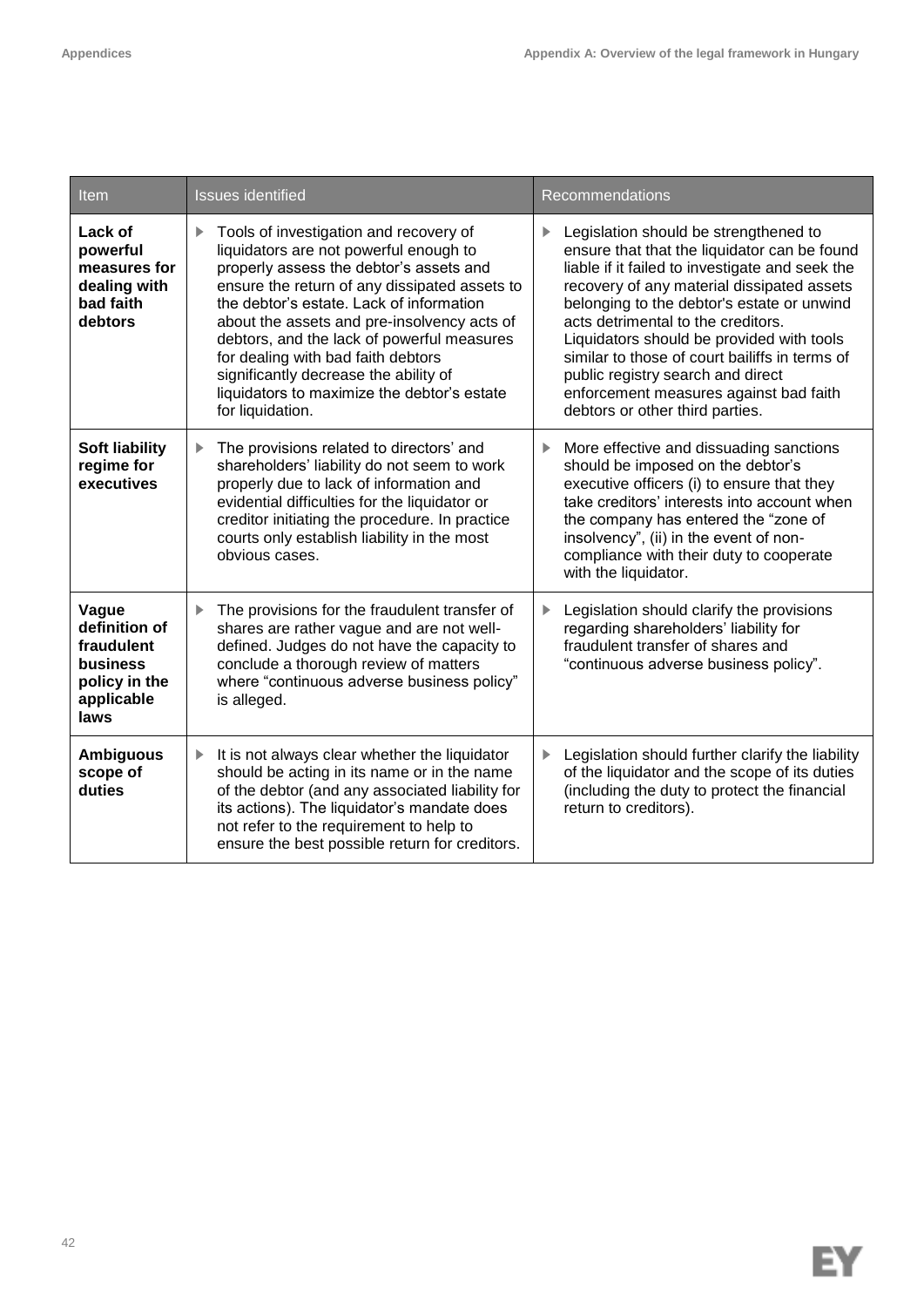# **Historical overview**

- ► Development of informal, out-of-court restructuring guidelines began in England in the 1970s when the Bank of England started to emphasize creditor's collective response when dealing with corporations in financial difficulties. Bank of England (BoE) developed a role of neutral intermediary helping to resolve disputes between creditors while encouraging a coordinated approach. Intended to supplement the purely contractual approach to out-of court restructurings at that time, the methodology was well suited for the relatively homogenous British financial sector which resulted in publication and frequent usage in the early 1990s
- The guidelines developed by BoE are commonly known as the London Approach which is an informal framework comprising a set of non-binding principles and guidelines for participants in debt restructuring processes. The aim of the principles is to facilitate restructurings of viable companies while trying to ensure utmost satisfaction of stakeholders' interests and maximizing the probability of going concern.
- Although the London Approach was never formally documented it sets out four major principles, which were developed in practice by BoE while their use was promoted by both BoE and relevant British banking associations:
	- 1 Lending banks agree on not to exercise their rights to initiate a formal insolvency process (standstill period).
	- 2 Any decision made is based on reliable information that must be shared among all the lending banks and that remains confidential (information sharing).
	- 3 Banks should work together to try to form a collective view on whether support for the debtor should continue, and if so in what form (negotiation and decision on viability).
	- 4 All lending banks should share equally the burden of supporting the debtor (business plan and new money).
- ► Considered a standard for the whole sector across several countries, the London Approach has influenced the evolution of government sponsored guidelines for multi-creditor out-of-court debt restructurings especially in Southeast Asia as Indonesia, Korea, Malaysia and Thailand all adopted some variant of the London Approach.
- ► Compared to the London approach, the Asian variants are considered enhanced, as they are specified in more detail, mostly provide for an out-of-court dispute settling mechanisms for creditors and are sometimes enforced by a contract signed by all the institutions which operate in the financial sector of the respective country.
- ► In the aftermath of the Asian financial crisis that crippled most of the Southeast Asia in the late 1990s, Thailand managed to successfully implement a revised version of the London approach – The Bangkok approach. The Bangkok approach is enforced by contractual provisions as the financial supervisor persuaded the companies subject to financial supervision to join the scheme in which the role of mediator and facilitator was undertaken by The Corporate Debt Restructuring Advisory Committee (CDRAC) operating within the Bank of Thailand.
- CDRAC played an important role in the mediation process to reconcile conflicts of interest among various parties and to resolve disputes among the creditors themselves. Since the implementation of the Bangkok approach, 15,000 restructuring cases were subject to CDRAC process with a 70 percent success rate which caused for the approach to gain prominence and to be subsequently copied and implemented world-wide.
- ► Stemming from success of out-of-court restructuring in Southeast Asia, in 2002, the Istanbul approach was developed in Turkey. Istanbul approach is a hybrid framework, characterized by robust institutional structure. The Turkish government cooperated with the Turkish Banking Association (TBA), the Union of Chambers and Commodity Exchanges (UCCE) and Turkish Development and Investment Bank (Türkiye Sınai Kalkınma Bankası or TSKB) to create a set of guidelines for out-of-court restructuring are supported by enabling legislation, while disputes under the Istanbul approach are to be resolved by way of arbitration provided for by TSKB.
- ► In 2000, INSOL International, a federation of national associations for accountants and lawyers who specialize in turnarounds and insolvency published the INSOL principles (Statement of Principles for a Global Approach to Multicreditor Workouts). The INSOL principles gained prominence due to widespread recognition and are considered best practice. Moreover, different variants of the principles were introduced in various European countries (e.g. Latvia, Austria, Romania, Serbia etc.).
- The INSOL Principles extended the four basic restructuring guidelines developed in the London Approach to eight principles gathered in a single document together with the accompanying commentary. INSOL Principles is a voluntary framework which aims to provide unified guidance to creditors' approach to debtors in financial difficulties, with the purpose of avoiding adverse impacts of business failures where alternatives exist, while seeking to preserve value for relevant financial institutions. The Principles are further different from the London Approach in sense, that they were not developed during a period of financial difficulties (e.g. recession) therefore, they seek to comprehensively address a variety of multi-creditor restructuring situations and focus more on viability of debtors. For a detailed presentation please refer to the *INSOL Principles* section of the report.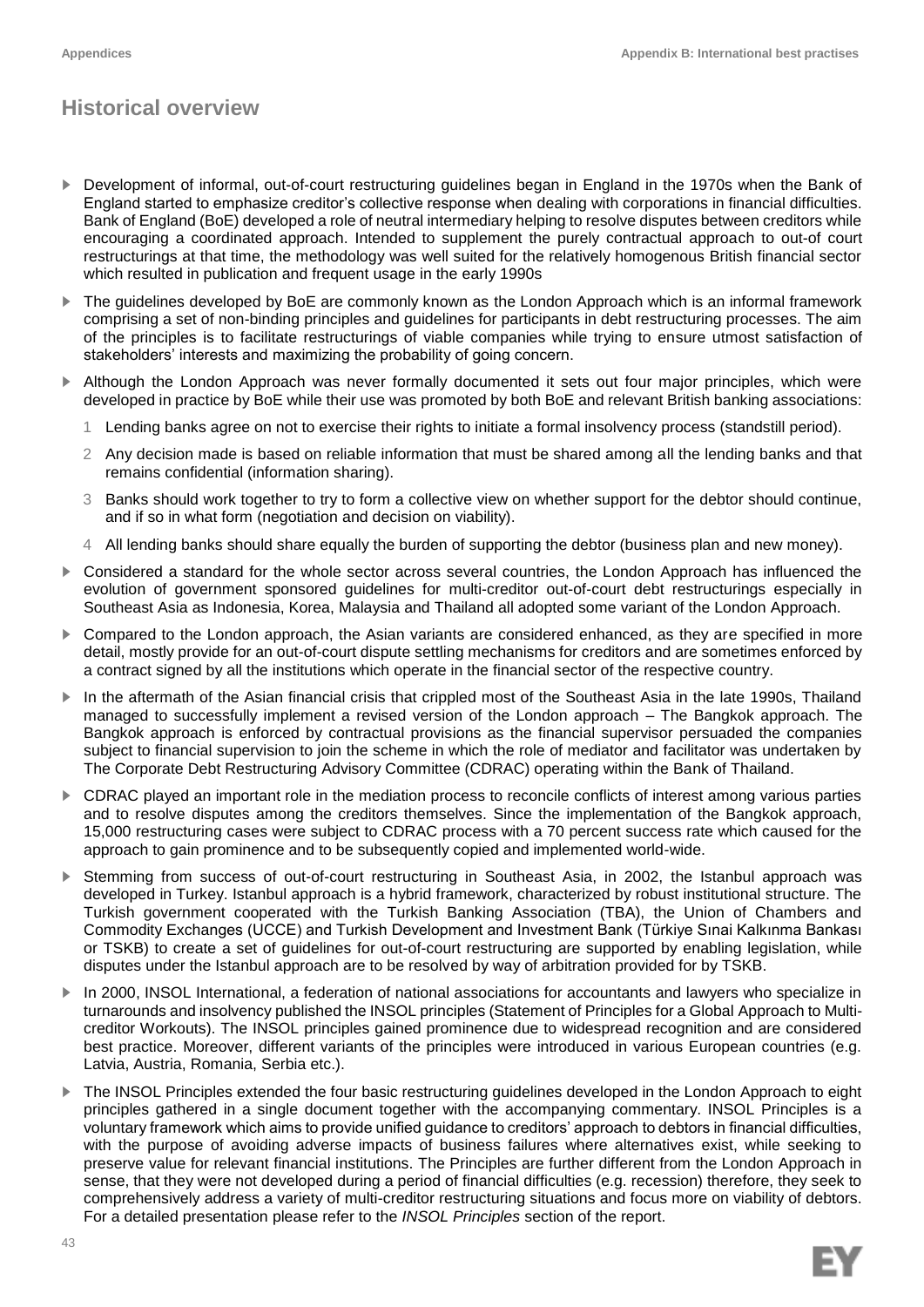- ► In the regional context, out-of-court restructurings are also a part of the scope of the Vienna initiative which in its initial form focused on safeguarding financial stability of the Emerging Europe to prevent spill-over to the highly exposed Austrian financial sector in the aftermath of the 2010 financial crisis.
- The Initiative provides for a forum where issues are discussed and conditions are created for the Western banks to remain engaged in the economies of Emerging Europe. An important part of the initiative is also cooperation of the World Bank Group, European Investment Bank Group and EBRD which provide for a flow of credit to the Emerging Europe struck by the crisis.
- ► The initial success of the Vienna initiative resulted in its extension into ongoing Vienna plus (2009) and Vienna 2.0 (2012) initiatives. Initiatives are extensively supported by the EBRD and are aimed at tackling a wide array of policy issues in the emerging Europe including high levels of NPLs in the respective economies which *inter alia* require development of alternative approaches to debt restructurings.
- ► Regarding out-of court restructurings, the Initiative recognizes the importance of the enabling legislative framework for out-of-court restructurings to be successful. Actions undertaken by the countries should *inter alia* include removal of legal and tax impediments while simultaneously creating incentives for out-of-court restructurings, encouraging participation of tax and social authorities in debt restructurings, review and modification of business and corporate legislation and raising general public awareness of the enhanced regulatory regime.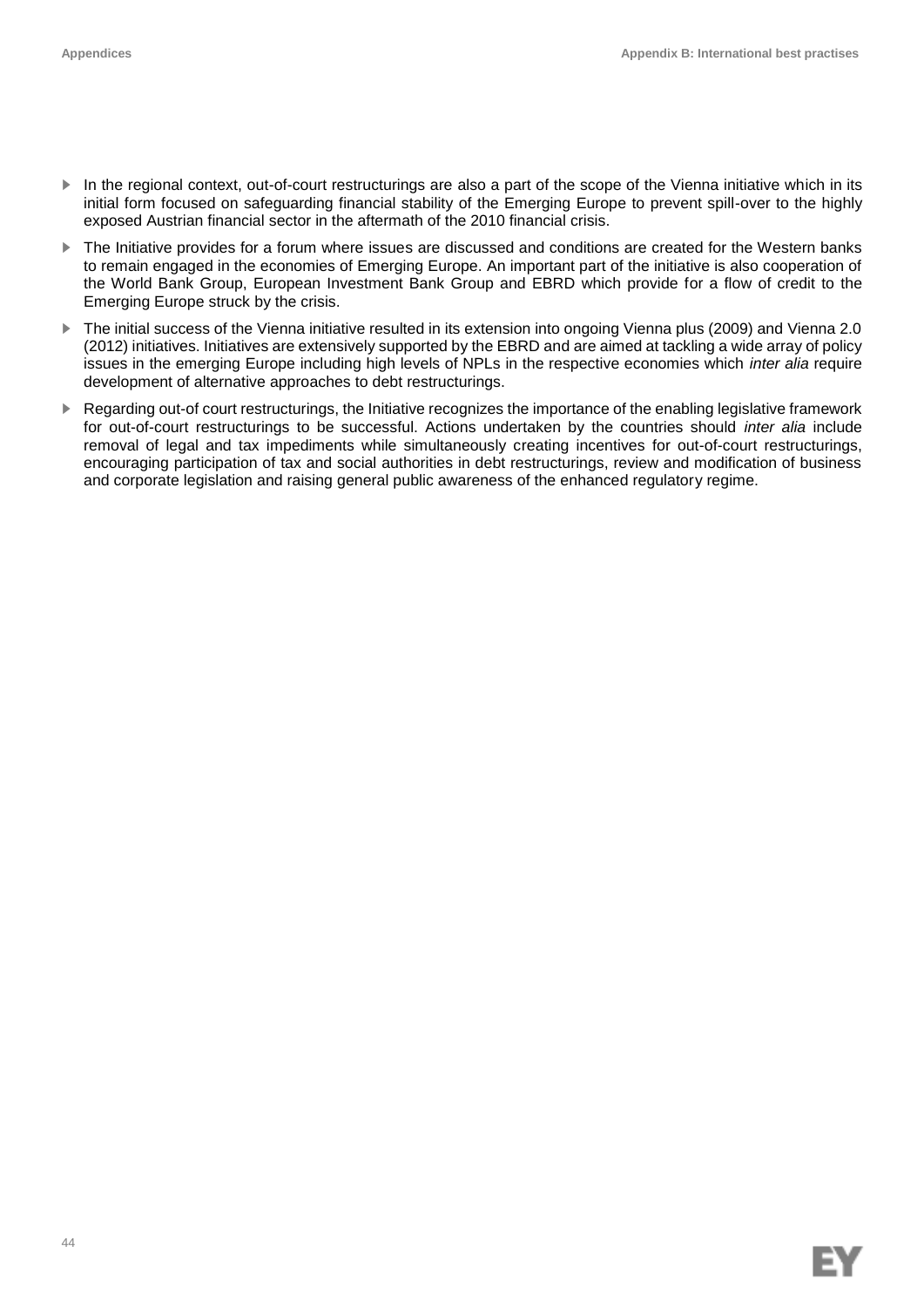# **The INSOL Principles**

#### **Introduction**

- ► "Statement of Principles for a Global Approach to Multi-Creditor Workouts" or INSOL principles (The principles) were adopted in 2000 by the INSOL International available at<http://www.insol.org/pdf/Lenders.pdf>
- ► Established in 1982, INSOL International is a world-wide federation of national associations of accountants and lawyers specialized in distressed debt management and insolvency. The organization is considered most prominent in the field and comprises 44 Member Associations with more than 10,000 participating professionals.
- ► INSOL principles reflect best international debt restructuring practices and therefore serve as a benchmark for professionals providing a standardized approach to be applied to out-of-court debt restructurings.
- ► Objective of the principles is to provide guidance to companies, creditors, government agencies (due to tax considerations) and all other relevant stakeholders in a multi-creditor restructuring process.
- ► The principles are norm-based which requires a high degree of social consensus for their successful application therefore the concepts should be internalized by relevant stakeholders in a restructuring process, especially by major players in the financial sector.
- ► The underlying goal of INSOL principles is that no creditor should be worse off at the end of the out-of-court restructuring procedure as compared to the standstill date First priority of the procedure is to stabilize debtor's financial position, therefore no enforcement action by the creditors is allowed during the procedure while debtor's payments are limited to essential payments, interest rate payments and minimum CAPEX. New money should be granted in an out-of-court restructuring procedure on super-priority basis.
- ► On the following pages we present eight guidelines for a global approach for multi-Creditor restructuring which constitute the INSOL Principles and provide explanation of related concepts and relevant terminology.

## **First principle**

**Where a debtor is found to be in financial difficulties, all relevant creditors should be prepared to co-operate with each other to give sufficient (though limited) time (a "Standstill Period") to the debtor for information about the debtor to be obtained and evaluated and for proposals for resolving the debtor's financial difficulties to be formulated and assessed, unless such a course is inappropriate in a particular case.**

The Principles encourage involving wide-range of creditors (e.g. financial institutions, major supplier and customer creditors, etc.) whose co-operation is needed in order to make any restructuring attempt successful while limiting the number of participants to the minimum due to efficiency reasons.

- ► It is of primary importance to identify all the relevant creditors while all financial creditors are usually included irrespective of their class and amount of exposure or the nature of facilities provided to the debtor.
- ► The importance of cooperation and mutual support between all financial creditors is seen as a priority and it should not cause commercial disadvantage to any of them
- Regarding bond or traded debt holders the Principles propose to involve those which want to participate in the restructuring process actively.
- ► The principle also covers the possibility that other important parties might emerge after the initiation of the process due to dynamics of the debt markets (e.g. credit insurance, debt sale). In case of the identity of any relevant creditor changes the process should remain as inclusive as possible.

Giving time to the debtor (the "Standstill Period")

- ► When creditors realize that a debtor is in financial difficulties they tend to have two main strategies:
	- 1 "Each creditor for itself" strategy: pressurize the debtor to immediately repay its debt and/or to provide (additional) security.
	- 2 Co-operative strategy: creditors recognize that their interest is better served by a coordinated and measured process which provides an opportunity to rescue the debtor.
- ► Following the first strategy can provoke other creditors to do so which usually leads to formal insolvency or bankruptcy of the debtor. At the end it provides lower recovery than expected.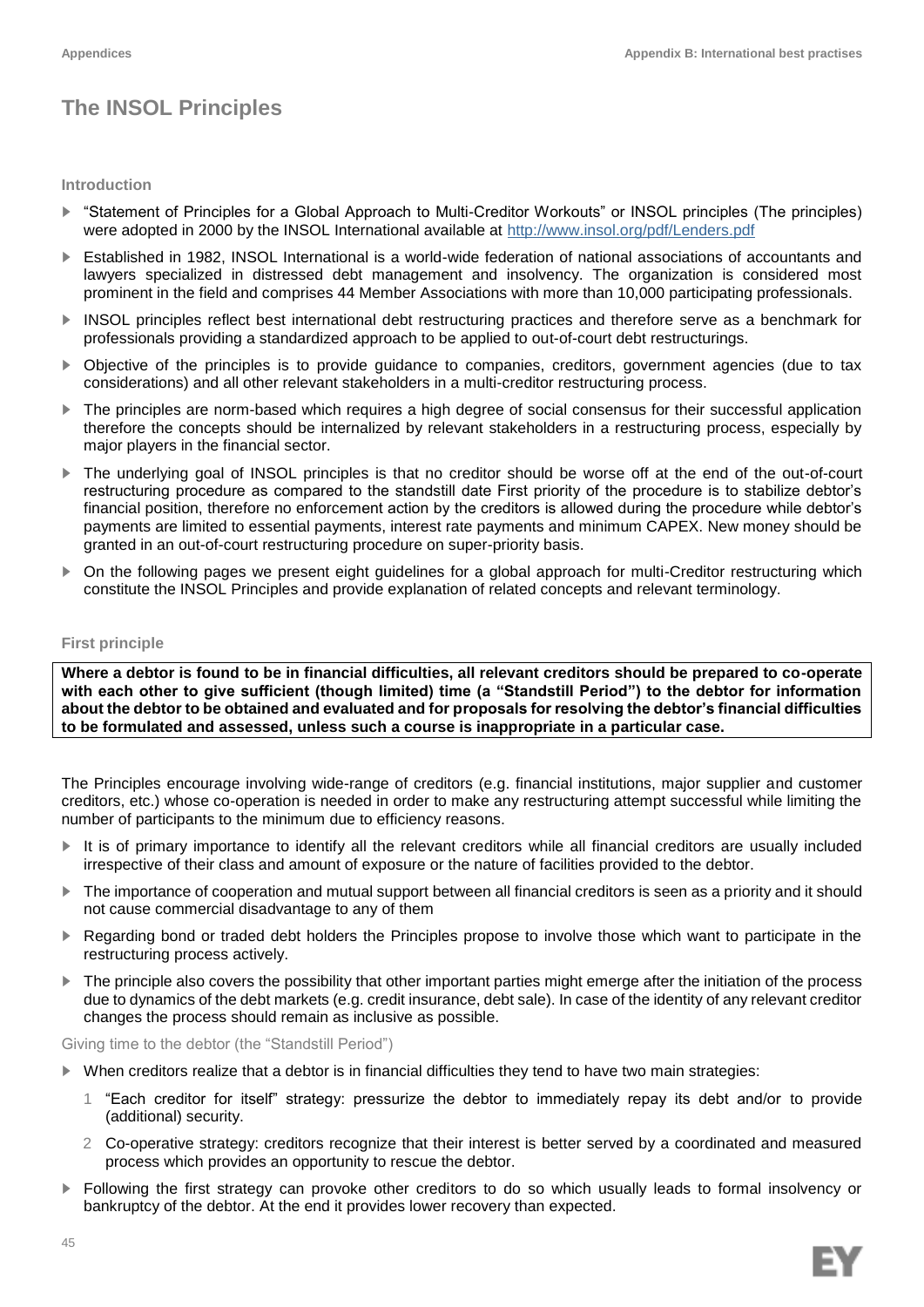► The second strategy provides the chance to creditors to collectively represent their interests and make an informed decision based on the assessment of a viable restructuring plan.

#### Determination of Standstill Commencement Date

- ► It is up to the relevant creditors to choose the start date of the standstill from which they apply the restructuring principles and standstill agreement is in force.
- ► It is quite common that the Standstill Commencement Date is the date when financial creditors are first notified by the debtor about its financial difficulties in form of a meeting in which the debtor and all financial creditors participate.

#### Duration of the Standstill Period

- ► The length of the Standstill Period may be different in each case. It depends on the complexity of the debtor's business operations and the expected outcome of the restructuring proposal to be prepared by the end of the standstill period.
- ► However, the Standstill Period should be no longer than absolutely necessary since any delay may endanger the success of the restructuring process.
- It is customary to determine an initial period (e.g. a few weeks or months) with an option for extension if all relevant creditors agree. However, relevant creditors can also decide on the termination of the Standstill Period when it is clear that expected outcome cannot be reached.

### Inappropriateness of a Standstill Period

- ► There are cases when a debtor's restructuring is not feasible (e.g. debtor's management lost trust of creditors due to fraudulent behaviour), therefore giving time to the debtor to prepare a reliable restructuring plan is not reasonable.
- ► However, when initiating a standstill is not clearly disadvantageous to a creditor, it should not refuse to co-operate and should not obstruct the standstill agreement.
- ► In case of a creditor prefers to press for formal insolvency it should be encouraged to share the reasons behind the decision with other creditors subject to debtor's prior consent.

#### **Second principle**

**During the Standstill Period, all relevant creditors should agree to refrain from taking any steps to enforce their claims against or (otherwise than by disposal of their debt to a third party) to reduce their exposure to the debtor bit are entitled to expect that during the Standstill Period their position relative to other creditors and each other will not be prejudiced.**

- ► The main objective of a restructuring attempt is to achieve debtor's stability. A moratorium on creditors' claims (a "breathing space" to the debtor) allows the debtor to focus on preparing a proposal for restructuring.
- ► A standstill accepted by the creditors also provides a reassurance to the debtor's management that the information provided during the Standstill Period will not be used to enforce creditors' claims.
- ► A Standstill Agreement is an agreement between all relevant creditors and the debtor which typically includes the following:
	- Creditors do not press debtor to repay its outstanding liabilities due to them;
	- Creditors do not initiate any proceedings against the debtor during the Standstill Period;
	- Each creditor does not try to improve its position relative to other creditors by enforcement of any security or requiring preferential treatment during the Standstill Period;
	- Creditors allow the debtor to utilize existing credit lines and facilities, at least up to the balances at the Standstill Commencement Date.
- Regarding derivative contracts creditors should agree on either continuation or termination of these contracts considering whether these contracts are essential to the debtor's business operations.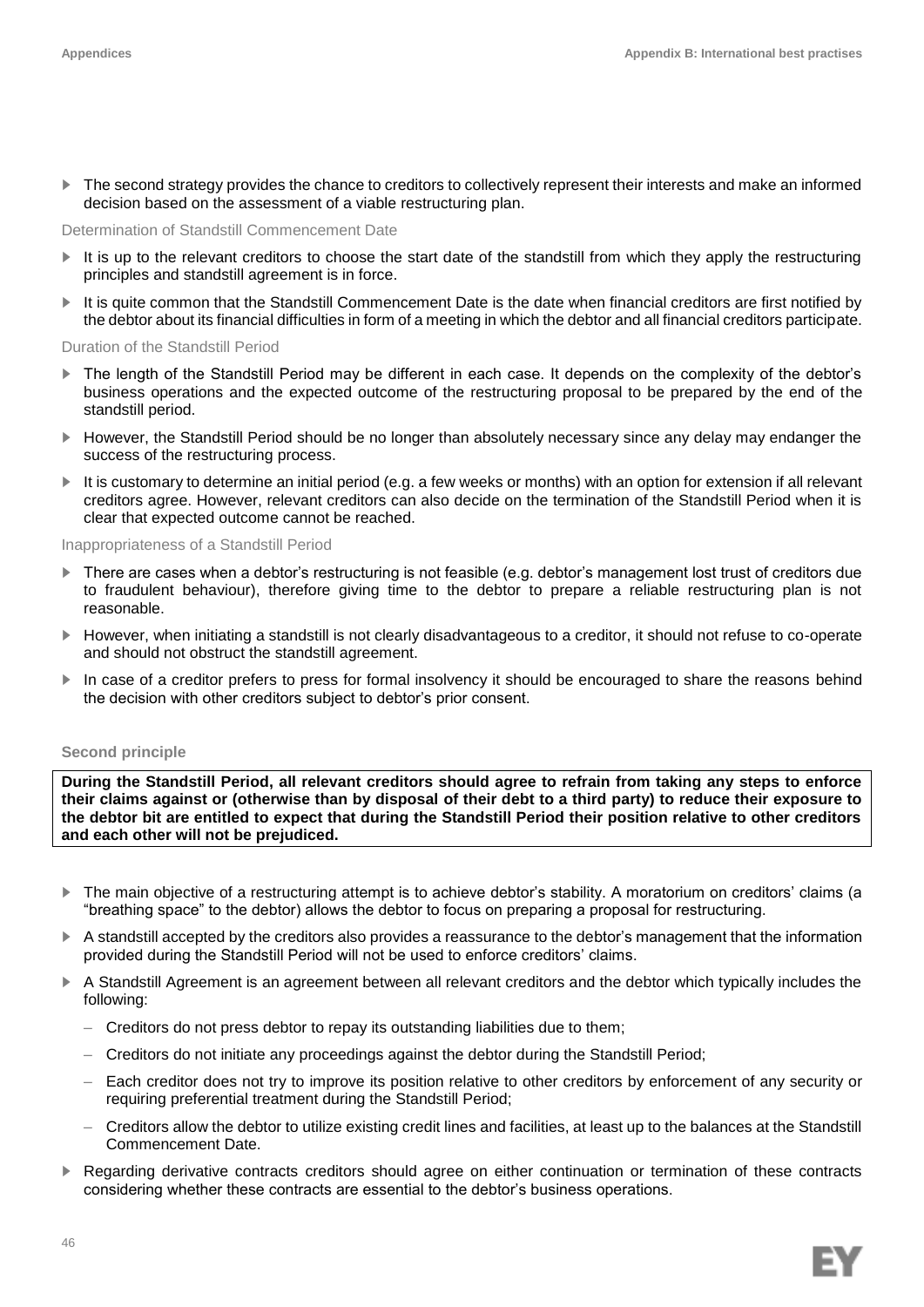#### Relative positions

- ► Creditors should agree on their position relative to each other at the Standstill Commencement Date and try to ensure that during the Standstill Period it remains unchanged. Since the outcome of the standstill is uncertain at this stage, covenants and warranties are usually determined in the Standstill Agreement to ensure that the position of relevant creditors does not deteriorate due to any act or omission of the debtor.
- ► Inter-creditor arrangements can also be concluded and linked to the Standstill Agreement to manage facilities with fluctuating exposures (e.g. revolving facilities, contingent facilities, multi-currency facilities, loans denominated in different currencies, etc.) as well as facilities of contingent nature (e.g. foreign exchange facilities, interest rate and currency swaps and other forms of derivatives) during the Standstill Period. It is up to the creditors to take into account the volatility of such arrangements and agree on the treatment of the effects on relative positions caused by these movements.
- Some creditors may have an advantage compared to others regarding security of their loans (e.g. guarantees, liens, insurances, set-off rights). Inter-creditor agreements often allow for the retention of these advantages during the Standstill Period.

## **Third principle**

**During the Standstill Period, the debtor should not take any action which might adversely affect the prospective return to relevant creditors (either collectively or individually) as compared with the position at the Standstill Commencement Date.**

Actions that debtor should avoid

- ► As part of the Standstill Agreement the debtor should commit itself not to take any action which will disadvantage all or any of the relevant creditors. Prejudicial actions performed by the debtor can be the following (including but not limited to):
	- Providing security or collateral (e.g. charges, mortgages, liens, guarantees, indemnities, etc.) to those creditors which are not participating in the restructuring;
	- Transferring assets or value away from the debtor;
	- Selling assets to third parties or any creditors at an undervalued price;
	- Otherwise running down or shifting value from the debtor's business which harms the potential repayment prospect of its liabilities to the relevant debtors;
	- Raising additional financing from non-relevant creditors (e.g. factoring, leasing, etc.).
- ► However, during the Standstill Period the debtor has to fulfil its outstanding payment obligations to employees, trade creditors and other (non-relevant) creditors which are not entered into the Standstill Agreement.
- In some cases, relevant creditors may require to receive security from the debtor for their collective benefit in return for their support provided in the Standstill Period.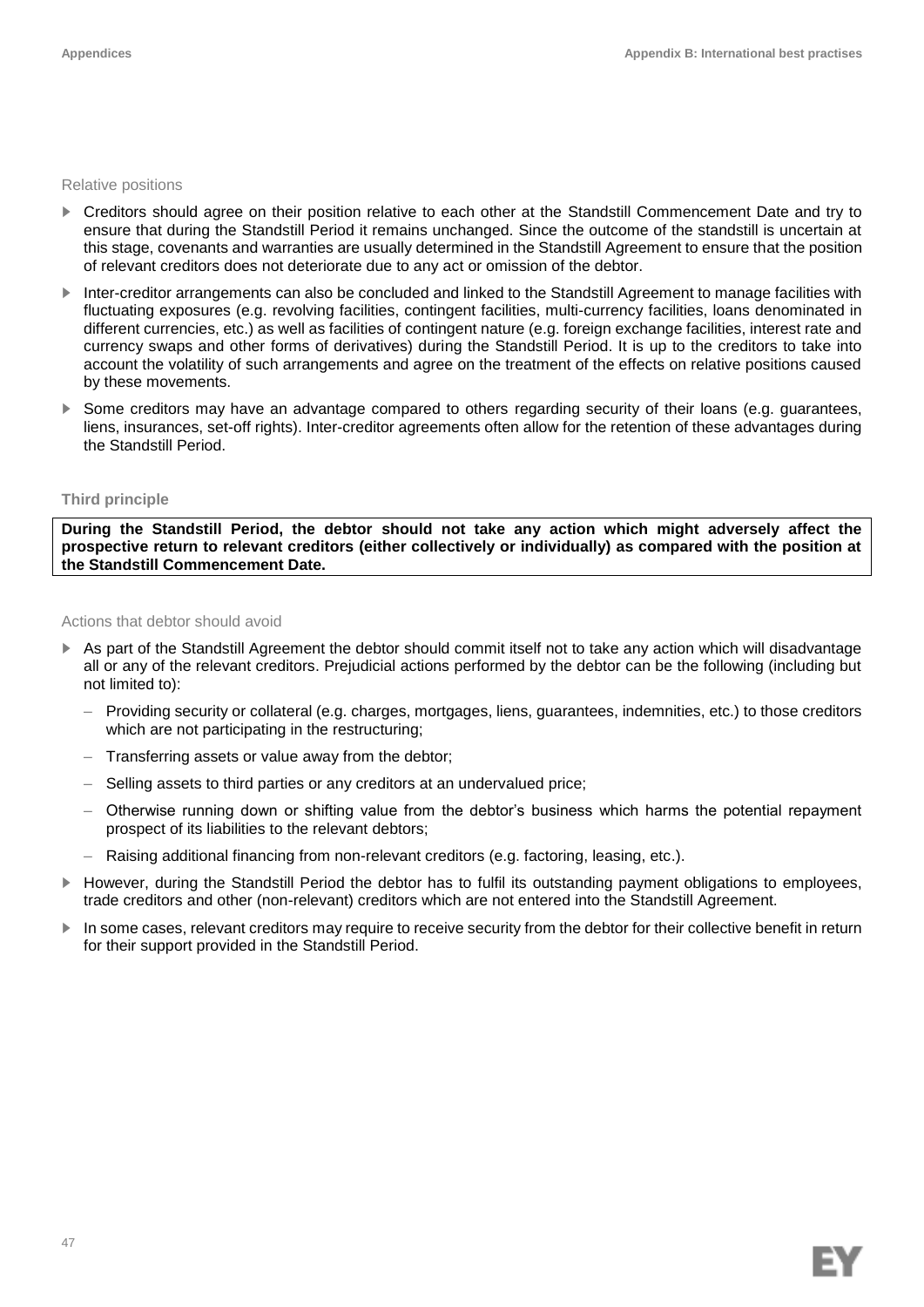## **Fourth principle**

**The interests of relevant creditors are best served by co-ordinating their response to a debtor in financial difficulty. Such co-ordination will be facilitated by the selection of one or more representative co-ordination committees and by the appointment of professional advisers to advise and assist such committees and, where appropriate, the relevant creditors participating in the process as a whole.**

#### Co-ordination committee

- ► In case the number of relevant creditors involved in the process is relatively small, an appointed single co-ordinator should be sufficient to facilitate creditor meetings. Co-ordination committee(s) may be formed in order to (i) assist the restructuring process, (ii) progress dialogue with the debtor and mediate between the relevant creditors and the debtor and (iii) manage the evaluation process of the restructuring proposal when the number of relevant creditors makes it necessary.
- ► The composition of co-ordination committee should reflect each class of relevant creditors. Members of the coordination committee appointed by the relevant creditors can be either individual representatives of each creditor or agents.
- ► Co-ordination committee usually operates on a consensus basis rather than majority voting.
- When bond or traded debt holders also participate in the process usually ad hoc committees are formed to represent them as a class.

## Co-ordinator

- The co-ordinator selected by the co-ordination committee or by the relevant creditors themselves has the responsibility for administrative burdens, chairing the meetings and coordination of committees. Exact responsibilities and purposes of co-ordination committees and the co-ordinator are determined by the relevant creditors.
- In general, the co-ordinator and co-ordination committee do not have the authorization to represent relevant creditors in terms of committing them to any course of action or making commercial decisions on their behalf.
- ► The co-ordinator should have relevant experience, skills and seniority in this field, therefore this position is often fulfilled by the representative of the financial creditor with highest exposure to the debtor. Nature of co-ordinator's position and role should be defined in writing by all relevant creditors. The co-ordinator's main goals are usually the following:
	- Facilitating negotiations between the relevant creditors and the debtor;
	- Disclosing information with appropriate advice to all relevant creditors to ensure they have the same information basis when making decisions;
	- Assisting in the settlement of disputes or disarrangements between relevant creditors and/or the debtor;
	- Instructing external professional advisers (e.g. accountants, lawyers, valuers, etc.) to provide advice for the relevant creditors.
- ► Professional advisers should be appointed based on mutual approval of all relevant creditors. Appointed advisers should have relevant experience, skills and be able to provide impartial advice for relevant creditors' benefit. Professionals mainly assist the preparation and evaluation of information received and restructuring proposal prepared by the debtor.
- ► Remuneration of the co-ordinator and the members of the co-ordination committee and external advisers for their services and incurring costs should be borne by the debtor. However, cost allocation should be discussed and agreed by the relevant creditors and the debtor. In case of an individual creditor wishing to have the benefit of a separate advice, the costs of separate advisers should be borne by the creditor concerned.
- ► All relevant creditors have to make their own assessment of any information, restructuring proposal or advice received directly or via the co-ordination committee. Co-ordinator does not have duty or any liability to relevant creditors or the debtor in terms of completeness and accuracy of information or advices transferred.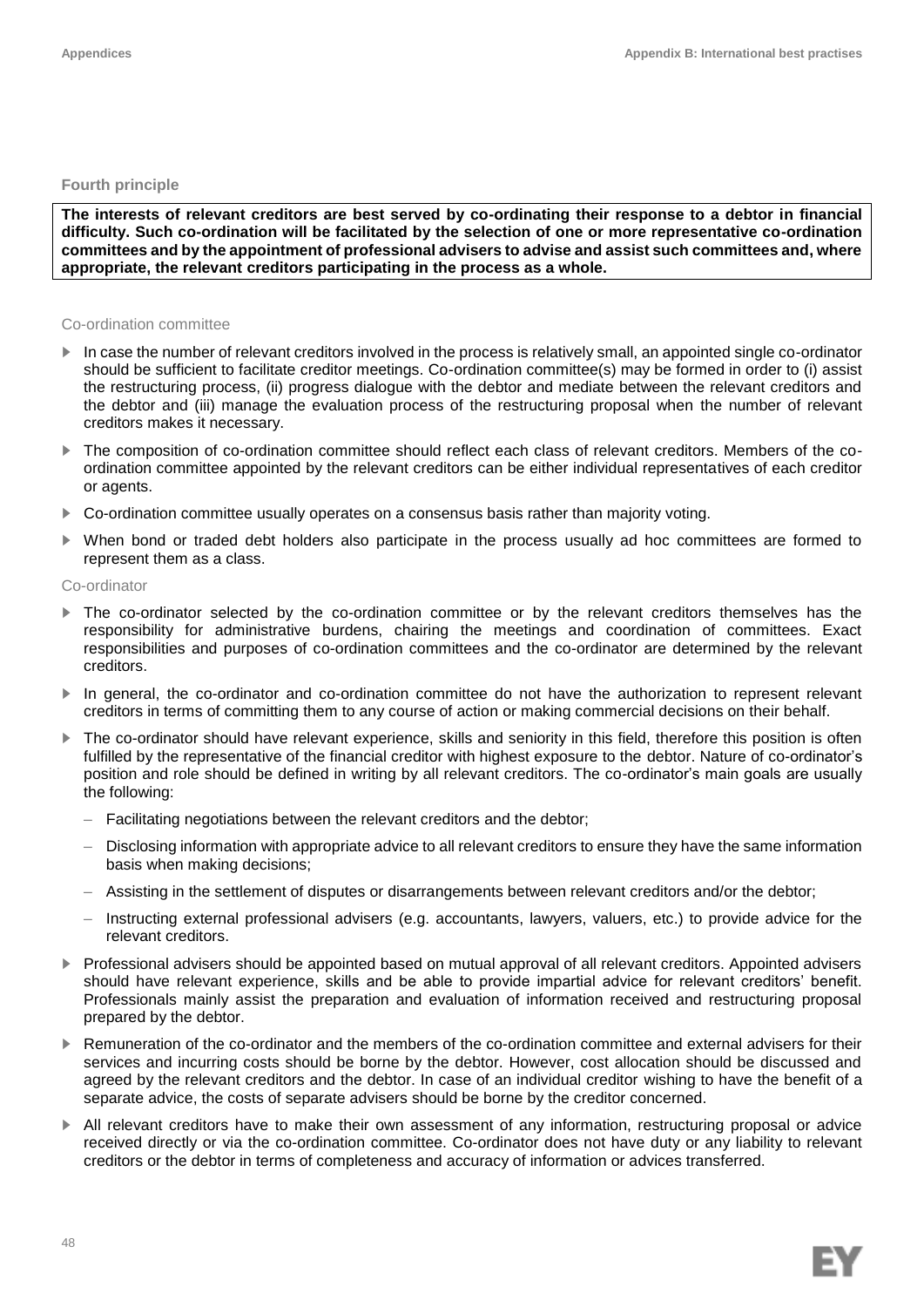## **Fifth principle**

**During the Standstill Period, the debtor should provide, and allow relevant creditors and/or their professional advisers reasonable and timely access to, all relevant information relating to its assets, liabilities, business and prospects, in order to enable proper evaluation to be made of its financial position and any proposals to be made to relevant creditors.**

#### Access to all relevant information

- The debtor should allow relevant creditors and/or their professional advisers access to all relevant information required by them to assess the financial position of the debtor and to enable them to evaluate any restructuring proposal prepared by the debtor.
- The debtor should provide reliance on information and prepare it in advance to be capable of due diligence by external professional advisers. The debtor should also accept that external advisers review the accuracy and underlying assumptions of accounts, projections, forecasts and business plans prepared in relation to the restructuring proposal. Professional advisers also estimate the impact on the business of the refusal of the restructuring proposal by relevant creditors.

#### Restructuring proposal

- ► The nature and complexity of restructuring proposals vary based on circumstances in each restructuring process.
- The restructuring proposal may include:
	- Provision of temporary additional liquidity; and/or
	- Write-off of outstanding debt balances by relevant creditors; and/or
	- Debt to equity conversion; and/or
	- Asset for debt exchange.
- ► During the process of assessing the financial situation of the debtor, relevant creditors will also want to be reassured that their relative positions will not be prejudiced by the proposals made by the debtor.
- ► Depending on the content and nature of the restructuring proposal either contractual arrangement has to be concluded between the debtor and the relevant creditors alone or a court sanction is needed to enter such an agreement into force. In the latter case the parties have to ensure that the most likely outcome of any formal court procedure is as far as possible known in advance.

#### **Sixth principle**

**Proposals for resolving the financial difficulties of the debtor and, so far as practicable, arrangements between relevant creditors relating to any standstill should reflect applicable law and the relative positions of relevant creditors at the Standstill Commencement Date.**

#### Restructuring proposal

- Relevant creditors gather information, perform due diligence and evaluation processes in order to evaluate the debtor's current financial position, to assess restructuring proposal prepared by the debtor and to ensure that all relevant creditors receive equitable treatment.
- ► Based on individual assessment and/or upon given professional counsel, relevant creditors usually compare the received restructuring proposals in light of expected outcome of a formal insolvency procedure and other available options.
- ► External professional advisers often base their advice on insolvency models taking into account certain legal and accounting assumptions. Insolvency models are based on information gathered through the due diligence process and take into consideration all relevant claims and rights which would be counted in any formal insolvency procedure. Insolvency models are also used for identifying all claims relevant creditors have against the debtor and estimating recovery of each relevant creditor's claim.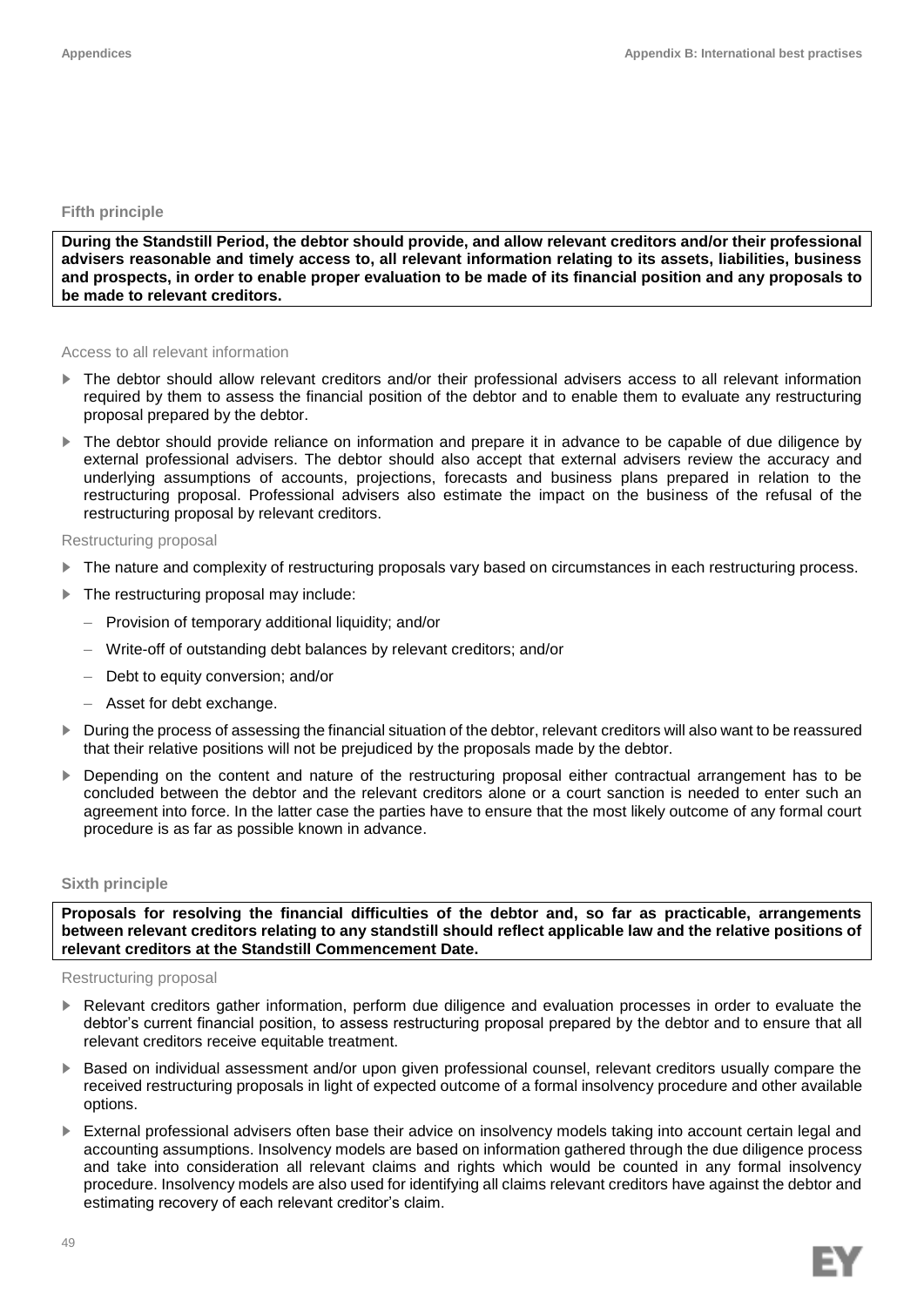### **Seventh principle**

**Information obtained for the purposes of the process concerning the assets, liabilities and business of the debtor and any proposals for resolving its difficulties should be made available to all relevant creditors and should, unless already publicly available, be treated as confidential.**

### Confidential information

- The same information and all restructuring proposals prepared by the debtor should be distributed among all relevant creditors. It also should be applied in case of different proposals are prepared for different constituencies within the relevant creditor group.
- ► In case of relevant creditor group is formed by financing banks only, the same information should be made available for all of them at the same time. When a co-ordinator is assigned it usually has the task to first process the information and put it into a form suitable for assessment by each of the relevant creditors.
- ► Even though banks are obliged to maintain bank secrecy, formal agreements are customary to ensure that pricesensitive information received during the Standstill Period is held confidential.
- ► In case creditors cannot are not subject to express or implied duty of confidentiality or cannot accept confidential information due to its effect on debt trading (e.g. bond holders and other debt traders) an ad hoc group (e.g. legal counsel) restricted from trading should be formed by them to evaluate confidential information until such information is published or distributed to potential investor(s). This method also supports risk mitigation related to confidential information disclosure since such information is transferred to the decision making bodies of relevant investors either when the restructuring proposal has been fully formulated or when the information is simultaneously made available to all the market participants.
- In case of the relevant creditor group comprises only financing banks and they intend to keep the restructuring proposal confidential and avoid any formal procedure, they should set out in the standstill agreement a precise mechanism on debt trading during the Standstill Period.

## Debt trading

- ► Enabling relevant creditors to trade debt has the benefit of providing an exit opportunity to those who decide not to take part in the restructuring process. However, trading debt also has the possible disadvantage that number of and change in the identity of creditors may increase resulting in a more complex situation.
- ► Treatment of issues around debt trading (e.g. increasing complexity, disclosure of confidential information, etc.) is not regulated by the INSOL Principles, therefore relevant creditors can agree upon the resolution of such issues.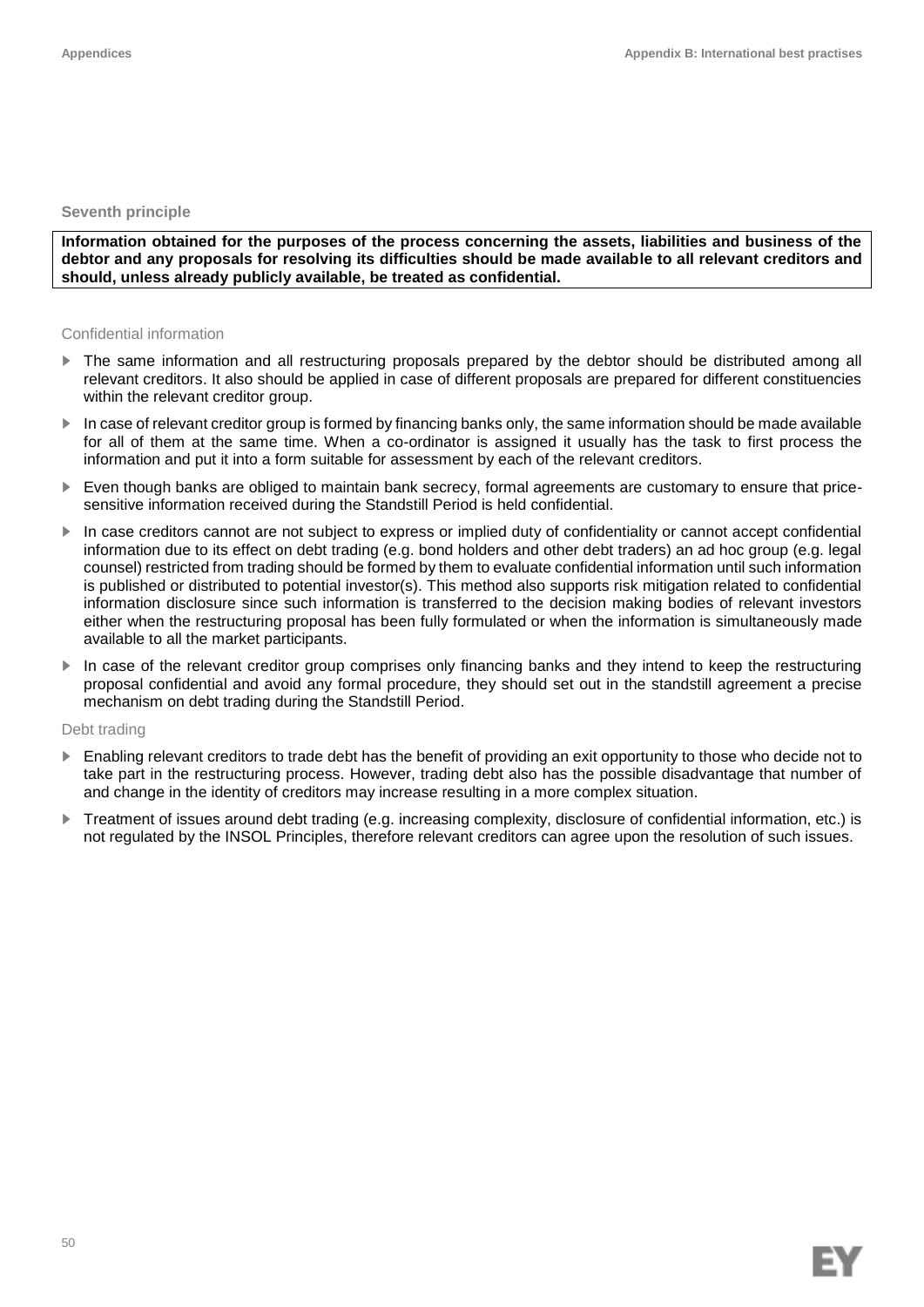## **Eighth principle**

**If additional funding is provided during the Standstill Period or under any rescue or restructuring proposals, the repayment of such additional funding should, so far as practicable, be accorded priority status as compared to other indebtedness or claims of relevant creditors.**

## Additional funding

- ► The debtor in financial difficulties often require additional funding during the Standstill Period and/or during the restructuring which relevant creditors wish to provide when it is absolutely necessary for the turnaround of the debtor and repayment is assured sufficiently.
- ► Additional funding can be provided in form of additional loan facilities or any other increase in exposure levels (e.g. derivative or contingent facilities).
- ► Due to higher risk profile, generally additional funding has priority in terms of repayment and/or collateral enforcement compared to other debt elements in case of the restructuring process is failed or formal insolvency of the debtor is initiated. The priority of additional funding is usually ensured by granting first rank security over assets of sufficient value.
- ► In some cases negative pledges can block the provision of security for additional funding. There are various possible techniques to manage this issue:
	- Asset purchase agreements;
	- Sale and leaseback agreements;
	- Placement of certain assets into a newly established and ring-fenced borrowing entity;
	- Loss sharing arrangements between relevant creditors.
- ► Since relative position of relevant creditors at the Standstill Commencement Date should be preserved as set out in the Standstill Agreement, relevant creditors have to take it into account when providing additional funding. The simplest way to preserve relative positions is when all relevant creditors participate in the provision of additional funding on a proportionate basis.
- ► Financing banks and other financial institutions may be able to provide additional funding directly but other relevant creditors may only be able to provide it to a limited extent only and not to increase their outstanding exposure. However, they can support the provision of additional funding by subordinating their debt elements to its repayment. In any case, provision mechanism for additional funding should be negotiated between relevant creditors.
- ► In some jurisdictions after the petition for liquidation or bankruptcy has been lodged providing additional funding can be subject to court approval since (i) certain relevant creditors may be prohibited to lend to any debtor facing potential liquidation or bankruptcy issues or (ii) additional funding will not be recoverable in a subsequent liquidation or bankruptcy procedure.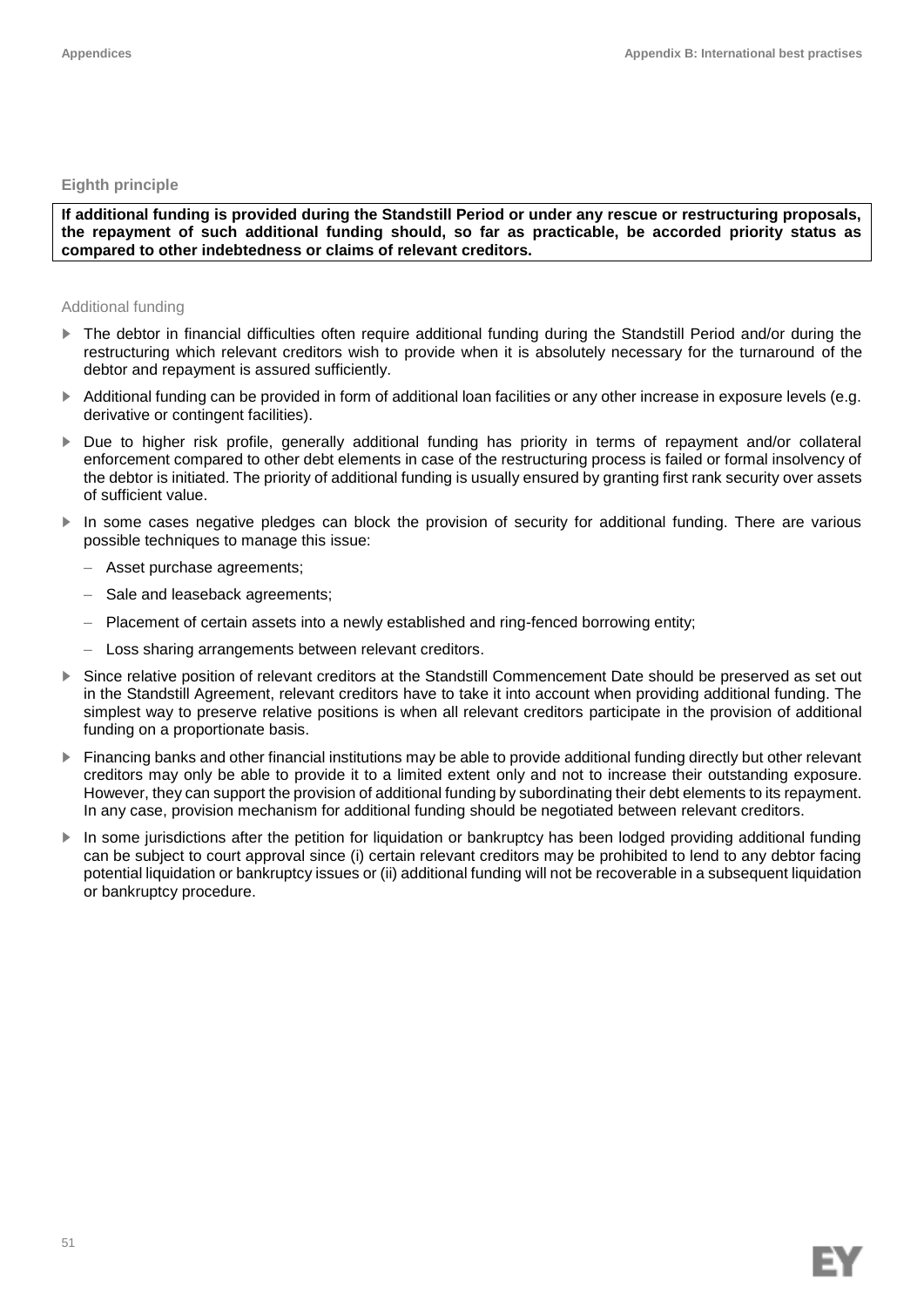## **Overview**

## **Introduction**

- ► EY conducted a high level overview of insolvency and OOCR frameworks in selected countries of Central and South-Eastern Europe (hereinafter: "CSE"). Countries Subject to this comparative study are Austria, Slovenia, Czech Republic, Croatia, Serbia and Romania (hereinafter: "CSE countries"). These countries were selected due to their geographic proximity to Hungary and/or due to similar issues regarding the adoption and use of out-of-court restructuring principles.
- ► Information, research materials and specific practical market insights were provided by respective EY local teams.
- ► As significant divergence in the nature, type, speed and quality of insolvency and restructuring procedures can be observed across the CSE countries, we tried to understand Hungarian framework in a context relative to other countries, to provide recommendations which would also be based on regional best practices.

## **Restructuring frameworks across the CSE**

- ► Understanding the basic functioning of the Insolvency legislation in each country is important as legislative characteristics often define the effectiveness of out-of-court restructuring procedures.
- ► An enabling legal framework which provides for a swift and efficient approach to insolvency and clearly distinguishes between companies eligible for formal procedures and those where an alternative approach can be applied is seen as a prerequisite for a functioning out-of-court restructuring regime.
- ► Apart from the formal bankruptcy procedure, all of the CSE countries provide for an in-court restructuring procedure for an insolvent debtor. Such a procedure is most commonly a debtor-in-possession regime usually resulting in 40- 70% haircut of unsecured claims while secured claims tend to be recovered in full.
- ► Upon conclusion of an in-court restructuring procedure companies either restore their long term financial viability or subsequently enter into a formal bankruptcy, therefore the percentage of successful in-court restructuring procedures generally reflects the overall soundness of the legislative framework.
- ► Additional, less formal variants of procedures, aimed at financial and operational restructuring of solvent debtors in financial distress were adopted in Slovenia, Romania and Austria. In Serbia, an out-of court restructuring procedure where the Serbian Chamber of Commerce and Industry has a central role of a mediator and facilitator is also governed by law. However, companies have remained relatively passive regarding the application of such procedures.
- ► Formal procedures in majority of CSE countries have proven to be inefficient in dealing with the growth in volume and complexity of situations, where multiple financial institutions are simultaneously exposed to large and often systemically important companies in financial distress.
- ► While the process of adopting informal guidelines for out-of-court restructuring in CSE was divergent in terms of involvement of domestic and international organizations, out-of-court restructuring principles in CSE countries were adopted as an alternative to costly and lengthy insolvency procedures and are aimed at promoting a coordinated approach to distressed debt situations while seeking to maximize value for stakeholders.
- ► Apart from the Czech Republic, where out-of-court restructuring principles have not been developed, all of other countries subject to our analysis have adopted some form of out-of-court restructuring principles in the 2010-2015 period, which serve as restructuring guidelines defining roles of relevant stakeholders as well as preferred action patterns to be adhered to during a restructuring process and are predominantly derived from INSOL principles adapted to local specifics of each respective country.
- ► Further awareness-raising initiatives aimed at enhancing negotiation culture in the CSE countries are needed to increase the effectiveness of out-of-court procedures and result in more frequent application of such principles in practice.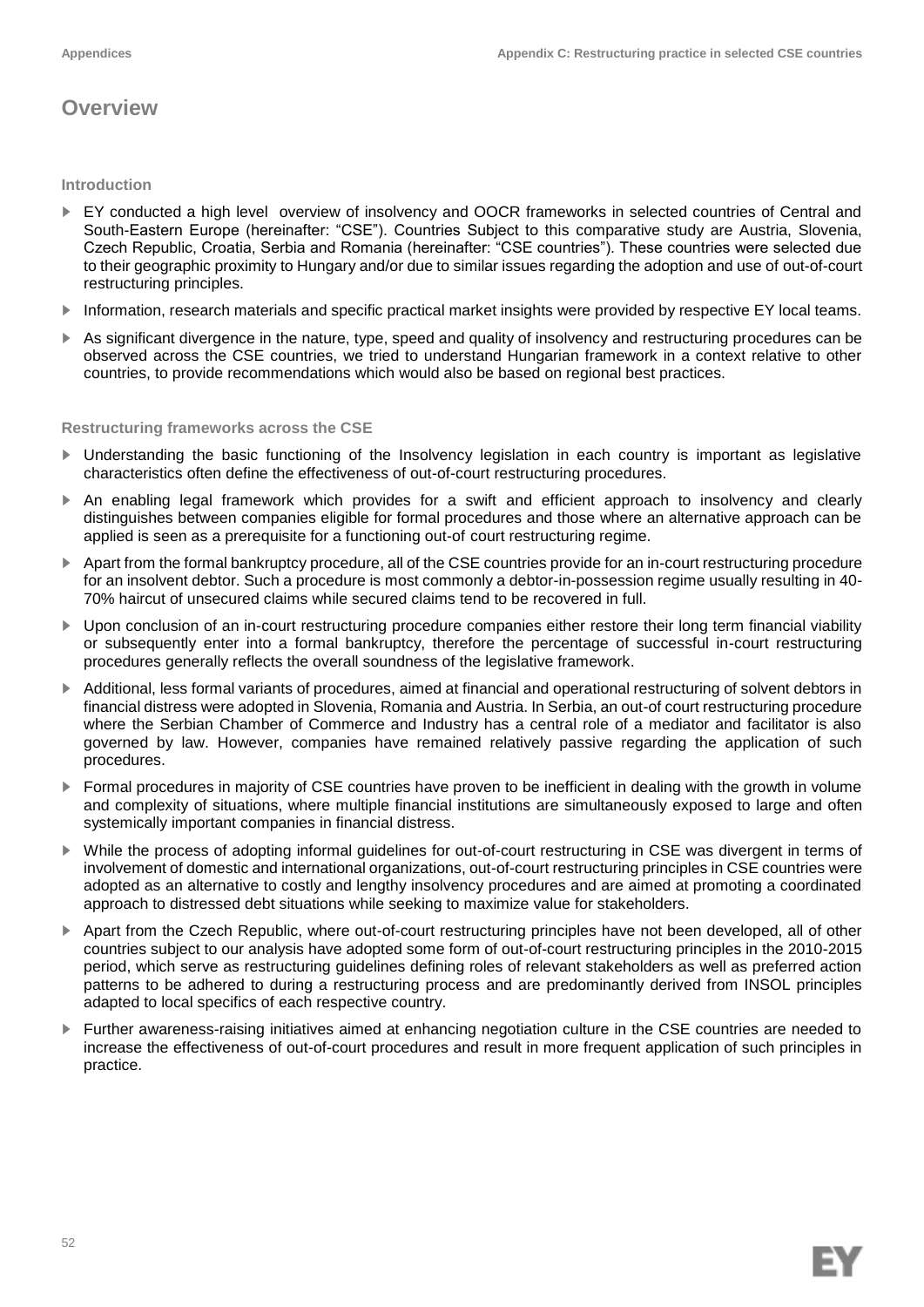**Key challenges pertaining to out-of-court restructurings in observed CSE countries**

- The prevailing method for resolving distressed debt situations in the majority of CSE countries is through court driven procedures.
- Due to the inefficiency of the judicial systems in most CSE countries, out-of-court solutions are typically a preferred option when creditors seek to maximize their returns. However, out-of-court restructurings in CSE countries remain characterized by several collective challenges, from both the creditors' and debtors' perspectives:
	- Complex multi-creditor financing structures mostly lead to lengthy negotiations and limit possibilities for optimal solutions, which would allow for maximizing value and ensure long term viability of debtors.
	- Lack of proactivity on both creditor's and debtors' side; with distressed companies appointing external advisors very late in the process, when the company is already on the verge of insolvency.
	- Limited involvement and cooperation of shareholders.
	- Limited capabilities of debtors to prepare a credible and robust restructuring plan.
	- Conflicting positions and limited cooperation between creditors. In general recovery rates in out-of-court procedures are higher than in formal restructuring procedures. However, secured creditors often lack incentives to engage in out-of-court restructuring processes where the outcome of the procedure is less predictable.
	- Insufficient levels of provisions in the banks' balance sheets in certain CSE countries, which lead to over ambitious expectations regarding recoverability of claims and limits manoeuvring space for debt restructuring.
	- Lenders predominantly focus on short-term solutions and mostly take an "extend and pretend" approach, rather than taking an approach of cooperation in comprehensive restructurings (including financial, operational and strategic restructuring measures) or opting for an early "sale and exit" strategy.
	- Limited appetite and/or legal possibility of banks to enter into the ownership structure of the debtor in the process of restructuring
	- Several creditors holding larger portfolios of NPLs across the region are subject to state aid or have a limited life span (HETA, BAMC, etc.), which imposes additional restrictions to debt restructuring options.
- ► All of the above has led to a number of unresolved (or re-emerging) issues, which could remain on banks' balance sheets in CSE countries for a longer term if not promptly dealt with.
- Recent AQRs (asset quality review) combined with tighter banking regulations, such as Credit Requirements Directive (CRD IV directive) and strengthened supervisory standards as a part of the European Banking Union (EBU), reduced the risk appetite of regional banks and emergence of non-traditional providers of funds such as hedge funds, private equity and leveraged funds, looking to provide debt financing to corporates or acquiring nonperforming or non-core loans and have resulted in an increased level of restructuring activity and NPL disposals across the CSE region.
- ► An increase in out-of-court restructuring activity has led to a need for the development of out-of-court restructuring principles (OCRPs) in most of the CSE countries. In practice, we observe that the frequency of OCRPs use is not only dependent upon the quality of these principles but predominantly depends on the quality of the overall restructuring framework which significantly differs across CSE region and is on a country basis burdened with country-specific issues.
- ► In the following sections of the report we present an overview of restructuring framework and key challenges identified for Hungary and the CSE countries: Austria, Slovenia, Czech Republic, Croatia, Serbia and Romania.
- ► Each of the following country profiles is divided into six sub-sections. The first sub-section is a high-level assessment of the business environment in a country; the second sub-section is a brief overview of insolvency and restructuring legislation in a country, while in the third sub-section we describe the implementation of in-court restructuring solutions in each country. The fourth, fifth and sixth sub-sections pertain to out-of-court restructuring practice. The fourth sub-section generally describes the out-of-court restructuring environment in a country, while out-of-court restructuring principles adopted in each country are listed and described in the fifth sub-section if applicable. Key issues pertaining to out-of-court restructuring processes in each country are described in the sixth sub-section.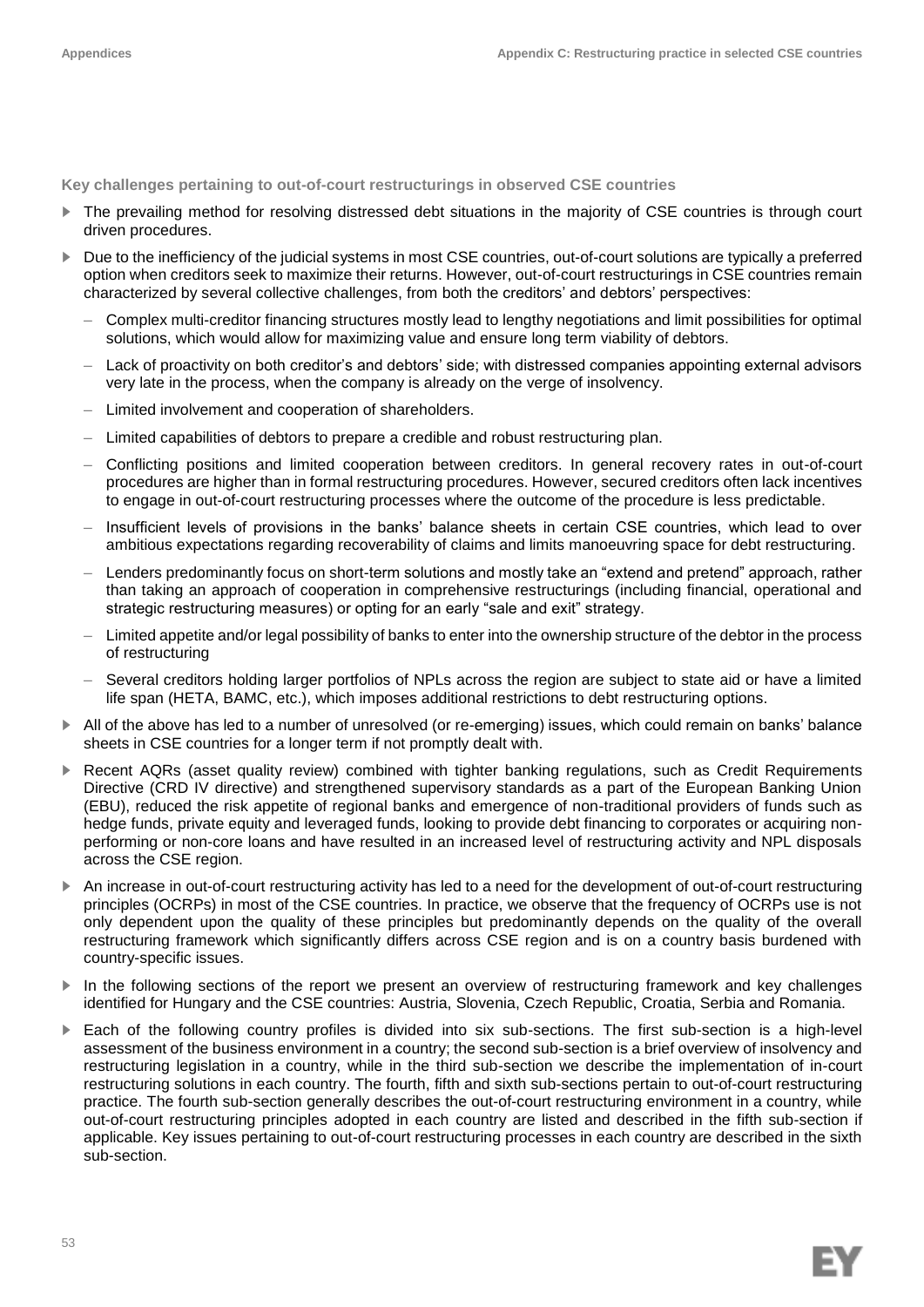## **Restructuring practices in observed CSE countries - Summary of findings countries**

|                                                                | <b>Austria</b>                                                                                                                                                                                                                                                                | Slovenia                                                                                                                                                                                                            | <b>Croatia</b>                                                                                                                                                                        | <b>Czech Republic</b> | <b>Serbia</b>                                                                                                                                                                                                                          | Romania                                                                                                                                                                                                                                                      |
|----------------------------------------------------------------|-------------------------------------------------------------------------------------------------------------------------------------------------------------------------------------------------------------------------------------------------------------------------------|---------------------------------------------------------------------------------------------------------------------------------------------------------------------------------------------------------------------|---------------------------------------------------------------------------------------------------------------------------------------------------------------------------------------|-----------------------|----------------------------------------------------------------------------------------------------------------------------------------------------------------------------------------------------------------------------------------|--------------------------------------------------------------------------------------------------------------------------------------------------------------------------------------------------------------------------------------------------------------|
| <b>Existence of OUC</b><br>restructuring<br>guidelines         | YES - Austrian Restructuring<br>Principles or "Grundsätze der<br>Restrukturierung"                                                                                                                                                                                            | YES - The Slovenian Principles of<br>the Financial Restructuring of<br>Corporate Debt                                                                                                                               | YES - Croatian Guidelines on Out-<br>of-court Corporate Debt<br>Restructuring                                                                                                         | <b>NO</b>             | YES - INSOL Principles Serbia                                                                                                                                                                                                          | YES - The Corporate Debt<br><b>Restructuring Guidelines</b>                                                                                                                                                                                                  |
| <b>Basis for principles</b>                                    | <b>INSOL</b> principles                                                                                                                                                                                                                                                       | The Bangkok approach, the<br>London approach                                                                                                                                                                        | <b>INSOL</b> principles                                                                                                                                                               | n/a                   | <b>INSOL</b> principles                                                                                                                                                                                                                | <b>INSOL</b> principles                                                                                                                                                                                                                                      |
| Year of introduction                                           | 2013                                                                                                                                                                                                                                                                          | 2011                                                                                                                                                                                                                | 2015                                                                                                                                                                                  | n/a                   | 2015                                                                                                                                                                                                                                   | 2010                                                                                                                                                                                                                                                         |
| Issuer/form                                                    | Erste Group Bank AG, Raiffeisen<br>Bank International AG. Schoenherr<br>Rechtsanwaelte GmbH / quide                                                                                                                                                                           | Slovenian Managers' Association,<br>Slovenian Banking Association /<br>quidelines                                                                                                                                   | Croatian government - Ministry of<br>Justice / set of quidelines                                                                                                                      | n/a                   | Association of Serbian Banks<br>(working group - representatives<br>of 7 banks) / guide                                                                                                                                                | Ministry of Justice / set of<br>quidelines                                                                                                                                                                                                                   |
| <b>Other stakeholders</b><br>included in drafting/<br>amending | Other Austrian banks, credit<br>insurers, leasing companies                                                                                                                                                                                                                   | Bank of Slovenia, Ministry of<br>Finance                                                                                                                                                                            |                                                                                                                                                                                       | n/a                   |                                                                                                                                                                                                                                        | National bank of Romania<br>(endorsement), Ministry of Finance<br>(endorsement), the World Bank                                                                                                                                                              |
| <b>Application in</b><br>practice                              | Commonly used                                                                                                                                                                                                                                                                 | Commonly used                                                                                                                                                                                                       | Rarely used                                                                                                                                                                           | n/a                   | Rarely used                                                                                                                                                                                                                            | Rarely used                                                                                                                                                                                                                                                  |
| <b>Existence of other</b><br>quidelines                        | YES - Guidelines for restructuring<br>concepts (Leitfaden für<br>Forbestehensprognosen)                                                                                                                                                                                       | YES - Guidelines for Restructuring   NO<br>of Micro. Small and Medium<br>enterprises                                                                                                                                |                                                                                                                                                                                       | NO.                   | <b>NO</b>                                                                                                                                                                                                                              | <b>NO</b>                                                                                                                                                                                                                                                    |
| <b>OOC</b> restructuring<br>provided for by<br>law/use         | <b>NO</b>                                                                                                                                                                                                                                                                     | <b>NO</b>                                                                                                                                                                                                           | NO.                                                                                                                                                                                   | NO.                   | YES - Consensual Financial<br>Restructuring procedure/<br>sometimes used                                                                                                                                                               | <b>NO</b>                                                                                                                                                                                                                                                    |
| Supportive legal<br>framework                                  | Formal insolvency is advantageous<br>(e.g. Withdrawal rights, staff cuts,<br>no universal succession clauses.<br>etc.), otherwise strict and relatively<br>supportive legislation. Possible<br>seniority of bridge loans, required<br>substance of restructuring<br>concepts) | Insufficient (e.g. Out-of-court<br>restructuring measures such as<br>change in priority are avoided<br>under subsequent formal<br>insolvency or in-court restructuring<br>procedure, unfavourable tax<br>treatment) | Insufficient (e.g. unfavourable tax<br>treatment, no incentives for early<br>entry into OUC restructuring as<br>bankruptcy legislation allows for<br>fraudulent behaviour of debtors) | n/a                   | Considerable (e.g. Law on<br><b>Consensual Financial</b><br>Restructuring procedure facilitated<br>by Serbian Chamber of Commerce<br>and Industry, however, poor<br>bankruptcy legislation, lack of<br>appropriate judicial personnel) | Several insolvency procedures -<br>from strictly regulated lengthy, rigid<br>and complex proceedings to less<br>comprehensive non-binding<br>proceedings lacking restructuring<br>tools accompanied with<br>unfavourable tax treatment of debt<br>write-offs |
| <b>Main issues</b>                                             | Lack of observance of key financial<br>covenants by the companies (esp.<br>SME <sub>s</sub> )                                                                                                                                                                                 | Minimalistic approach to<br>restructuring (e.g. Operational<br>restructuring is seldom carried out,<br>restructuring measures are most<br>commonly debt rescheduling)                                               | Case-by-case approach to<br>restructuring by banks, lack of<br>involvement of relevant<br>stakeholders (e.g. Banking sector)                                                          | n/a                   | Poor negotiation and restructuring<br>culture, minimalistic approach to<br>restructuring                                                                                                                                               | Banking sector is passive<br>regarding use of principles, lack of<br>involvement of relevant<br>stakeholders (e.g. Banking sector)                                                                                                                           |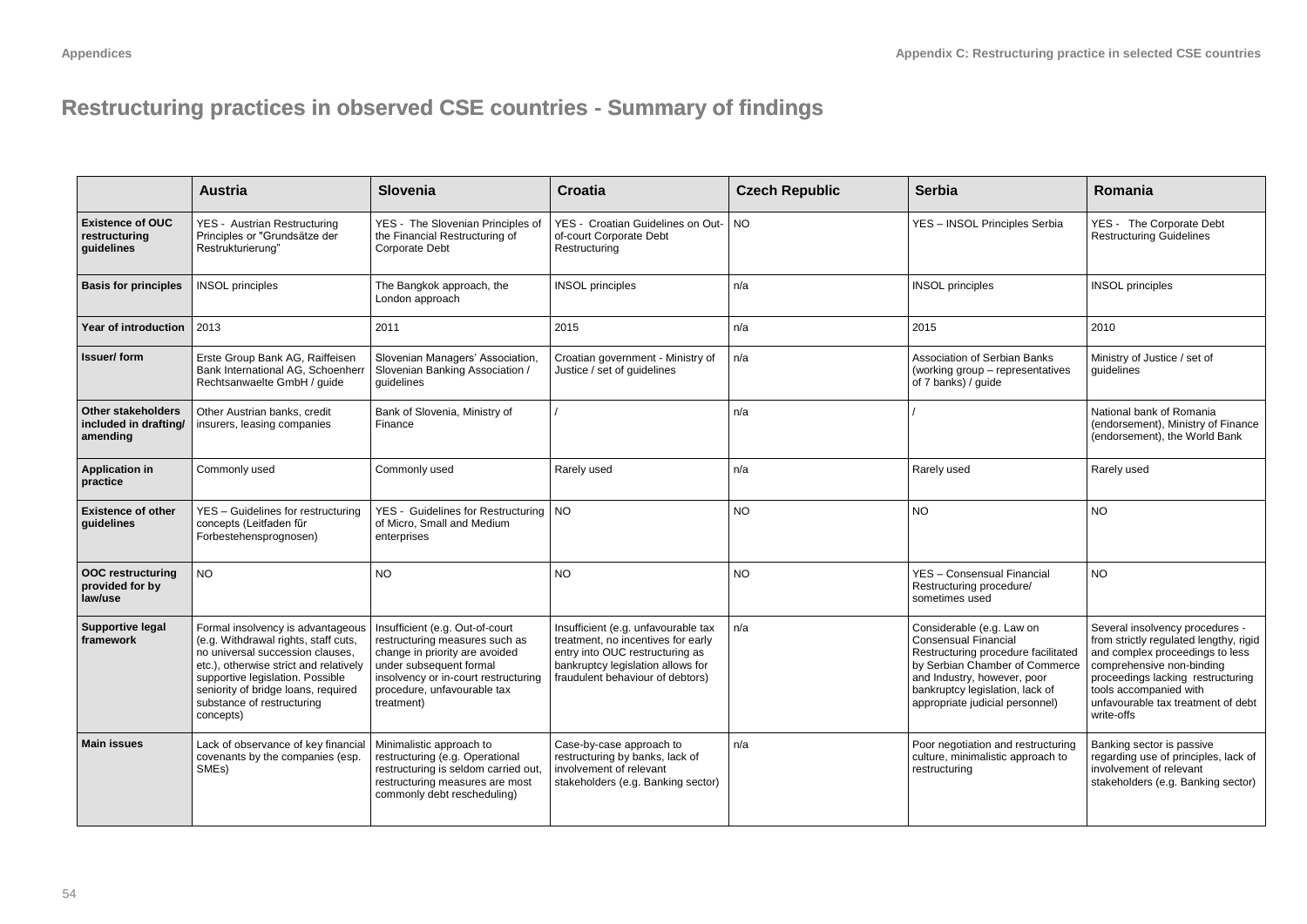## **Austria**

**High level assessment of business environment in Austria**

- ► Bank lending to non-financial corporations in Austria has been sluggish due to the tighter lending standards of Austrian banks as well as due to weak domestic demand for credit. Extremely strict avoidance rules in insolvency procedures where claw-back periods can be as long as 10 years demand for the Austrian lenders to be cautious with regards to extending loans to companies in financial difficulties. (source: BMI)
- Deleveraging in the CSE and measures taken by Bank of Austria have had a positive impact on the soundness and stabilization of Austrian banks. Private debt level has decreased from 133% of GDP in 2010 to approx. 127% of GDP in 2014. However, during that period the percentage of NPL's in total loans rose from 2.8% in 2010 to 3.6% in 2015. (source: Eurostat)
- The Austrian business environment is characterized by good payment discipline as adequate tools (e.g. expedited execution procedures) are provided to deal with late payment issues therefore, companies in financial difficulties can be timely recognized and promptly dealt with. Furthermore, strong incentives have been put in place to ensure an early start of insolvency procedures.

## **In-court restructuring procedures in Austria**

- The Austrian Insolvency Act (Insolvenzordnung) recognizes the debtor as insolvent if permanently unable to service debt or when debtor's assets cannot cover all creditors' claims (latter only applicable for legal entities and registered partnerships). The Insolvency Act provides for two different procedures with different envisaged outcomes. After filing for insolvency, the procedure may be continued either as Reorganisation proceedings (Sanierungsverfahren) or as a Bankruptcy proceedings (Konkursverfahren) whereas the aim of the first procedure is to restructure debt and the aim of the second procedure is orderly winding down of the company.
- ► Austrian rules governing commencement of the insolvency procedure are stringent as non-filing for insolvency by the management within 60 days upon the occurrence of the insolvency situation results in criminal offence and personal liability of the company's directors. In the 60-day-grace-period the company's management must either try to restructure business or decide that business cannot be salvaged without the assistance of the insolvency framework.
- In order for the Reorganisation proceedings (Sanierungsverfahren) under the Insolvency Act to commence, the debtor must file the restructuring plan to be confirmed by the creditors. The majority of creditors can confirm the restructuring plan which must offer a quota of at least 20% of a debtor's claims to be repaid in 2 years without the Debtor-in-control regime applied or 30% of debtor's claims with the application of the Debtor-in-control regime. The provision is similar to recently abolished provision in Slovenian Financial operations, Insolvency proceedings and Compulsory Dissolution Act (FICD) which required 50% of the claims to be repaid in 4 years but was considered too demanding for the debtor.

**Implementation and application of in-court restructuring procedures in Austria**

- The Bankruptcy proceedings governed by Insolvency Act are usually swift as its average duration is approx. 1.9 years (incl. full liquidation cases) with recovery rates at close to 80% in 2010-2015. Bankruptcy administrator is appointed and creditors are in power to choose whether the debtor should remain a going concern or be liquidated; however, the recovery rates of unsecured creditors are usually low, therefore pre-legal action which is conducted by expert advisors remains the preferred practise for debt restructurings.
- ► In the first year after the introduction of the new law in 2010, 21% of all the insolvency procedures were Reorganisation proceedings; however, this percentage has been falling steadily to only 18% in 2015. This is in line with the general trends as number of insolvency situations has fallen with CAGR of 3% between 2013 and 2015 (16% in Jan-Jun 2014 compared to Jan-Jun2015) due to the efficient judiciary and mitigated negative effects of the financial crisis.
- The possibility of starting a less formal court mandated Reorganization process was also introduced in 1997; however, it was used only once in 16 years and therefore the effect of the introduction was minimal.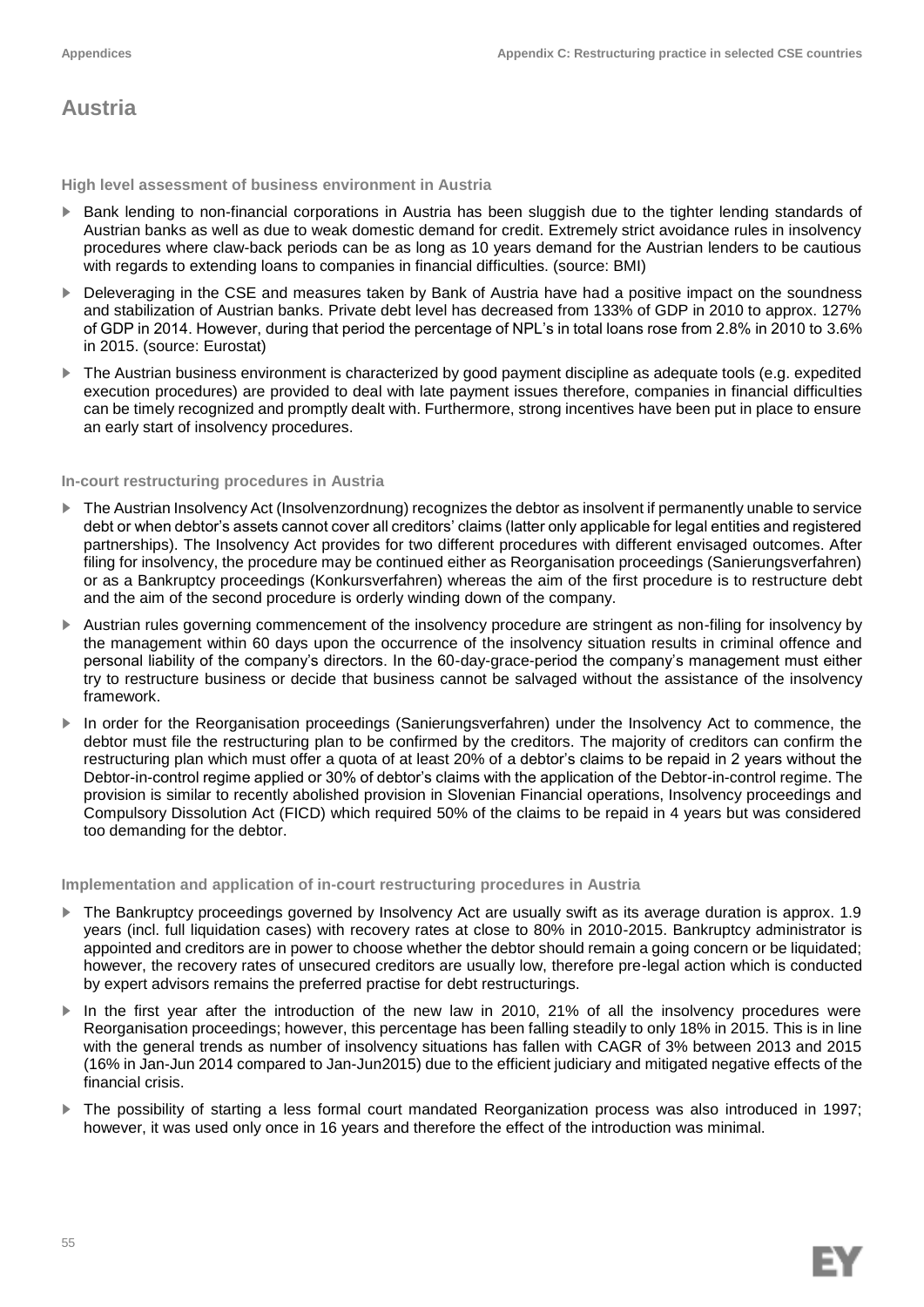**Out-of-Court Voluntary Restructuring Process in Austria**

- ► According to a study conducted by leading Austrian banks (Unicredit, Raiffeisen International, and Erste) more than 61% of restructuring cases are resolved via out of court restructuring process.
- The high percentage of out-of-court restructurings reflects the awareness of Austrian stakeholders in out-of-court restructurings that more value is created in such proceedings *vis-à-vis* in-court procedures. High quality of loan documentation and observant banking sector ensure that most of out-of-court restructurings are initiated at an appropriate time.
- ► Out-of-court restructuring procedure is initiated by the debtor with the main creditor (covering the majority of debts) usually being behind such decisions. The main creditor takes the lead of the "lenders meeting" and the restructuring steering process after the needs of the debtor are identified. It is quite common that lenders require the debtor to hire external advisors and interim managers in order to support in providing the creditors with transparency of the debtor during a standstill period which is decided by the majority of the creditors.
- ► In order to facilitate the procedure it is crucial for the debtor to provide the lenders with evidence that conditions to initiate insolvency procedure (i.e. impending or actual inability to pay debts or over-indebtedness) are not fulfilled.
- ► The key document is the restructuring concept (Fortbestehensprognose), which includes a primary statement on short-term viability (a primary statement for the next 12 months) and a secondary statement on strategic, operational, financial, capital measures, which need to be undertaken to ascertain a sustainable turnaround. Austrian guidelines for restructuring concepts are of relevance as they provide minimum standards on the substance of a restructuring concepts
- ► Key frameworks to be applied to restructuring concepts governing their substance are the Austrian guidelines for restructuring concepts (Leitfaden für Fortbestehensprognosen) as issued by the Austrian Chamber of Public Accountants and Tax Advisors and the Austrian Economic Chamber as well as the German IDWS6 as issued by the German chamber of accountants (IWP) with the latter being required by the lenders in bigger cases only. Austrian guidelines for restructuring concepts are of relevance as they provide standards on the substance of a restructuring concepts which have to be prepared by debtors in restructuring cases. The Austrian guidelines for restructuring concepts (Leitfaden für Fortbestehensprognosen) are currently being amended and expected to be published in 2016.
- ► In recent years, a substantial number of alternative debt providers (e.g. hedge funds) have entered into the Austrian debt market. Such players have on one hand provided new liquidity in in-court and out-of-court restructurings but have on the other hand hampered non-binding procedures with their aggressive approaches, which are mainly aimed at short-term profit maximization. The number of such players participating in the Austrian market is expected to further increase.

**Out of court restructuring principles (OCRPs) in Austria**

- Apart from the Austrian guidelines for restructuring concepts which govern the majority of the restructuring process, The Austrian Restructuring Principles or ("Grundsätze der Restrukturierung") Austrian OCRPs mostly applying to the procedural part of the out-of-court restructuring process have been developed.
- ► Austrian OCRPs were drafted in 2013 by the law firm Schönherr in cooperation with the three largest banking groups in Austria; Raiffeisen Bank, Erste Bank and Unicredit. The principles are non-binding and aim to serve as objectives and guidelines, independent of interests of individual stakeholders and case-by-case characteristics.
- ► Since their introduction, the Austrian Restructuring Principles are commonly used in practice and were recently applied to several large restructuring cases such as Zielpunkt (2015, ended in formal insolvency), Baumax (2013- 2015, ended in formal insolvency), ASAMER Holding (2013), Wietersdorfer Group (2013-2014), DiTech (2013), Sport Eybl (2013, now Sports Direct) etc..
- ► The Austrian OCRPs address larger (total to-be-restructured debt volume of around EUR30 million or more) multi creditor (at least 3 bank creditors) restructuring cases and predominantly deal with the first phase of restructuring processes – throughout which it is to be established whether the debtor should continue as a going concern. The final goal of such a phase is to reach a restructuring agreement.
- ► Austrian OCRPs are norm-based and closely follow INSOL International's eight "guidelines for a global approach for multi-Creditor restructurings taking into account some relevant local specifics.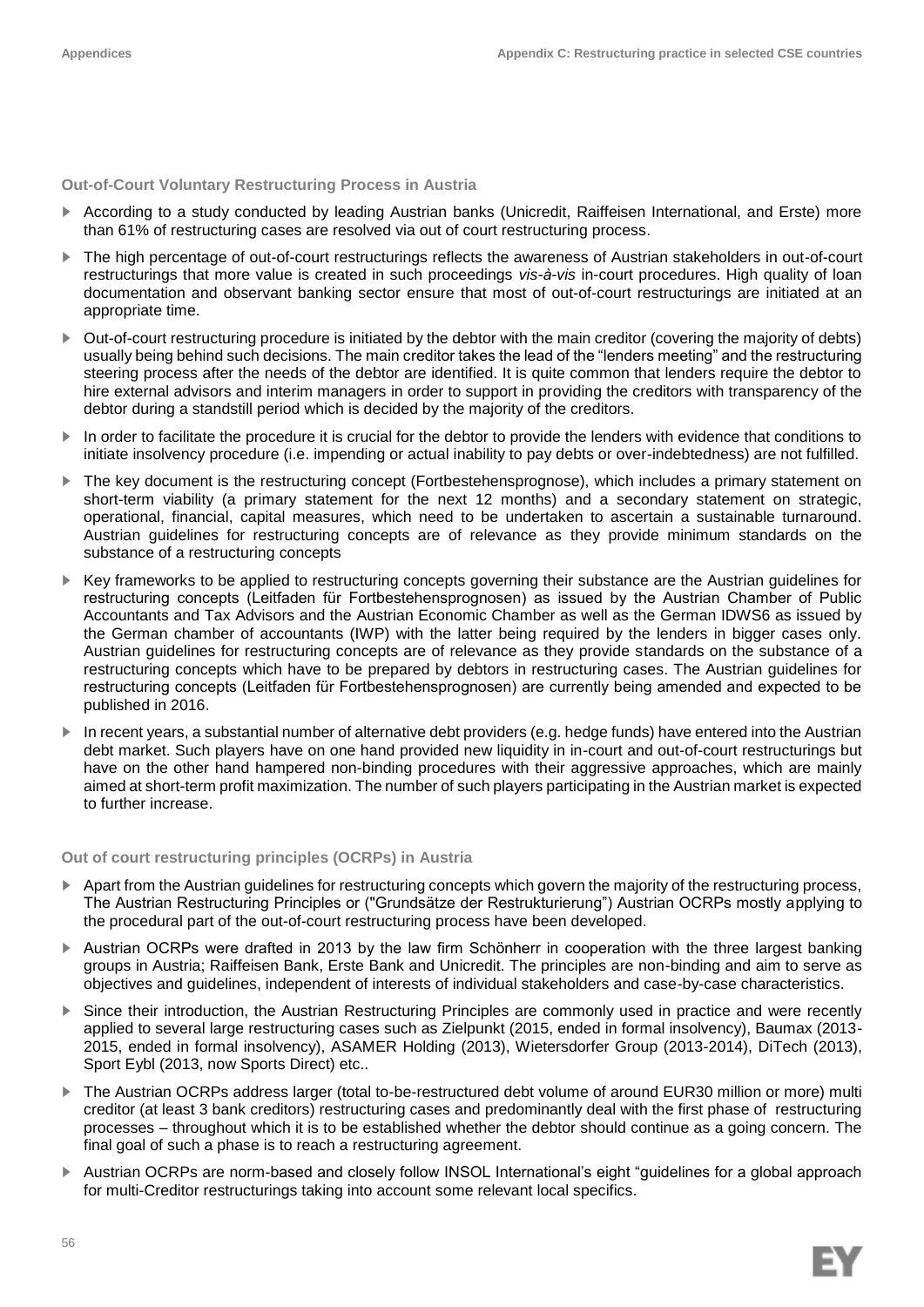► Austrian OCRPs comprise 8 principles which are of the same wording as the INSOL principles. Supplements to INSOL International's principles address several local specific aspects such as bank secrecy ("Bankgeheimnis") and written restructuring concept ("Fortbestehensprognose") - requirement governed by the Austrian insolvency law and set guidelines regarding the envisaged support of external advisors, freeze of all conditions due to finance agreements, who is in lead of the steering committee, aspects of restructuring agreements between creditor and debtor, seniority of restructuring bridge loans, etc.

### **Challenges related to out-of-court restructuring in Austria**

- ► Although in Austria, a large portion of restructuring cases are addressed through out-of-court process the enforcement of such deals in practice is often difficult and time consuming. This especially applies to cases with large numbers of creditors, whereas formal insolvency has a lot of advantages that might facilitate a sustainable and quick restructuring (e.g. withdrawal rights, the employee cutting, no universal succession clauses, etc.).
- ► Stakeholders such as creditors or credit insurers could easily prevent or hamper a restructuring plan in an out-ofcourt restructuring situation. Thus, perfect stakeholder management is crucial for a successful restructuring process. However, as distressed situations are particularly challenging for management, banks usually require the debtor to engage an external advisor to support management – amongst others - with stakeholder management.
- ► Furthermore, restructuring plans prepared by the debtors are often of a questionable quality. In practice, Austrian guidelines for restructuring concepts do not ensure that all restructuring plans put forward by the debtors are sufficiently robust to be successfully put into implementation. However, it is expected by the practitioners that the ongoing amendment of the Austrian guidelines for restructuring concepts will provide solutions to make plans more robust by providing for clearer provisions and recommendations on the substance required for an acceptable restructuring plan.
- ► Lack of observance of company's key financials is often an issue which undermines the possibility to get a clear enough view on a distressed situation to be able to reach informed decisions. Especially small entities do sometimes have absolutely insufficient management accounts (sometimes trial balances only), lack of analysis of budget variances and insufficient planning (sometimes on yearly basis only and/or profit and loss only).
- The Austrian restructuring landscape is characterized by a large number of small boutiques that are not able to provide 360° support (i.e. operational, legal, financial support) however, and banks are becoming more prone to engage reputable advisors who can provide a holistic review of the business model of the debtor.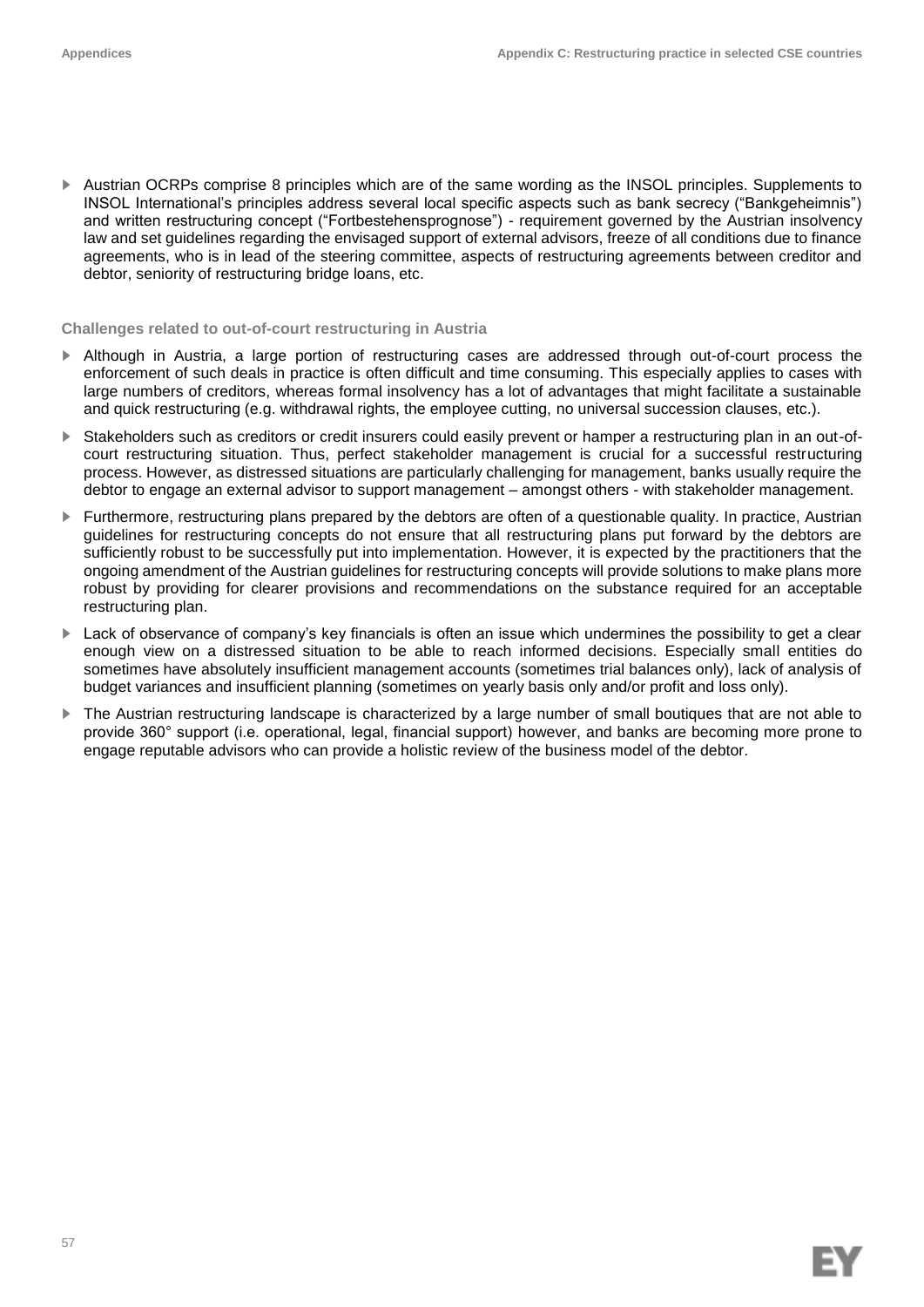## **Slovenia**

**High level assessment of business environment in Slovenia**

- ► Corporate debt levels in Slovenia are among the highest in the EU with an average debt EBITDA of non-financial sector at around 3.5 in 2014. The main problem arises from debt being concentrated in approximately 30% of the companies with debt to EBITDA ratios exceeding 5, whose combined debt amounts to approx. 80% of total financial debt (Source: IMF, Bank of Slovenia).
- One of the primary reasons for high levels of non-performing corporate loans (NPLs) is poor corporate governance in state owned banks and poor banking supervision. In years following the financial crisis, banks did not promptly monitor relevant debtors, had insufficient credit files and inadequate risk management systems, which did not follow guidelines issued by Bank of Slovenia.
- While average bank capital adequacy ratio has improved to almost 18% due to the deleveraging of the banking sector and stringent banking supervision in recent years, this has had an adverse effect on credit growth as banks have been reluctant to extend further credits to the private sector, which *inter alia* has had a negative impact on providing new money in corporate restructurings (Source: IMF).

### **In-court restructuring procedures in Slovenia**

- Slovenian insolvency legislation provides for several in-court procedures: (i) Bankruptcy procedure, (ii) Compulsory settlement procedure, (iii) Simplified compulsory settlement and (iv) Preventive restructuring procedure.
- In Slovenia, management of the company must come up with a Report on Measures for Financial Restructuring within 30 days after the company has become insolvent. Apart from a description of restructuring measures which are to be taken, the report must also include an opinion of company's management if there is at least a 50 percent possibility for a Compulsory Settlement to be successfully conducted. If such an opinion is negative, than the company must enter into a Bankruptcy procedure for it to be liquidated.
- ► A Compulsory settlement and Simplified compulsory settlement are in-court procedures aimed at restructuring of unsecured creditors' claims based on a Report on Measures for Financial Restructuring put forward by the debtor and confirmed by such creditors. The difference between procedures is that the simplified procedure is designed for small and micro companies while the full-scale procedure only applies to medium and large enterprises.
- ► Claims of secured creditors remain unchanged while subordinated claims are written off during such a procedure. All unsecured claims must be treated equally while commonly applied restructuring tools in such a procedure are debt reschedulings, debt write-offs and in certain cases debt-to-equity swaps.
- ► A new insolvency framework was enacted in December 2013 introducing a new type of procedure, a pre-packaged Preventive restructuring for viable large and medium-sized companies which are in danger to become insolvent within the period of one year. It is a type of court mandated hybrid procedure where debtors can initiate the procedure with consent of creditors holding at least 30% of financial claims.
- ► The process of Preventive restructuring is simple with regard to initiation and termination of the standstill (30% of financial claims) while the role of the court in the procedure is fairly limited with no court administrator appointed in the proceeding. However, the court has an important role of enforcing decisions of majority creditors on dissenting minority creditors (cram down) which is a major difference in comparison to out-of-court restructurings.
- The goal of the procedure is to provide sufficient time to the debtor to negotiate debt restructuring. The maximum duration of the procedure for large enterprises is set at 5 months with a possible 3 month extension while the maximum duration for medium enterprises is 3 months with a possible 2 month extension. New financing provided during a Preventive restructuring procedure is granted priority status in a subsequent Compulsory Settlement or a Bankruptcy procedure.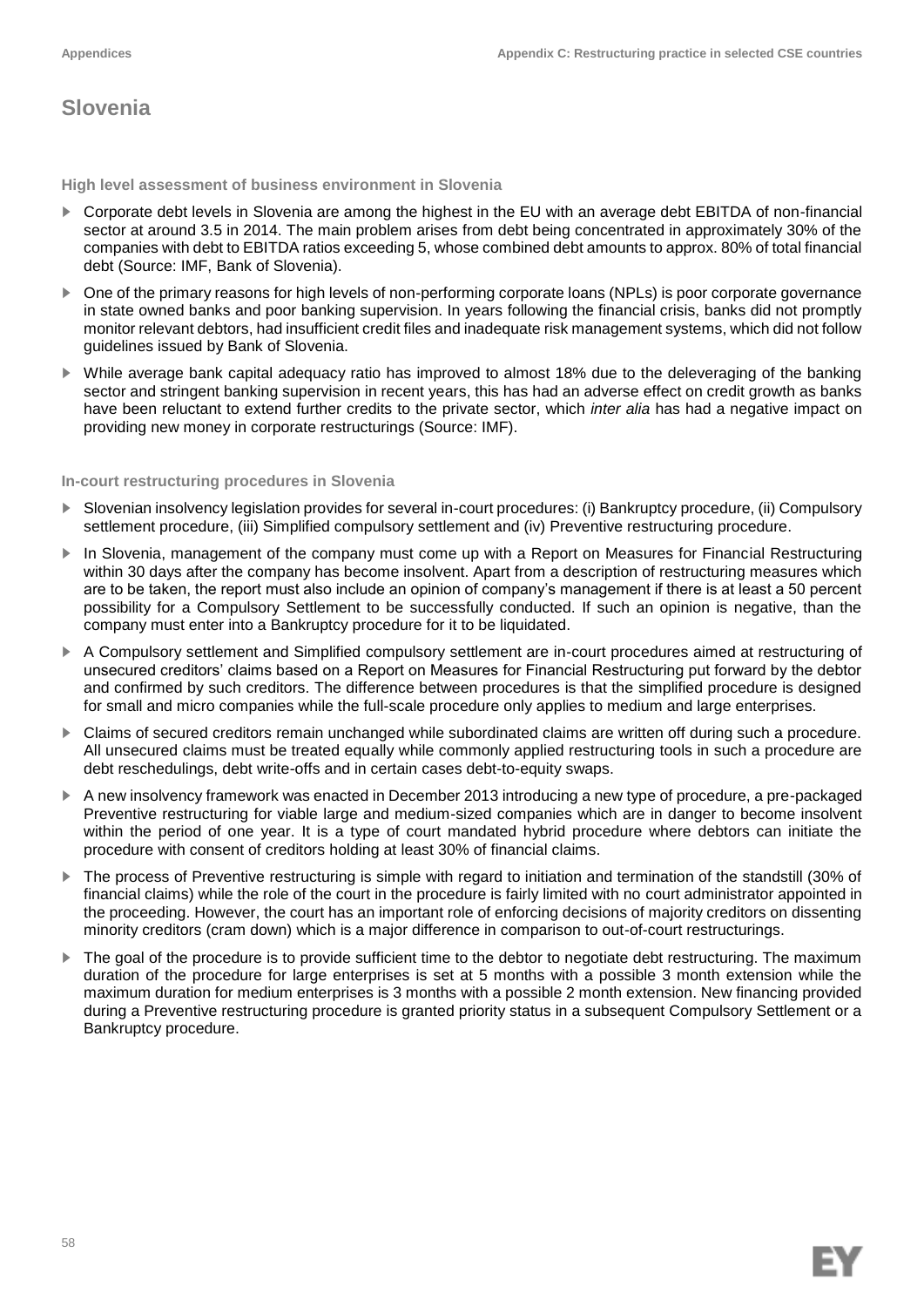**Implementation and application of in-court restructuring procedures in Slovenia**

- ► Poorly conducted insolvency procedures often starting far past the point of a company's financial viability have led to lengthy proceedings and low recovery rates, which are usually at around 50% of the assets. In the observed period of January to October 2015 the recovery rate in in-court debt restructurings (incl. Compulsory settlement and Simplified compulsory settlement) was approx. 37% of non-secured claims with an average repayment period of 4.41 years for micro and small and 6.14 years for medium and large enterprises (Source: Slovenian Ministry of Justice).
- ► Since the enactment of the Preventive restructuring which is the closest approximation to the out-of-court proceeding in December 2013 only 8 such restructurings have been successfully finished with an average duration of 135 days (Source: Slovenian Ministry of Justice). Such statistics indicate that debtors rather seek to restructure debts in more flexible arrangements through out-of-court negotiations or delay the initiation of less formal proceedings while engaging in potentially fraudulent behaviour and enter into a bankruptcy procedure when financial difficulties become insurmountable.
- ► Although improved, the insolvency legislation is still provides incentives for the debtor to use delaying tactics as creditors are less willing to enter into an insolvency procedure giving the debtor a better bargaining position.

## **Out-of-Court Voluntary Restructuring Process in Slovenia**

- ► Length, complexity and inefficiency of the formal restructuring proceedings in Slovenia had created the need for the development of out-of-court restructuring practise.
- ► In the Slovenian environment, financial and operational restructuring of a company is agreed upon between the debtor and the creditors without the involvement of the court and legal framework. The process is completely voluntary and is in practise usually managed by a professional advisory firm.
- ► The grounds for initiation of the out-out court restructuring may be several. In practice, distressed situations are being addressed relatively late in the process when the debtor is likely to become insolvent if financial and operational measures are not undertaken.
- ► Financial and operational restructuring measures are defined and agreed upon in restructuring agreements, which have to be signed by all parties participating in the restructuring (debtor and creditors), but do not have to be approved by the court.
- None of the stakeholders are bound to agree with the conditions set in the proposed restructuring agreement without their consent as the procedure is of voluntary nature. Therefore, to reach a consensus between multiple creditors with different positions and the debtor many times represents the key challenge and results in lengthy negotiation processes managed by an external advisor.

### **Out of court restructuring principles (OCRPs) in Slovenia**

- ► Numerous complex multi-creditor distressed situations have led to a need for the development of guidelines for multi-creditor approach to out-of-court restructurings. The underlying set of guidelines is the Slovenian Principles of the Financial Restructuring of Corporate Debt (the Principles or Slovenian OCRPs) which were initially prepared by the Manager's Association of Slovenia in 2011.
- Slovenian OCPRs comprised 16 principles in its initial form, while in 2014 principles were supplemented by the Slovenian Banking Association (SBA) in cooperation with the Ministry of Finance (MoF) and the Bank of Slovenia (BoS) to better serve the diverse needs arising from complex situation in financial industry and broader Slovenian economy. An additional 17<sup>th</sup> principle on confidentiality of information was added in that process.

Additional accompanying documentation was drafted together with the Slovenian OCRPs and includes draft documents (e.g. agreement on appointing a coordinator, meeting minutes of next steps to be taken and a sample SSA agreement) and indicative time schedule of OUC restructuring process. The time schedule recognizes that duration of an OUC restructuring procedure can differ case-by-case. Nonetheless, it sets out an indicative timeframe for various steps in an OUC restructuring process and an indicative overall duration of a process, which should generally last 180 days from the initial meeting of key creditors and the debtor until signing of a restructuring agreement.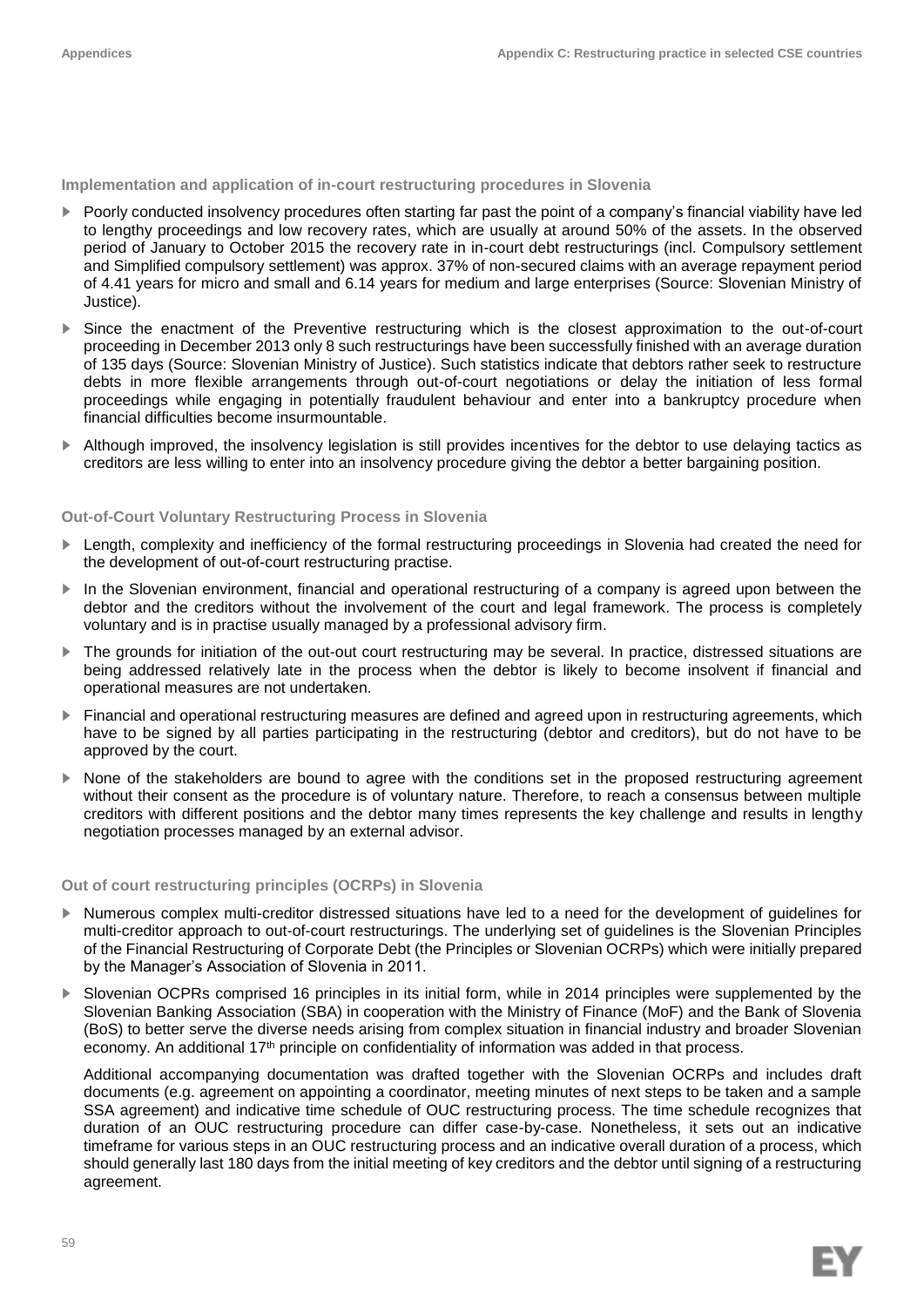- ► Apart from being involved in the process of drafting the principles, the role of the MoF was also to act as an intermediary for coordination with the Bad Asset Management Company (BAMC) which was set up by the government to tackle high corporate NPL levels, therefore it was of essence to ensure its general adherence to the principles.
- ► BoS actively cooperated in the process in amending the principles and endorsed the final document by issuing it in form of several recommendations. Furthermore, BoS prepared a list of systemically important debtors which were eligible to undergo an out-of-court restructuring process.
- ► Based on both "the London Approach" and "the Bangkok Approach" the Slovenian OCRPs strive to minimise losses of all the relevant stakeholders by encouraging a coordinated approach to restructuring while trying to avoid bankruptcy of companies without prior analysis of the situation.
- ► The Principles are non-binding and define the approach that should be voluntarily complied with in the financial restructuring of companies with a large number of creditors.
- ► According to Slovenian OCRPs, the debtor should upon coming into financial difficulty initiate the negotiations with the creditors who are obliged to react promptly and prudently and should not take unnecessary action without consideration. A collective decision of the creditors on whether or not to engage in an out-of-court debt restructuring should be based on comprehensive examination of the relevant information (which should be reliable and shared among all creditors) while a suitable solution for sale of their claims should be offered by the creditors opposed to restructuring.
- Slovenian OCRPs are often used in practice, especially since they were supplemented and endorsed by most important and relevant stakeholders in the field of financial restructuring in Slovenia. In recent years, there were several large financial and operational restructuring cases which were carried out in relative compliance with the Slovenian OCRPs (e.g. Trimo (2013), Hidria (2014) Mercator (2014), Unior (2013), Pivovarna Laško (2014), Perutnina Ptuj (2015) etc.). The abovementioned is a confirmation of successful development and implementation of Slovenian OCRPs as well as a reason for confidence regarding their future application.
- ► In this paragraph we summarize 17 principles which constitute Slovenian OCRPs:
	- 1 Any corporate debt restructuring must consist of business as well as financial restructuring.
	- 2 Measures to re-establish the profitability of the creditors' claims are considered a priority.
	- 3 All phases of corporate debt restructuring must be carried out in an organized manner without unnecessary delay.
	- 4 If the debtor's management provides complete and reliable information, a moratorium (a Standstill Agreement) shall be granted by the creditors.
	- 5 Success of financial restructuring depends on active co-operation of the management in the debt restructuring process.
	- 6 A leading institution must be selected out of the creditors as soon as possible and shall appoint an authorized person who will actively manage the restructuring process.
	- 7 A creditor committee where interests of all creditors are represented shall be appointed for major restructuring cases (as a rule, the creditor committee shall consist of the creditors with the largest exposure).
	- 8 Decisions must be adopted on the basis of complete and reliable information as to ensure the necessary transparency and credibility of the process.
	- 9 If auditors, lawyers and other consultants need to be appointed, they are to have the necessary knowledge, experience, available staff and means.
	- 10 Even though the debtor is usually required to assume all costs of professional consultants, leading institutions and creditor committees must strive to help the company control and manage such costs.
	- 11 The existing rights of the creditors arising from collateral under credit arrangements must stay in force.
	- 12 New financing ('New money') aimed at enabling the debtor to do business during the restructuring, shall have priority (Status of super seniority) over other claims and should, where possible, be secured by an appropriate form of first rank collateral.
	- 13 The creditors should strive to reduce their risks and thus increase the probability of repayment.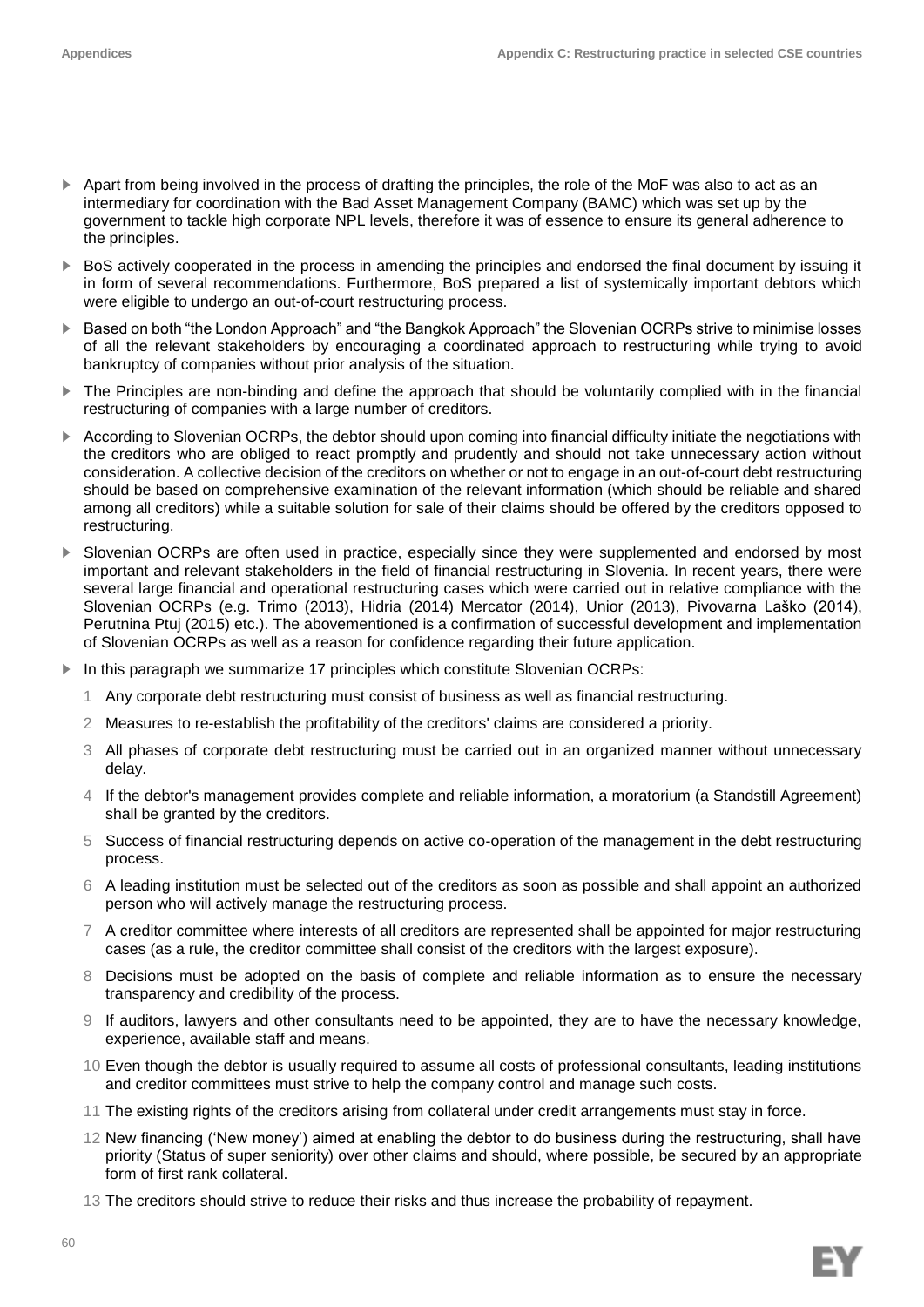- 14 Selling debt is acceptable; however, the creditor selling receivables must ensure that the buyer does not obstruct the debt restructuring process.
- 15 The encumbrances from restructuring shall be distributed fairly applying the principle of absolute priority which is among the basic principles used in international practice.
- 16 The creditors shall maintain strict confidentiality of debtor's restructuring related information made available to them while communication with the media should be kept to a minimum. Relevant business partners should only be provided with information regarding the usual course of business.
- 17 The creditors shall keep the right to independent business judgment and goals but shall strive towards the common goal, namely to support the restructuring of an indebted debtor. Any actions of individual creditors to the detriment of other creditors or actions improving creditor's relative position will be treated as causing damage to creditors.
- ► Additionally, "Guidelines for Restructuring of Micro, Small and Medium enterprises" were developed by the Bank Association of Slovenia. These Guidelines are in organizational and procedural sense adapted to dealing with smaller specific restructuring cases where profit and loss levels tend to fluctuate more by nature of businesses, number of financial creditors tends to be smaller and debt-to-equity swaps tend to be less attractive due to concentrated ownership structures whereas appointment of external advisers can represent a substantial financial burden for the company.

## **Challenges related to out-of-court restructuring in Slovenia**

- ► Out-of-court restructurings in Slovenia can be very lengthy while the business plans put forward are often not comprehensive enough for the banks to provide new money to such partially restructured companies which cause persistence and eventual reoccurrence of similar problems.
- ► Creditors approach to restructuring is often minimalistic as they are trying to minimize the haircuts and maintain soundness of their balance sheets and therefore have little interest in ensuring long term viability of the restructured company through alternative arrangements.
- ► In recent years, Slovenian distressed debt situations have been characterized by the presence of non-banking institutions such as bad banks (HETA, BAMC) or banks in controlled wind down procedure (Probanka, Factor banka), which have a limited time horizon and a different business focus than commercial banks and are thus often unwilling or unable to cooperate in a restructuring process.
- ► Out-of-court restructuring measures (e.g. change in priority) are avoided under subsequent formal insolvency or in-court restructuring procedure.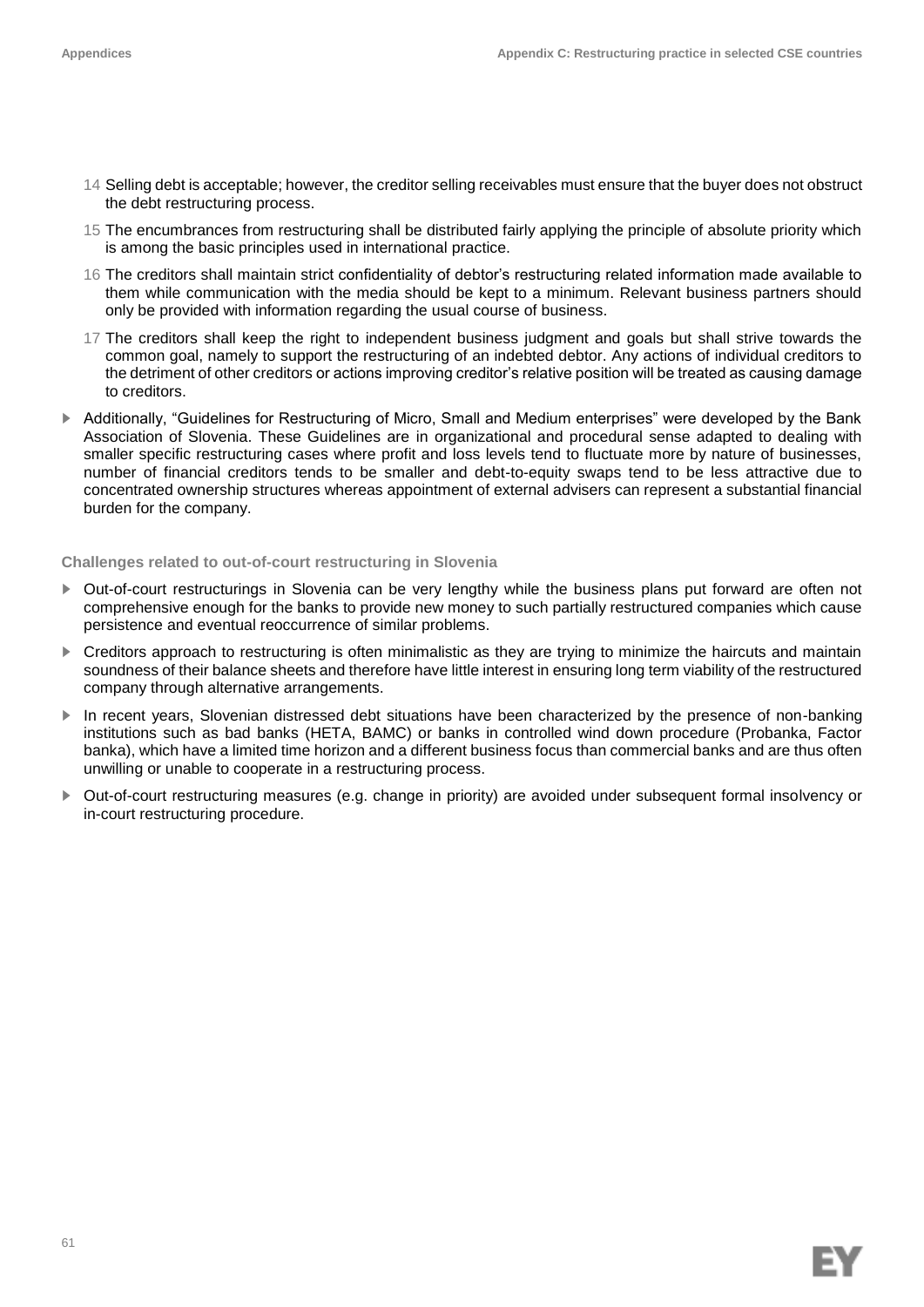# **Czech Republic**

**High level assessment of business environment in the Czech Republic**

- ► As compared to the other CSE countries, the Czech Republic's banking sector is relatively healthy with the loanto-deposit ratio at 79.6% at the end of the Q32015. Bank liquidity is considered adequate and the corporate sector dealt well with the adverse post-crisis shocks as percentage of NPLs to total loans fell from 9% in December 2010 to 5.4% in February 2016.
- ► Credit growth is picking up and rose to 8.1% y-o-y in November 2015, reflecting loosened credit standards for household loans and the low indebtedness of the corporate sector which slightly exceeded 40% of GDP in 2014.

**In-court restructuring procedures in Czech Republic**

- ► Czech Insolvency legislation provides for a multi-option insolvency procedure with three possible procedural options. Two of them, Reorganisation procedure (post-insolvency restructuring) and Bankruptcy procedure are applicable to legal persons.
- ► In contrast to the Bankruptcy procedure, the in-court Reorganization procedure is aimed at restructuring a company as a going concern. The procedure can be initiated by both creditors and/or debtors. However, the debtor remains in charge of day-to-day operations of the company (debtor-in-possession) under the supervision of creditors' committee and the court appointed insolvency administrator.
- The role of the court is important as it provides for formal supervision of the debtor during the restructuring process, disbursement of the raised funds to the creditors and enforcement of creditors' decisions (cram down). Shareholders' retain the right to elect the management of the company with approval of the creditors. However, if the procedure was initiated by the creditors, shareholders may be stripped of this right entirely.
- ► Reorganization plan is to be prepared by the debtor or by the creditors in they initiated the procedure. The plan is subject to review and approval by both creditors and the court. After the plan is accepted, compliance to the terms set out in the plan can at all times be inspected by the creditors. An important element of corporate restructuring under Reorganization procedure is the possibility of new money provision which is granted *parri passu* treatment compared to other secured claims in case the court and/or creditors' committee approve such financing.

## **Implementation and application of in-court restructuring procedures in the Czech Republic**

- ► Since the introduction of the new Insolvency act in 2008, there have been cases where the value of the company has increased in the Reorganization procedure through usage of various restructuring techniques. Application of alternative techniques has led to higher satisfaction of unsecured creditors. However, the number of such successful restructurings is relatively low due to high cost of such procedure, lack of creditor's experience with such proceedings and insufficient creditor protection. Furthermore, issuing complex high-yield corporate debt instruments often used in such restructurings is still implausible in the Czech financial market.
- The main problem of Insolvency procedures in the Czech Republic is however not the inefficiency of the system but rather the state in which companies enter the formal proceedings. The vast majority of companies enter into formal insolvency procedures at a stage, when the value of their assets has been depleted resulting in low recovery rates at around 25% of secured and between 0-5% of non-secured claims.
- ► Secured creditors have strong incentives to enter into Bankruptcy procedure, as recovery rate of secured claims is higher in Bankruptcy procedure compared to Reorganization procedure. Additionally, new money provided in Reorganization procedure can deplete the funds provided for repayment of secured claims of the creditors creating incentives for a minimalistic approach by the secured creditors.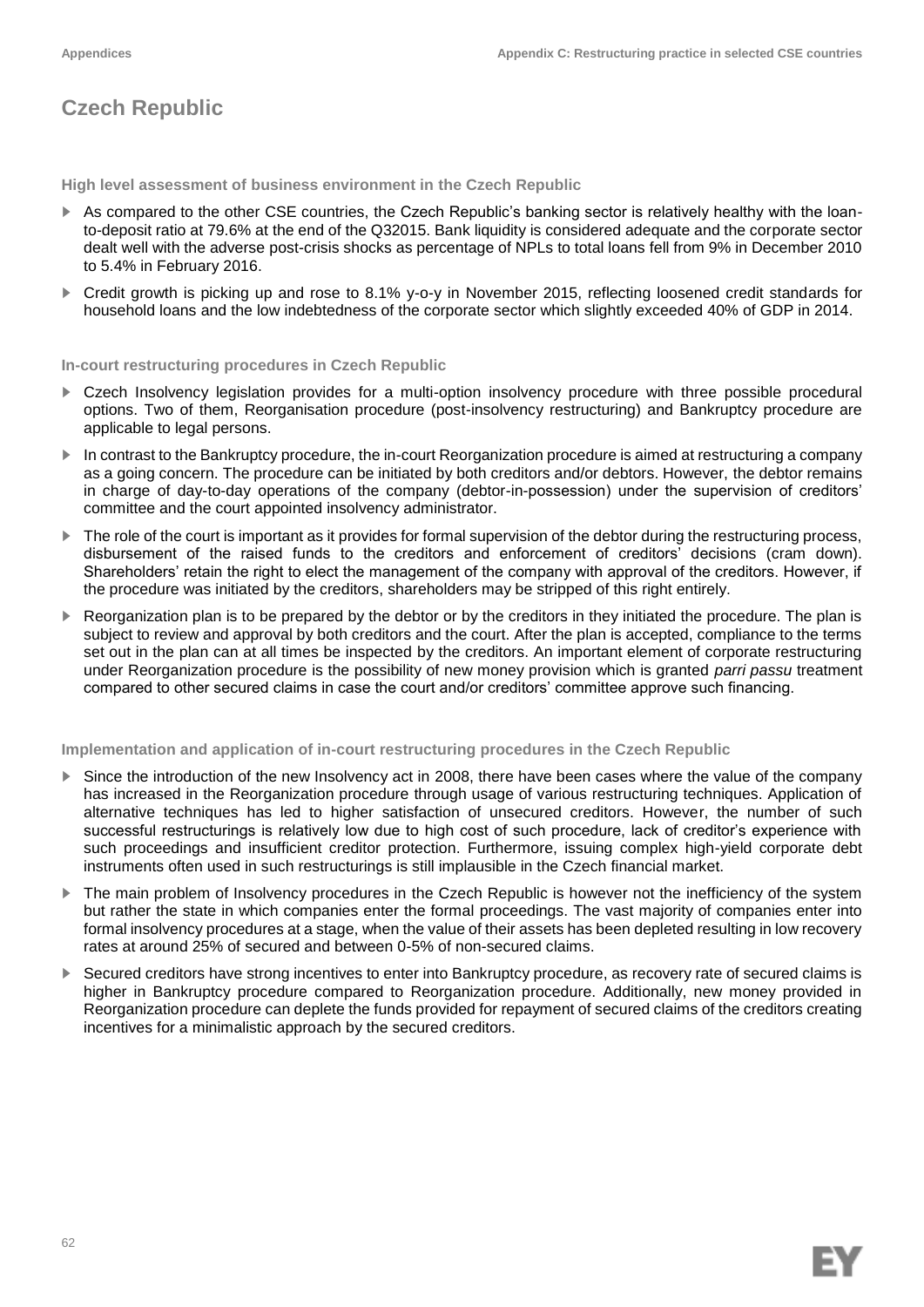**Out-of-Court Voluntary Restructuring Process in Czech Republic**

- ► No special characteristics apply to the Czech out-of-court voluntary restructuring processes. The process is completely voluntary and might be managed by a professional advisory firm or by the management of the company. Duration of such procedures is commonly between 3 and 12 months.
- ► Restructuring is usually covered by a standstill agreement and a support agreement, which have to be agreed upon unanimously by both creditors and the debtor.
- ► Out-of-court solutions for restructuring should follow the main principles of in-court Reorganization procedure to assure that the agreements reached in out-of-court restructurings are not contested in a subsequent formal insolvency procedure.
- ► The basic restructuring principles applied in practise dictate that absolute priority rule should be applied at all times, receivables should be treated equally (within classes of claims) and profits obtained in the process should be distributed fairly. Additionally, the unanimity rule should apply to decision making in out-of-court restructurings in order to prevent the risk of criminal liability of directors in the case of granting special terms to certain creditors under flexible arrangements.

**Out of court restructuring principles (OCRPs) in the Czech Republic**

No such principles have been developed in the Czech Republic.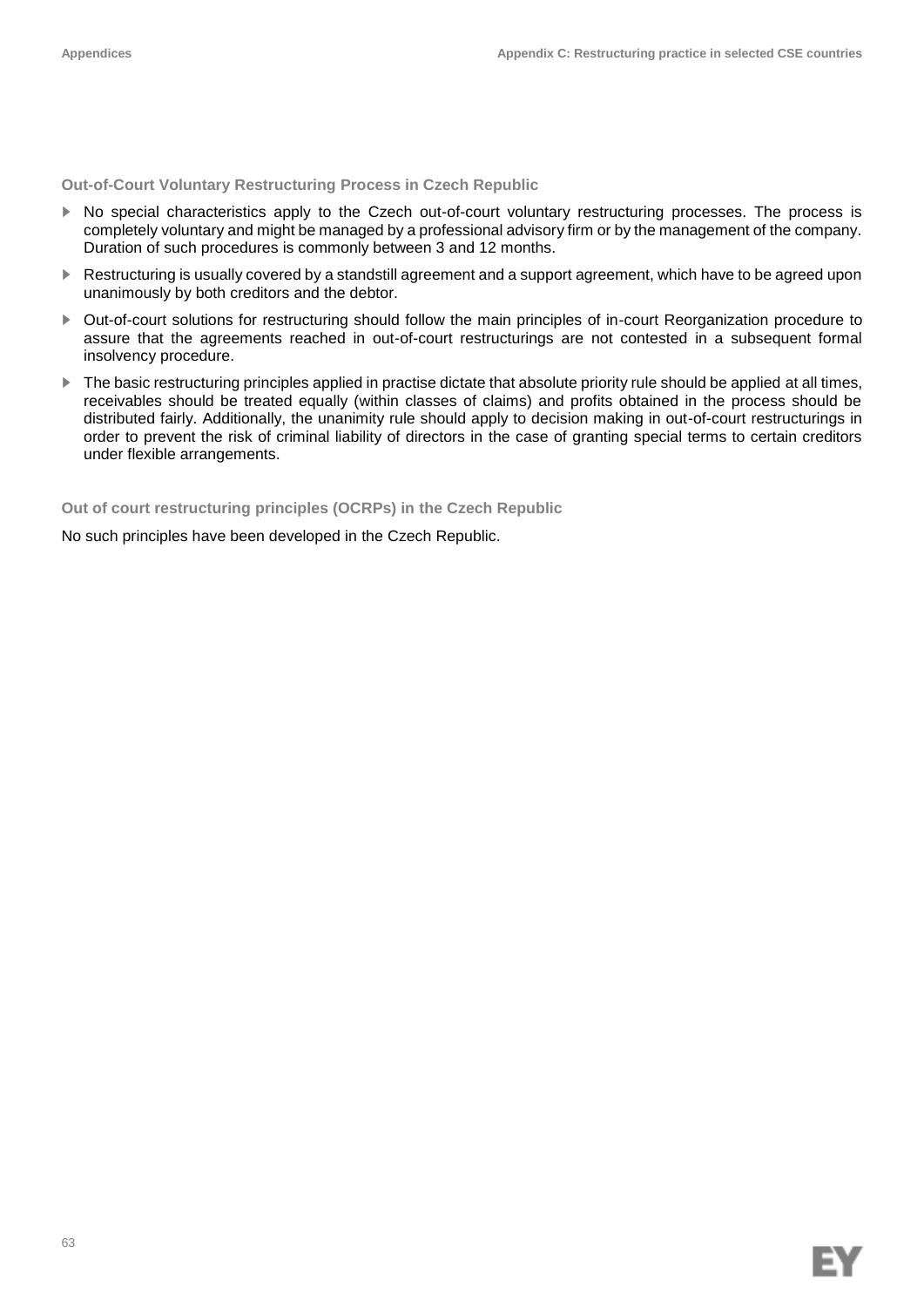## **Croatia**

**High level assessment of business environment in Croatia**

- ► The Croatian economy has been recovering after the financial crisis. The banking sector dominated by foreign banks is resilient as capital levels in all the major banks have been increased pursuant to the Asset quality reviews (AQRs) conducted by the European central bank in 2014.
- ► Loan to deposit ratio of the banking sector has fallen from approx. 110% in 2010 to 85% due to weak demand and deleveraging of the banking sector, resulting in an increase of bad assets as percentage of NPLs to total loans rose from approx. 11% in 2010 to over 16% in 2015. With the exception of some sectors of the economy, further deleveraging is not seen as a policy priority.
- ► Corporate debt in Croatia is highly concentrated in capital intensive industries as well as in the largest companies thereof. On average, more than 50% of the total financial debt is held by 5% of the largest companies. The situation is even more problematic in transportation, communication and information sectors where debt concentration in the 5% of biggest companies is as high as 75% whereas high risk debt is largely concentrated in construction, real estate, wholesale and retail sectors. (source: European Commission)

### **In-court restructuring procedures in Croatia**

- ► Classic bankruptcy procedures in Croatia are rather complicated and fraught with inefficiencies. Such procedures often lacking transparency as duties of insolvency administrators are not clearly defined while their activities are sometimes in conflict with the envisaged outcome of the procedure.
- ► In addition to the Bankruptcy procedure, Croatian law provides for the possibility to voluntarily enter into Prebankruptcy settlement proceeding (PBSP or "Predstečajna nagodba"), an in-court restructuring procedure which was introduced into Croatian law in October 2012.
- ► PBSP can be initiated by the debtor or by the creditors with debtor's consent and aims at reaching an in-court Prebankruptcy settlement based on the restructuring plan prepared by the debtor and confirmed by the majority of creditors, which are simultaneously given the possibility to come up with a competing plan. With the amendment of the Financial Operations and Pre-bankruptcy Settlement Act introduced in September 2015, the administrative part of the procedure ceased to be overseen by Croatian Financial Agency (FINA) and is thereafter overseen by the Commercial court in its entirety.
- ► PBSP is a debtor-in-possession regime under the supervision of an appointed administrator (pre-bankruptcy trustee) while the court can also impose majority decisions on the dissenting creditors (cram down). Debt haircuts of up to 70% can be applied in the procedure while new money is not given seniority status if not unanimously confirmed by the creditors. Due to stay of enforcement action of the creditors, a standstill agreement is not necessary for this procedure.
- ► PBSP is an expedited proceeding which needs to be completed in 120 days upon its commencement with a possible 90 days extension. However, it has been noticed that some of the procedures can last considerably longer.

#### **Implementation and application of in-court restructuring procedures in Croatia**

- Since the introduction of the PBSP into Croatian law in 2012, more than 9000 companies have initiated PBSP with the average recovery rate of unsecured claims being approx. 54% between 2012 and 2014. However, in only 20% of the initiated procedures parties actually concluded a pre-bankruptcy settlement.
- ► It has been noticed, that debtors remaining in control of the business tend to present creditors with either:
	- A very conservative forecast of their capacity to service overall debt in order to decrease leverage of the company as much as possible, or
	- An overly optimistic forecast where the business is not sustainable in the long term.
- ► Furthermore, business and restructuring plans put forward in PBSP procedures are often of low quality. Plans are partial with no envisaged long-term strategy or expansion strategy. The focus of the plans is not on further development of the company, adaptation and optimization or enhanced go-to market approaches but rather on cost cuttings and debt write offs.
- ► Insolvency legislation in Croatia has frequently been subject to amendments which hampers the functioning of already inefficient court system.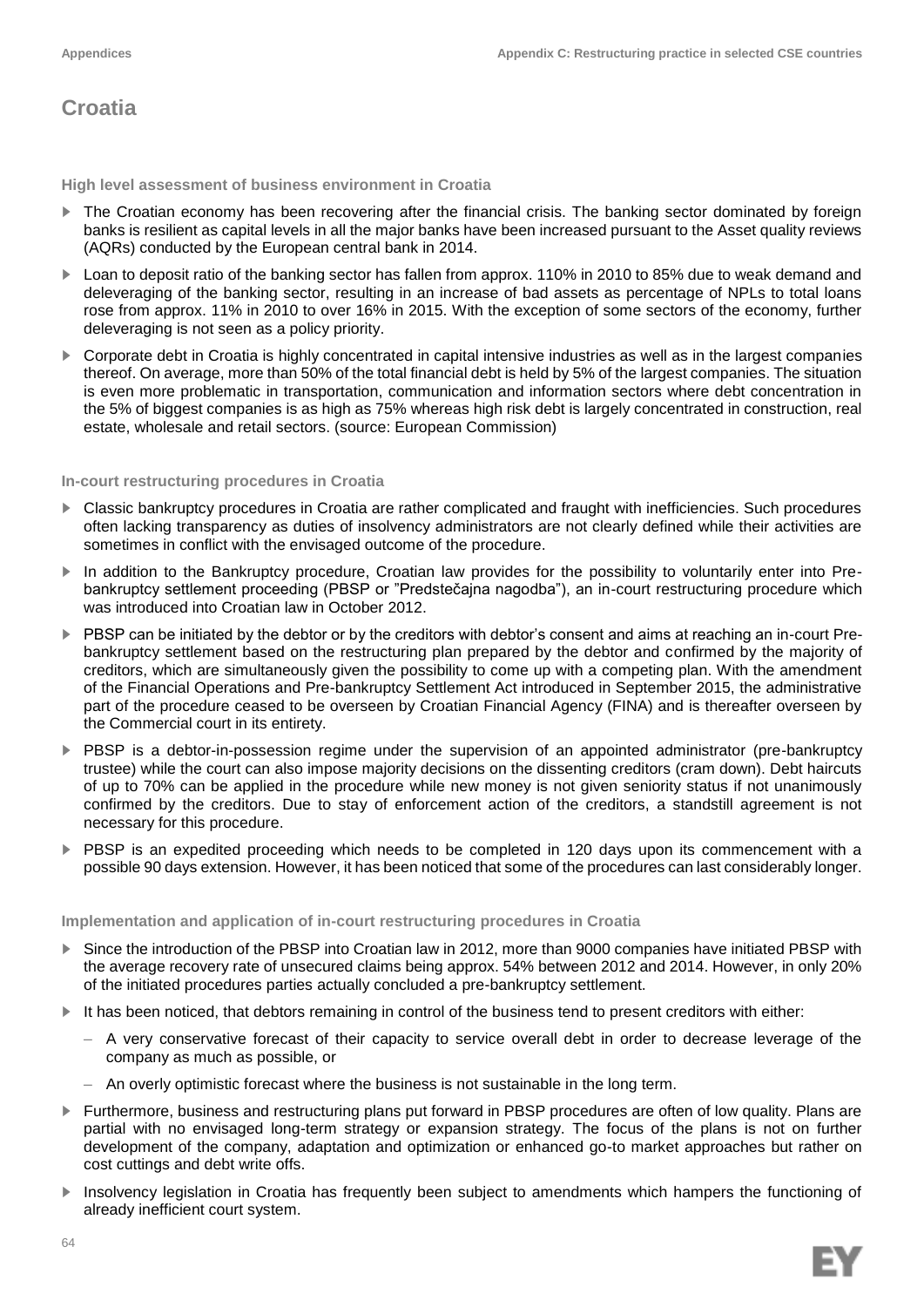## **Out-of-Court Voluntary Restructuring Process in Croatia**

- ► No special characteristics apply to out-of-court restructuring procedures in Croatia. Such procedures differ from PBSP in sense that they are voluntary and cannot impose obligations, which debtors are not willing to accept. Agreements reached in out-of-court restructurings do not negatively impact of otherwise jeopardize debtors' rights and/or debtors' relative positions.
- ► Due to inefficient in-court procedures in Croatia, the need was recognized to enhance cooperation between the creditors in multi-creditor restructuring cases. Cooperation between the creditors has thus far been based on established relations, therefore broader unification of standards would likely result in increased efficiency in out-ofcourt debt restructurings; however, such would require substantial efforts of relevant stakeholders as there are several issues which need to be addressed (see Challenges paragraph below).

### **Out of court restructuring principles (OCRPs) in Croatia**

- ▶ As Croatian Government has been striving to foster growth, increase competitiveness of domestic economy and balance the economy as one of the goals set out in the 2015 National Reform Programme the Government was also the main driver of adoption of the Croatian out-of-court restructuring principles.
- ► Aimed at triggering a timely reaction by enterprises to prevent financial problems in the future conduct of the business, Croatian Guidelines on Out-of-court Corporate Debt Restructuring (GOCDRs) were prepared by the Government and issued by the Ministry of Justice in October 2015.
- ► The Preamble of the GOCDRs acknowledged the increasing need for the development of out-of-court restructuring principles due to deteriorating business environment in years following the financial crisis. Seeking to increase cooperation and combined value for all the stakeholders GOCDRs specifically inform and educate entrepreneurs, enterprises and creditors on the principles that should apply to multiple-creditor out-of-court restructurings.
- ► GOCDRs are based on INSOL principles and consist of 8 principles with accompanying commentary:
	- 1 Debt restructuring is a compromise between the Debtor and the Creditors and it should be carried out in good faith.
	- 2 Unique approach, coordination and supporting Creditors interests (All phases of debt restructuring must be carried out in an organized manner; both the Creditors and the Debtor should restrain themselves form acts that could violate the agreement in a manner to disable the Debtor to finish restructuring process or cause Creditor settlement to be les possible).
	- 3 If the debtor's management provides complete and reliable information the creditors will grant the debtor moratorium (a Standstill Agreement).
	- 4 Transparency and information availability (The Debtor must provide all of the information about business operations, assets and liabilities to all Creditors).
	- 5 Confidentiality (all of the information provided must be treated as strictly confidential).
	- 6 A new financing to enable the debtor to do business during the restructuring shall have priority before other claims through an appropriate form of collateral.
	- 7 Restructuring plan should be prepared by the Debtor and confirmed by Creditors.
	- 8 Restructuring plan should reflect the applicable law and must be based on all of the rights of the Creditors and on the amount of liabilities outstanding on the day the moratorium is agreed.

#### **Challenges related to out-of-court restructuring in Croatia**

► As GOCDRs have recently been adopted, it is yet unknown whether implementation of GOCDRs in practise will be successful. Although the involvement of the Croatian government (and the Ministry of Justice) in the development of principles is welcome, important stakeholders such as the Croatian central bank and the Croatian Banking Association were not partaking in the process which might in practice result in non-compliance with the principles by the banking industry. Furthermore, while the issuing of GOCDRs by the Ministry of Justice is sensible, it is unclear whether or not all technical and economic aspects of out-of-court restructurings were adequately taken into consideration.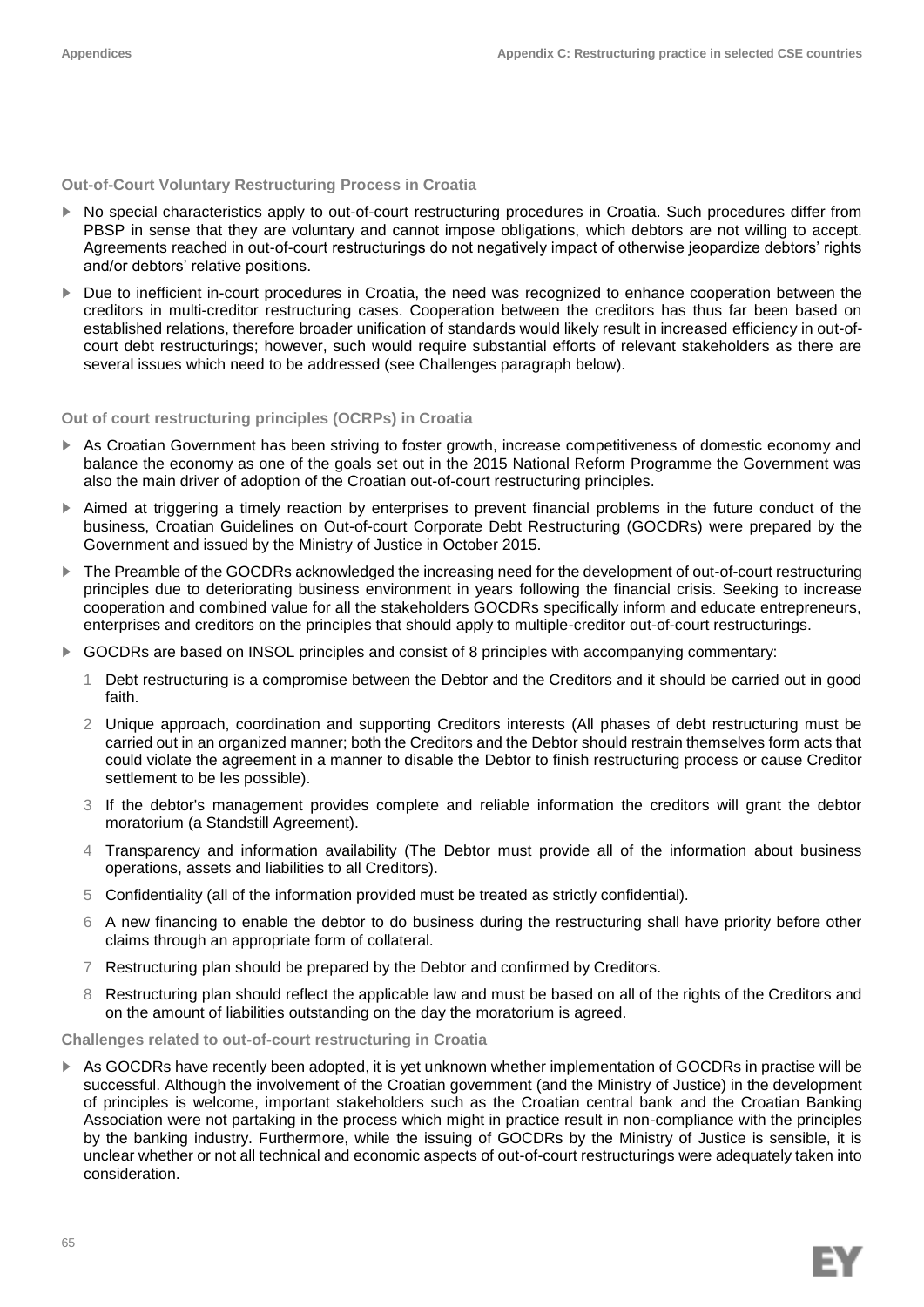- ► Croatian banks currently use a case-by-case approach to corporate restructuring which could be unified if the newly developed guidelines for debt restructuring are successfully implemented in practise. Since GOCDRs were only issued in October 2015 to our knowledge, there are currently no out-of-court restructuring processes carried out in adherence to GOCDRs.
- ► Companies undergoing a comprehensive restructuring are often SMEs lacking capital for a stable future operation while alternative debt providers are not likely to enter into such (small-scale) arrangements.
- ► Croatian banking sector is dominated by foreign banks which have strict internal procedures and need to get an approval of their mother company in all high-exposure restructurings, especially for decisions on new financing. Such banks are more likely to delay decisions to initiate restructuring processes and tend to wait until it is too late for companies to recover easily. Banks are mainly focused on debtors meeting their current financial liabilities and not on long term debtors' prospective.
- Tax treatment of debt forgiveness is inadequate to foster successful corporate restructurings. Creditors are still less willing to write off their claims since write-offs are considered non-deductible tax expenses while debt write-off is considered an income of the debtor, meaning that Banks and Companies pay full income tax regardless of the recoverability and actual existence of the funds. Such does not apply to PBSP, but only to out-of-court procedures.
- ► One of the problems emphasized regarding the development of the out-of-court restructuring practice in Croatia is promotion of timely entrances into out-of-court restructuring procedures by companies. In Croatia, creditors tend to enter into any kind of restructuring procedure late which commonly results in complex procedures and low recovery rates. Such problems are dampened by poor payment discipline and inefficient execution procedures. Furthermore, the bankruptcy framework is not enabling enough as to provide for sufficient incentives for companies to initiate an out-of-court restructuring process as they rather seek debt forgiveness under a PBSP.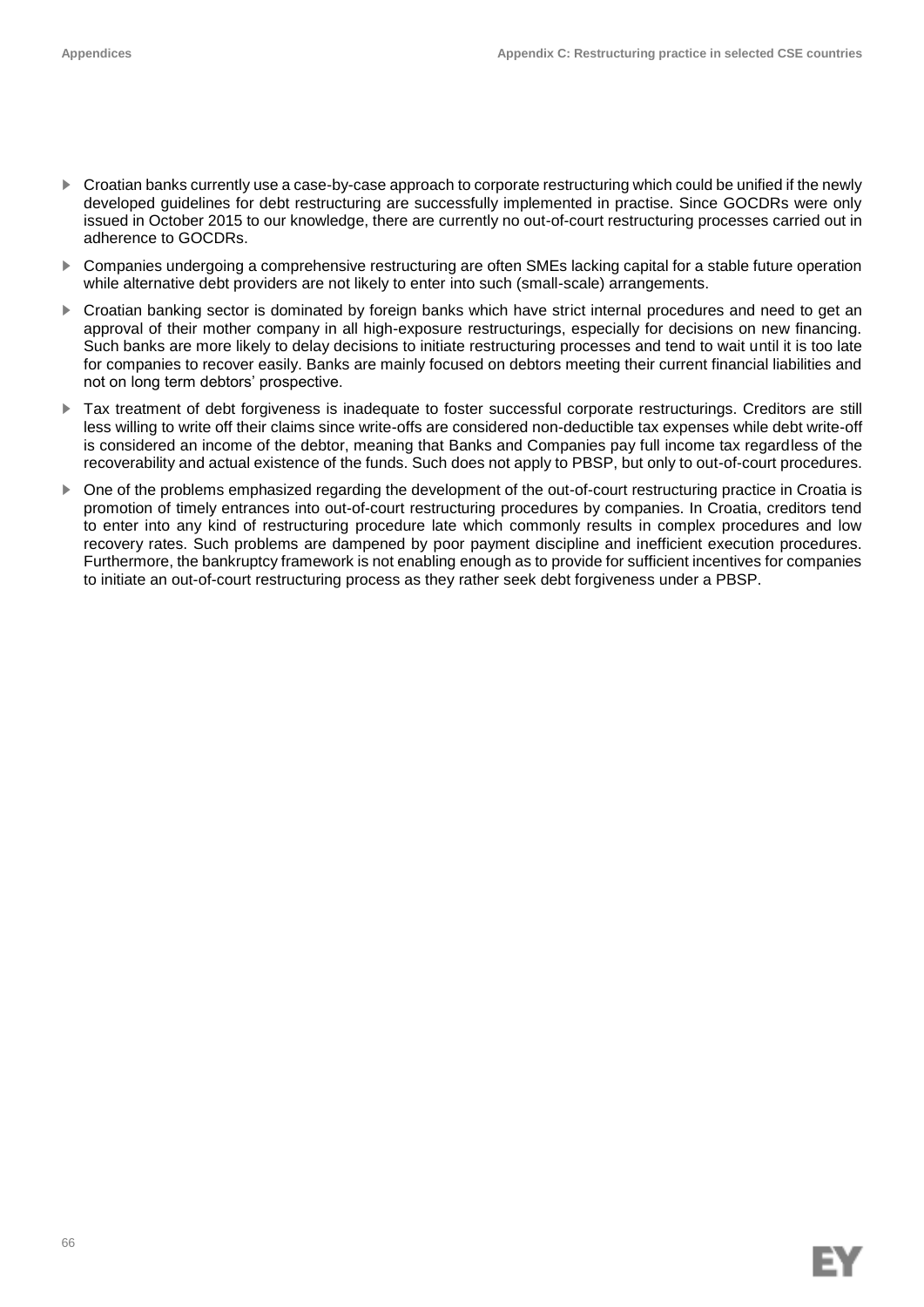## **Serbia**

**High level assessment of business environment in Serbia**

- ► As of December 2015, gross loans to the non-financial sector in Serbia amounted to EUR 6.9b with EUR1.6b being NPLs which results in the highest corporate NPL ratio in the region at 23.6%. Furthermore, the NPLs to total loans ratio exceeds 29% in the category of companies, not including entrepreneurs.
- ► NPLs have increased from 21.4% in 2013 partially due to currency volatility as approx. 70% of all corporate loans are denominated in foreign currency. However, NPLs are largely limited to manufacturing, construction and trade sectors. (Source: Serbian bank association, National bank of Serbia)
- ► In order to tackle the high level of NPLs, the National Bank of Serbia adopted a NPL resolution strategy, which *inter alia* aims to improve regulatory treatment of restructured loans and distressed asset management.
- ► Recovery rates of NPLs are low at approx. 30%, as usually no comprehensive approach is taken to better manage the distressed debt.
- ► While liquidity is not an issue, foreign banks have reduced their exposure in the country from 44% of GDP to 38% of GDP in the years following the financial crisis. Furthermore, credit growth been stagnating in recent years, which has had a negative effect on private sector growth, especially on the growth of Small and Medium Enterprises (SMEs).

## **In-court restructuring procedures in Serbia**

- Restructuring of companies in financial difficulties in Serbia is governed by two laws. In addition to the Law on Bankruptcy, which also provides for a Pre-packaged Reorganization Procedure (PRP) there is also the possibility to restructure debt through a completely voluntary Consensual Financial Restructuring (CFR) procedure governed by the Law on Consensual Financial Restructuring (LCFR) and administered by the Serbian Chamber of Commerce and Industry (SCCI).
- The Bankruptcy procedure in Serbia is considered inefficient and lengthy which together with low recovery rates creates an unfavourable solution for the creditors.
- ► The PRP is a hybrid procedure where decisions are made by the majority of relevant creditors and can be enforced by the court (cram down). A restructuring plan negotiated between the debtor and creditors needs to be put forward to be confirmed by the court in order for the procedure to commence. The court takes a limited yet important role of examining the procedural issues as well as the substance of the restructuring plan. With an average duration of 4.7 months the procedure is relatively efficient.

## **Implementation and application of in-court restructuring procedures in Serbia**

- Since the PRP was introduced in 2010, a large number of large corporations has opted to initiate such procedure with total liabilities which were to be restructured exceeding EUR2.5b. Success rate of the PRP procedures was not substantial as a large part of the companies which had undergone PRP subsequently declared bankruptcy.
- ► Business plans prepared by the debtors in the PRP procedure are often partial, inadequate and aimed at achieving write offs while not providing for long term solutions.
- ► Furthermore, due to limited reliability of plans and lack of judicial control, creditors are reluctant to extend new money to companies and often take simplistic approach to restructuring, where debt rescheduling is the preferred yet inappropriate solution.
- ► The number of restructuring options being offered by the legislation seems sufficient. However, an issue may be the 'saturation with provisions', as all the possibilities are not adequately supported by the expertise of judicial personnel. Additionally, amendments to the laws are often only partial solutions which take place too often and put additional pressure on the judiciary. With regards to the in-court procedures, the "less is more" approach whereas less well-designed procedures rather than more partial solutions are provided for by the law should be considered.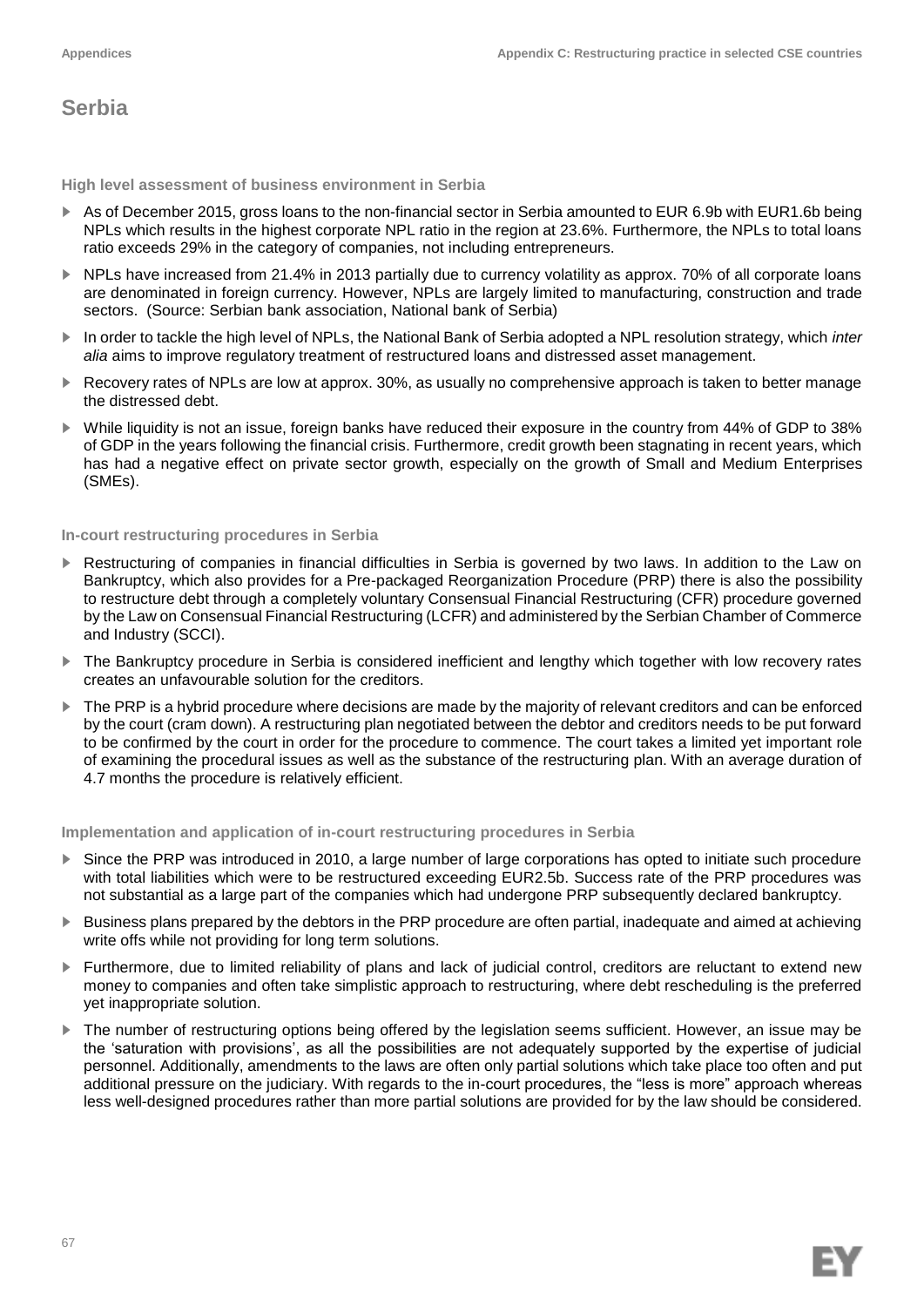**Out-of-Court Voluntary Restructuring Process in Serbia**

- ► The voluntary Consensual Financial Restructuring (CFR) procedure was introduced in 2012 as an alternative to incourt debt restructuring in PRP.
- The CFR procedure is governed by the Law on Consensual Financial Restructuring (LCFR) and is largely reliant on the application of INSOL principles. Decision to govern the procedure by law is aimed at increasing usage, transparency and credibility of the procedure.
- ► Three main goals were put forward to increase the use and quality of CFR procedures:
	- Improving administration of cases
	- Capacity building, mediator and SCCI staff training
	- Raising awareness among business subjects and creditors in Serbia of the possibilities and benefits of such procedures
- ► The CFR procedure provides for a mediation-based voluntary consensual financial restructuring of the company which could find itself at risk of insolvency if prompt financial and operational measures are not taken. The role of facilitator and mediator in the CFR procedure is undertaken by the SCCI.
- ► The process is intended to facilitate negotiations between financial creditors and the debtor in order for them to reach a CFR Agreement. However, non-financial creditors are not excluded from the process.
- ► Both the debtor and creditors are entitled to initiate the process while the necessary precondition for the CFR procedure to commence is that at least 2 banks must participate in the capacity of creditors. Financial Restructuring Contract has to be signed by all parties involved and submitted by the debtor within 2 days to the Registry of Business Entities.
- ▶ Upon reaching an agreement to enter into such procedure, parties can negotiate a moratorium or a Standstill agreement (SSA). Practise has shown, that creditors are reluctant to enter into such agreements due to fear that standstill of their obligations could cause for the non-participating creditors to improve their positions.
- ► There are several restructuring principles included in the Law on Consensual Financial Restructuring:
	- Voluntariness financial restructuring is a voluntary process for which a written consent between the debtor and its creditors is required while the outcome of the procedure is implemented with the assistance of an institutional intermediary (SCCI).
	- Going concern financial restructuring should only be performed if the business is viable and can continue to operate in a sustainable manner.
	- Good faith all negotiations should be conducted in good faith aimed at applying case-specific suitable solution;
	- Coordinated approach all creditors should cooperate. The appointment of professional advisers should be considered. Creditors may appoint one person to lead the negotiations (generally the creditor with the largest exposure)
	- Equality of creditors' creditors' rights are proportional to the size of their receivables if not agreed otherwise.
	- Transparency and Confidentiality debtors should provide creditors and/or advisers with full access to all the relevant information related to their businesses. Creditors and institutional Intermediaries are obliged to treat all the received information as confidential.
- ► The timeframe for different restructuring steps carried out upon reaching a CFR Agreement is usually between 1 and 18 months:
	- Business turnaround (12-18 months)
	- Financial restructuring (8-12 months)
	- Working capital optimization (1-12 months)
- ► In four years since the introduction of the CFR procedure, only 37 procedures have been initiated with 11 of them successfully concluded. 8 out of 11 of the successfully concluded cases resulted in a CFR (MRA) agreement and 3 of them in separate bilateral agreements. Most of the companies that underwent the CFR procedure were SMEs (Source: Serbian 2015 "NPL resolution strategy").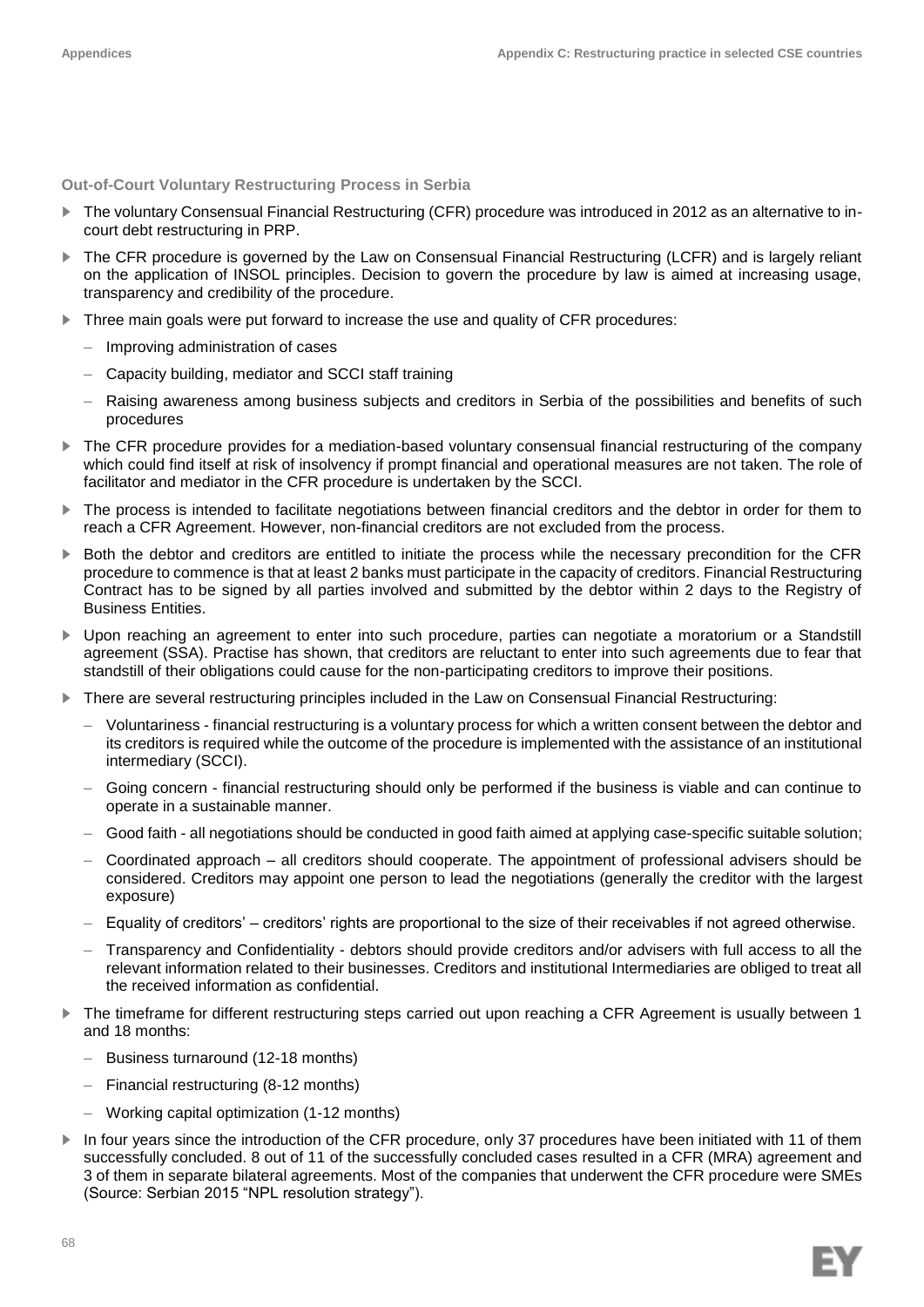► Albeit the requirement that at least two banks as creditors must participate in CFR procedure, only approx. 40% of creditors in CFR procedures are banks and other financial institutions. Such low percentage of participating financial institutions indicates that companies rather enter CFR procedure to restructure their non-financial obligations or restore their long term liquidity.

### **Out of court restructuring principles (OCRPs) in Serbia**

- In addition to the CFR procedure, 'National Guidelines for Banks' Actions in the Process of Client Restructurings' officially named 'INSOL principles Serbia' were adopted by the Association of Serbian Banks (ASB) in 2015 to assist banks in CFR procedures as well as in other informal multi-creditor restructuring procedures.
- ► INSOL principles Serbia are based on Austrian Principles and are therefore an adapted version of INSOL principles. They were prepared by a working group comprising legal and business representatives of 7 Serbian banks.
- ► The document consists of 8 principles adapted to national specifics:
	- Standstill period
	- Restraint on claims enforcement
	- Client cooperation
	- Coordination committees
	- Timely access to Relevant Information
	- Coherency of legal documents
	- Information confidentiality
	- Additional funding "New money"
- INSOL principles Serbia may lead to frequent use of a coordinated approach to distressed debt management in the biggest restructuring cases in the country. They are primarily intended to increase awareness regarding the out-of-court restructuring possibilities among the major players in the financial sector.

## **Challenges related to out-of-court restructuring in Serbia**

- ► At this time, Serbia has a rather underdeveloped negotiation culture which will take time to be improved. Combined with improving the institutional and judicial systems the negotiation culture is seen as an important component of a timely and effective debt restructuring.
- ► The number of restructuring options being offered by the legislation is certainly sufficient; however, an issue may be the 'saturation with provisions', as all the possibilities are not adequately supported by the expertise of judicial personnel. Additionally, amendments to the laws are often only partial solutions which take place too often and put additional pressure on the judiciary. With regards to the in-court procedures, the "less is more" approach whereas less well designed procedures rather than more partial solutions are provided for should be considered.
- ► CFR procedure often starts past the point when it could still have the desired effect. This is mainly due to insufficient awareness of the debtors regarding the possibilities and advantages of such procedure.
- ► Generally, meaningful debt restructuring is rare in Serbia. Although the array of restructuring tools and procedures is wide, the minimalistic approach with minimal exposure is the predominantly the preferred solution. Most common restructuring techniques are loan extensions, covenant modifications and sometimes asset divestments. A comprehensive turnaround is thus rarely achieved.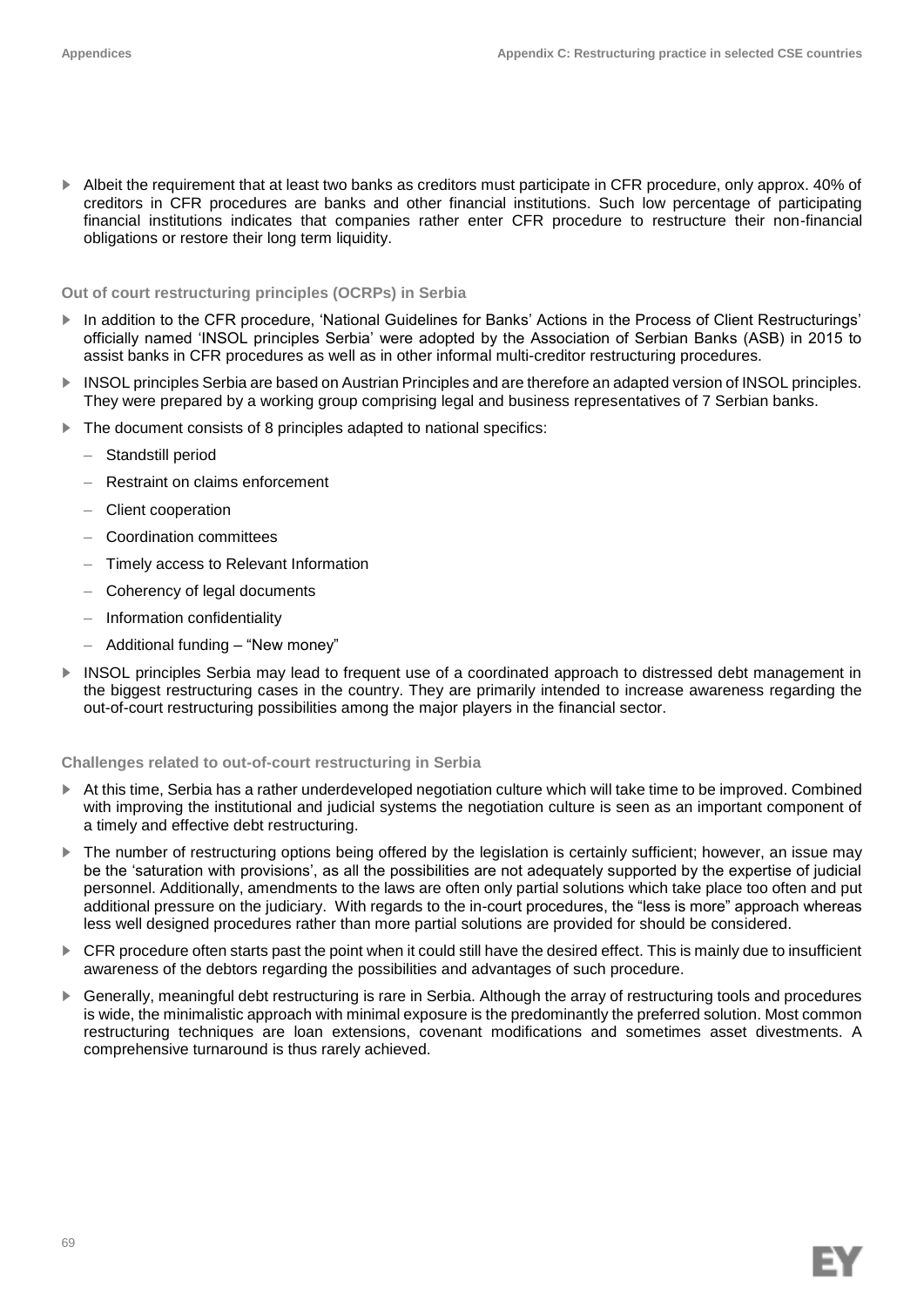## **Romania**

**High level assessment of business environment in Romania**

- ► As a result of the financial crisis credit growth in Romania has tumbled from pre-crisis levels of 30-50% y-o-y to approximately -4% over the 2012-15 period.
- ► Romania has seen a reduction in NPLs from 22.6% of total loans in February 2014 to 11.6% of total loans in November 2015. The decrease followed substantial write-offs as envisaged by the 2014 Plan prepared by the National Bank of Romania. However, the level of NPLs in non-financial companies still hoovers at around 20% of total loans.
- ► The Romanian market was one of the most active markets in CEE regarding the sales of non-performing loans which exceeded EUR2b in 2014-15.

#### **In-court restructuring procedures in Romania**

- ► The Romanian Insolvency Act governs several insolvency procedures. In addition to the bankruptcy procedure, a Restructuring plan can also be submitted in the insolvency procedure by creditors holding at least 20% of company's claims. The company's business under the Restructuring procedure is managed by a court appointed administrator under the control of a judicial administrator. The average length of the process is 3 years with a possible 2 year extension and has low recovery rates.
- ► Additionally, pre-insolvency arrangements exist in Romanian legislation since 2009. With the purpose of preventing negative stigma surrounding formal insolvency proceedings, the confidential '*ad hoc* Mandate' and Preventive Scheme of Composition (Concordat preventif) can be initiated by the debtor who has found himself in financial difficulties.
- ► The difference between the procedures is that '*ad hoc* Mandate' is less comprehensive and has the purpose of reaching a settlement thorough court administered negotiation between the debtor and at least one creditor.
- ► 'Concordat preventif' is a hybrid debtor-in-possession procedure which is also based on court administered conciliation with the aim of reaching an agreement between the debtor and the majority of creditors. The court has a monitoring and enforcing role as if ratified by the court, the restructuring plan prepared by the debtor is binding on all the creditors when supported by the creditors holding at least two thirds of the total value of the unchallenged and accepted claims (or 80% of total value). Day-to-day business of the creditor is monitored by a court appointed insolvency administrator.
- ► Minority creditors can be bound in 'Concordat Preventif' if their claims do not surpass 25% of total value of claims.
- In this strictly regulated procedure, a restructuring plan must be carried out within a year with a possible 1 year extension and may include business restructuring and/or financial restructuring and/or sale of assets.

**Implementation and application of in-court restructuring procedures in Romania**

- ► Due to its non-binding effect and lack of effective restructuring tools (no standstill, no cram down, no stay of enforcement action, disposal of assets by the debtor not regulated), the '*ad hoc* Mandate' is currently not functional.
- ► Compared to the '*ad hoc* Mandate' which is considered *laissez-faire*, the 'Concordat preventif' is considered lengthy, rigid and complex however not ensuring priority status of new money, which hampers effectiveness of the proceeding.
- ► Authorities are often not able to cooperate in restructuring cases due to lack of legal capacity and potential conflicts with European State aid rules. Furthermore, unfavourable tax treatment of debt write-offs does not incentivize a comprehensive approach to debt restructuring.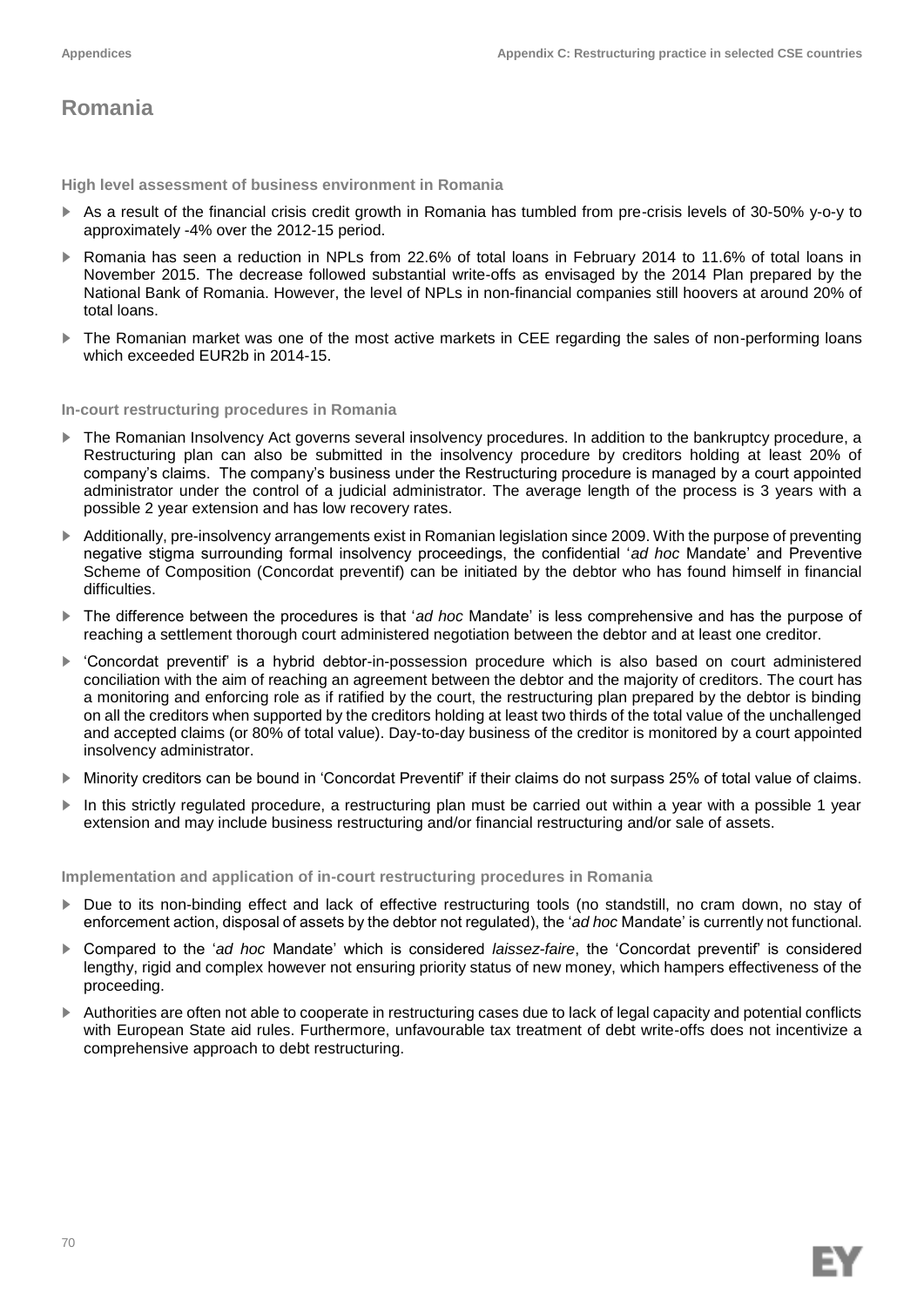## **Out-of-Court Voluntary Restructuring Process in Romania**

- ► Out-of-court debt restructuring is common practice in Romania. The most commonly used restructuring technique is debt rescheduling while other commonly used tools are asset sales and non-judicial foreclosures. In exchange for improved financing arrangements banks usually require imposition of stringent debt covenants.
- ▶ In order to tackle the issue of more complex restructurings, The Board of Directors of The Romanian Banking Association (RBA) issued several press releases in 2009 recognizing the need to support businesses in financial distress. Furthermore, a set of restructuring schemes and solutions applicable to distressed SMEs was put forward by the RBA to facilitate a less costly approach to distressed asset management of such companies.
- ► The out-of-court restructuring process is initiated when difficulties occur in the debtor's ability to meet its obligations due to mismatch between needs and resources or inefficient resource allocation.
- ► An out-of-court restructuring procedure in Romania usually lasts between 6 and 18 months during which companies most commonly pursue a business turnarounds and financial restructurings.
- ► Creditors can be bound on collective terms (bilateral, multilateral) any new money provision or other restructuring tool applied is negotiated and mutually agreed upon by creditors and the debtor. The aim is to provide the debtor with the necessary financial support as well as to distribute the risk among its creditors and to provide for the common commitment not to commence or continue formal proceedings against the debtor.

## **Out of court restructuring principles (OCRPs) in Romania**

- ► Introduction of the out-of-court restructuring principles into Romanian business environment was recommended by the World Bank which resulted in drafting of The Corporate Debt Restructuring Guidelines (CDRGs) known as "the Bucharest approach", by the Ministry of Justice, followed by endorsements by National Bank of Romania and the Ministry of Finance in 2010.
- ► Out-of-court restructuring process represents one available option to be exhausted prior to entering into the insolvency procedure. It is defined as an "informal workout" where both creditors and debtors agree upon a private arrangement that adjusts the debt repayment, allowing:
	- Viable businesses to continue to operate and emerge from financial difficulties.
	- Financial institutions and other creditors to reduce their losses.
	- Positively impact third parties involved in the company's operational cycle (clients, suppliers, employees, investors) as the company continues its activity.
	- Provide financial support to surviving businesses.
- ▶ Romanian principles are based on INSOL principles and address the following concepts:
	- Good faith;
	- Confidentiality;
	- Commitment of the lenders during a Standstill period;
	- Commitment of the borrower during a Standstill period;
	- Full disclosure;
	- Fresh funding;
	- Restructuring plan supported by reliable, reasonable and viable statements;
- Principles developed by World Bank Group team were presented to the representatives of Romanian financial institutions in a workshop that took place in 2011 in order to familiarize relevant stakeholders with the provisions.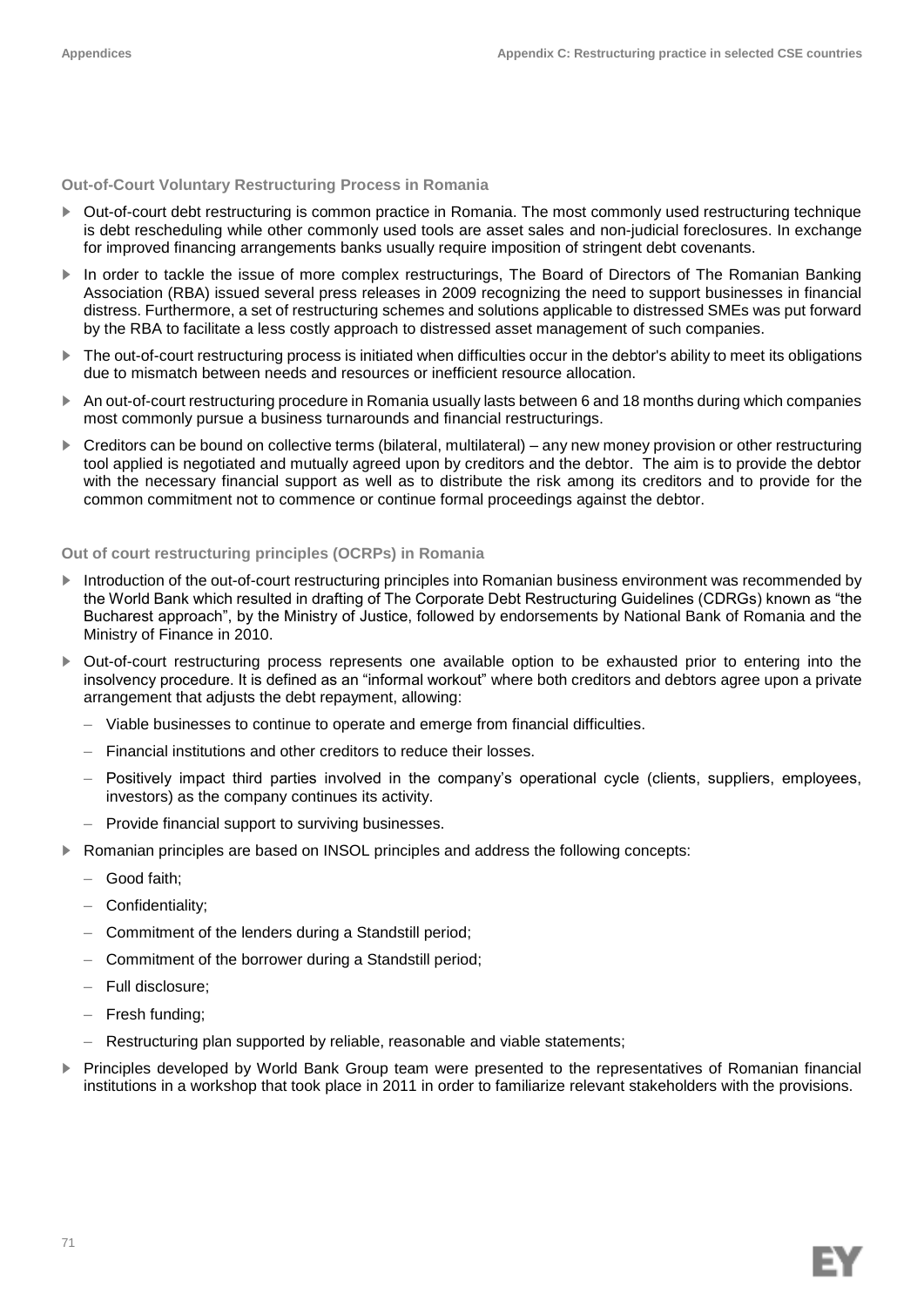**Challenges related to out-of-court restructuring in Romania**

- ► Analysis performed by the World Bank has shown that the usage of Principles in Romania is low (source: Report on the observance of standards and codes - Insolvency and debtor regimes, World Bank, April 2014). In contrast to other countries (e.g. United Kingdom, countries of South-East Asia, Slovenia) where a more proactive role by the central bank has been undertaken to support out-of-court restructurings, the role of the National bank of Romania was limited to endorsement of the Principles. A more active approach with the National bank of Romania in the role of facilitator and administrator should be taken to promote the use of Principles.
- ► Foreign banks are often reluctant to enter into out-of-court workouts and seek to minimize losses due to prudential requirements of the mother company rather than engage into any complex restructuring processes. Furthermore, debt-to-equity swaps are rare in Romania as banks often lack turnaround and management capacity to monitor such procedures.
- ► Insolvency is still a preferred approach to companies in financial distress but is widely inefficient. Additionally, it lacks the "going concern" priority which would enable recovery from difficult financial situations.
- ► Insolvency legislation provides for no incentives to restructure debt out of court, therefore amendments to the legislation aimed at encouraging early entrance into an out-of-court proceeding should be considered. Furthermore, usefulness of several different proceedings provided for in the legislation should be examine.